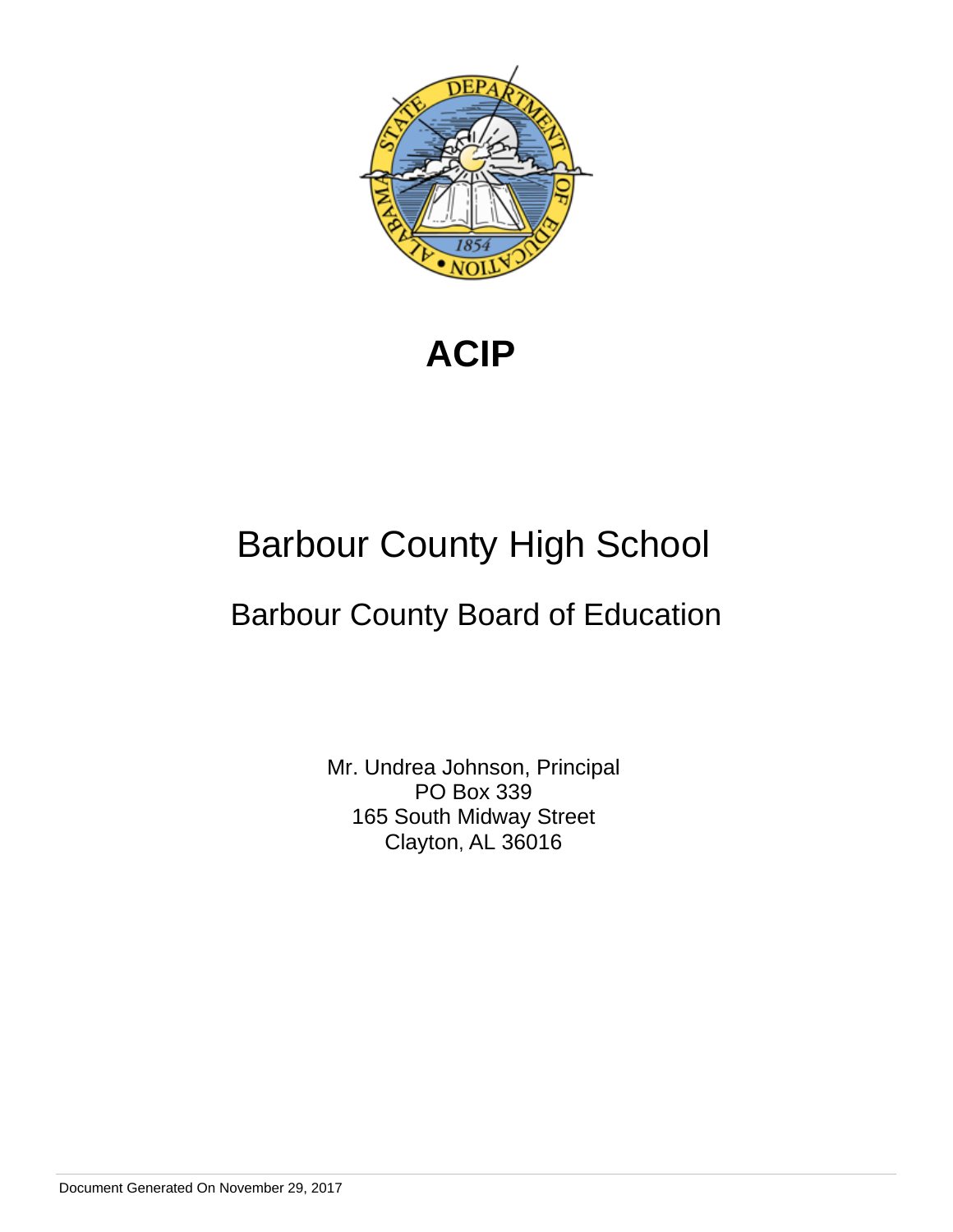# **TABLE OF CONTENTS**

### **Executive Summary**

### **Improvement Plan Stakeholder Involvement**

### **Student Performance Diagnostic**

### **2017-2018 ACIP Assurances**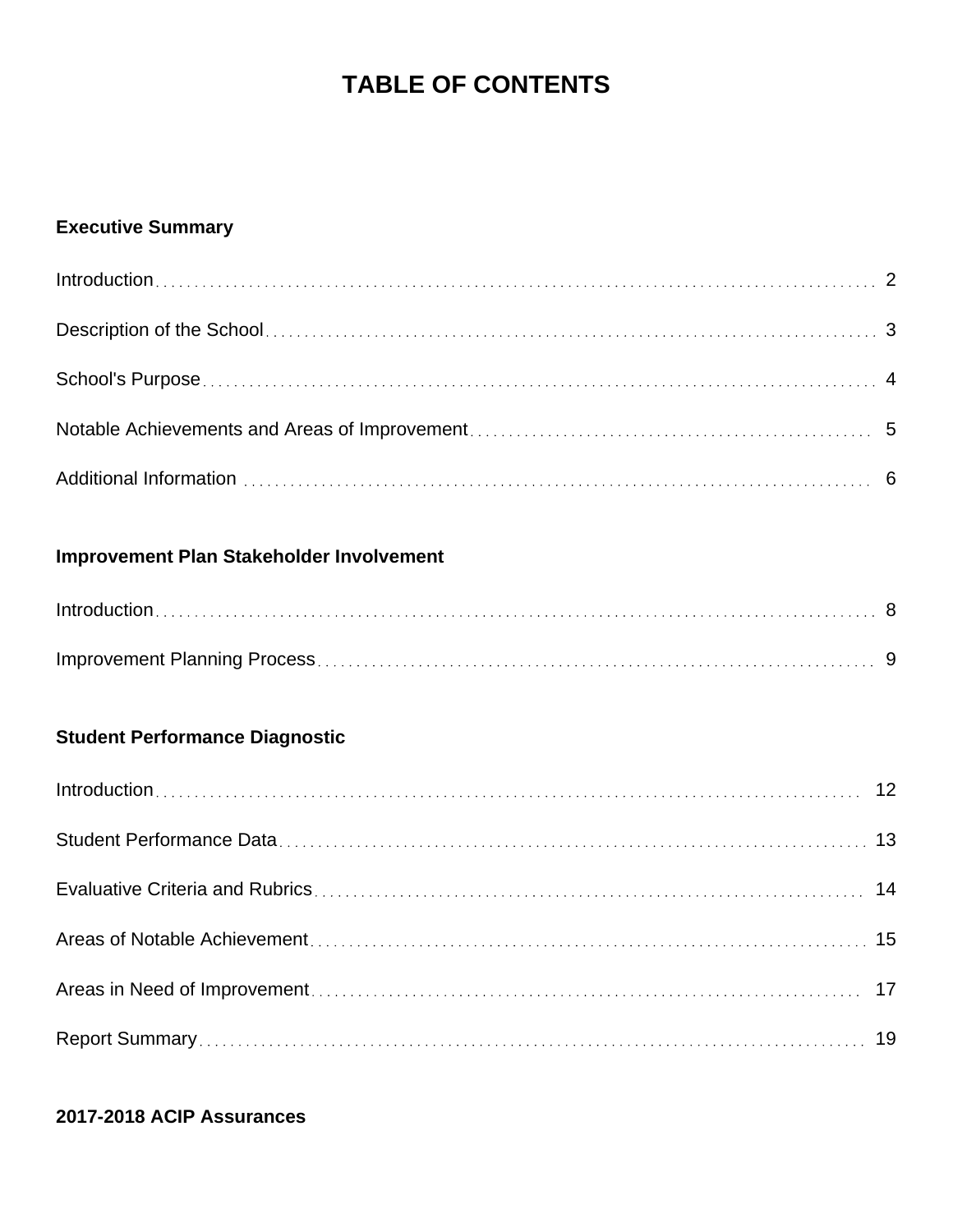### **2017-2018 BCHS Goals & Plans**

| Goal 3: All educators and students will have tools to access a comprehensive viable infrastructure when and where they  |
|-------------------------------------------------------------------------------------------------------------------------|
|                                                                                                                         |
|                                                                                                                         |
|                                                                                                                         |
|                                                                                                                         |
|                                                                                                                         |
|                                                                                                                         |
| Goal 9: All students at BCHS will be engaged in high quality aligned college and career ready standards for instruction |
|                                                                                                                         |
|                                                                                                                         |
|                                                                                                                         |

### **Stakeholder Feedback Diagnostic**

### **2017-2018 Title I Schoolwide Diagnostic**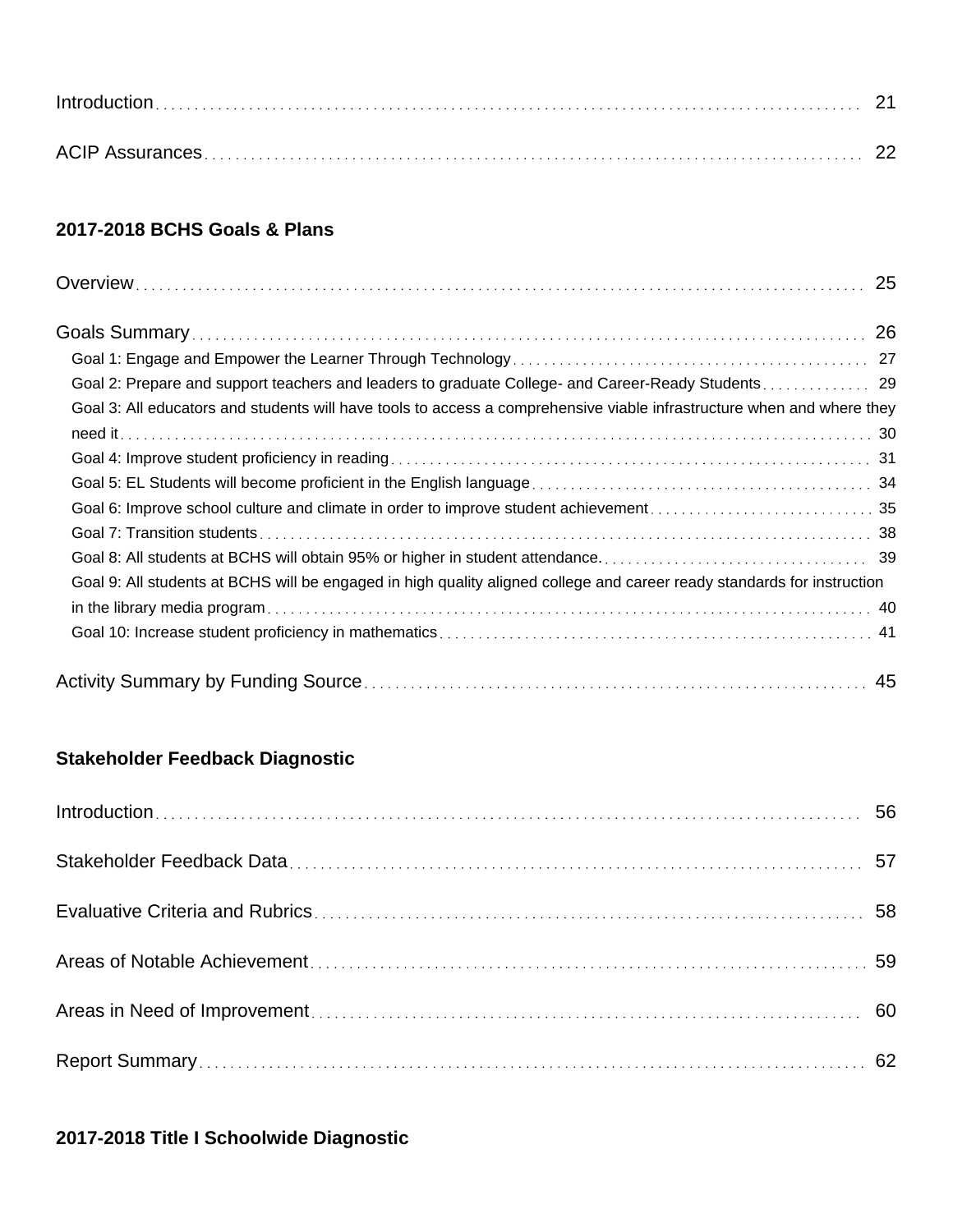| Component 5: High Quality and Ongoing Professional Development (Sec. 1114(7)(A)(iii)(IV)) 96 |     |
|----------------------------------------------------------------------------------------------|-----|
|                                                                                              |     |
| Component 7: Teacher Participation in Making Assessment Decisions (Sec.1114(b)(2)) 99        |     |
| Component 8: Timely and Additional Assistance to Students Having Difficulty Mastering the    | 100 |
| Component 9: Coordination and Integration of Federal, State and Local Programs and Resources | 102 |
|                                                                                              |     |

## **2017-2018 Coordination of Resources - Comprehensive Budget**

| Introduction 105 |  |
|------------------|--|
|                  |  |
|                  |  |
|                  |  |
|                  |  |
|                  |  |
|                  |  |
|                  |  |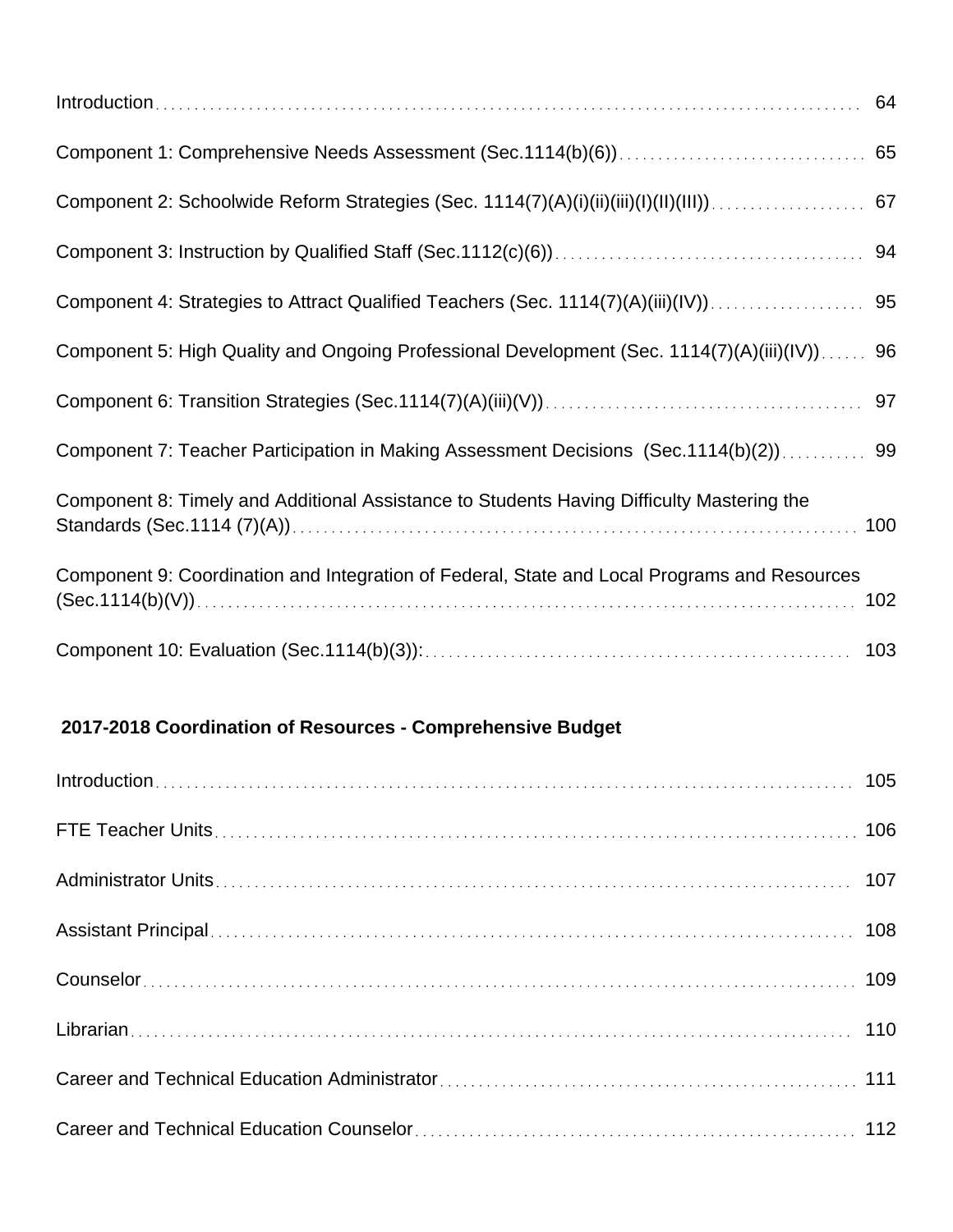| 114 |
|-----|
| 115 |
| 116 |
|     |
| 118 |
| 119 |
|     |
|     |
|     |
|     |
|     |
|     |
|     |

## **2017-2018 Parent and Family Engagement**

| $Introduction \dots 128$ |  |
|--------------------------|--|
|                          |  |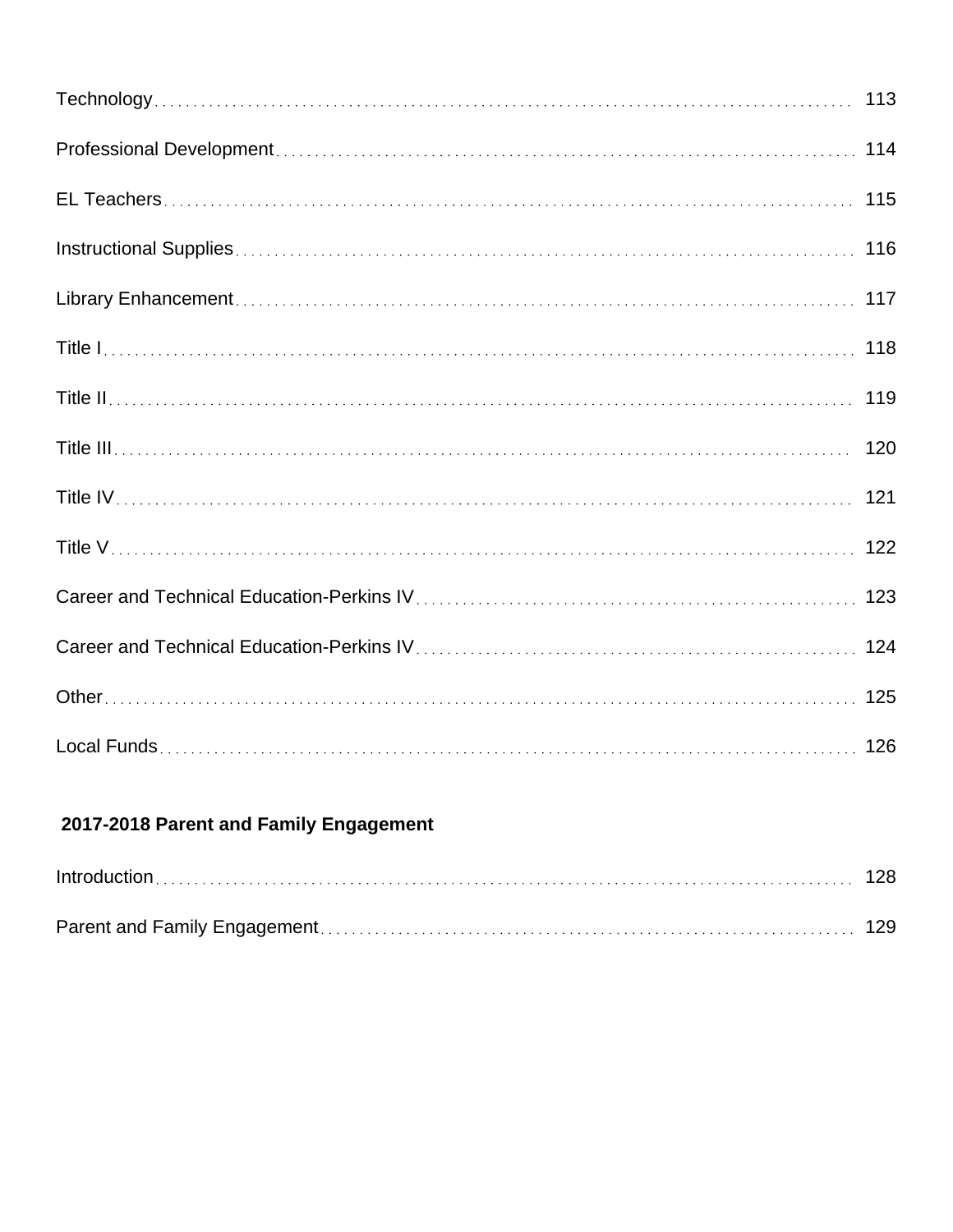# **Executive Summary**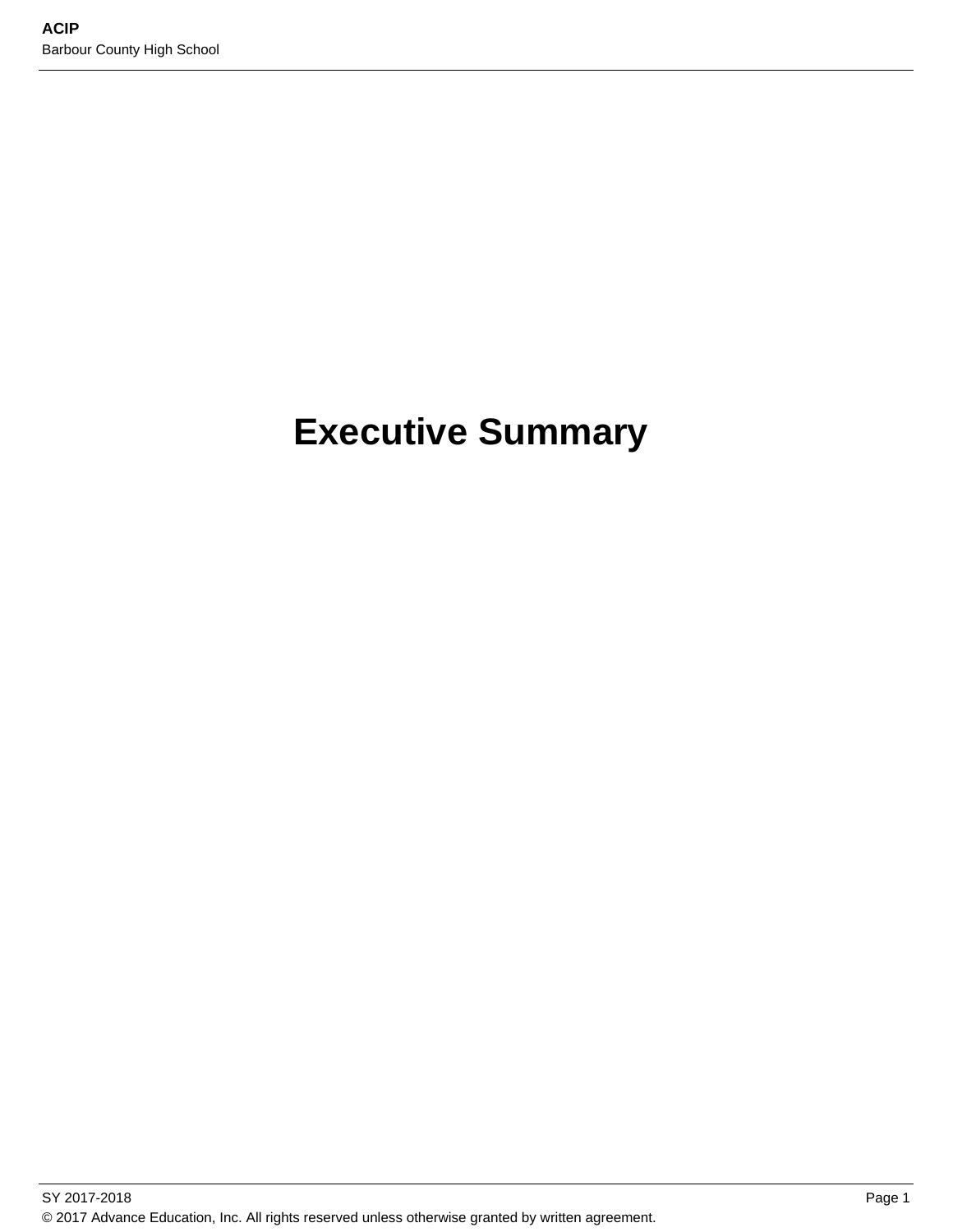### **Introduction**

Every school has its own story to tell. The context in which teaching and learning takes place influences the processes and procedures by which the school makes decisions around curriculum, instruction, and assessment. The context also impacts the way a school stays faithful to its vision. Many factors contribute to the overall narrative such as an identification of stakeholders, a description of stakeholder engagement, the trends and issues affecting the school, and the kinds of programs and services that a school implements to support student learning.

The purpose of the Executive Summary (ES) is to provide a school with an opportunity to describe in narrative form the strengths and challenges it encounters. By doing so, the public and members of the school community will have a more complete picture of how the school perceives itself and the process of self-reflection for continuous improvement. This summary is structured for the school to reflect on how it provides teaching and learning on a day to day basis.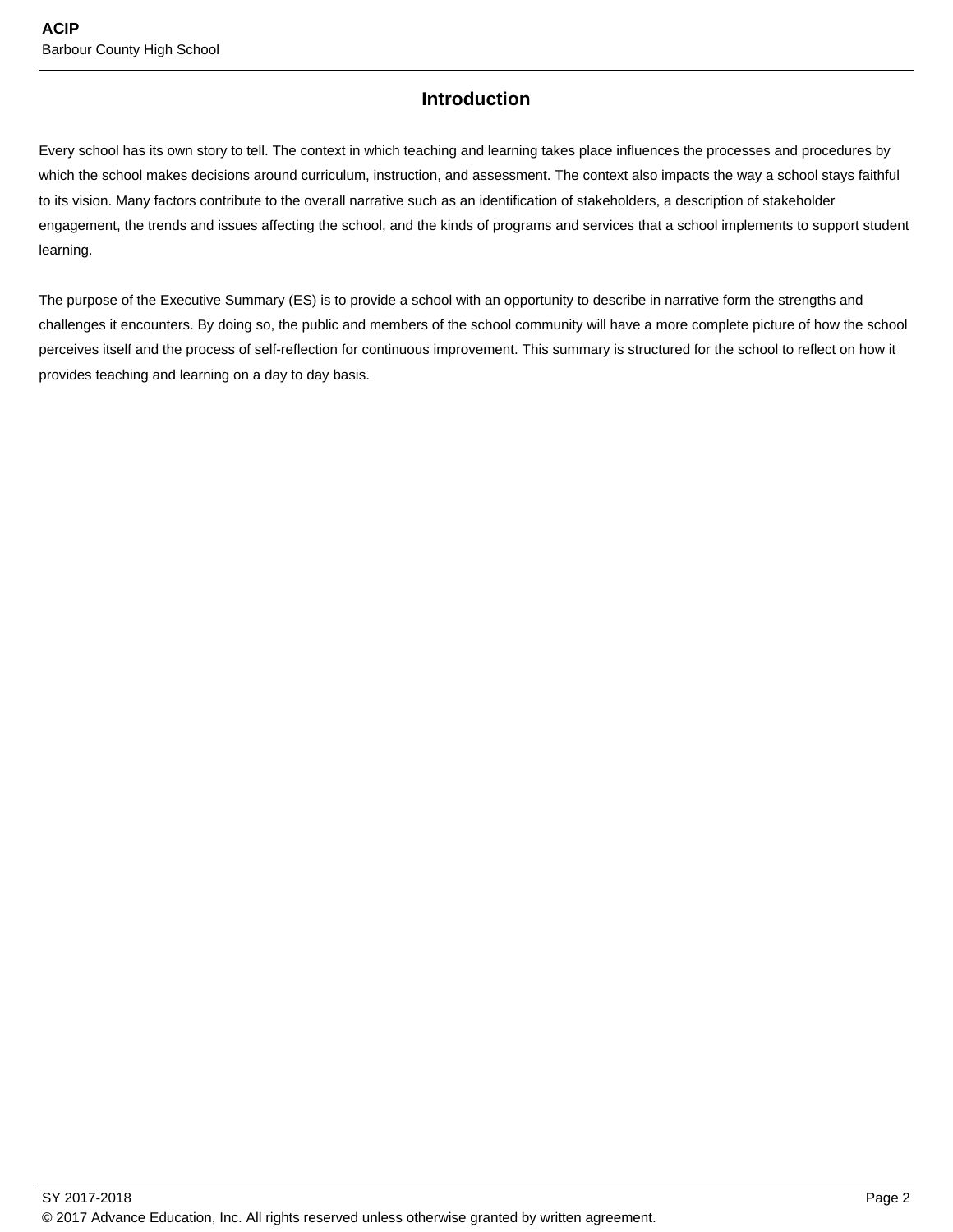### **Description of the School**

**Describe the school's size, community/communities, location, and changes it has experienced in the last three years. Include demographic information about the students, staff, and community at large. What unique features and challenges are associated with the community/communities the school serves?**

Barbour County High School (BCHS), "Home of the Jaguars," is located at 165 South Midway Street in Clayton, AL. BCHS serves a student population of 321 from eleven towns and communities within the district attendance zone. Our students come from all areas of Barbour County except for the Eufaula City School District.

BCHS was reconfigured into a grade seven through twelve school in 2015-16. As such, the school personnel now consists of the following: a principal, an assistant principal, a guidance counselor, a library media specialist, a secretary, three special education teachers, 20 secondary teachers across content areas, two aides, two custodians, and three Child Nutrition Program workers. Students identified for speech or gifted programs receive services from one part-time gifted teacher and one part-time speech therapist.

In July 2016, the Bureau of Labor Statistics listed the unemployment rate for Barbour County as 9.9%. The largest employers in the county are Keystone Foods, Ventress Correctional Facility, and Easterling Correctional Facility. According to Alabama Demographics by Cubit, the largest Barbour County racial/ethnic groups are Black (46.2%) followed by White (46.1%) and Hispanic (4.7%). In 2014, the median household income of Barbour County residents was \$35,634. However, 26.7% of Barbour County residents live in poverty. The number of people under eighteen years of age living in poverty is 41.2%. The median age for Barbour County residents is 38.3 years old. The school's population is 84% Black/African-American, 12% Hispanic and 4% White. One hundred percent of students in the school district receive breakfast and lunch at no cost to them.

BCHS provides many programs and services that support student learning and community needs. The Gear Up Program is designed to increase the number of low income students who are prepared to enter and succeed in post-secondary education. The Talent Search program identifies and assists individuals from disadvantaged backgrounds who have the potential to succeed in higher education. The program provides academic, career, and financial counseling to its participants and encourages them to graduate from high school and to complete their post-secondary education. Jobs for American Graduates (JAGS) is crafted to prepare students for entrance into the workforce after graduation. Renaissance Learning is designed to evaluate and enhance reading and math skills. Student of the Month is used to showcase and encourage success. The BCHS Parent Center, located in the library media center, is available to fulfill the needs of the learning community. Resource teacher and speech pathology specialist services are provided for eligible students. OdysseyWare courses are available to deliver comprehensive Core, Elective and CTE K-12 curriculum and educational tools. ACCESS Virtual Learning offers courses developed to create equity through additional educational offerings for all Alabama public high school students.

To support continued improvement in technology and to foster interactive learning and effective presentation, classrooms are equipped with interactive whiteboards, mounted LCD projectors, wireless laptops for all teachers, document cameras, interactive writing pads, teacher webpages, and email. There are three fixed computer labs in the facility, multiple mobile laptop labs and a mobile Samsung Galaxy Tab Nook (eReader plus) lab that are utilized to create, deliver, and enhance instruction and learning. Furthermore, grades seven and eight have one to one digital device capability in their classrooms.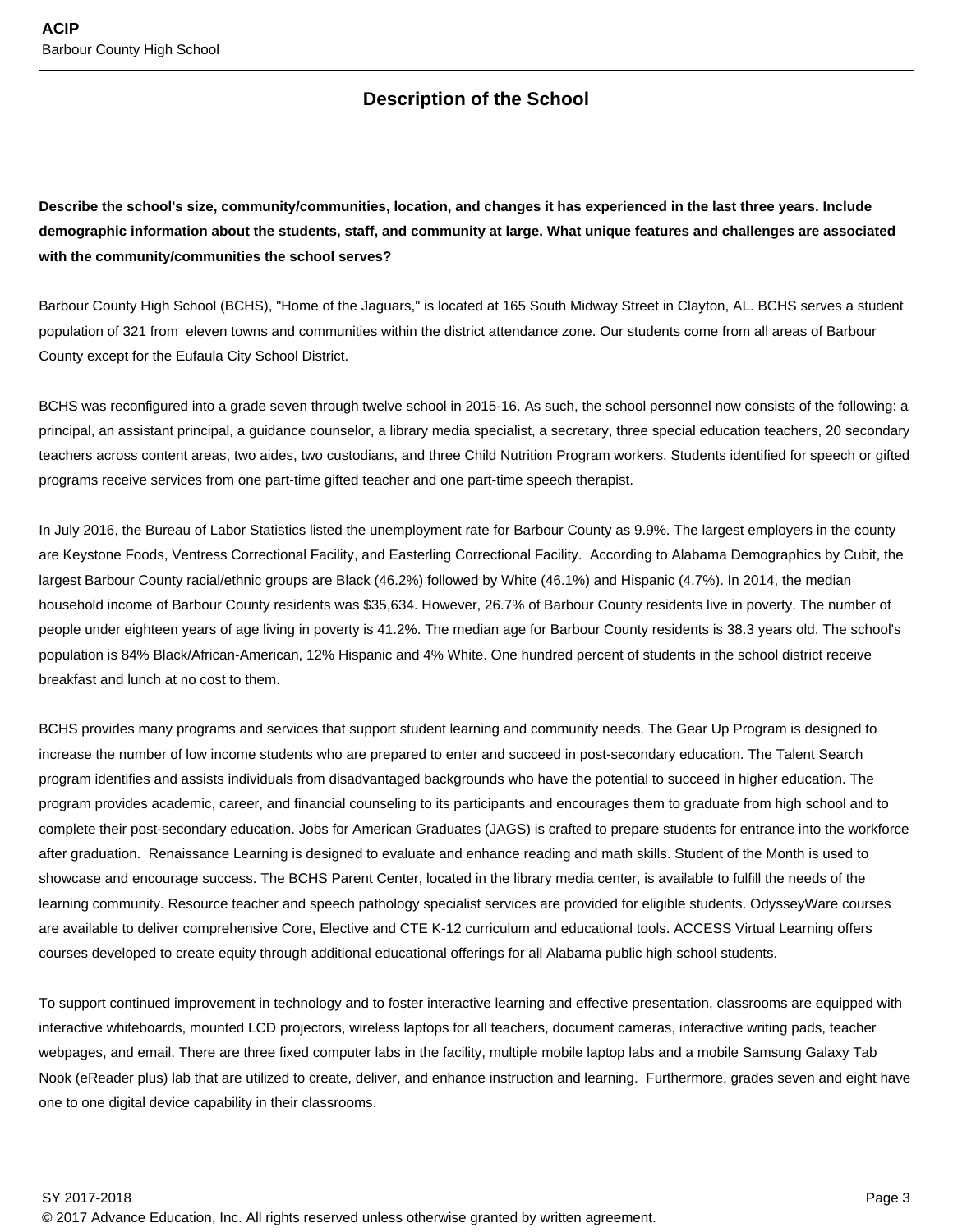### **School's Purpose**

**Provide the school's purpose statement and ancillary content such as mission, vision, values, and/or beliefs. Describe how the school embodies its purpose through its program offerings and expectations for students.**

The Mission Statement of Barbour County High School

The mission of Barbour County High School is to empower students with the necessary skills to be successful in their future endeavors by providing a safe, secure, educational environment with innovative technological teaching methods that will enhance the learning of all students.

The Vision Statement of Barbour County High School

The faculty, staff, students, and community share the vision that all of our students are determined for success. We expect our students to be productive citizens in a multicultural society.

The Motto of Barbour County High School "High Expectations, No Excuses"

The Belief Statements of Barbour County High School (as communicated in Parent-School Compact)

We believe our school should provide high-quality curriculum and instruction in a supportive and effective learning environment. We believe that a positive, collaborative relationship as well as shared responsibility between the school, students, parents and community is essential to the success of our students and our school.

Barbour County School District Vision

The primary function of the public school is to provide educational experiences and opportunities for each student. Education usually takes place in an atmosphere of good order and discipline. The responsibility for good order and discipline belongs to the entire community, meaning students, teachers, parents, school administrators, the school board, and the general public.

#### Barbour County School District Mission

To develop the potential of all students by enabling them to become productive members of society by providing quality, student-centered instruction delivered by dedicated, qualified staff in safe, inclusive learning environments that reflect various educational experiences, use available resources and involve parents and community stakeholders. BCHS provides scientifically based curriculum to all students as well as a safe and encouraging environment. BCHS encourage parents/families and community members to be active participants in the education process.

l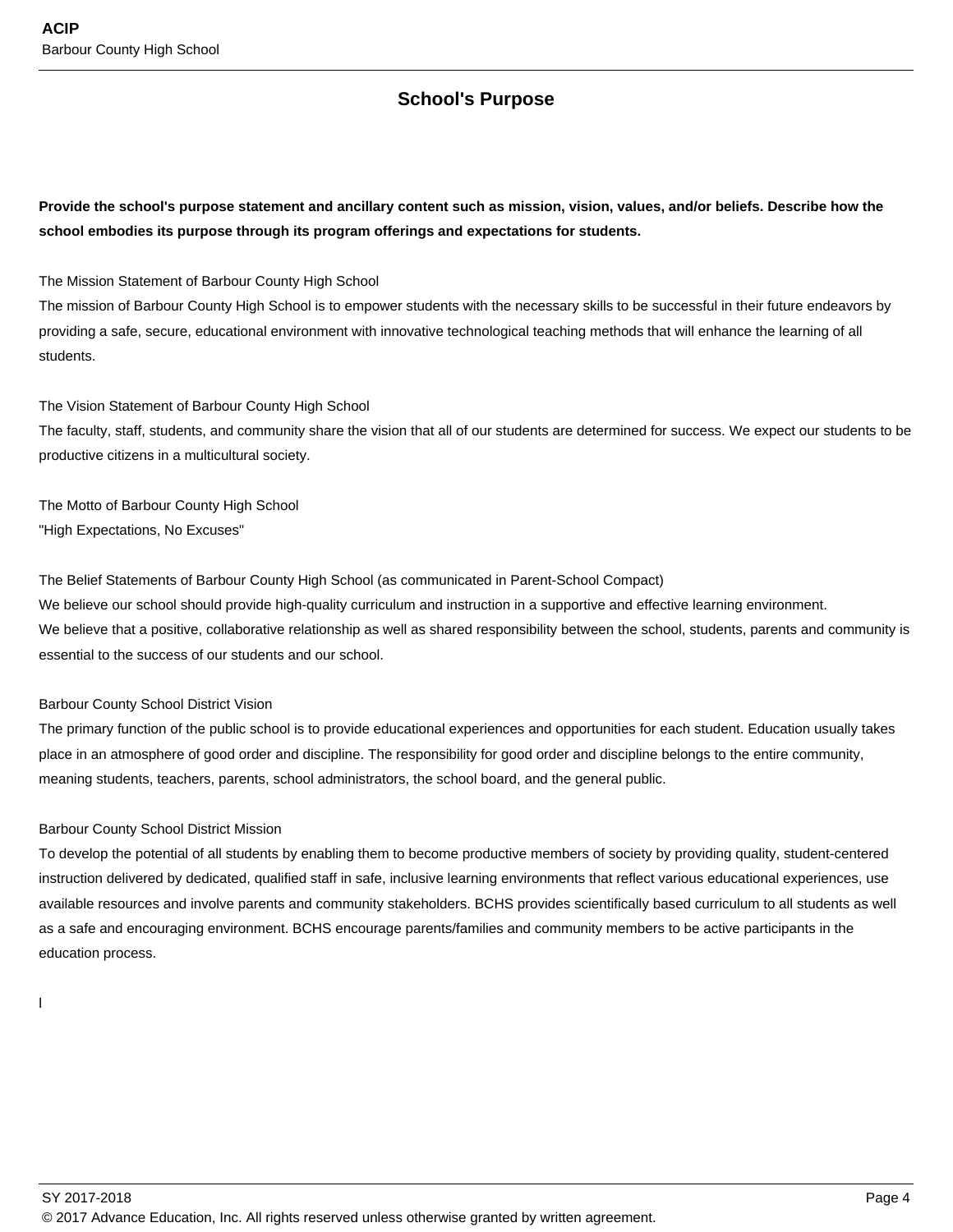### **Notable Achievements and Areas of Improvement**

**Describe the school's notable achievements and areas of improvement in the last three years. Additionally, describe areas for improvement that the school is striving to achieve in the next three years.**

Notable achievements for past three years:

The school has parent and family engagement nights each month to provide parents and community members an opportunity to gain insight about school programs, ways to be engaged in school improvement, and opportunities to express their concerns and desires for a better school.

BCHS has implemented one to one technology initiative in seventh and eighth grades, and will add ninth and tenth grades this year. The math and science departments participate in both Alabama Math Science and Technology Initiative as well as Science in Motion.

#### Areas of improvement for past three years:

The school was in school improvement for three years. The school will have to continue to address the need to decrease the teacher turnover rate, which has been consistently high in the past three years. The teacher turnover rate from the 2016-2017 school year to the 2017-2018 school year is 21% which shows 4% improvement over 2015-2016 to 2016-2017 turnover rate of 25%. Our goal is still to recruit and retain effective, highly qualified teachers. A new teacher mentoring program is being implemented for all teachers who have less than three years of service in the system. In student support, BCHS's Gear Up Program is continuing to monitor progress and provide support to the students in the cohort. Teachers will continue to improve instruction through the implementation of strategic teaching,and the use of technology.

#### The next three years:

We want to see continued improvement and growth in the following areas: Reading, Math, Student and Teacher attendance, and teachers' quality. By continuing to improve and grow in the aforementioned areas we can better prepare our students for college and the workforce. We want to see an increase in our ACT scores, increase the number of students ready to enter college, increase the number of students ready to enter the workforce, and increase in students on track for College-and-Career-Readiness. We are adding one to one initiative to ninth and tenth grade.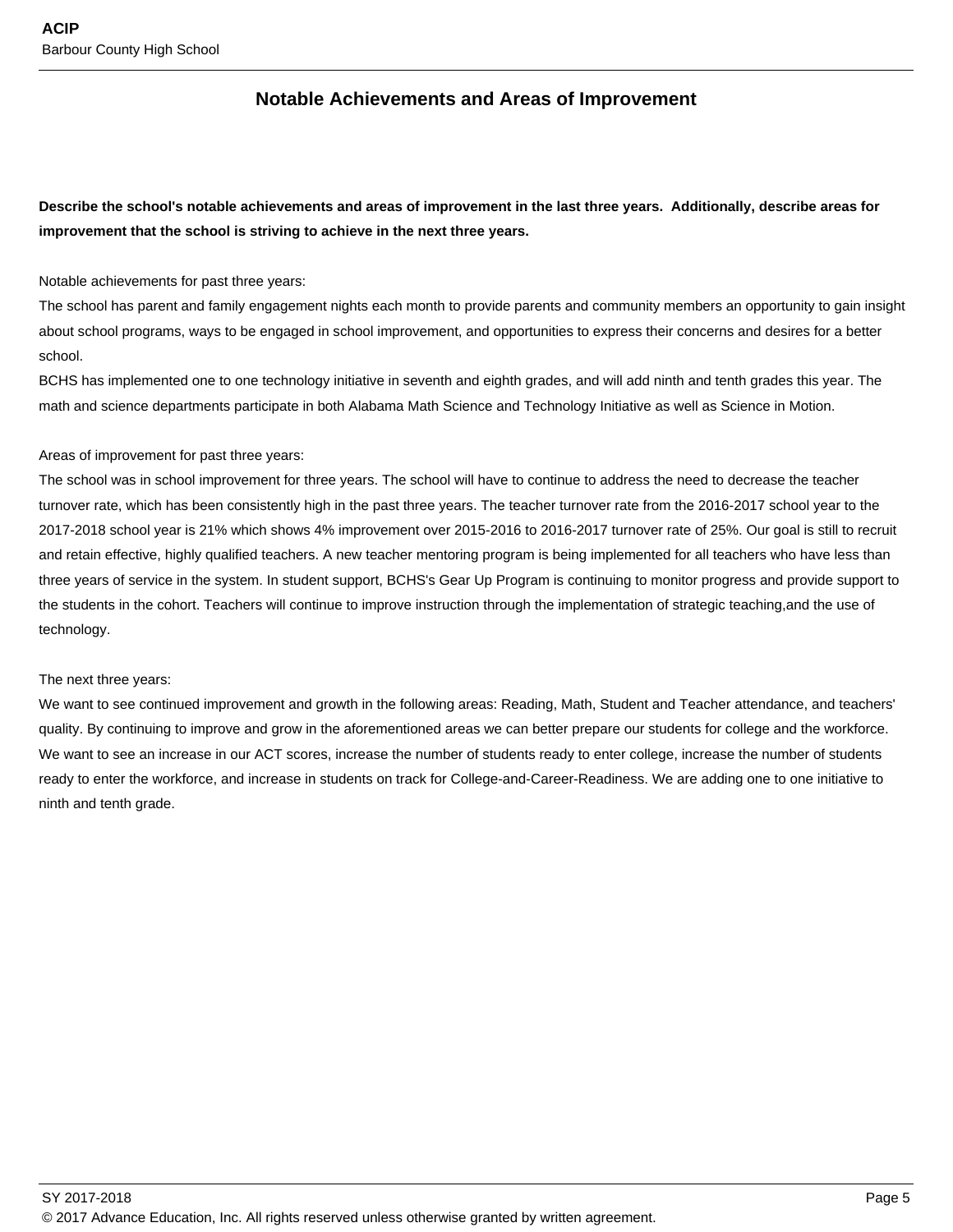### **Additional Information**

### **Provide any additional information you would like to share with the public and community that were not prompted in the previous sections.**

The BCHS Parent Center is located in the library media center where parents have access to computers, printers, and other technology resources. The parents and families can utilize the center for personal and professional growth as well as general information. Parents and families can complete free classes online using technology in the center. Informative posters and brochures are available in the parent center as well. The BCHS Parent Center addresses the needs of our diverse community population.

ACCESS courses are available to all students who are interested in taking advanced courses and/or other courses not offered at the school. BCHS participates in the Alabama Math Science Technology Initiative and Auburn University Science in Motion. BCHS participates in GEAR UP Alabama.Barbour County School District is partnering with Wallace College to offer Dual Enrollment to BCHS students. We are involved with the GEAR-UP Program, which mentors and monitors students in the 7th grade and follows them until graduation.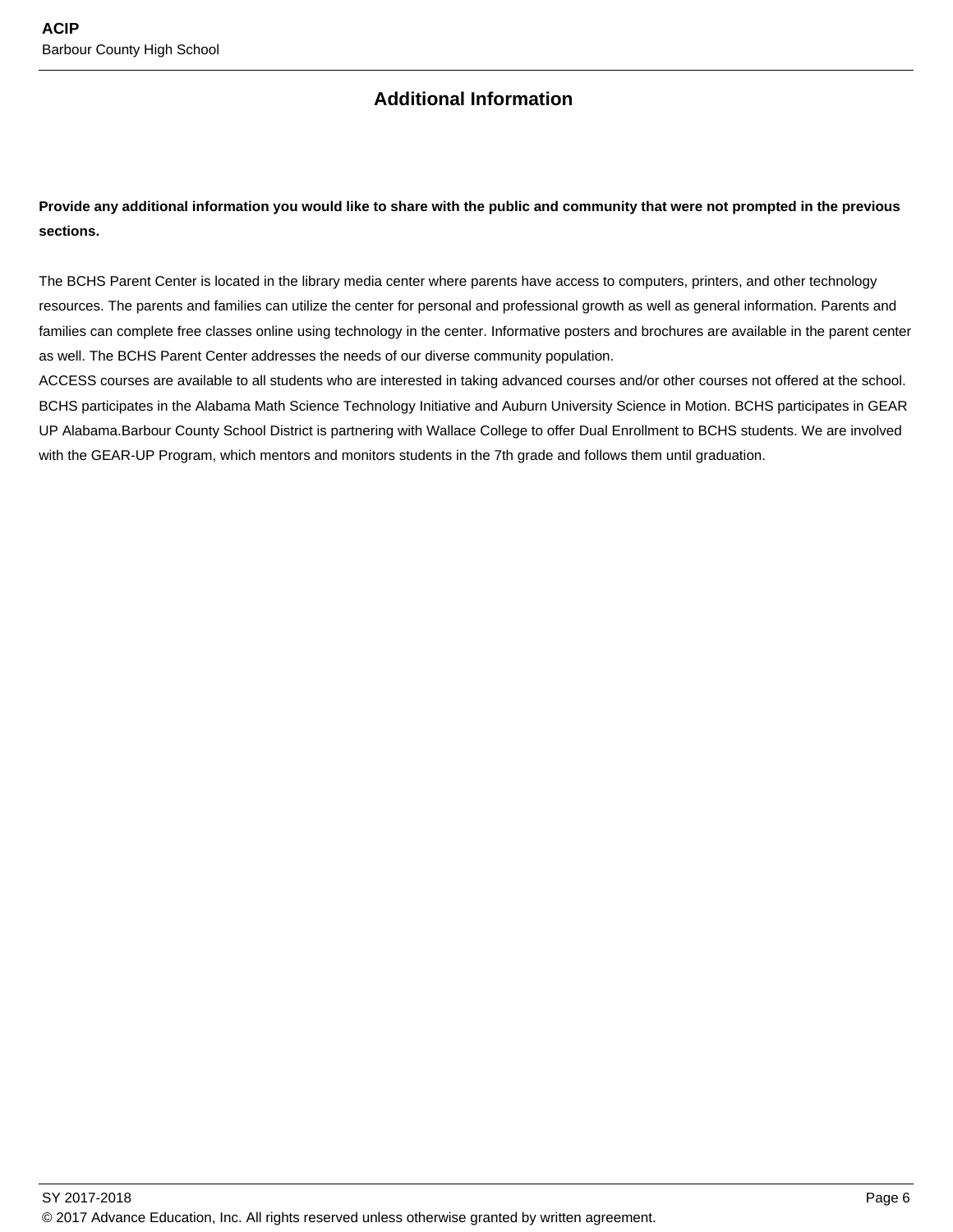# **Improvement Plan Stakeholder Involvement**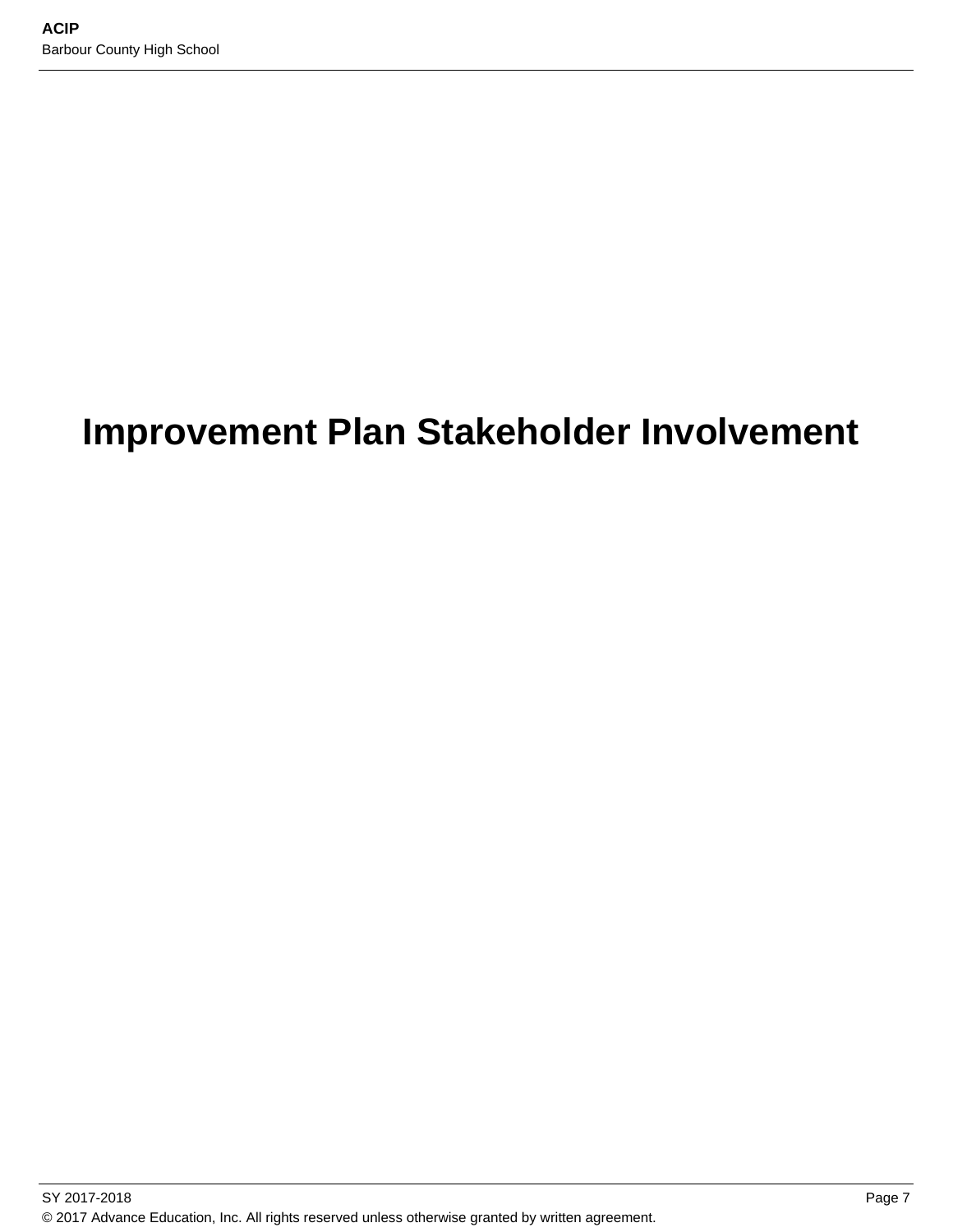### **Introduction**

The responses should be brief, descriptive, and appropriate for the specific section. It is recommended that the responses are written offline and then transferred into the sections below.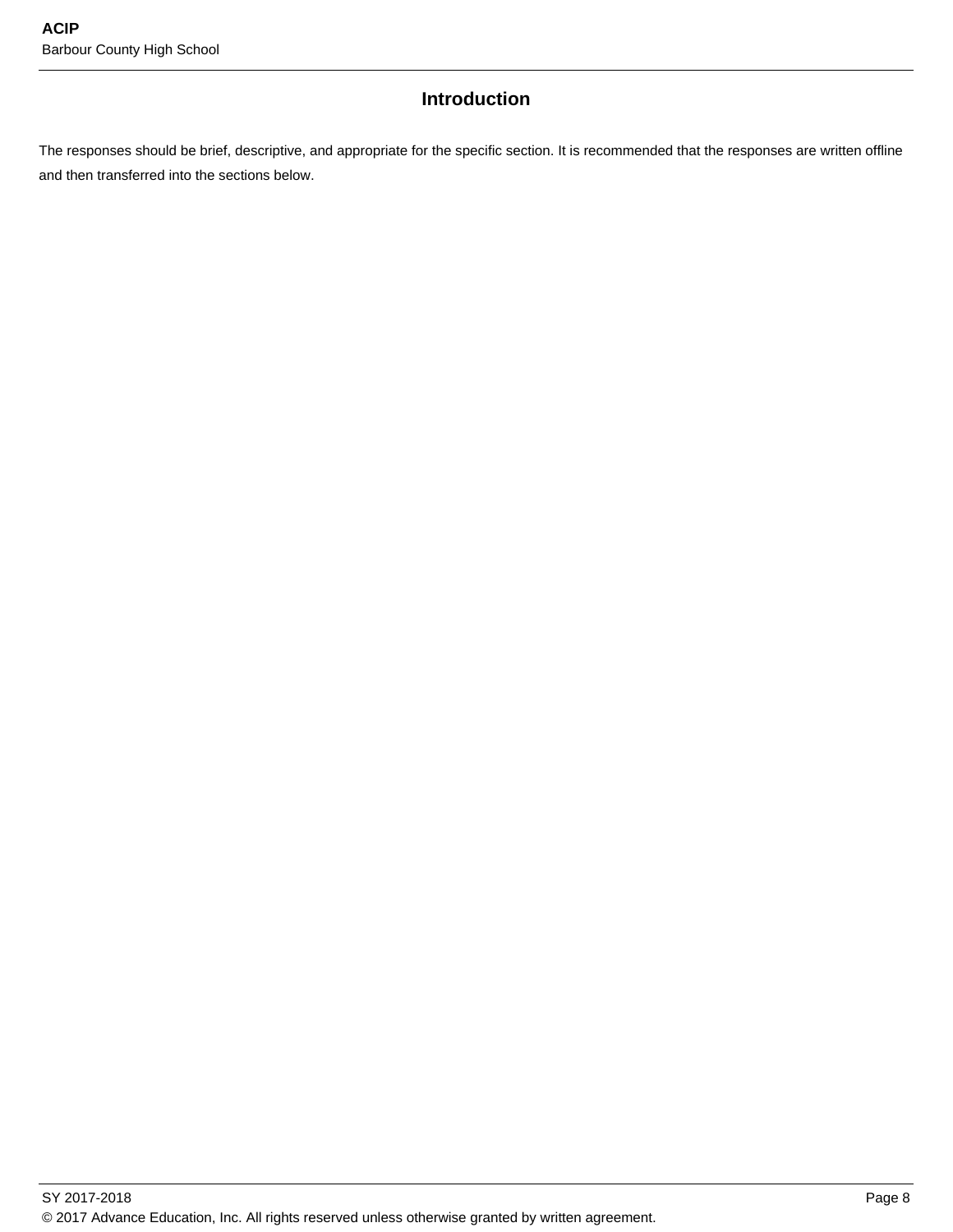### **Improvement Planning Process**

Improvement Planning Process

**Describe the process used to engage a variety of stakeholders in the development of the institution's improvement plan. Include information on how stakeholders were selected and informed of their roles, and how meetings were scheduled to accommodate them.** 

As soon as possible, the school leadership team begins meeting to disaggregate standardized assessment data. Input is sought to determine which strategies were helpful and need to remain in the plan, which strategies were ineffective and need to be removed, and which elements still require monitoring and should be included. The school leadership team asks for input from faculty, staff, and parents. The school leadership team meets to discuss suggestions for professional development, strategies for improvement, and budget requirements for the ACIP. The faculty and staff review the draft and provide feedback on modifications. The ACIP is submitted for board approval in early fall. The stakeholders are chosen according to their level of involvement in the school and their interest in the success of the students. The parents are chosen from a list of parents who are actively involved in the school (open house, PTO, extracurricular activities etc.). The principal essentially chooses the staff participants based on their positions in their departments and their levels of expertise. His selection includes a member from each department. The roles are explained in the meeting. Meetings are held after school when necessary to accommodate stakeholders.

### **Describe the representations from stakeholder groups that participated in the development of the improvement plan and their responsibilities in this process.**

Parents/families, students, and community members' roles are to give input, develop a better understanding of ACIP and communicate information to other parents and community members. Faculty and staff's role, as a collaborative effort, is to collect and analyze data, to develop measurable goals, strategies and action steps, to re-evaluate the ACIP, to make amendments and updates as needed, and to communicate plan to all other stakeholders. The principal's role is instructional leader.

The ACIP Team members are as follows: Undrea Johnson--Principal Shameka Baker - Assistant Principal Buffae Howard--Counselor Lakia Brown - Library Media Specialist Jessie Pelina--English Monquinta Harris--Science Tony Oglecark - Science Mary Burks--Special Education Services Teresa Evjen--History Lora Lightner--English Jack Wingard--Mathematics Aaliyah Moses--Student Cynthia Moses--Parent Barbara Shipman --Community Member SY 2017-2018 Page 9

© 2017 Advance Education, Inc. All rights reserved unless otherwise granted by written agreement.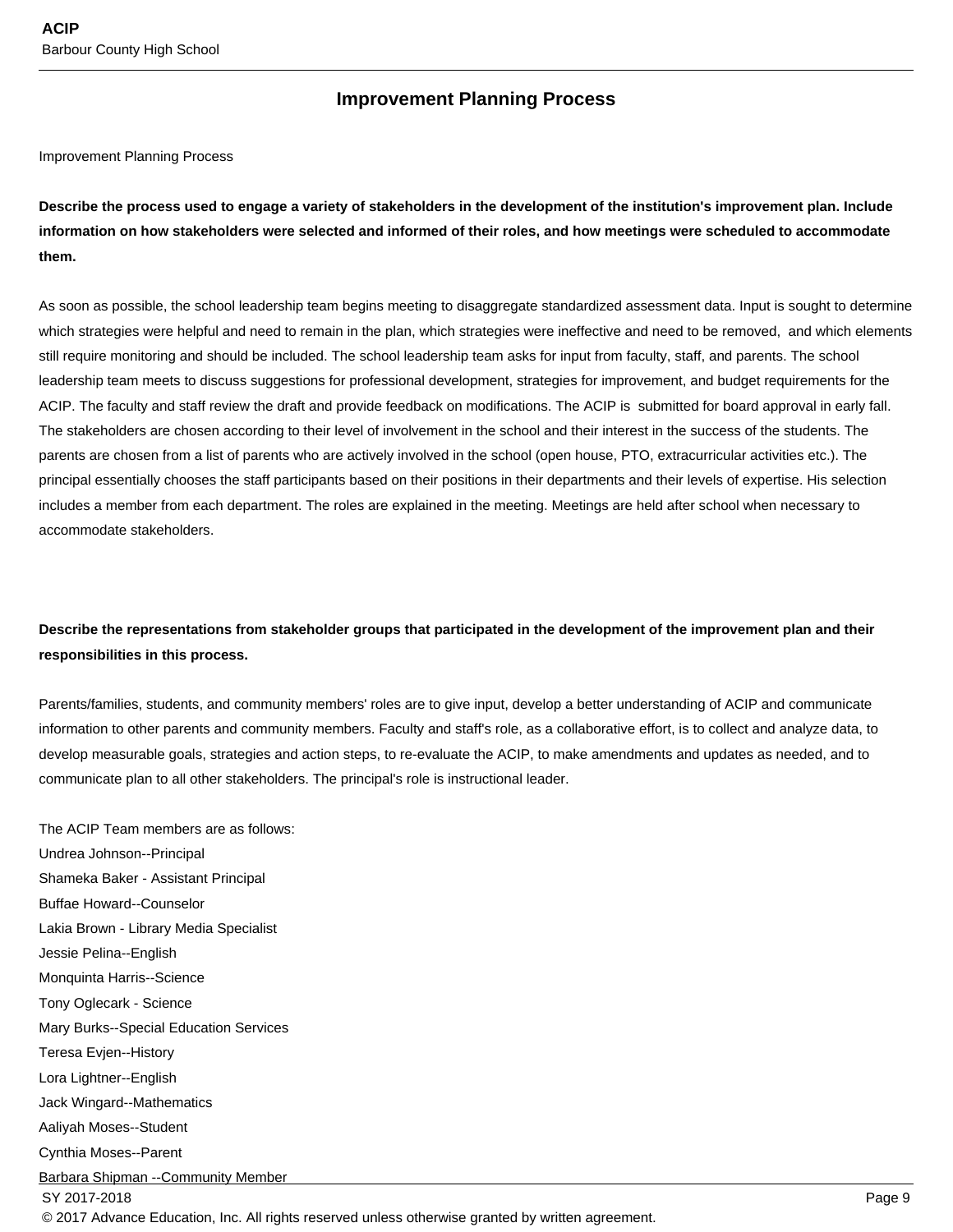Dr. Matthew Alexander--Superintendent of Schools Stacey Turvin--Director of Instruction and Federal Programs Michelle Andrews--Chief Financial Officer Susan Brown--EL Coordinator/Accountability Clarence Magee--Technology Coordinator

### **Explain how the final improvement plan was communicated to all stakeholders, and the method and frequency in which stakeholders receive information on its progress.**

Physical copies of the ACIP can be found in the following places in given formats:

- 1) Principal's Office--hard copy
- 2) Library--hard copy
- 3) Parent Center--virtual copy with instructions for accessing the documents
- 4) School website and district website--virtual copy with instructions for accessing the documents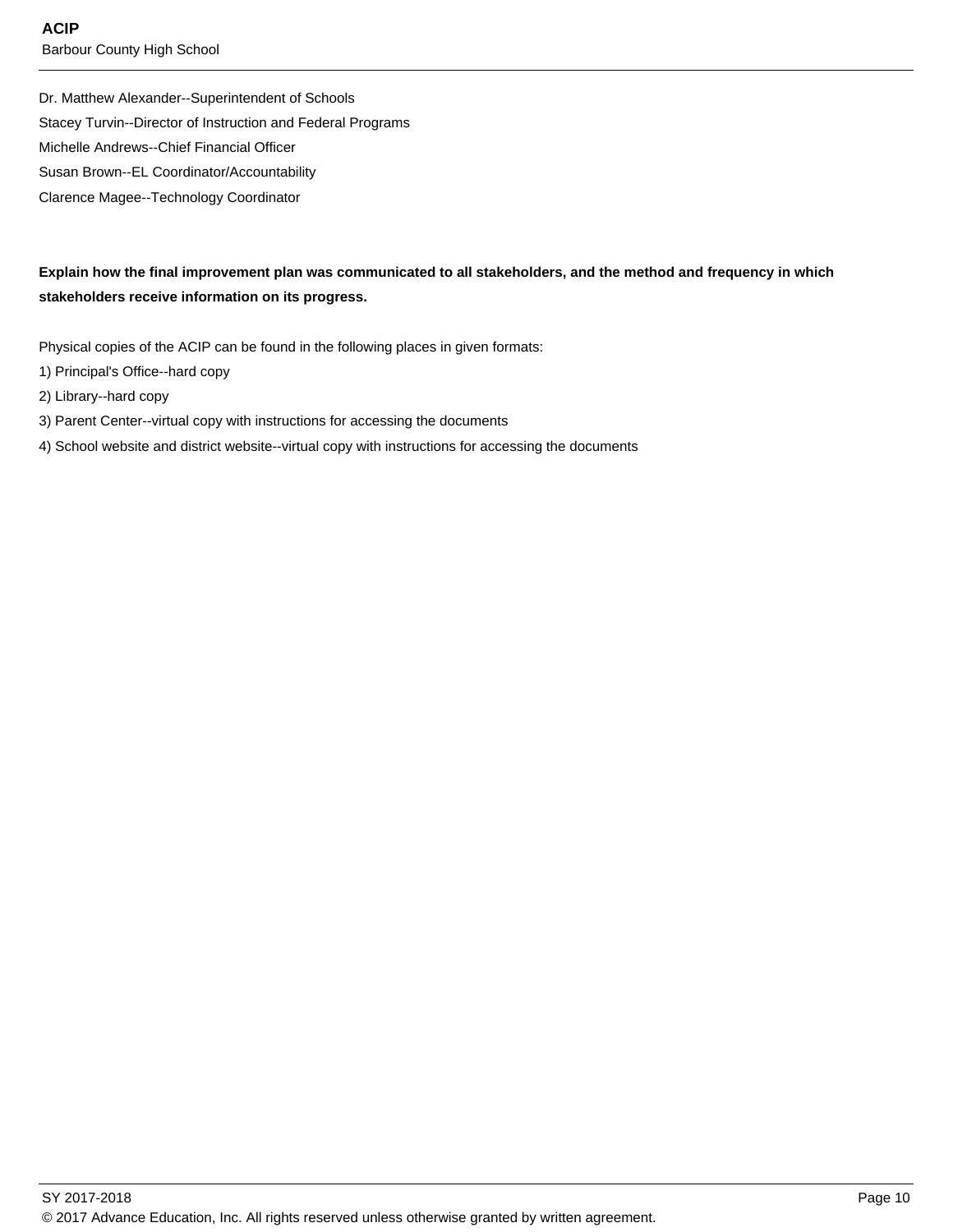# **Student Performance Diagnostic**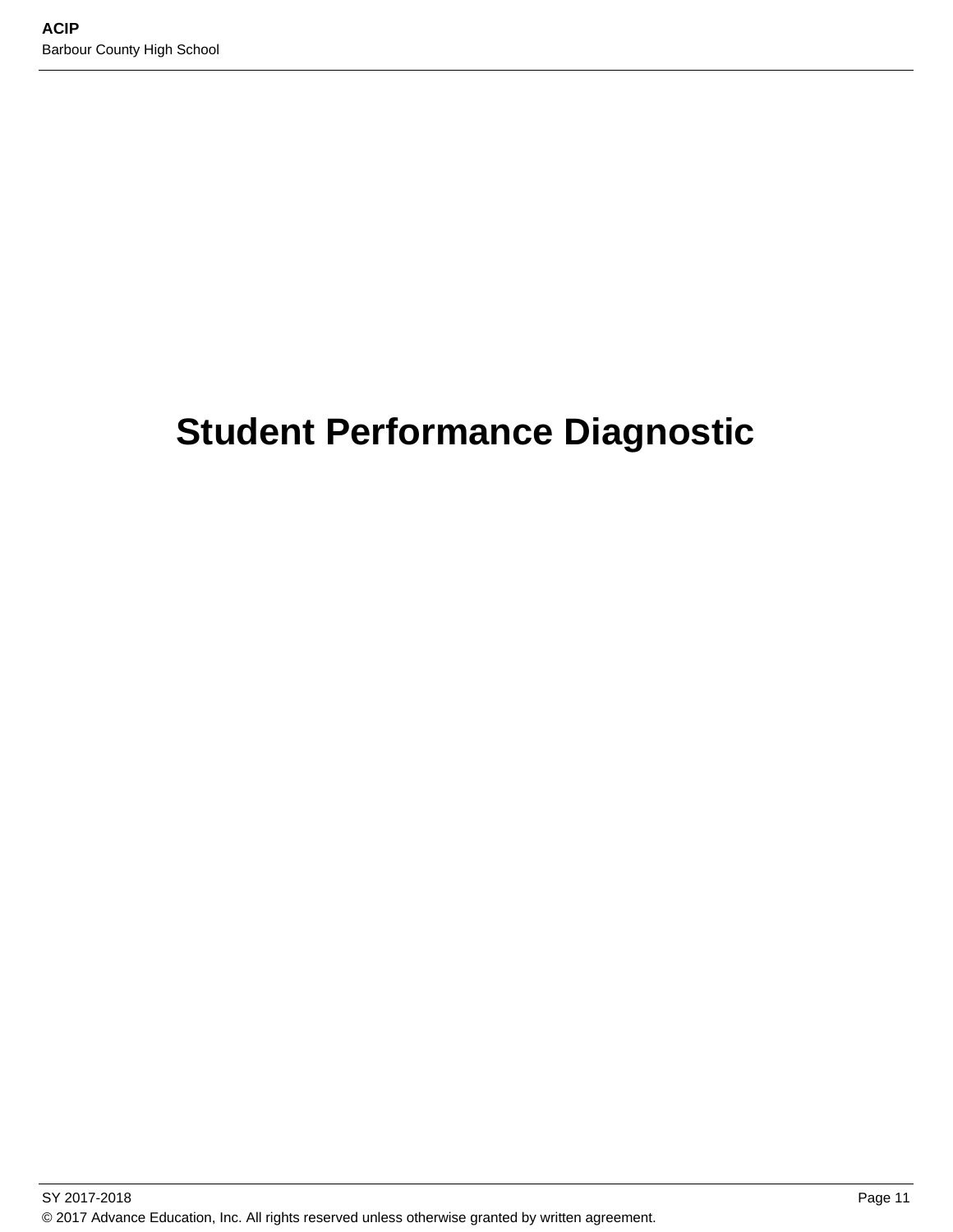### **Introduction**

The Student Performance Diagnostic provides an institution with a process to report summative student assessments. This diagnostic is significant to the accreditation and continuous improvement process as it serves as a resource for schools to view content area assessment results required by the state, district, or other entities, determine the quality and reliability of the given assessments, and show the alignment of the assessments to the school's curriculum. The performance level computed at the completion of the diagnostic is used by the external review team as a comprehensive report to understand fully the institution's assessment program; the diagnostic should be used in the same manner by the institution as it engages in improvement planning.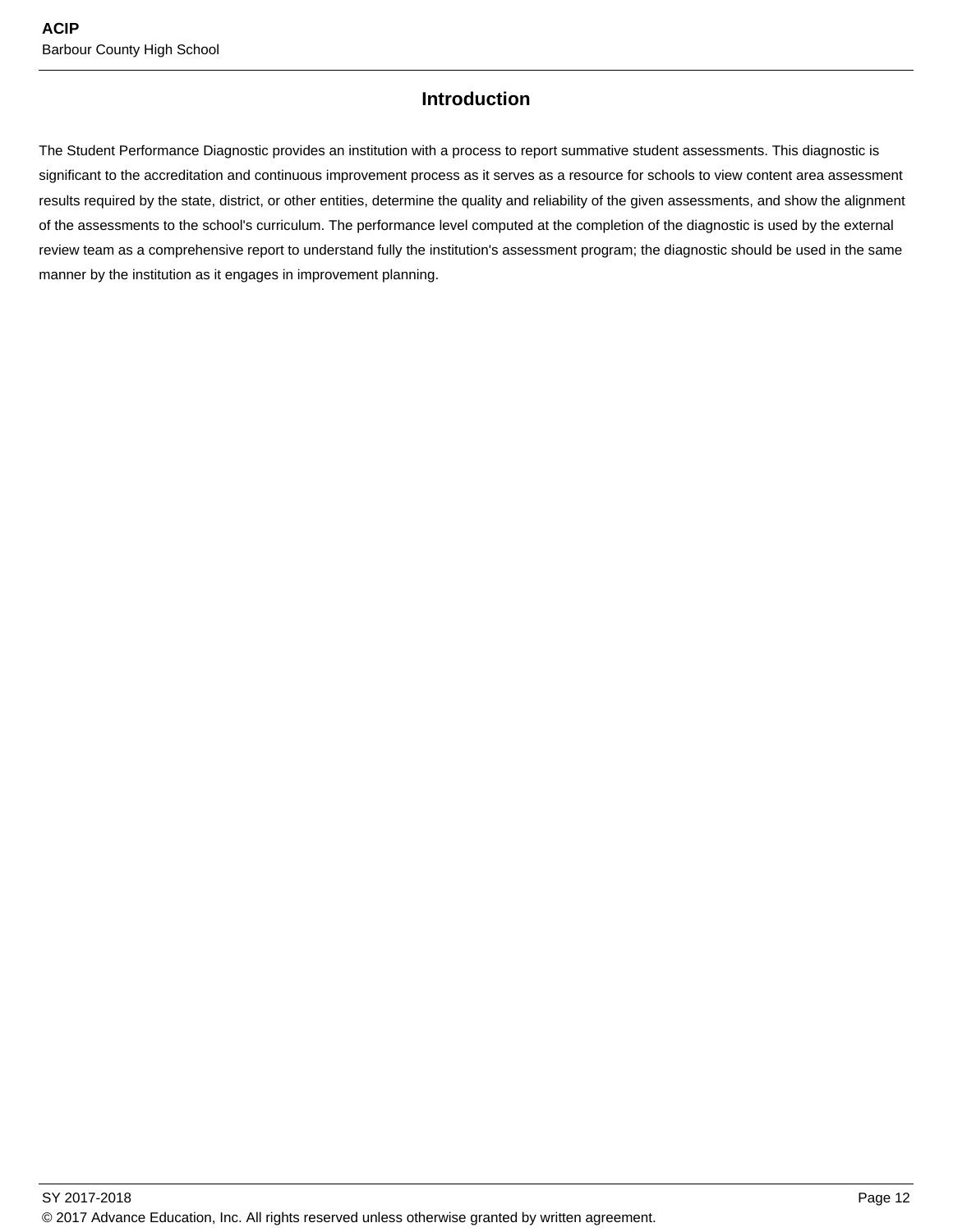### **Student Performance Data**

| ∣Label | Assurance                                                                            | <b>Response</b> | ∣Comment                                                                                    | Attachment                   |
|--------|--------------------------------------------------------------------------------------|-----------------|---------------------------------------------------------------------------------------------|------------------------------|
|        | Did you complete the Student Performance<br>IData document offline and upload below? | Yes             | Barbour County Student<br><b>IAssessment Document 2017-</b><br>12018 narrative is attached. | Assessment Doc<br>12017-2018 |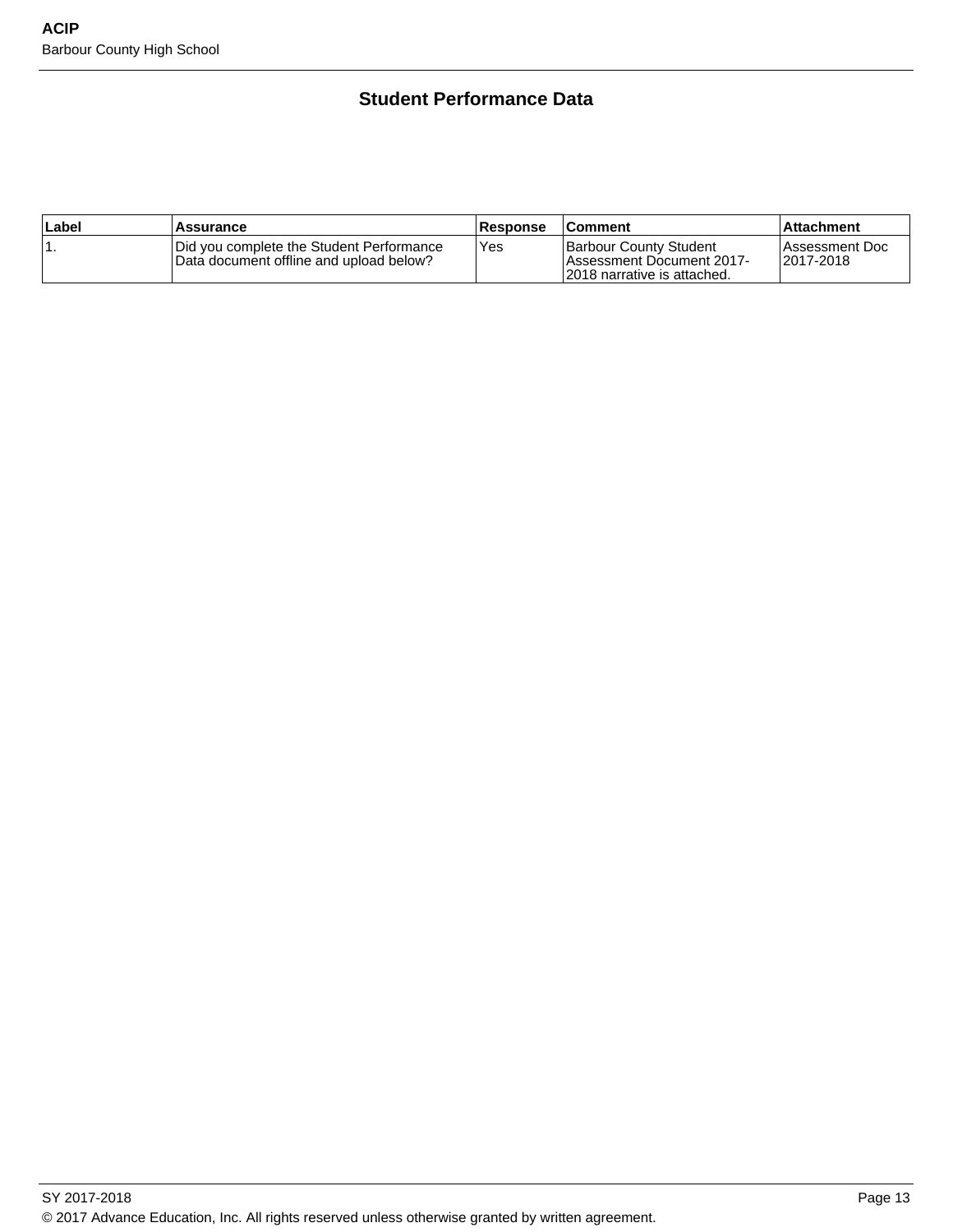### **Evaluative Criteria and Rubrics**

Overall Rating: 2.75

| <b>Statement or Question</b> | <b>Response</b>                                                                                                                                                                                                                                                                                                                                                                                                                                                                                                                                                                                                                 | Rating  |
|------------------------------|---------------------------------------------------------------------------------------------------------------------------------------------------------------------------------------------------------------------------------------------------------------------------------------------------------------------------------------------------------------------------------------------------------------------------------------------------------------------------------------------------------------------------------------------------------------------------------------------------------------------------------|---------|
| <b>Assessment Quality</b>    | The array of assessment devices used by the<br>institution to determine students' performances<br>is sufficiently aligned so that valid inferences<br>can be reached regarding students' status with<br>respect to the entire set of curricular aims<br>regarded as high-priority, "must accomplish,"<br>instructional targets. The documentation<br>provided in support of this alignment is<br>persuasive. All of the assessments used are<br>accompanied by evidence demonstrating that<br>they satisfy accepted technical requirements<br>such as validity, reliability, absence of bias, and<br>instructional sensitivity. | Level 4 |

|    | <b>Statement or Question</b> | <b>Response</b>                                                                                                                                                                                                                                                                                                                                                                                                                                                                                                                                                                                                       | Rating |
|----|------------------------------|-----------------------------------------------------------------------------------------------------------------------------------------------------------------------------------------------------------------------------------------------------------------------------------------------------------------------------------------------------------------------------------------------------------------------------------------------------------------------------------------------------------------------------------------------------------------------------------------------------------------------|--------|
| 2. | <b>Test Administration</b>   | Most of the assessments used by the institution (Level 3)<br>to determine students' performances have been<br>administered with reasonable fidelity to the<br>administrative procedures appropriate for each<br>assessment. In most instances, the students to<br>whom these assessments were administered<br>are essentially representative of the students<br>served by the institution. Appropriate<br>accommodations have been provided for most<br>assessments so that valid inferences can be<br>made about most students' status with respect<br>to most of the institution's targeted curricular<br>outcomes. |        |

|     | <b>Statement or Question</b> | <b>Response</b>                                                                                                                                                                                                                                                                                                                                                        | ∣Ratinq |
|-----|------------------------------|------------------------------------------------------------------------------------------------------------------------------------------------------------------------------------------------------------------------------------------------------------------------------------------------------------------------------------------------------------------------|---------|
| 13. | Quality of Learning          | Evidence of student learning promoted by the<br>institution is indifferently analyzed and<br>presented with little clarity. In comparison to<br>linstitutions functioning in a similar educational<br>context, students' status, improvement, and/or<br>growth evidence indicates that the level of<br>student learning is below what would otherwise<br>lbe expected. | Level 2 |

|    | <b>Statement or Question</b> | Response                                                                                                                                                           | ∣Ratinq |
|----|------------------------------|--------------------------------------------------------------------------------------------------------------------------------------------------------------------|---------|
| 4. | Equity of Learning           | Evidence of student learning indicates<br>achievement gaps exist among subpopulations<br>of students, and these achievement gaps<br>Idemonstrate a modest decline. | Level 2 |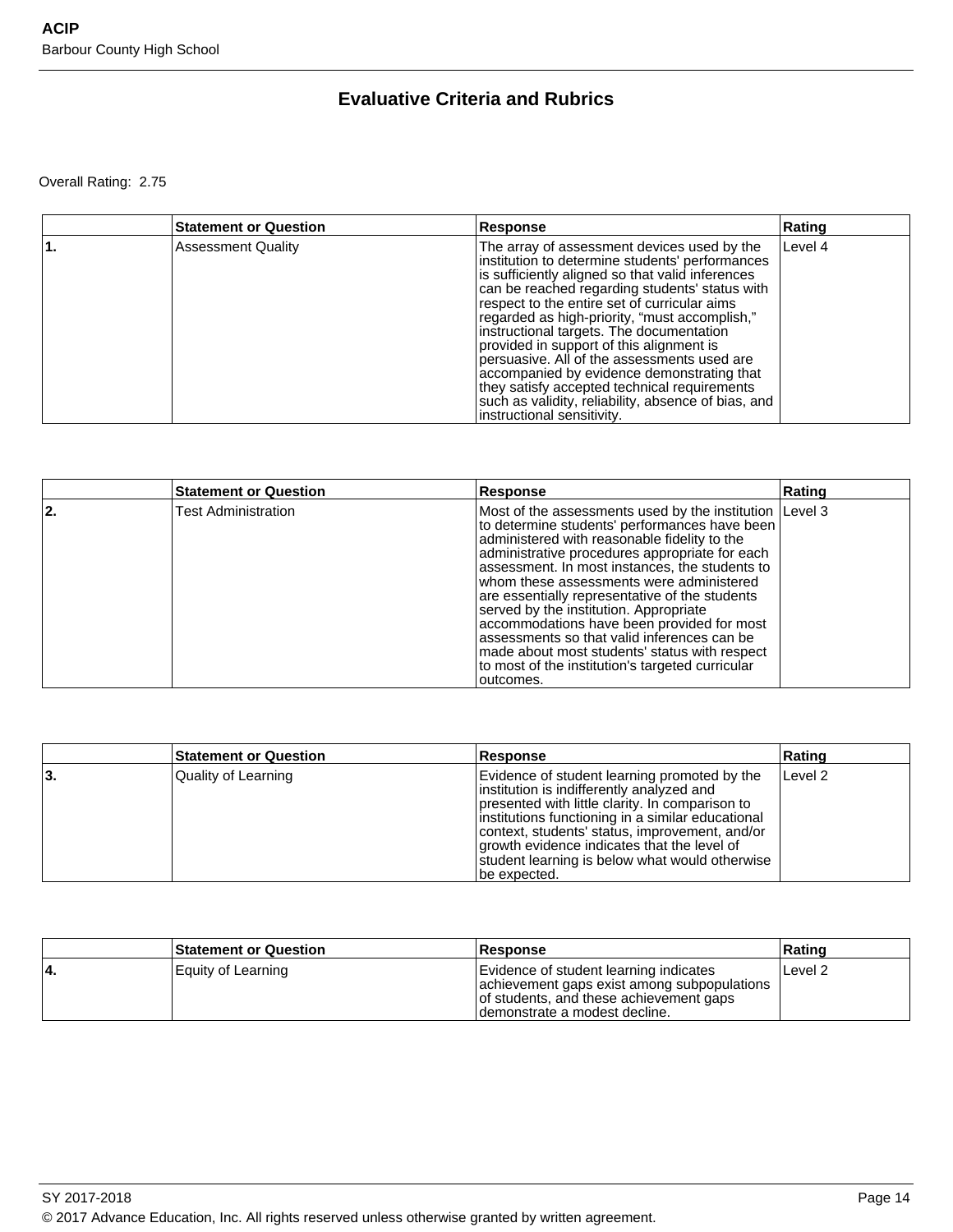### **Areas of Notable Achievement**

#### **Which area(s) are above the expected levels of performance?**

The results from STAR Reading and Math, ACT Aspire and ACT Plus Writing showed no performance that was above the expected levels of performance. Even so, when looking at the results of the ACT Aspire from 2016 to 2017, the school did show some improvement in many areas. For 10th grade ACT Aspire English, 26% of students are at Readiness Level which was an increase of 17% from the 2016 test results. The 10th grade ACT Aspire Reading scores increased from 1% in 2016 to 3% in 2017. The 7th grade ACT Aspire Reading test results stayed constant at 12% from 2016 to 2017. The ACT Aspire Science results for 7th grade, 10% of students are at Readiness Level which was a 7% increase compared to 2016 results. The ACT Aspire Science results for 10th grade increased from 1% to 3% from 2016 to 2017. In writing, 10th grade increased from 2% to 9%. For ACT Plus Writing, the percentage of students meeting STEM benchmark remained the same at 8% in comparison to 2015-2016 results.

#### **Describe the area(s) that show a positive trend in performance.**

Analyzing the results from the 2016 and 2017 ACT ASPIRE assessments, the 10th grade score results showed an increase on the English, Reading, Science, and Writing portions of the exams. English scores showed an increase of 15% in students scoring at readiness level. For 10th grade, reading increased by 7%, science by 1% and writing by 7%.

Of the 47 seniors tested on the WorkKeys 2017 winter administration, 47% received bronze certificates, and 19% received silver certificates.

#### **Which area(s) indicate the overall highest performance?**

The overall highest performance for ACT ASPIRE was 10th grade English. The results showed 26% of students at Readiness Level which was an increase of 17% from the 2016 test results.

#### **Which subgroup(s) show a trend toward increasing performance?**

Subgroups are minute and insignificant when considering the population of the school.

#### **Between which subgroups is the achievement gap closing?**

Subgroups are minute and insignificant when considering the population of the school.

#### **Which of the above reported findings are consistent with findings from other data sources?**

SY 2017-2018 Page 15

© 2017 Advance Education, Inc. All rights reserved unless otherwise granted by written agreement.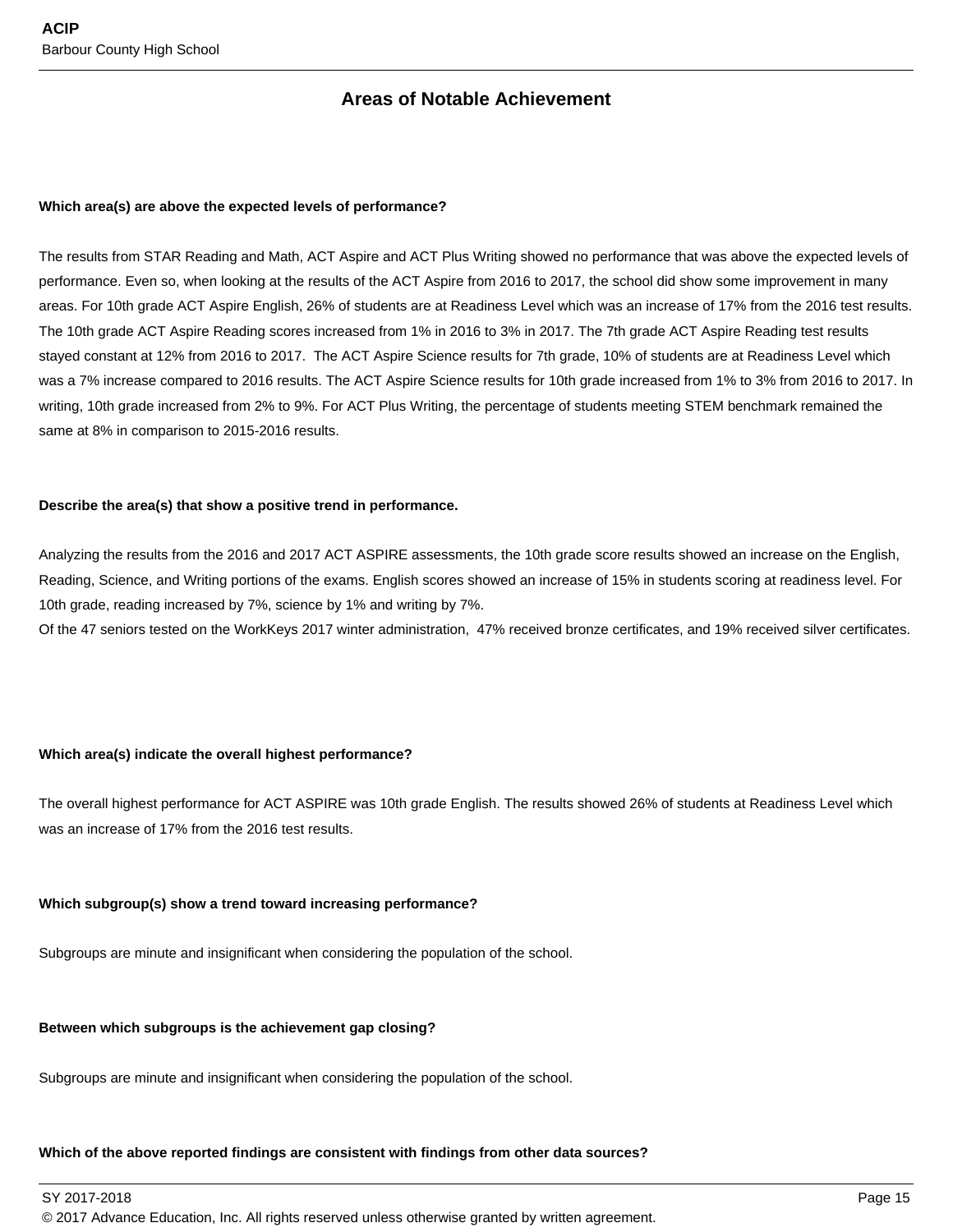All data was used in the above findings.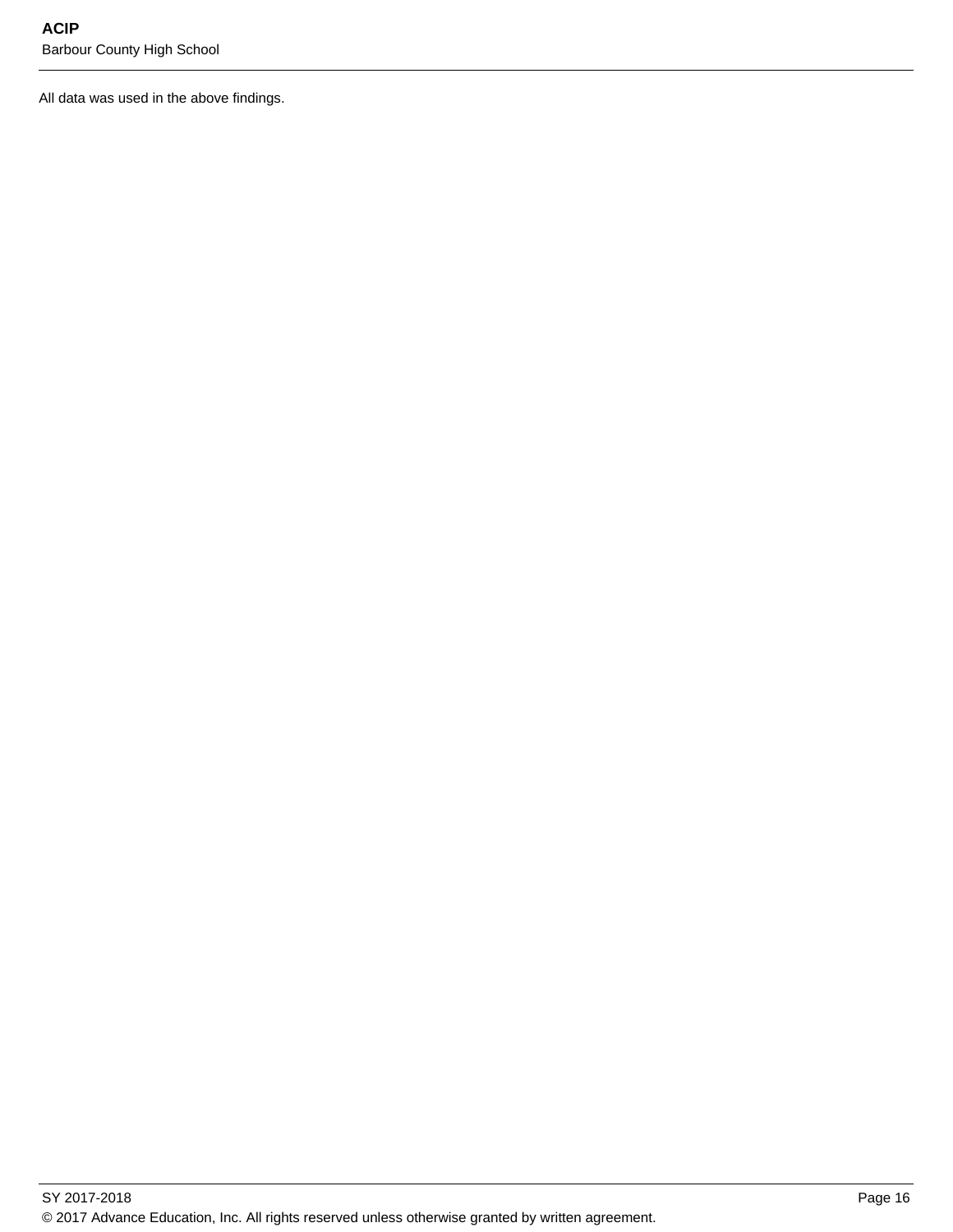### **Areas in Need of Improvement**

#### **Which area(s) are below the expected levels of performance?**

Students scored below the expected levels of performance in all areas tested.

#### **Describe the area(s) that show a negative trend in performance.**

On the STAR Reading assessment for fall 2017, there were 0% of students in grade nine reading At/Above benchmark. Data for Aspire Reading for grade eight showed 14% of students are at Readiness Level which was a decrease of 7% compared to 2016 results.For Aspire Math, data showed that 0% of students in grade seven were at Readiness Level which was a 5% decrease compared to 2016 results. For grade ten, 0% of students are at Readiness Level which was a 2% decrease compared to 2016 results. Data for ACT Plus Writing Spring 2016-2017 administration showed none of the fifty-three juniors tested met three or more benchmarks. The percentage of students meeting STEM benchmark remained the same at 8% in comparison to 2015-2016 results. In English, 4% of the students met college readiness benchmarks, and in reading, 6% of the students met college readiness benchmarks. The average composite score was 13.9 in comparison to the state average of 18.4. There was a decrease in the score by .4 points in comparison to the 2015-2016 result.For English, the composite score was 11.1 in comparison to the state average of 17.9. We saw a decrease of 1.8 points. For Reading, the composite score was 14.4 in comparison to the state average of 18.8. We saw a decrease of 4.4 points from the previous year's report. For Science, the composite score was 14.9 in comparison to the state average of 18.4. We saw a decrease of 3.5 points from the previous year's report. For Mathematics, the composite score was 14.3 in comparison to the state average of 17.9. We saw a decrease of 3.6 points from the previous year's report.

For WorkKeys 2017 administration, of the 47 seniors tested, 34% received no certificate.

#### **Which area(s) indicate the overall lowest performance?**

On STAR Reading Fall assessment for 9th grade, 0% of the students are reading At/Above benchmark. On the ACT Aspire Math assessment for 10th grade, 0% of students are at Readiness Level which was a 2% decrease compared to 2016 results.

#### **Which subgroup(s) show a trend toward decreasing performance?**

Subgroups are minute and insignificant when considering the population of the school.

#### **Between which subgroups is the achievement gap becoming greater?**

Subgroups are minute and insignificant when considering the population of the school.

SY 2017-2018 Page 17

© 2017 Advance Education, Inc. All rights reserved unless otherwise granted by written agreement.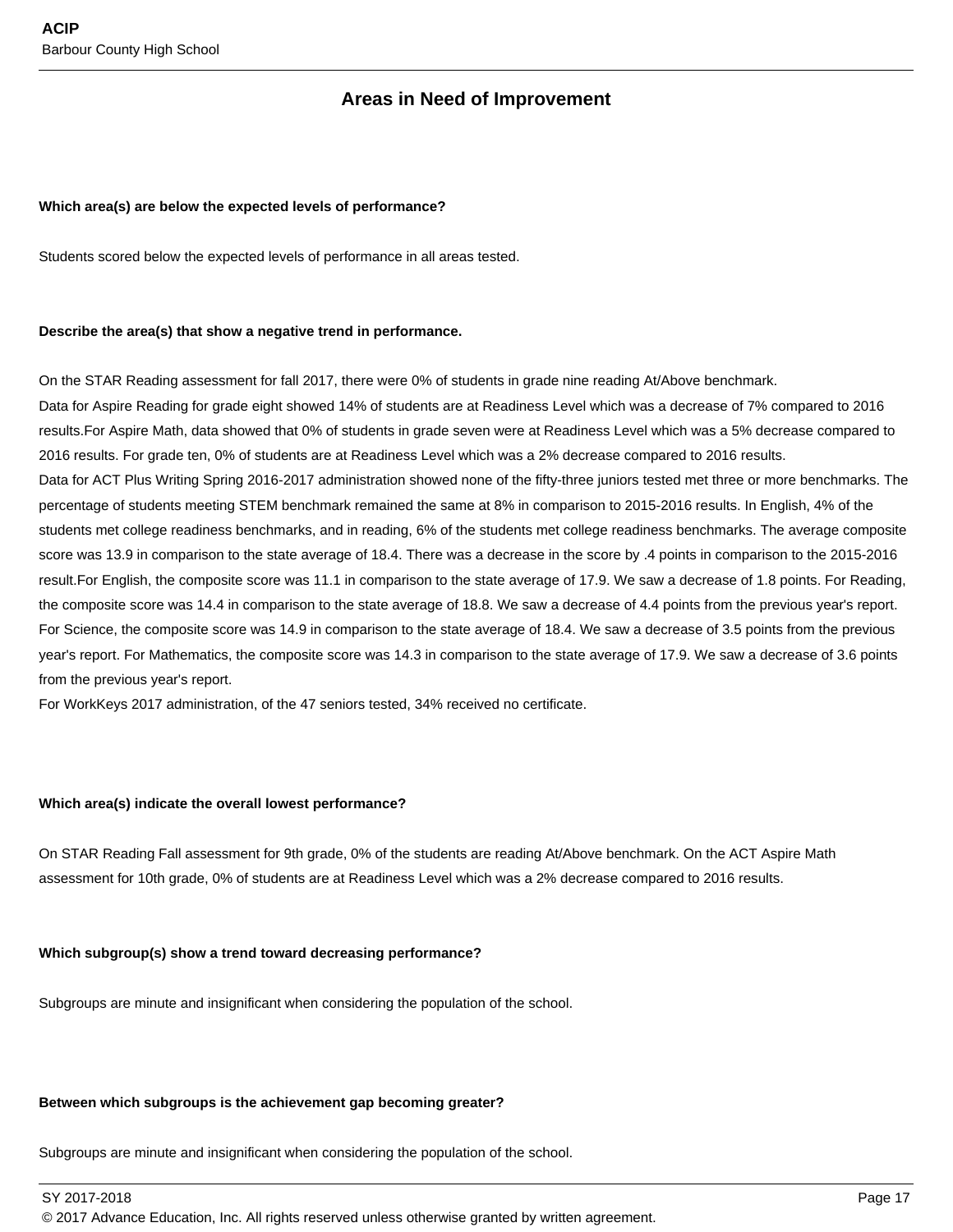#### **Which of the above reported findings are consistent with findings from other data sources?**

All data was used in the above findings.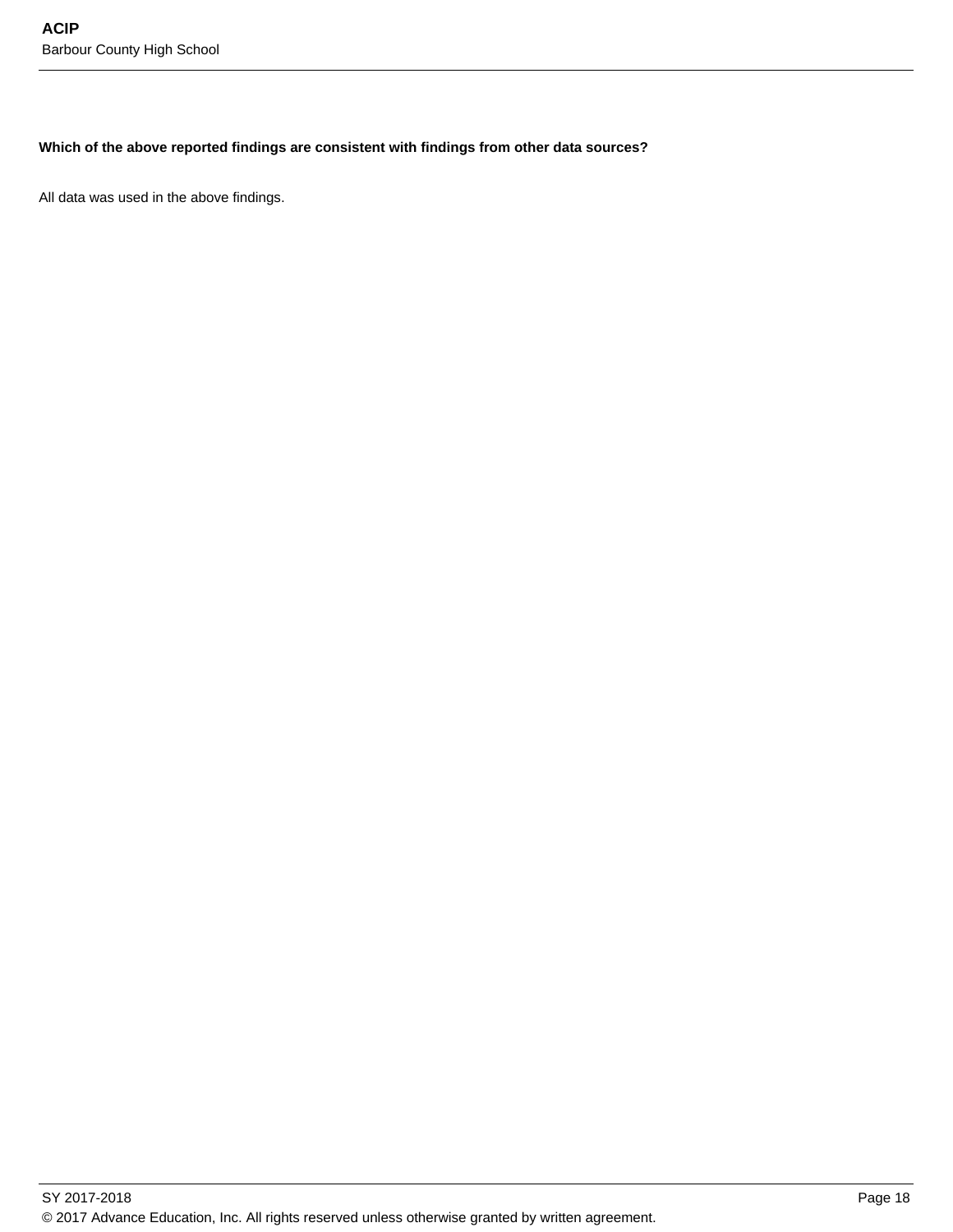### **Report Summary**



#### **Scores By Section**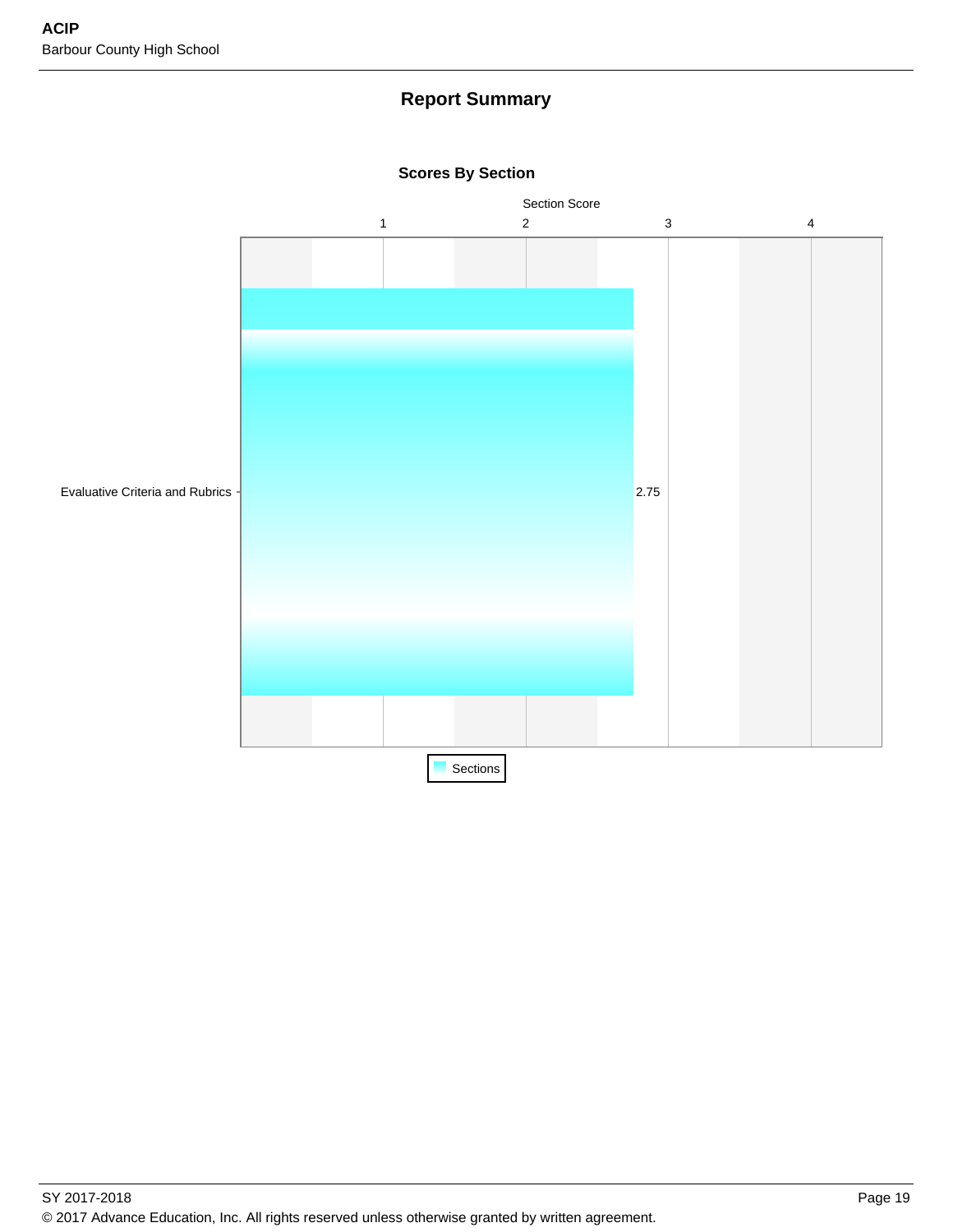# **2017-2018 ACIP Assurances**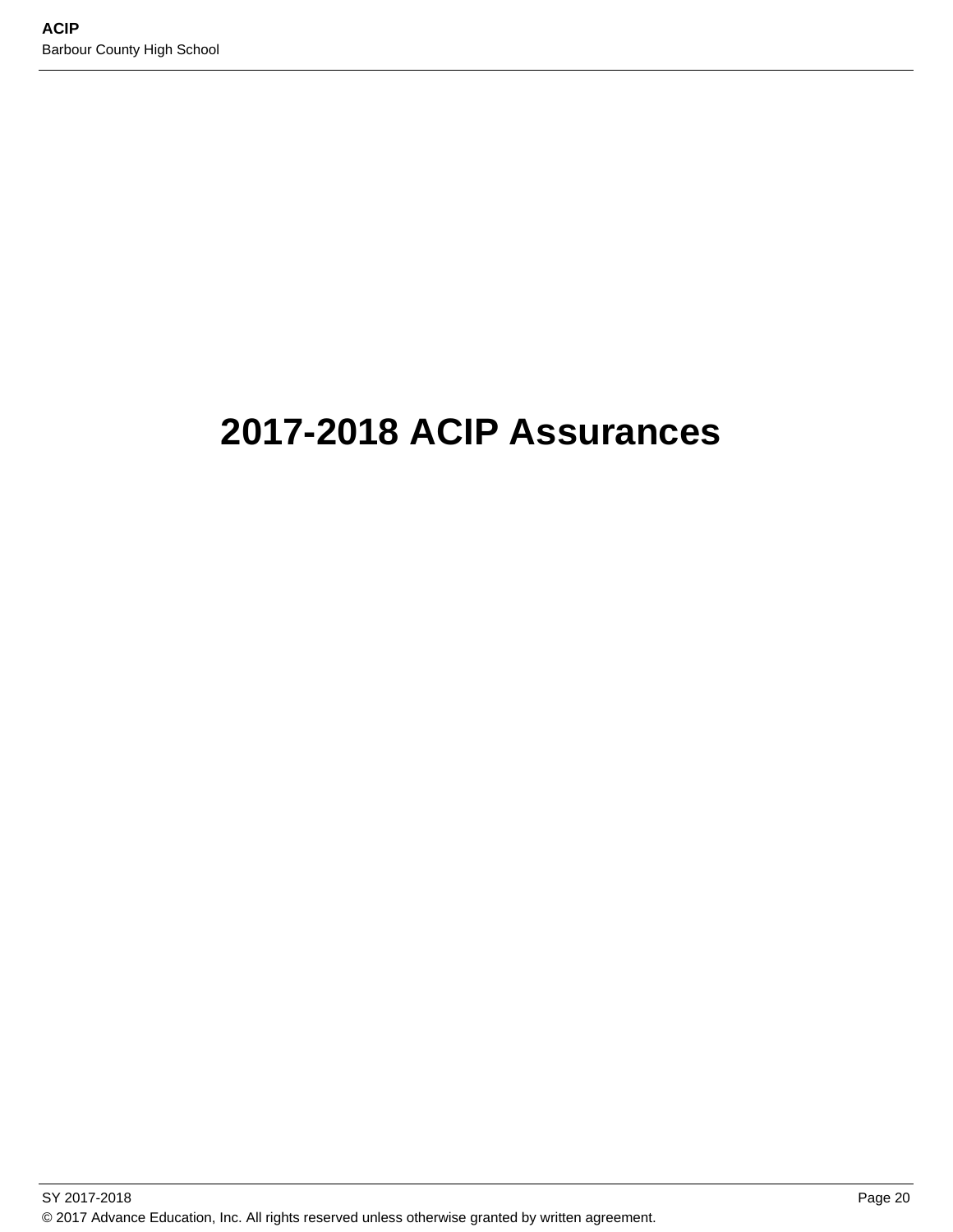### **Introduction**

By responding to the questions in ASSIST and attaching evidence when required, the institution has verified whether it meets or does not meet each of the required ACIP Assurances.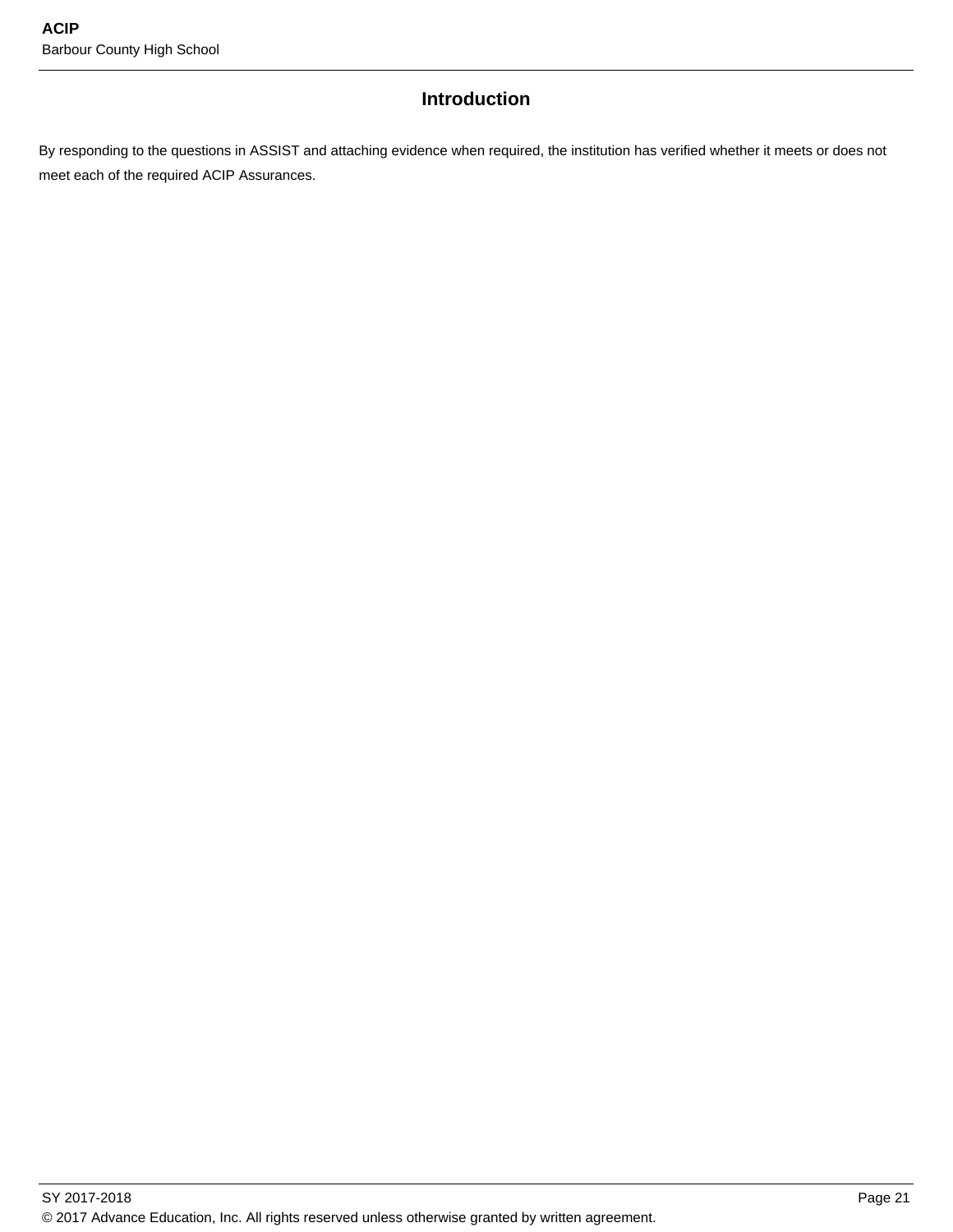### **ACIP Assurances**

| Label | <b>Assurance</b>                                                                                                                                                                                                                                                                                                                                                                                                                                                                                                                                                                                                                                                 | <b>Response</b> | <b>Comment</b>                                  | <b>Attachment</b> |
|-------|------------------------------------------------------------------------------------------------------------------------------------------------------------------------------------------------------------------------------------------------------------------------------------------------------------------------------------------------------------------------------------------------------------------------------------------------------------------------------------------------------------------------------------------------------------------------------------------------------------------------------------------------------------------|-----------------|-------------------------------------------------|-------------------|
|       | The Instructional Leadership Team members<br>that should be present include the principal,<br>guidance counselor, district school<br>improvement specialist (or other designee),<br>appropriate content-area teachers, parent<br>representatives, and student representatives<br>(as appropriate). Depending on the data,<br>additional members may include special<br>population representatives (Technology<br>Coordinator, Special Education, EL, etc.),<br>district federal programs coordinator, district<br>chief school financial officer, community<br>stakeholders, or any other member as<br>appropriate. Documentation will be maintained<br>on site. | <b>Yes</b>      | ACIP Team Signature sheet has<br>been uploaded. | signature page    |

| Label | Assurance                                                                                                                                                                                                                                                                                                                                                                                                                                                                                                                                                                                           | Response | <b>Comment</b>                                                                                                                                                                                                                                                                                                                                                                                                                                                                                                                                                                   | <b>Attachment</b> |
|-------|-----------------------------------------------------------------------------------------------------------------------------------------------------------------------------------------------------------------------------------------------------------------------------------------------------------------------------------------------------------------------------------------------------------------------------------------------------------------------------------------------------------------------------------------------------------------------------------------------------|----------|----------------------------------------------------------------------------------------------------------------------------------------------------------------------------------------------------------------------------------------------------------------------------------------------------------------------------------------------------------------------------------------------------------------------------------------------------------------------------------------------------------------------------------------------------------------------------------|-------------------|
| 2.    | The institution complies with all federal laws<br>and regulations prohibiting discrimination and<br>with all requirements and regulations of the<br>U.S. Department of Education. It is the policy of<br>this institution that no person on the basis of<br>race, color, religion, national origin or ancestry,<br>age, gender, height, weight, marital status or<br>disability shall be subjected to discrimination in<br>any program, service or activity for which the<br>institution is responsible, or for which it receives<br>financial assistance from the U.S. Department<br>of Education. | Yes      | Barbour County School Board<br>Policy Manual for this area has<br>been uploaded below. The<br><b>Barbour County School System</b><br>does not discriminate on the<br>basis of race, color, national<br>origin, sex, disability, or age in its<br>programs and activities. The<br>following person has been<br>designated to handle inquiries<br>regarding the nondiscrimination<br>policies:<br>Director of Exceptional Students<br><b>Services</b><br>Ms. Tara Johnson<br><b>Barbour County Schools</b><br>P. O. Box 429<br>Clayton, Alabama 36016<br>(334) 775 - 3453 Ext 1011 | equality          |

| ∣Label | Assurance                                                                                                                                                                                                                                          | <b>Response</b> | <b>Comment</b>                                                                                                                                                                                                                                                                                                                                                                                                                                                                | <b>Attachment</b>          |
|--------|----------------------------------------------------------------------------------------------------------------------------------------------------------------------------------------------------------------------------------------------------|-----------------|-------------------------------------------------------------------------------------------------------------------------------------------------------------------------------------------------------------------------------------------------------------------------------------------------------------------------------------------------------------------------------------------------------------------------------------------------------------------------------|----------------------------|
| 13.    | The institution has designated an employee to<br>coordinate efforts to comply with and carry out<br>non-discrimination responsibilities. If yes, list<br>the name, position, address and telephone<br>number of the employee in the comment field. | Yes             | We do not have anyone at the<br>Ischool level. When a situation<br>arises, the school will follow the<br>procedures as explained in the<br>board policy manual. If it cannot<br>be handled at the school level,<br>lthen, it is taken to the district level<br>and handled by Dr. Matthew<br>Alexander, Superintendent. His<br>mailing address is:<br>Dr. Matthew Alexander<br>Superintendent of Schools<br>P.O. Box 429<br>Clayton, Alabama 36016<br>(334) 775-3533 Ext 1003 | Superintendent's<br>letter |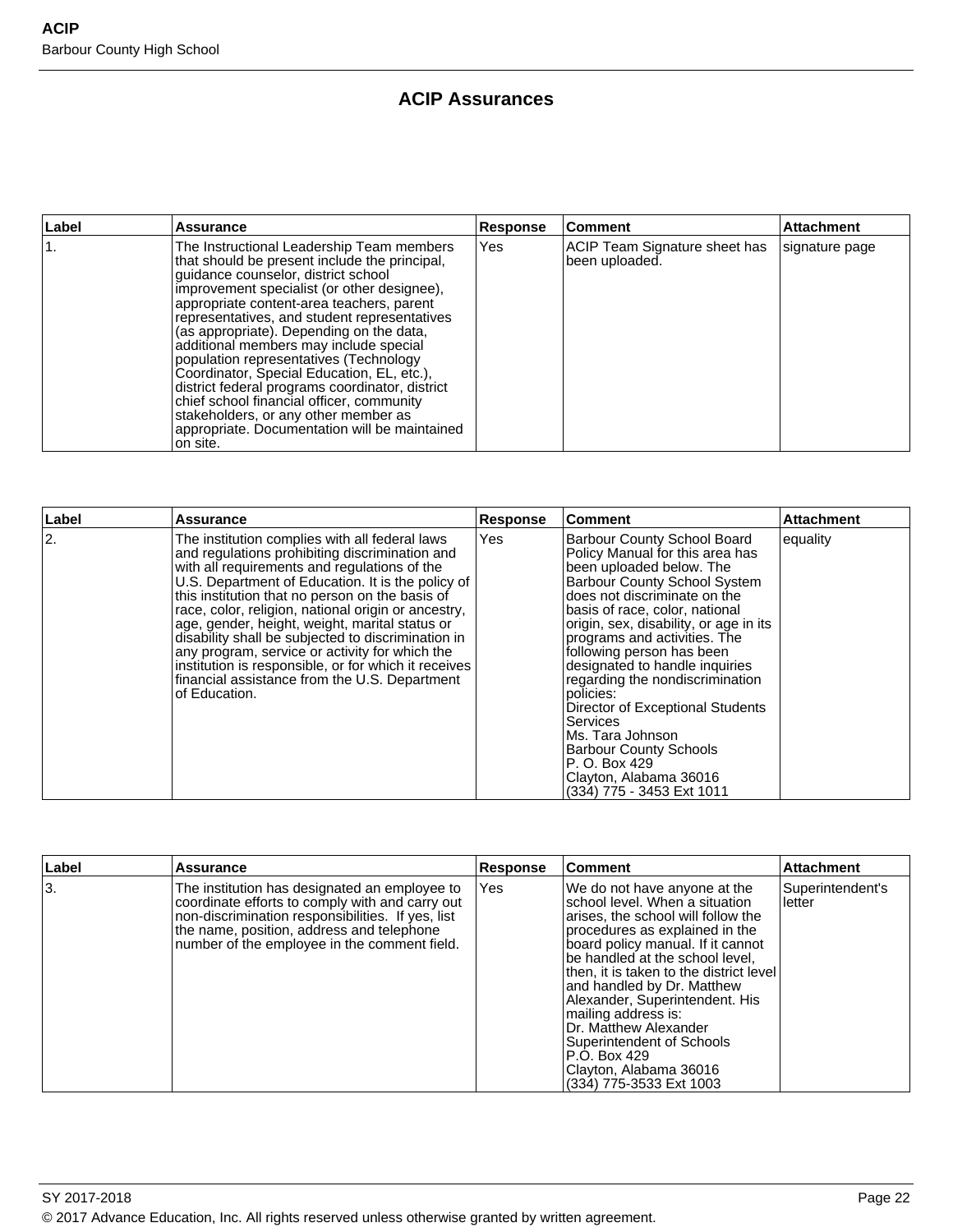Barbour County High School

| Label | Assurance                                                                                                                                                                                                                                                   | <b>Response</b> | <b>Comment</b>                                                                                                                                                                                      | <b>Attachment</b> |
|-------|-------------------------------------------------------------------------------------------------------------------------------------------------------------------------------------------------------------------------------------------------------------|-----------------|-----------------------------------------------------------------------------------------------------------------------------------------------------------------------------------------------------|-------------------|
| 14.   | The institution has a Parent and Family<br>Engagement policy and plan as required in<br>ESSA Section 1116, and ensures that all<br>requirements in Section 1116 and<br> 1112(e)(1)(A)(i)-(ii), Parents' Right-to-Know, are  <br>Implemented systematically. | Yes             | Refer to Strategies to Improve<br>lParental Involvement Plan. The<br>principal's signature is included in<br>the ACIP Team Signature<br>Idocument and can be found<br>Iunder Assurances Question 1. |                   |

| ∣Label | <b>Assurance</b>                                                                                                                                                                                                                          | <b>Response</b> | <b>Comment</b> | <b>Attachment</b> |
|--------|-------------------------------------------------------------------------------------------------------------------------------------------------------------------------------------------------------------------------------------------|-----------------|----------------|-------------------|
| 15.    | lThe institution has a School-Parent Compact. If IYes<br>a Title I school, the School-Parent Compact<br>contains the required components (ESSA<br>Section 1116 (d) and was jointly developed with  <br>parents of participating students. |                 | l Attached     | Icompact          |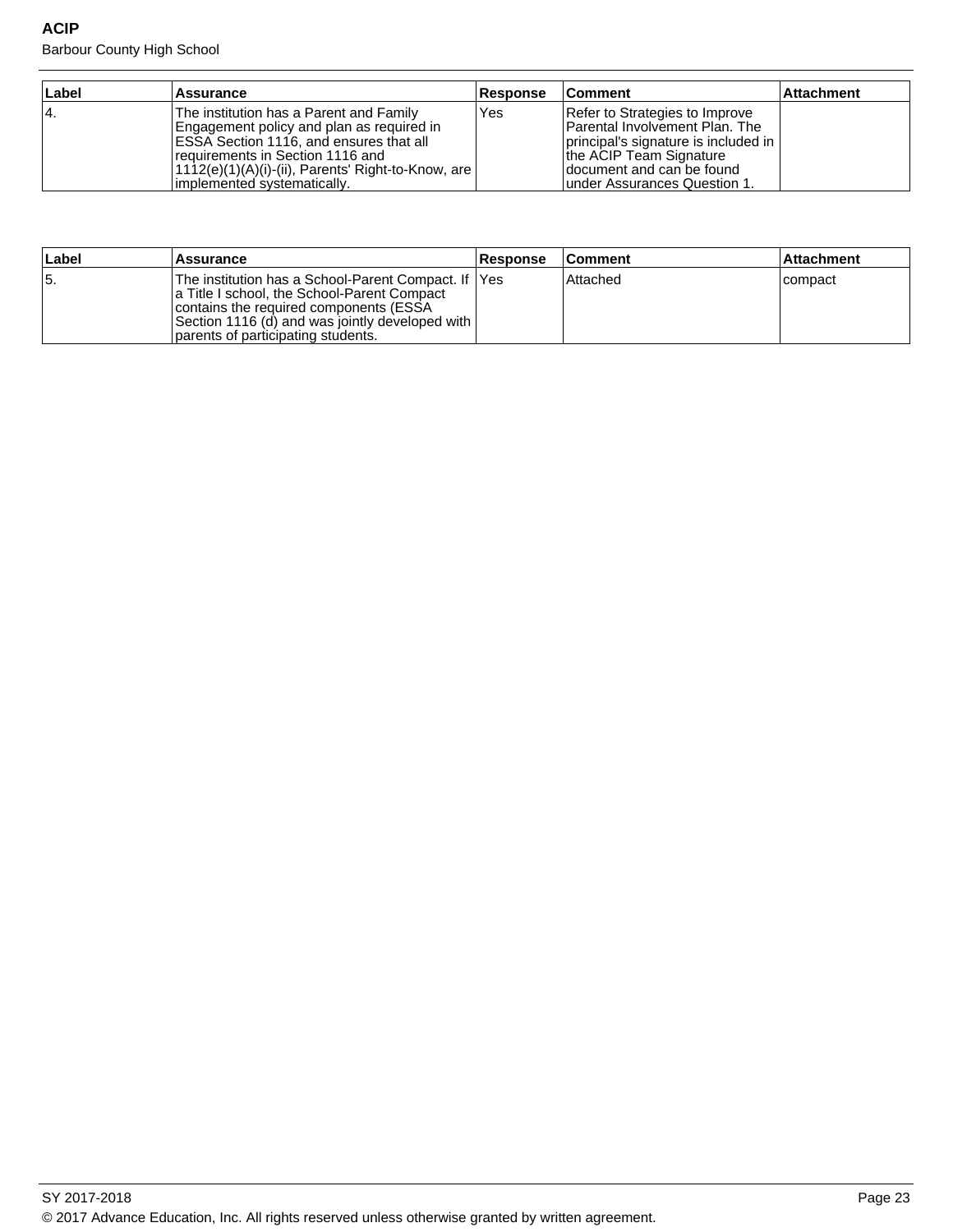# **2017-2018 BCHS Goals & Plans**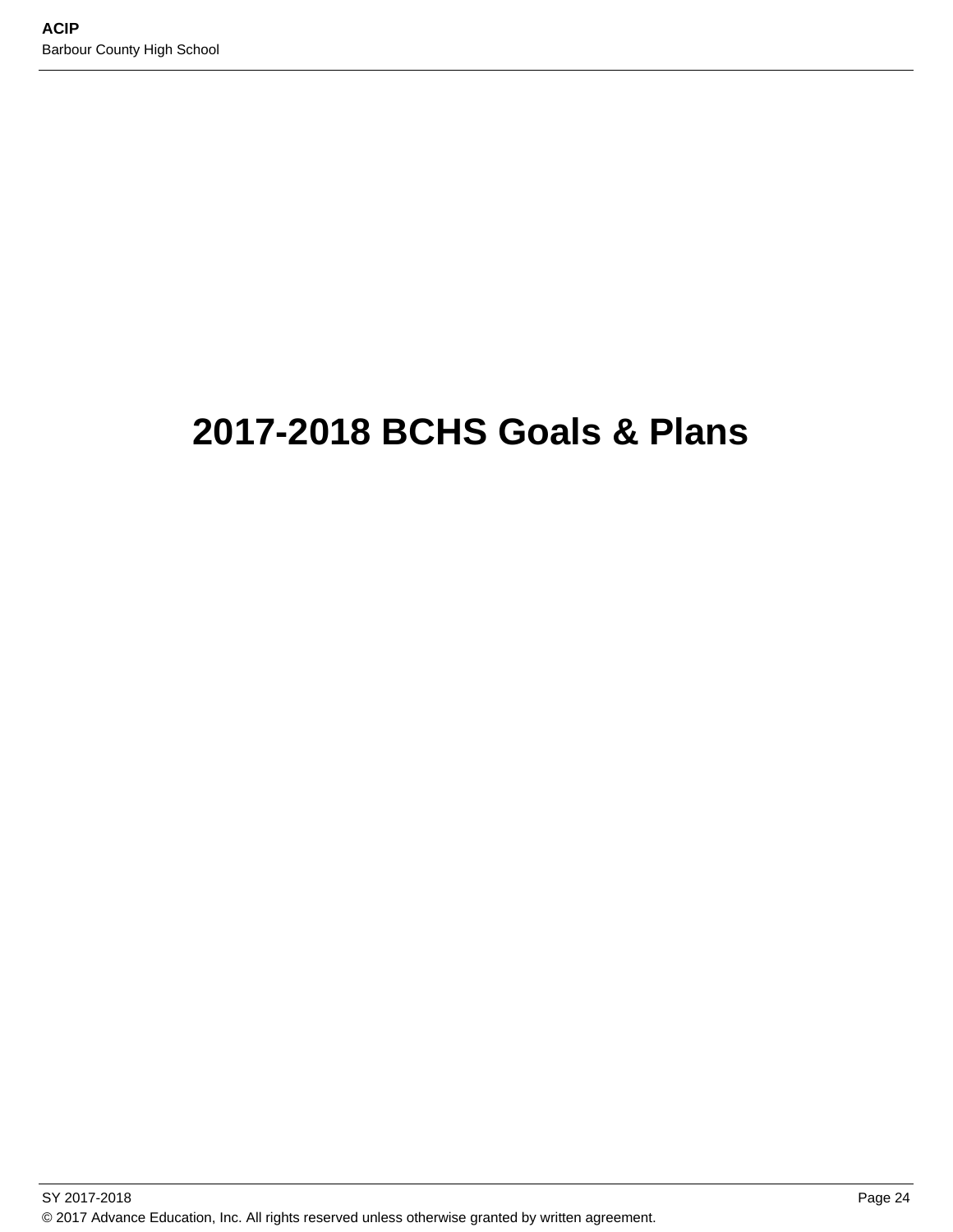## **Overview**

### **Plan Name**

2017-2018 BCHS Goals & Plans

### **Plan Description**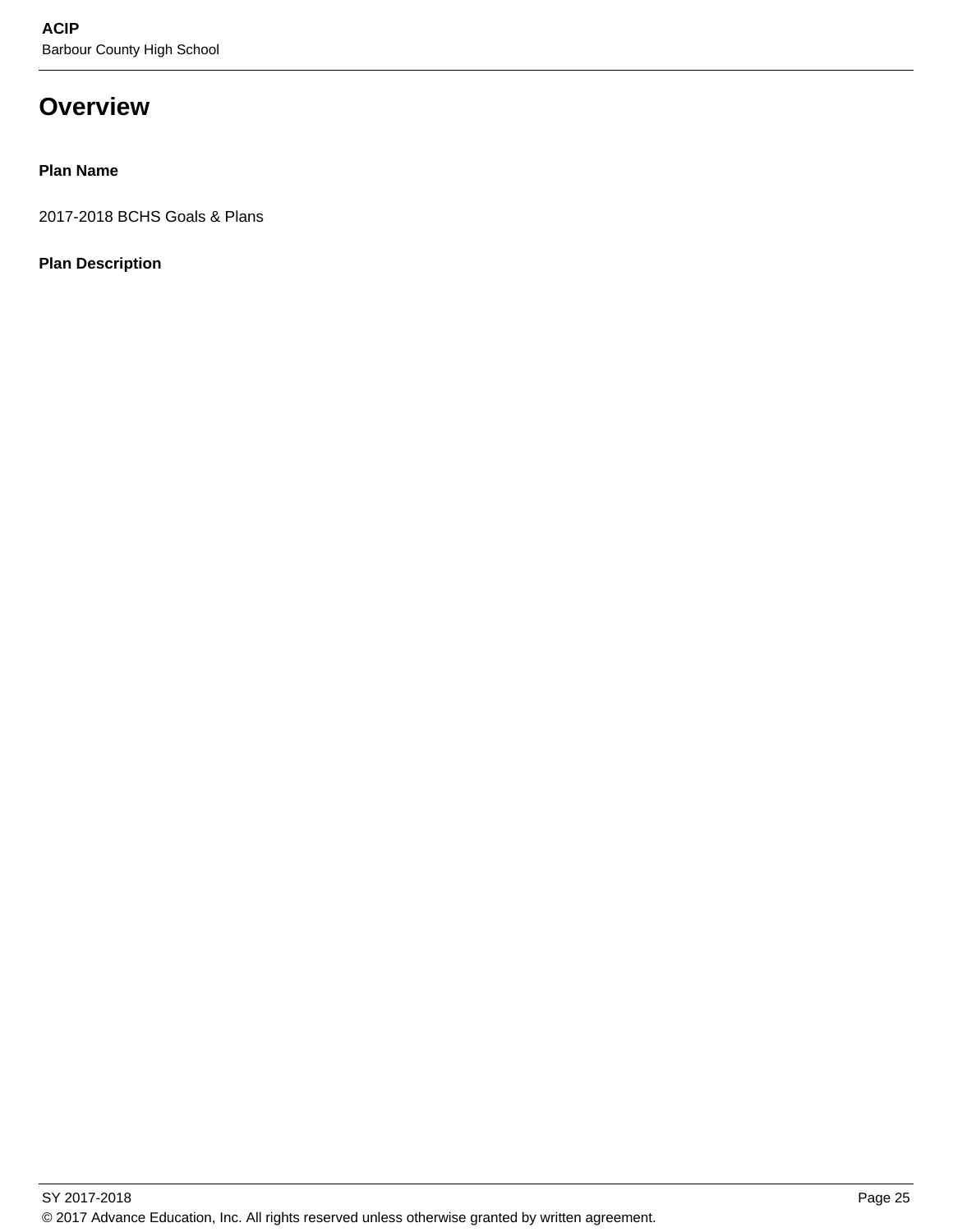# **Goals Summary**

**The following is a summary of the goals encompassed in this plan. The details for each goal are available in the next section.**

| $\#$           | <b>Goal Name</b>                                                                                                                                   | <b>Goal Details</b>                              | <b>Goal Type</b> | <b>Total Funding</b> |
|----------------|----------------------------------------------------------------------------------------------------------------------------------------------------|--------------------------------------------------|------------------|----------------------|
| 1              | Engage and Empower the Learner Through<br>Technology                                                                                               | Objectives: 2<br>Strategies: 2<br>Activities: 9  | Academic         | \$36779              |
| $\overline{2}$ | Prepare and support teachers and leaders to<br>graduate College- and Career-Ready Students                                                         | Objectives: 1<br>Strategies: 1<br>Activities: 4  | Organizational   | \$2500               |
| 3              | All educators and students will have tools to access<br>a comprehensive viable infrastructure when and<br>where they need it                       | Objectives: 1<br>Strategies: 1<br>Activities: 1  | Organizational   | \$9574               |
| 4              | Improve student proficiency in reading                                                                                                             | Objectives: 1<br>Strategies: 5<br>Activities: 9  | Academic         | \$2945               |
| 5              | EL Students will become proficient in the English<br>language                                                                                      | Objectives: 1<br>Strategies: 1<br>Activities: 2  | Academic         | \$600                |
| 6              | Improve school culture and climate in order to<br>improve student achievement                                                                      | Objectives: 1<br>Strategies: 6<br>Activities: 10 | Organizational   | \$27915              |
| $\overline{7}$ | <b>Transition students</b>                                                                                                                         | Objectives: 1<br>Strategies: 1<br>Activities: 4  | Organizational   | \$0                  |
| 8              | All students at BCHS will obtain 95% or higher in<br>student attendance.                                                                           | Objectives: 1<br>Strategies: 1<br>Activities: 3  | Organizational   | \$0                  |
| 9              | All students at BCHS will be engaged in high<br>quality aligned college and career ready standards<br>for instruction in the library media program | Objectives: 2<br>Strategies: 3<br>Activities: 4  | Organizational   | \$650                |
| 10             | Increase student proficiency in mathematics                                                                                                        | Objectives: 2<br>Strategies: 2<br>Activities: 16 | Academic         | \$700                |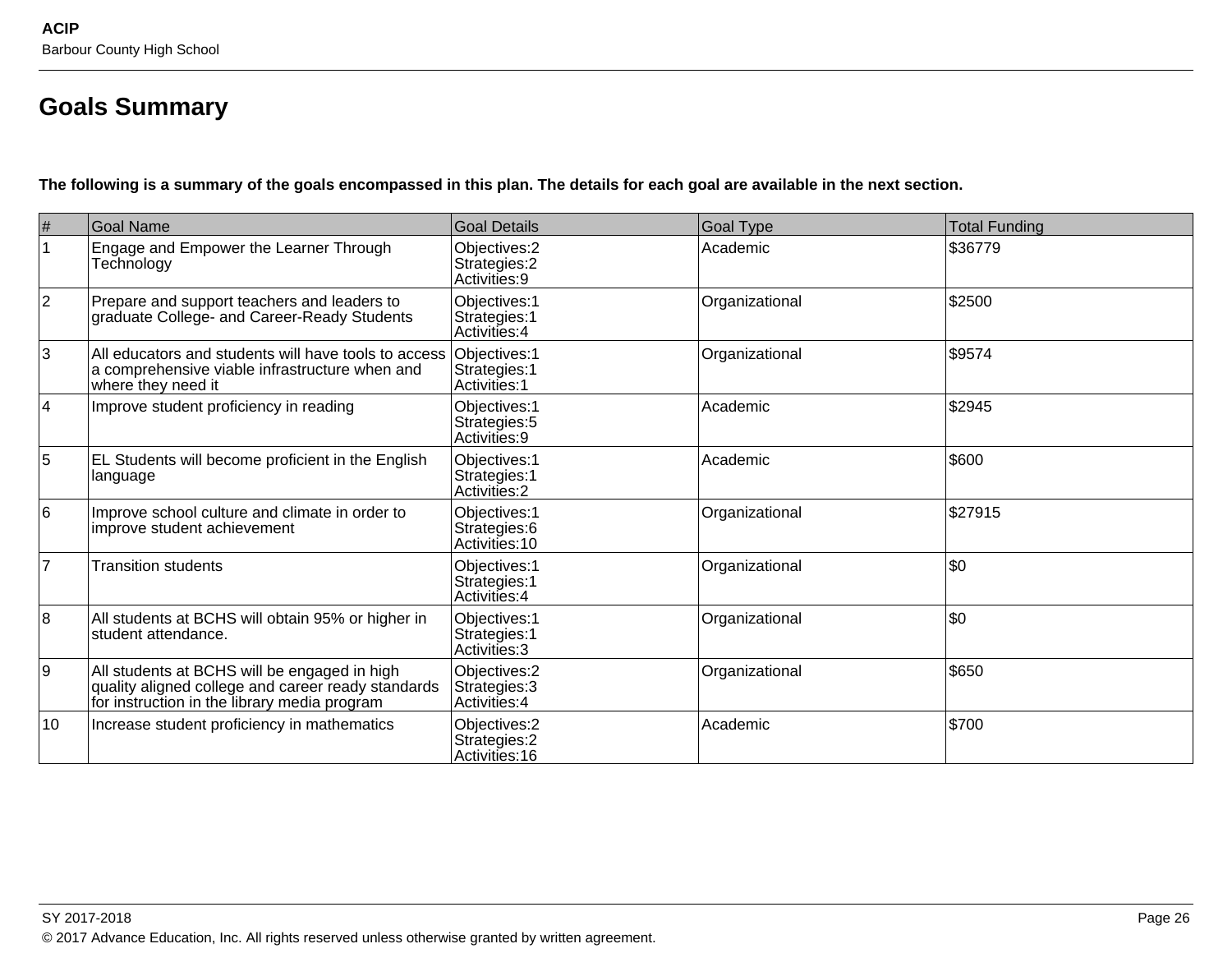## **Goal 1: Engage and Empower the Learner Through Technology**

#### **Measurable Objective 1:**

90% of All Students will demonstrate a proficiency in the use of digital tools both individually and collaboratively, and in and out of the classroom to gather, organize, evaluate, and share/present information in Mathematics by 05/25/2018 as measured by classroom observations of student participation and indicated in lesson plans..

#### **Strategy 1:**

Student Engagement with Technology Tool Engagement - Barbour County High School classrooms have SmartBoard capability. All teachers actively use andencourage student use of the SmartBoards for academic engagement with the interactive technology tools. Teachers will develop classroom procedures and guidelinesfor student engagement with interactive technology tools. Other interactive tools for students are document cameras, LCD projectors, Mobi pads & clickers. Classroomobservations focused on student interaction with technology will be documented along with notations within the teacher's lesson plans.

Research cited: Alabama Technology Course of Study

Category: Develop/Implement Professional Learning and Support

Research Cited: Research cited: Alabama Technology Course of Study

| Activity - Interactive Technology Tool Engagement                                                                                                                                                                                                                                                                                                                                                                      | <b>Activity Type</b> | Begin Date  | <b>End Date</b> | <b>Resource</b><br>Assigned | Source Of<br> Funding     | <b>Staff</b><br>Responsible               |
|------------------------------------------------------------------------------------------------------------------------------------------------------------------------------------------------------------------------------------------------------------------------------------------------------------------------------------------------------------------------------------------------------------------------|----------------------|-------------|-----------------|-----------------------------|---------------------------|-------------------------------------------|
| Use digital tools to do research, complete projects and demonstrate<br>proficiency in skills presented during instruction for students in grades<br>seven through twelve. Barbour County High School will use this activity to<br>support the needs of our students, especially those of high poverty, to<br>afford them the equitable opportunity to interact with technology and<br>prepare for careers and college. | Technology           | 108/08/2017 | 105/25/2018     | 1\$0                        | $ No$ Funding<br>Required | Classroom<br>Iteachers and<br> principals |

| Activity - Professional Development                                                                                                             | Activity Type                                                                                    | Begin Date | <b>End Date</b> | <b>Resource</b><br>Assigned | Source Of<br> Funding     | Staff<br>Responsible           |
|-------------------------------------------------------------------------------------------------------------------------------------------------|--------------------------------------------------------------------------------------------------|------------|-----------------|-----------------------------|---------------------------|--------------------------------|
| There will be professional development for all educators in order to<br>enhance teaching and learning in the classrooms as well as school wide. | Behavioral<br>Support<br>Program,<br>Academic<br>Support<br>Program,<br>Professional<br>Learning | 08/08/2017 | 05/25/2018      | \$0                         | $ No$ Funding<br>Required | Teachers and<br>administrators |
|                                                                                                                                                 |                                                                                                  |            |                 |                             |                           |                                |
| <b>Activity - Online Assessments</b>                                                                                                            | Activity Type                                                                                    | Begin Date | <b>End Date</b> | <b>Resource</b><br>Assigned | Source Of<br> Funding     | Staff<br>Responsible           |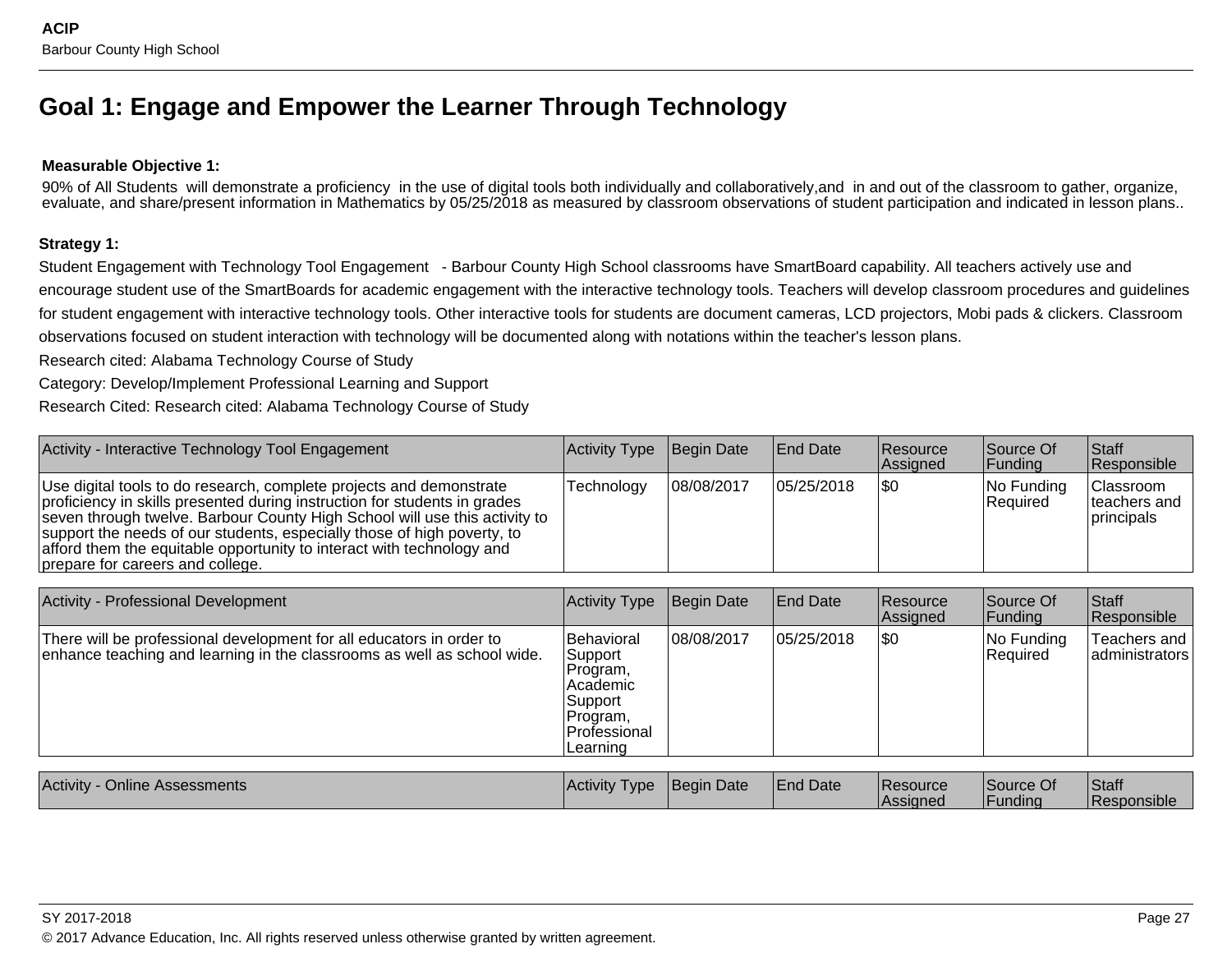#### **ACIP**

Barbour County High School

| Progress to students taking online formative and standardized<br>assessments: STAR Reading, STAR Math, Performance Series Scantron<br>Assessment, ACT Plus Writing, and WorkKeys. Teachers will receive<br>training as needed. | l Academic<br>Support<br>'Program,<br>Technology | 08/08/2017 | 05/25/2018 | \$2265 | ∣Title I Part A | All core<br>Iteachers.<br>⊺media<br>specialist, and<br><b>Ischool</b><br>  administrators |
|--------------------------------------------------------------------------------------------------------------------------------------------------------------------------------------------------------------------------------|--------------------------------------------------|------------|------------|--------|-----------------|-------------------------------------------------------------------------------------------|
|--------------------------------------------------------------------------------------------------------------------------------------------------------------------------------------------------------------------------------|--------------------------------------------------|------------|------------|--------|-----------------|-------------------------------------------------------------------------------------------|

| Activity - Maintain and replace equipment                                         | Activity Type Begin Date |            | <b>End Date</b> | <b>Resource</b><br><b>Assigned</b> | Source Of<br><b>Funding</b> | <b>Staff</b><br>Responsible |
|-----------------------------------------------------------------------------------|--------------------------|------------|-----------------|------------------------------------|-----------------------------|-----------------------------|
| Maintain current technology equipment and replace equipment as needed. Technology |                          | 08/08/2017 | 05/25/2018      | \$4514                             | <b>State Funds</b>          | <b>I</b> principal          |

| Activity - Technology Interaction through 1:1 Initiative                                                                                                                                                                                                                                                                                                                         | Activity Type | Begin Date  | End Date    | Resource<br>Assigned | Source Of<br><b>Funding</b> | <b>Staff</b><br>Responsible          |
|----------------------------------------------------------------------------------------------------------------------------------------------------------------------------------------------------------------------------------------------------------------------------------------------------------------------------------------------------------------------------------|---------------|-------------|-------------|----------------------|-----------------------------|--------------------------------------|
| Students in ninth and tenth grades are projected to have Chromebooks for Technology<br>daily use this year. The seventh and eighth grades currently are already<br> implementing 1:1. This implementation will enable students to have access<br>to and interact with the technology to prepare them for real-world<br>application as well as enhance their academic experience. |               | 108/08/2017 | 105/25/2018 | \$22500              | Title I Part A              | Administrator<br>Is and<br>Iteachers |

| Activity - Support of Technology Initiative                                                                                                                                                                                            | Activity Type Begin Date |            | <b>End Date</b> | <b>Resource</b><br>Assigned | Source Of<br>Funding  | Staff<br><b>Responsible</b>                                                   |
|----------------------------------------------------------------------------------------------------------------------------------------------------------------------------------------------------------------------------------------|--------------------------|------------|-----------------|-----------------------------|-----------------------|-------------------------------------------------------------------------------|
| To support educational software, maintenance, and replacement of<br>computers used by the students. Provide any other needed support for all<br>instructional technology in place. Purchase as needed other technological<br>Idevices. | Technology               | 08/08/2017 | 05/25/2018      | \$7500                      | <b>Title I Part A</b> | Asministrator,<br>faculty and<br>∣staff,<br> technology<br><b>coordinator</b> |

#### **Measurable Objective 2:**

100% of Ninth, Tenth, Eleventh and Twelfth grade students will demonstrate a proficiency by participating in at least one online learning experience prior to<br>graduation in Career & Technical by 05/25/2018 as measured by

#### **Strategy 1:**

Career Tech Online Learning Experience - The Barbour County School District will implement an online learning experience for 9 - 12 grade students through the required Career Preparedness Course. All 9th grade students and any 10 - 12 grade transfer students will be required to take the Career Preparedness Course.TheCareer Preparedness course will be taught in the computer lab. The course will be monitored through lesson plans and grades.

Category: Develop/Implement College and Career Ready Standards

Research Cited: Alabama Course of Study for Career Preparedness

| I Citizenship<br>Activity<br>Digital | Activity<br>I vpe | <b>IBegin Date</b> | End Date | <b>Resource</b>  | Source O | Staff<br>l Responsible |
|--------------------------------------|-------------------|--------------------|----------|------------------|----------|------------------------|
|                                      |                   |                    |          | <b>IAssigned</b> | IFundina |                        |

en and the set of the set of the set of the set of the set of the set of the set of the set of the set of the set of the set of the set of the set of the set of the set of the set of the set of the set of the set of the se © 2017 Advance Education, Inc. All rights reserved unless otherwise granted by written agreement.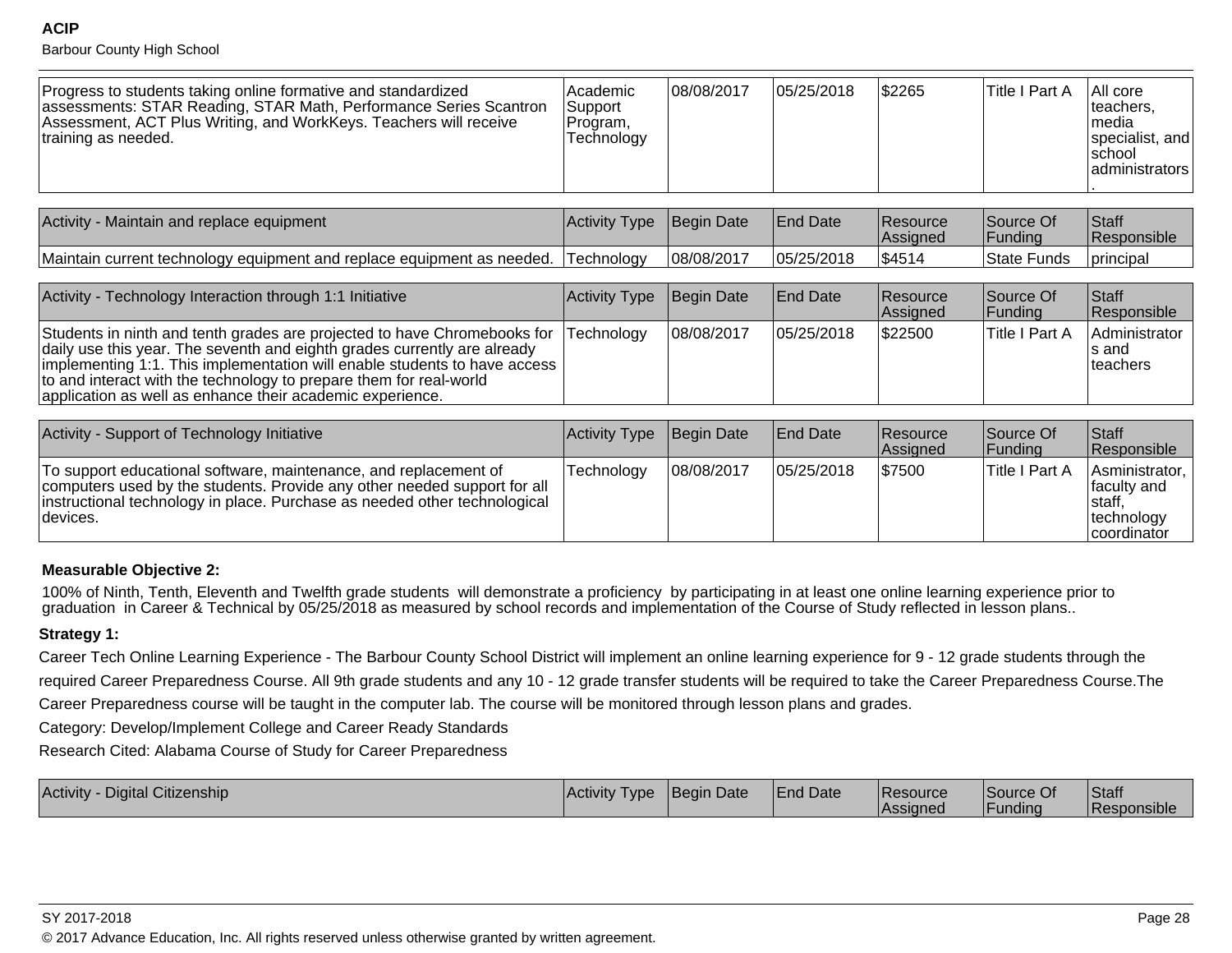#### **ACIP**

Barbour County High School

| a. Explain consequences of illegal and unethical use of technology<br>Irientation<br>systems and digital content.<br>Examples: cyber bullying, plagiarism<br>b. Interpret copyright laws and policies with regard to ownership and use of<br>digital content.<br>$ c $ . Explain the implications of creating and maintaining a positive digital<br>lfootprint.<br>d. Critique Internet and digital information for validity, reliability, accuracy,<br>Ibias. and current relevance.<br>e. Cite sources of digital content using a style manual.<br>Examples: Modern Language Association (MLA) American Psychological<br>Association (APA)<br>Teachers will receive training as needed. |  |  |  | Teacher |
|-------------------------------------------------------------------------------------------------------------------------------------------------------------------------------------------------------------------------------------------------------------------------------------------------------------------------------------------------------------------------------------------------------------------------------------------------------------------------------------------------------------------------------------------------------------------------------------------------------------------------------------------------------------------------------------------|--|--|--|---------|
|-------------------------------------------------------------------------------------------------------------------------------------------------------------------------------------------------------------------------------------------------------------------------------------------------------------------------------------------------------------------------------------------------------------------------------------------------------------------------------------------------------------------------------------------------------------------------------------------------------------------------------------------------------------------------------------------|--|--|--|---------|

| Activity - Technology Troubleshooting                                                                                                                                                                    | Activity Type Begin Date                                |            | <b>IEnd Date</b> | Resource<br>Assigned | Source Of<br>l Fundina | <b>Staff</b><br><b>Responsible</b> |
|----------------------------------------------------------------------------------------------------------------------------------------------------------------------------------------------------------|---------------------------------------------------------|------------|------------------|----------------------|------------------------|------------------------------------|
| Diagnose problems with hardware, software, and advanced network<br>systems. Examples: printer, projector, power supply, task manager,<br>network connectivity. Teachers will receive training as needed. | Career<br><b>IPreparation/OI</b><br><b>I</b> rientation | 08/08/2017 | 05/25/2018       | 1\$C                 | No Funding<br>Required | Business<br>Education<br>Teacher   |

| Activity - Collaborative Learning Projects                                                                                                                                                                                                                                                                                         | Activity Type Begin Date                                |             | <b>End Date</b> | Resource<br>Assigned | Source Of<br><b>Funding</b> | Staff<br>Responsible              |
|------------------------------------------------------------------------------------------------------------------------------------------------------------------------------------------------------------------------------------------------------------------------------------------------------------------------------------|---------------------------------------------------------|-------------|-----------------|----------------------|-----------------------------|-----------------------------------|
| Utilize an online learning-management system to engage in collaborative<br>learning projects, discussions, and assessments beyond the traditional<br>classroom that are goal-oriented, focused, project-based, and inquiry-<br>oriented. Teachers will receive training as needed.<br>Examples: Moodle, Edmodo, Blackboard, Canvas | Career<br><b>IPreparation/OI</b><br><i>I</i> rientation | 108/08/2017 | 105/25/2018     | \$0                  | $ No$ Funding<br>Required   | Business<br>Educaiton<br>lTeacher |

# **Goal 2: Prepare and support teachers and leaders to graduate College- and Career-ReadyStudents**

#### **Measurable Objective 1:**

demonstrate a proficiency 100% teachers and leaders will exhibit knowledge, skills, and work processes that are representative of an innovative professional in aglobal and digital society by 05/25/2018 as measured by classroom observations and EDUCATEAlabama reports.

#### **Strategy 1:**

Professional Development - Teachers at Barbour County High School have been provided with professional development and will have ongoing opportunities toenhance their technology skills to increase their proficiency with technology needed in the classroom. This professional development will help teachers to integrate technology into their lessons and to increase students' hands-on experience with technology. Teachers will also prepare students with technology skills that will enablethem to actively participate in the learning experience and become more knowledgeable of the technology that will help them in their preparation for college and

#### careers.

SY 2017-2018

en and the state of the state of the state of the state of the state of the state of the state  $P$ age 29  $\,$ © 2017 Advance Education, Inc. All rights reserved unless otherwise granted by written agreement.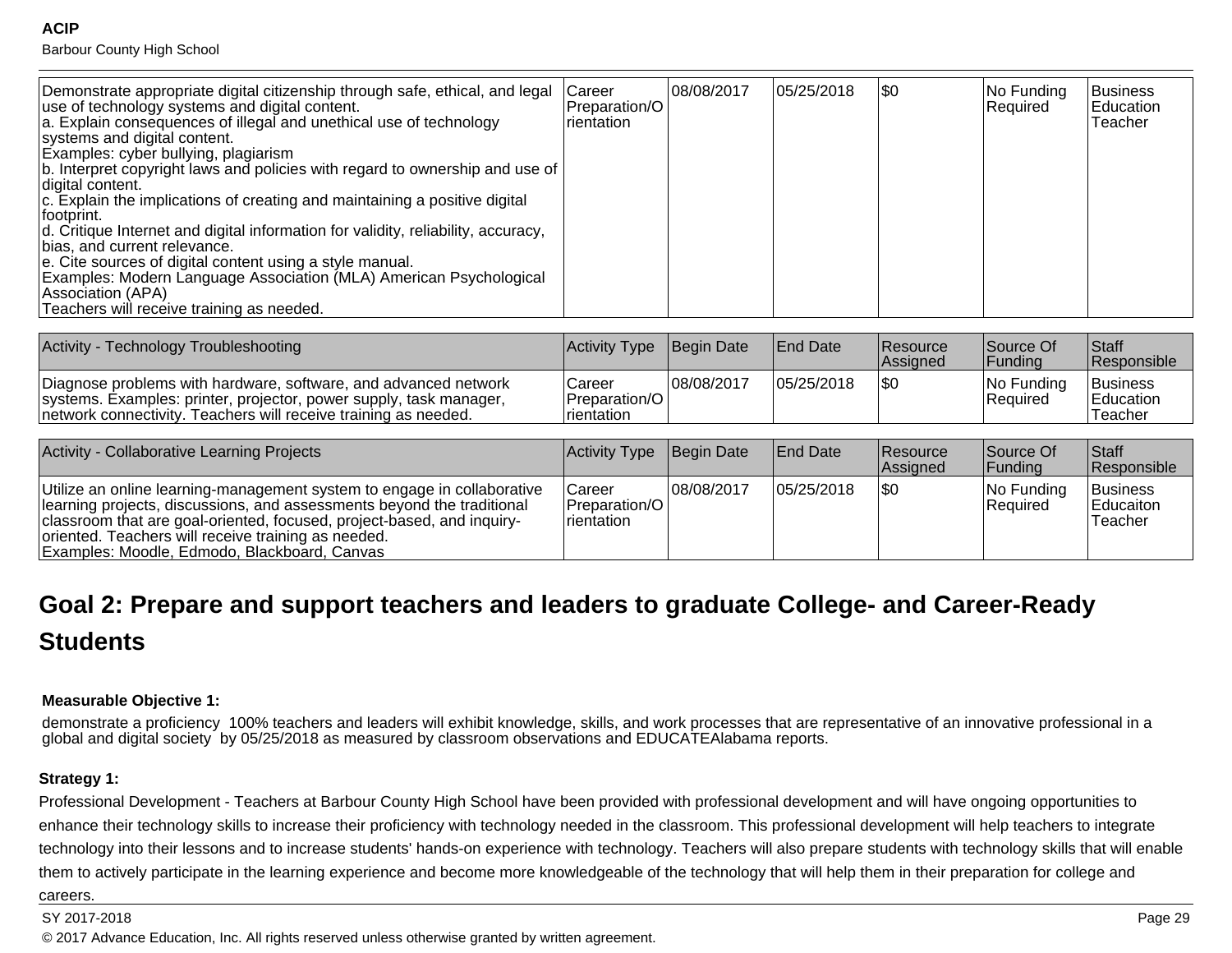#### Category: Develop/Implement Teacher Effectiveness Plan

Research Cited: Alabama Plan 2020

| Activity - Document Camera Training                                                                                                                                                                                                                  | Activity Type                                                                                    | Begin Date        | <b>End Date</b> | Resource<br>Assigned | Source Of<br>Funding   | Staff<br>Responsible                                                                                                                                                         |
|------------------------------------------------------------------------------------------------------------------------------------------------------------------------------------------------------------------------------------------------------|--------------------------------------------------------------------------------------------------|-------------------|-----------------|----------------------|------------------------|------------------------------------------------------------------------------------------------------------------------------------------------------------------------------|
| Teachers at BCHS will be provided with training on the use of Document<br>Cameras as needed in order to increase technology integration in the<br>classroom.                                                                                         | Professional<br>Learning                                                                         | 08/08/2017        | 05/25/2018      | l\$0                 | No Funding<br>Required | Technology<br>coordinator,<br>director of<br>instructional<br>services and<br> federal<br>programs,<br>outside<br>consultants,<br> school<br>ladministrators<br>and teachers |
| Activity - SmartBoard Training                                                                                                                                                                                                                       | Activity Type                                                                                    | Begin Date        | <b>End Date</b> | Resource<br>Assigned | Source Of<br>Funding   | Staff<br>Responsible                                                                                                                                                         |
| BCHS will provide training on the use of SmartBoards for instructional<br>personnel as needed in order to increase technology integration in the<br>classroom.                                                                                       | Professional<br>Learning                                                                         | 08/08/2017        | 05/25/2018      | l\$0                 | No Funding<br>Required | Technology<br>coordinator<br>and teachers                                                                                                                                    |
| Activity - OdysseyWare Training                                                                                                                                                                                                                      | Activity Type                                                                                    | <b>Begin Date</b> | <b>End Date</b> | Resource<br>Assigned | Source Of<br>Funding   | Staff<br>Responsible                                                                                                                                                         |
| A select group of teachers, counselors and school administrators of BCHS<br>will be trained and/or refreshed on the use of OdysseyWare Instructional<br>Software to assist high poverty and high need at-risk students currently in<br>grades 10-12. | Professional<br>Learning                                                                         | 08/08/2017        | 05/25/2018      | l\$0                 | No Funding<br>Required | Technology<br>coordinator,<br>school<br>administrators<br>and teachers                                                                                                       |
| Activity - Professional Development                                                                                                                                                                                                                  | Activity Type                                                                                    | Begin Date        | <b>End Date</b> | Resource<br>Assigned | Source Of<br>Funding   | Staff<br>Responsible                                                                                                                                                         |
| Professional development for all educators in order to enhance the<br>teaching and learning in the classroom as well as school wide.                                                                                                                 | Behavioral<br>Support<br>Program,<br>Academic<br>Support<br>Program,<br>Professional<br>Learning | 08/08/2017        | 05/25/2018      | \$2500               | Title I Part A         | Teachers and<br>administrators                                                                                                                                               |

## **Goal 3: All educators and students will have tools to access a comprehensive viable**

## **infrastructure when and where they need it**

SY 2017-2018

entities are the contract of the contract of the contract of the contract of the contract of the contract of the contract of the contract of the contract of the contract of the contract of the contract of the contract of t © 2017 Advance Education, Inc. All rights reserved unless otherwise granted by written agreement.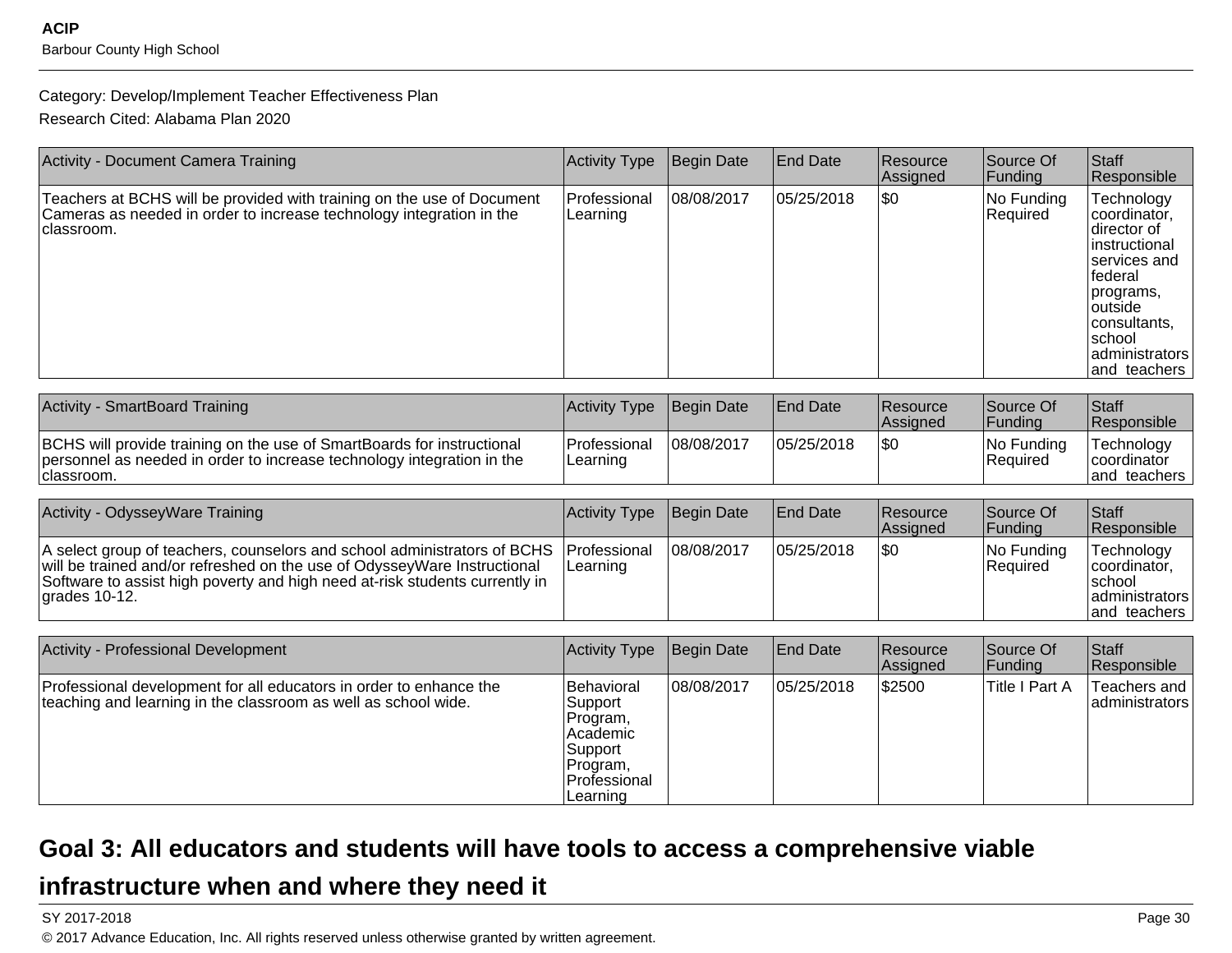#### **Measurable Objective 1:**

collaborate to ensure BCHS has external internet connections to its internet service provider that enables easy student and teacher access to online resources andtools, such as digital content, video streaming, digital textbooks, and online assessments by 05/25/2018 as measured by survey results: teachers, students,administrators, and parents.

#### **Strategy 1:**

School Interactive Website - Barbour County High School as part of the district's planning partnered with School In sites to design and host an interactive website forthe school. The website contains the following interactive content: Upcoming Events, Calendars, Resource Links, Survey Links, INOW Chalkable Parental Portal, INOWChalkable Teacher Portal, Homework and Assignment Links, departmental links, and organization links. Funding was the only resources needed as all theinfrastructure was currently in place. It will be monitored at the school level by the principal for updates and content as well as the counter for visitors to the website.

Category: Develop/Implement Learning Supports

Research Cited: Alabama Plan 2020

| <b>Activity - INOW Parent Portal</b>                                                                                                                                                                                                                                                                                                                    | Activity Type                  | Begin Date  | <b>IEnd Date</b> | <b>Resource</b><br>Assigned | Source Of<br> Funding | <b>Staff</b><br>Responsible                                                                                               |
|---------------------------------------------------------------------------------------------------------------------------------------------------------------------------------------------------------------------------------------------------------------------------------------------------------------------------------------------------------|--------------------------------|-------------|------------------|-----------------------------|-----------------------|---------------------------------------------------------------------------------------------------------------------------|
| Through the INOW Home Portal link on the Barbour County High School<br>website, parents can access grades, lesson plans, attendance,<br>assignments and upcoming events. The school will continue to utilize<br>School Cast for communication with parents. The school has provided and<br>will continue to provide training opportunities for parents. | l Parent<br><b>Involvement</b> | 108/08/2017 | 105/25/2018      | \$9574                      | Title I Part A        | Technology<br>coordinator.<br>superintenden<br>$ t$ , district staff,<br><b>Ischool</b><br>  administrators<br>. teachers |

## **Goal 4: Improve student proficiency in reading**

#### **Measurable Objective 1:**

A 10% increase of All Students will demonstrate a proficiency in STAR in Reading by 05/25/2018 as measured by STAR Reading data. 7th Grade will increase froma baseline of 20% At/Above Benchmark, 8th Grade 12% At/Above, 9th Grade 0% At/Above Benchmark, 10th Grade 6% At/Above Benchmark, 11th Grade 14%At/Above Benchmark, and 12th Grade 4% At/Above Benchmark.

#### **Strategy 1:**

TWIRL Strategy - TWIRL-Teachers will include all of the parts of TWIRL in their lesson plans.

Category: Develop/Implement Research Based Best Practices for Continuous Improvement

Research Cited: ARI

| <b>TWIRL</b><br><b>Activity</b> | Activity Type | <b>IBegin Date</b> | End Date | <b>Resource</b><br><i><b>Assigned</b></i> | ISource Of<br>IFundina | Staff<br><b>Responsible</b> |
|---------------------------------|---------------|--------------------|----------|-------------------------------------------|------------------------|-----------------------------|
|---------------------------------|---------------|--------------------|----------|-------------------------------------------|------------------------|-----------------------------|

#### SY 2017-2018

© 2017 Advance Education, Inc. All rights reserved unless otherwise granted by written agreement.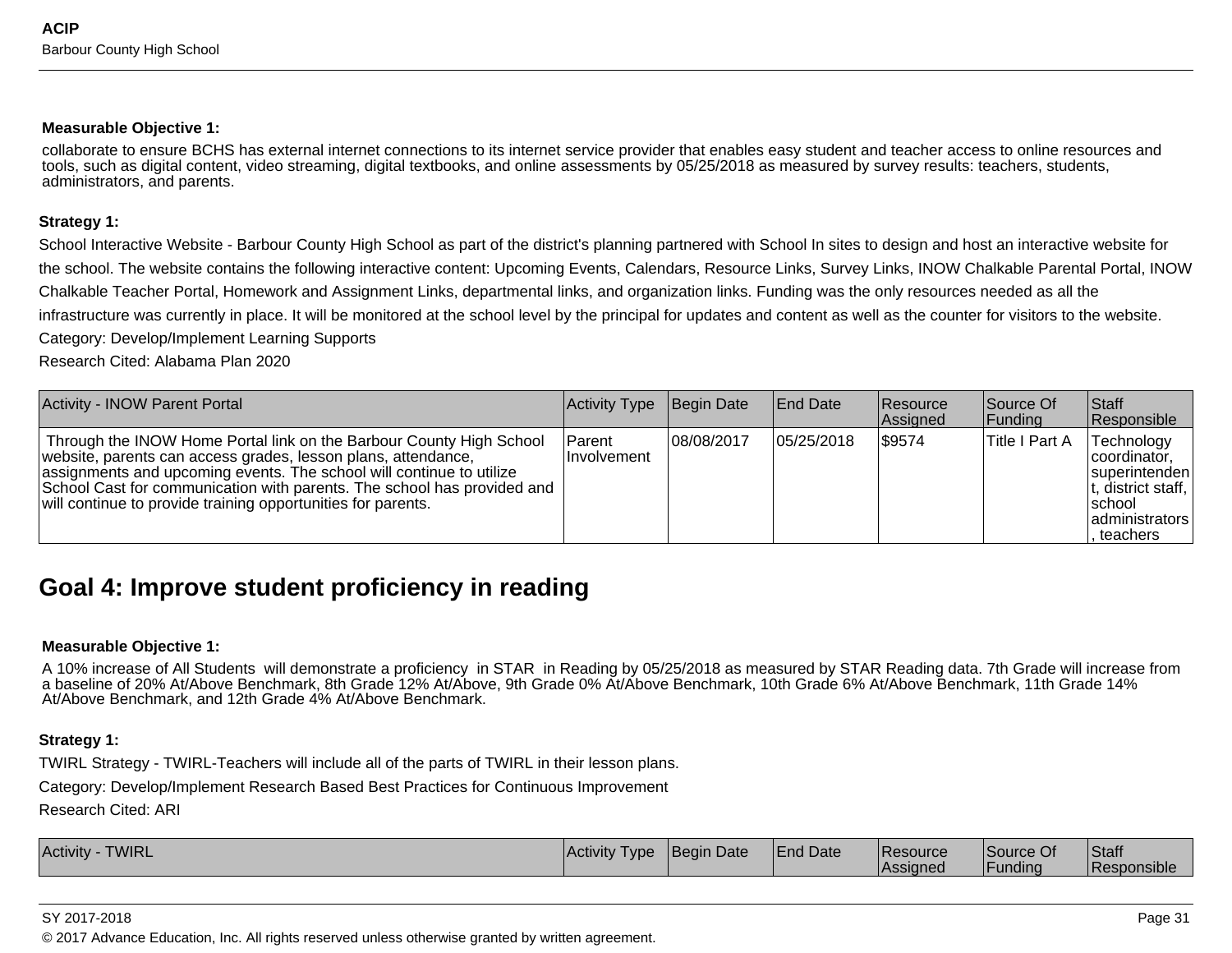**ACIP**Barbour County High School

| 1. Students will discuss answers in groups or with a partner. 2. Students<br>will write responses to informational and literary text. 3. Students will use<br>higher order thinking and problem solving. 4. Students will read and<br>answer questions. 5. Students will listen to responses of other students.<br>Teachers not familiar with TWIRL will receive training. | <b>IAcademic</b><br>Support<br> Program | 108/08/2017 | 105/25/2018 | 1\$0 | $ No$ Funding<br>Required | <b>Administrator</b><br>Is and<br>Iteachers |
|----------------------------------------------------------------------------------------------------------------------------------------------------------------------------------------------------------------------------------------------------------------------------------------------------------------------------------------------------------------------------|-----------------------------------------|-------------|-------------|------|---------------------------|---------------------------------------------|
|----------------------------------------------------------------------------------------------------------------------------------------------------------------------------------------------------------------------------------------------------------------------------------------------------------------------------------------------------------------------------|-----------------------------------------|-------------|-------------|------|---------------------------|---------------------------------------------|

#### **Strategy 2:**

Increase literary comprehension - Students will increase literary comprehension in recreational as well as academic reading.

Category: Develop/Implement College and Career Ready Standards

Research Cited: ACT ASPIRE, ACT Plus Writing, Work Keys, Accelerated Reader, STAR Reading, ACCESS, AAA, as well as classroom tests.

| Activity - Library visitation                                                                                                                                                                                                                                                                                                                                                                                                                           | Activity Type Begin Date        |            | <b>End Date</b> | Resource<br>Assigned | Source Of<br><b>Funding</b> | <b>Staff</b><br>Responsible                                     |
|---------------------------------------------------------------------------------------------------------------------------------------------------------------------------------------------------------------------------------------------------------------------------------------------------------------------------------------------------------------------------------------------------------------------------------------------------------|---------------------------------|------------|-----------------|----------------------|-----------------------------|-----------------------------------------------------------------|
| Students will visit the library twice each month to check out challenging<br>materials and complete both Accelerated Reader practice quizzes and<br>vocabulary quizzes on the books they have read. Teachers will use the<br>same software to monitor student progress and proficiency levels. Students<br>will write a one page summary of their book. Students should include, but<br>not be limited to, unfolding of plot and character development. | Academic<br>Support<br> Program | 08/08/2017 | 105/25/2018     | \$2945               | Title I Part A              | Administrator<br>s, teachers<br>land media<br><b>Specialist</b> |

| Activity - Depths of Knowledge                                                                                                                                                                                                                                                                                                                                                                                                                                                   | Activity Type                                                               | Begin Date | <b>End Date</b> | Resource<br>Assigned | Source Of<br> Funding  | <b>Staff</b><br>Responsible      |
|----------------------------------------------------------------------------------------------------------------------------------------------------------------------------------------------------------------------------------------------------------------------------------------------------------------------------------------------------------------------------------------------------------------------------------------------------------------------------------|-----------------------------------------------------------------------------|------------|-----------------|----------------------|------------------------|----------------------------------|
| There is a need to increase the level of rigor for all students in our<br>classrooms. The Common Core State Standards are not enough to<br>increase rigor to the needed level. The implementation of these standards<br>requires practical tools to develop local curricula and assessments and to<br>promote classroom discourse aligned to higher levels of cognitive demand. Support<br>Therefore, teachers will receive training in the use of Depths of Knowledge. Program, | Behavioral<br>Support<br>Program,<br>l Academic<br>Professional<br>Learning | 08/08/2017 | 05/25/2018      | \$0                  | No Funding<br>Required | Teachers and<br>  administrators |

#### **Strategy 3:**

Kaplan - Tenth grade teachers will incorporate 30 minutes of intervention using Kaplan Foundations, Kaplan Advantage, Kaplan ACT-Prep and other resources at least

3 days a week.

Teachers will receive training as needed.

Category: Develop/Implement Learning Supports

Research Cited: Kaplan K-12 Learning Services

| Activity - Kaplan Foundations English Language Arts                                                                                                                                                                                                                           | Activity Type Begin Date          |            | <b>End Date</b> | <b>Resource</b><br><b>Assigned</b> | Source Of<br><b>IFundina</b>     | <b>Staff</b><br><b>Responsible</b>          |
|-------------------------------------------------------------------------------------------------------------------------------------------------------------------------------------------------------------------------------------------------------------------------------|-----------------------------------|------------|-----------------|------------------------------------|----------------------------------|---------------------------------------------|
| During 30 minute intervention period, teachers will primarily use Kaplan<br>Foundations to review and practice the core skills and concepts necessary<br>for successful academic performance in English Language Arts. Teachers   Program<br>will receive training as needed. | <b>Academic</b><br><b>Support</b> | 08/08/2017 | 05/25/2018      | 1\$0                               | $ No$ Funding<br><b>Required</b> | Classroom<br>Iteachers,<br> GEAR UP<br>Team |

#### SY 2017-2018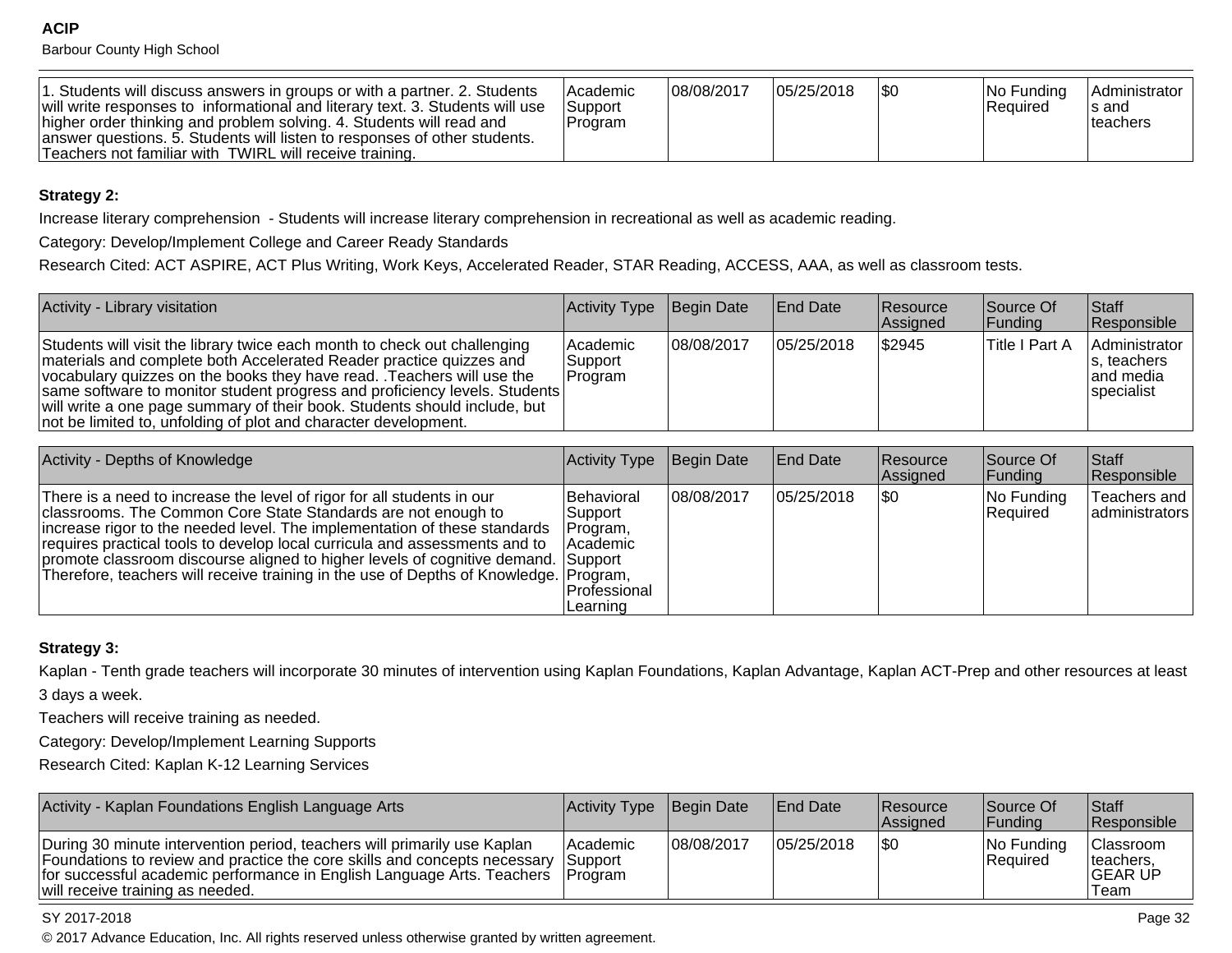#### **ACIP**Barbour County High School

| Activity - Kaplan ACT & SAT Prep English Language Arts                                                                                                                                                                                                                                                                                                                                                                                                                                                                                      | Activity Type      | Begin Date  | <b>End Date</b> | <b>Resource</b><br><b>Assigned</b> | Source Of<br> Funding  | <b>Staff</b><br><b>Responsible</b>                |
|---------------------------------------------------------------------------------------------------------------------------------------------------------------------------------------------------------------------------------------------------------------------------------------------------------------------------------------------------------------------------------------------------------------------------------------------------------------------------------------------------------------------------------------------|--------------------|-------------|-----------------|------------------------------------|------------------------|---------------------------------------------------|
| Teachers will use Kaplan Foundations: ACT & SAT Prep English Language Academic<br>Arts during 30 minute intervention time. This is a diagnostic test program<br>designed to provide high-quality, rigorous skill remediation, development,<br>and instruction, as well as strategies and practice that will help students<br>perform better on standardized tests, including the SAT, ACT, ad PSAT.<br>GEAR UP Team members will collect work samples to indicate lessons are<br>being completed. Teachers will receive training as needed. | Support<br>Program | 108/08/2017 | 05/25/2018      | 1\$0                               | No Funding<br>Required | Classroom<br>teachers,<br><b>IGEAR UP</b><br>Team |

| Activity - Kaplan Keys Advantage English Language Arts                                                                                                                                                                                                                                                                                                                                                                                                                                                                                                      | Activity Type                   | Begin Date  | <b>End Date</b> | <b>Resource</b><br>Assigned | Source Of<br> Funding  | Staff<br>Responsible          |
|-------------------------------------------------------------------------------------------------------------------------------------------------------------------------------------------------------------------------------------------------------------------------------------------------------------------------------------------------------------------------------------------------------------------------------------------------------------------------------------------------------------------------------------------------------------|---------------------------------|-------------|-----------------|-----------------------------|------------------------|-------------------------------|
| Teachers will use Kaplan Keys Advantage English Language Arts during<br>30 minute intervention. This program will help students build the skills and<br>critical-thinking approaches they need in order to master key standards<br>and show their expertise in rigorous assessment formats, lessons<br>introducing the skills, provide ongoing practice, and expand learning<br>through deep extension activities and self-reflection opportunities to help<br>students meet demanding learning expectations. Teachers will receive<br>Itraining as needed. | lAcademic<br>Support<br>Program | 108/08/2017 | 105/25/2018     | \$0                         | No Funding<br>Required | Classroom<br><b>Iteachers</b> |

#### **Strategy 4:**

Before, During, and After Strategies - Teachers will use all parts of Before, During, and After Reading Strategies in their instruction. Teachers will receive training asneeded.

Category: Develop/Implement Learning Supports

Research Cited: ARI Strategies

| Activity - Before During After                                                                                                                                                                                                                                                                                                                                                                                                                                                                                                                                                                                                                            | Activity Type                      | Begin Date | End Date   | <b>Resource</b><br>Assigned | Source Of<br> Funding  | <b>Staff</b><br>Responsible   |
|-----------------------------------------------------------------------------------------------------------------------------------------------------------------------------------------------------------------------------------------------------------------------------------------------------------------------------------------------------------------------------------------------------------------------------------------------------------------------------------------------------------------------------------------------------------------------------------------------------------------------------------------------------------|------------------------------------|------------|------------|-----------------------------|------------------------|-------------------------------|
| Reading involves connecting new text to that which is already understood<br>(prior knowledge). BDA strategies are used to get students to activate<br>existing knowledge, thereby creating a mental framework to which new<br>text, terms, ideas, etc. can be attached. This mental framework is begun<br> before reading even begins, strengthened as students interact with the text  <br>during the reading, and reflected upon after reading as students<br>incorporate what they have just read into their core knowledge. Key<br>processes used throughout BDAs are writing, conversation and reading.<br>Teachers will receive training as needed. | lAcademic<br> Support <br> Program | 08/08/2017 | 05/25/2018 | 1\$0                        | No Funding<br>Required | <b>Classroom</b><br>Iteachers |

## **Strategy 5:**

Departmental Meetings - Teachers will participate in departmental meetings during planning periods as well as before and after school.

Category: Develop/Implement Teacher Effectiveness Plan

Research Cited: sign in sheets, lesson plans

en and the set of the set of the set of the set of the set of the set of the set of the set of the set of the set of the set of the set of the set of the set of the set of the set of the set of the set of the set of the se © 2017 Advance Education, Inc. All rights reserved unless otherwise granted by written agreement.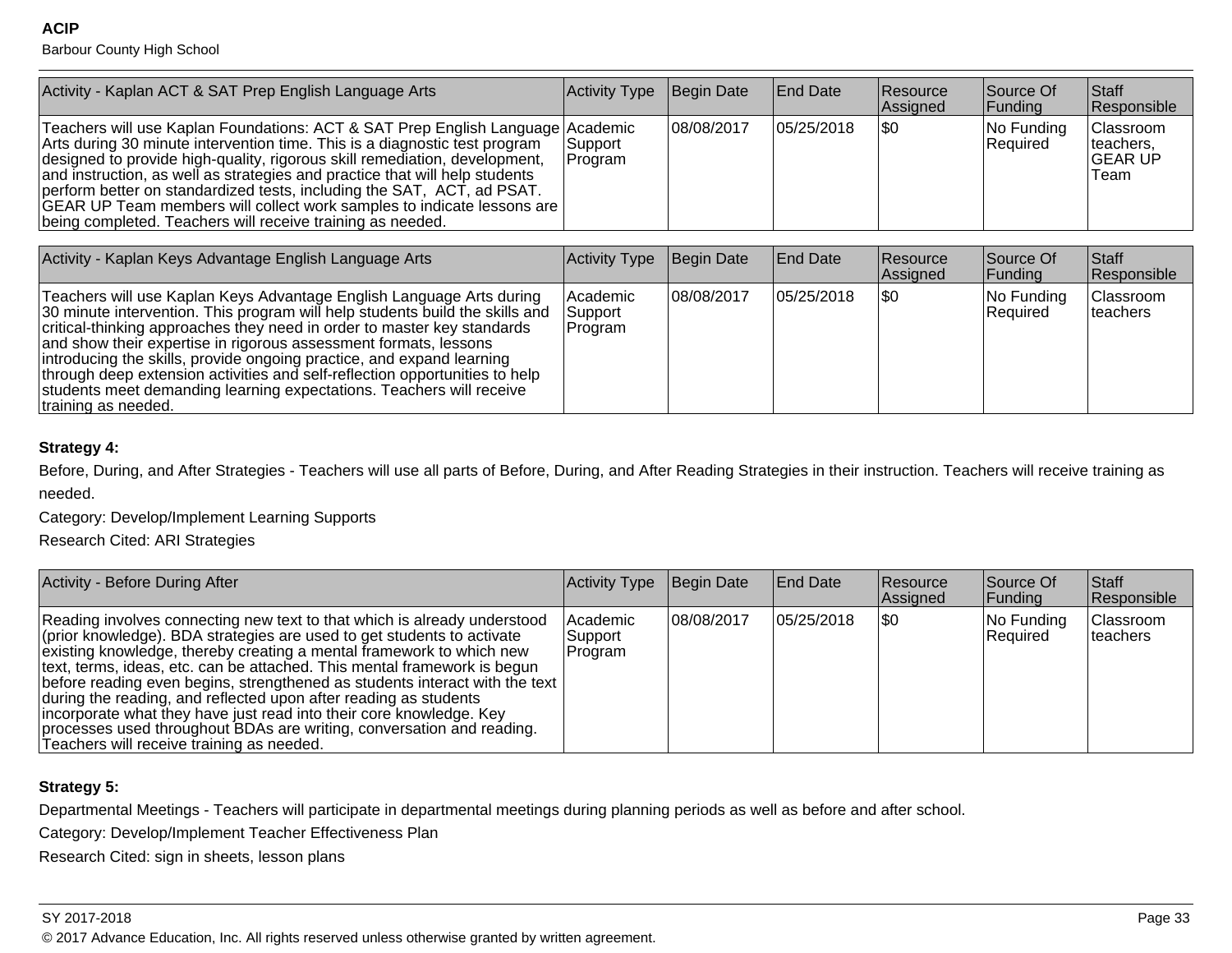Barbour County High School

| Activity - Vertical alignment and pacing                                                                                                                                                                                                                                                      | Activity Type          | Begin Date | <b>End Date</b>  | Resource<br>Assigned | Source Of<br> Funding                          | <b>Staff</b><br>Responsible   |
|-----------------------------------------------------------------------------------------------------------------------------------------------------------------------------------------------------------------------------------------------------------------------------------------------|------------------------|------------|------------------|----------------------|------------------------------------------------|-------------------------------|
| Teachers will participate in departmental meetings twice each month in<br>which they will discuss current and year end objectives, as well as methods Support<br>of teaching and grading, in order to insure consistency for students and<br>staff. Teachers will receive training as needed. | l Academic<br> Program | 08/08/2017 | 05/25/2018       | 1\$0                 | No Funding<br>Required                         | Classroom<br><b>Iteachers</b> |
|                                                                                                                                                                                                                                                                                               |                        |            |                  |                      |                                                |                               |
| <b>Activity - RTI</b>                                                                                                                                                                                                                                                                         | Activity Type          | Begin Date | <b>IEnd Date</b> | Resource<br>Assigned | Source Of<br> Funding                          | <b>Staff</b><br>Responsible   |
| $\top$ aaabayo will dayahan amd yoyigu: Dil atuatagiaa in ayday ta musyida bigb                                                                                                                                                                                                               | $10.45$ and $1.75$     | $\sqrt{2}$ | AC/OC/OOAO       | $\sim$               | $\mathbf{N}$ and $\mathbf{L}$ and $\mathbf{L}$ | المصدم ومصطاره ا              |

| Teachers will develop and review Rtl strategies in order to provide high         | Behavioral | 08/08/2017 | 05/25/2018 | 1\$0 | No Funding | Iclassroom     |
|----------------------------------------------------------------------------------|------------|------------|------------|------|------------|----------------|
| quality, standards-based instruction and intervention strategies that are        | Support    |            |            |      | Reauired   | Iteachers.     |
| Imatched to individual student academic, social-emotional, and/or                | IProgram.  |            |            |      |            | administrators |
| behavioral needs. This multi-tiered system combines core instruction.            | l Academic |            |            |      |            | counselor      |
| assessment, and intervention within a classroom/school in order to               | Support    |            |            |      |            |                |
| lincrease student achievement and/or reduce behavior problems. Teachers lProgram |            |            |            |      |            |                |
| I will receive training as needed.                                               |            |            |            |      |            |                |

# **Goal 5: EL Students will become proficient in the English language**

#### **Measurable Objective 1:**

 A 2% increase of English Learners students will demonstrate a proficiency in ACCESS for ELLs 2.0 in English Language Arts by 05/25/2018 as measured byACCESS for ELLs .

#### **Strategy 1:**

Implement SDAIE/SIOP - Teachers will implement SDAIE/SIOP strategies after receiving training.

Category: Develop/Implement Learning Supports

Research Cited: WIDA Consortium

| Activity - Professional Development                                                                                                                                      | Activity Type  | Begin Date | <b>End Date</b> | <b>Resource</b><br><b>Assigned</b> | Source Of<br> Funding  | <b>Staff</b><br><b>Responsible</b>                      |
|--------------------------------------------------------------------------------------------------------------------------------------------------------------------------|----------------|------------|-----------------|------------------------------------|------------------------|---------------------------------------------------------|
| Teachers will receive training on the implementation of SDAIE/SIOP<br>models and strategies. These strategies will help improve instruction for EL Learning<br>students. | l Professional | 08/08/2017 | 05/25/2018      | 1\$0                               | No Funding<br>Required | Coordinator,<br>Ischool<br>  administrators<br>teachers |

| Activity - Implementation of SDAIE/SIOP                                                                                                                                                | Activity Type Begin Date                |            | <b>End Date</b> | <b>Resource</b><br><b>Assigned</b> | <b>Source Of</b><br><b>IFundina</b> | Staff<br><b>Responsible</b>                  |
|----------------------------------------------------------------------------------------------------------------------------------------------------------------------------------------|-----------------------------------------|------------|-----------------|------------------------------------|-------------------------------------|----------------------------------------------|
| English Language Arts teachers will implement at least one writing activity<br>each week utilizing SDAIE/SIOP strategies for EL students. Teachers will<br>receive training as needed. | <b>IAcademic</b><br> Support<br>Program | 08/08/2017 | 05/25/2018      | \$600                              | State Funds                         | School<br>  administrators  <br>and teachers |

SY 2017-2018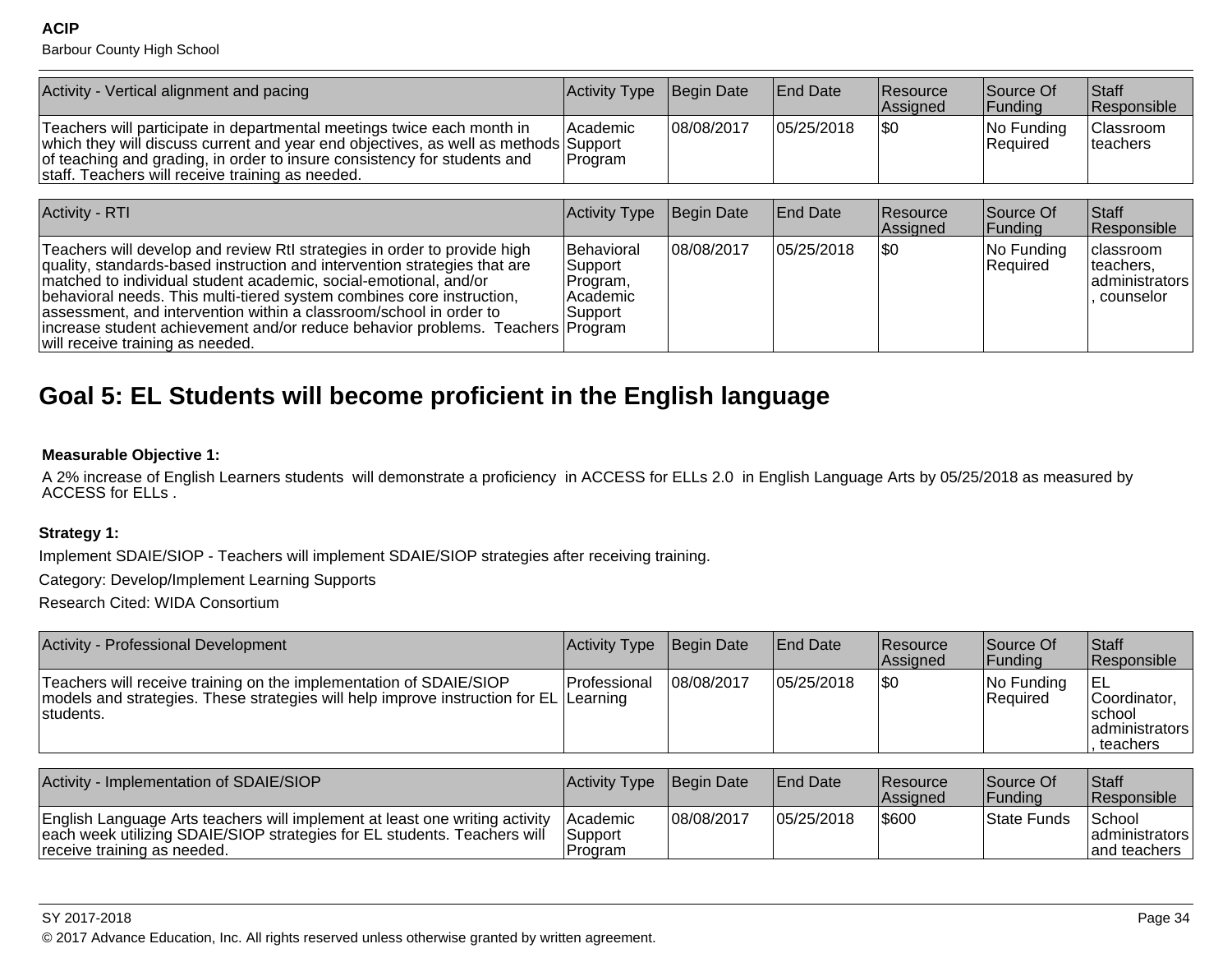# **Goal 6: Improve school culture and climate in order to improve student achievement**

#### **Measurable Objective 1:**

collaborate to build a positive school climate by a 10% reduction in the truancy rate from a baseline of 3443 by 05/25/2018 as measured by INow Chalkableattendance reports.

#### **Strategy 1:**

Reduce Student Truancy - The school will provide incentives to encourage students to attend school. The school will also provide information to parents about truancylaws and procedures.

Category: Develop/Implement Student and School Culture Program

Research Cited: Alabama Truancy Laws

| Activity - Provide incentives for students                                                                                                                                                                                                                                                                                                                                                                                                                                                                                                                                                                                                     | Activity Type                       | Begin Date  | <b>End Date</b> | Resource<br>Assigned | Source Of<br> Funding         | <b>Staff</b><br>Responsible                 |
|------------------------------------------------------------------------------------------------------------------------------------------------------------------------------------------------------------------------------------------------------------------------------------------------------------------------------------------------------------------------------------------------------------------------------------------------------------------------------------------------------------------------------------------------------------------------------------------------------------------------------------------------|-------------------------------------|-------------|-----------------|----------------------|-------------------------------|---------------------------------------------|
| Ask local businesses in the community to donate gift certificates and<br>sponsor prizes. The school will develop a Positive Behavior System that<br>will reward students each month as well as each nine weeks for perfect<br>attendance and positive behavior.<br>The guidance counselor and graduation coach will maintain records and<br>the students will be awarded accordingly. Students will be rewarded<br>through honors day, perfect attendance certificates, bulletin board<br>highlighting perfect attendance each nine weeks, district/school student of<br>the month, students name will appear in newspaper and school website. | Behavioral<br> Support_<br> Program | 108/08/2017 | 105/25/2018     | \$0                  | No Funding<br><b>Required</b> | Administrator<br>Is and<br><b>Iteachers</b> |

#### **Strategy 2:**

Decrease Referrals - Target Behavior

#### ACTION STEP:

Teachers will communicate with parents about behavior problems throughout the school year.

Teacher/Parent Communication Logs should reflect at least 3 actual contacts with parents or guardians via phone call, email conversation, or documented face to faceconversation.

Parent conferences

Referral to counselor

Behavior Plan

Positive Behavior System

Category: Develop/Implement Student and School Culture ProgramResearch Cited: referral forms, parent contact logs

#### SY 2017-2018

en and the set of the set of the set of the set of the set of the set of the set of the set of the set of the set of the set of the set of the set of the set of the set of the set of the set of the set of the set of the se © 2017 Advance Education, Inc. All rights reserved unless otherwise granted by written agreement.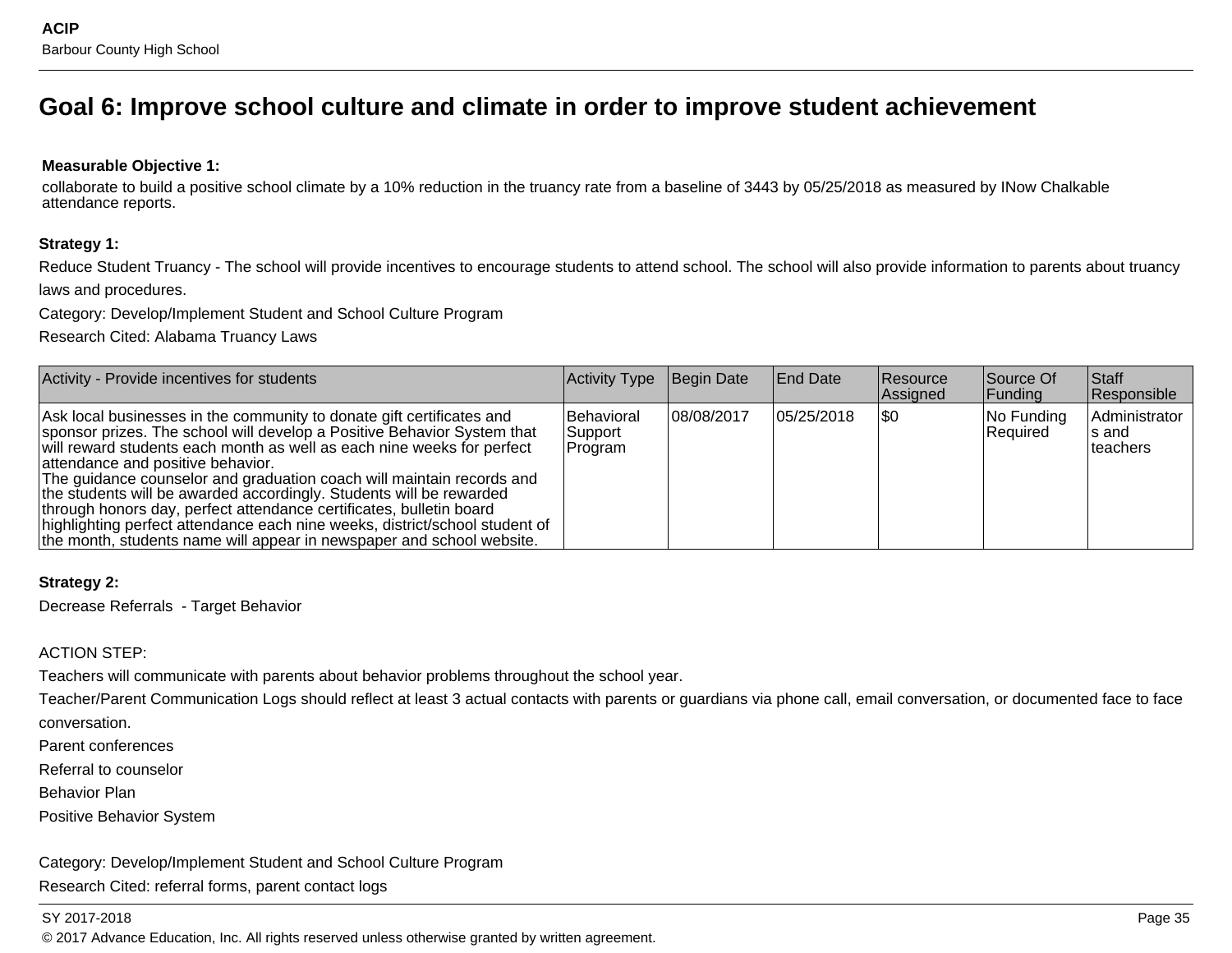**ACIP**Barbour County High School

| Activity - Improve Parent/Family Involvement                                                                                                                                                                                                                                                                                                                                                                                                                                                                                 | <b>Activity Type</b>                    | Begin Date | End Date        | Resource<br>Assigned | Source Of<br>Funding   | Staff<br>Responsible                      |
|------------------------------------------------------------------------------------------------------------------------------------------------------------------------------------------------------------------------------------------------------------------------------------------------------------------------------------------------------------------------------------------------------------------------------------------------------------------------------------------------------------------------------|-----------------------------------------|------------|-----------------|----------------------|------------------------|-------------------------------------------|
| Increase the number of parents and family members actively involved in<br>school activities and their student's education by doing the following:<br>teachers making three parental contacts per week, parent/community<br>newsletter placed at churches throughout the county highlighting school<br>news and events in which parents can participate. Make parents aware of<br>volunteer opportunities through the school web-site and other media<br>outlets. All of the above will be monitored by the school principal. | <b>Behavioral</b><br>Support<br>Program | 08/08/2017 | 05/25/2018      | \$0                  | No Funding<br>Required | administrators<br>and teachers            |
| Activity - Target Behavior                                                                                                                                                                                                                                                                                                                                                                                                                                                                                                   | <b>Activity Type</b>                    | Begin Date | <b>End Date</b> | Resource<br>Assigned | Source Of<br>Funding   | Staff<br>Responsible                      |
| Teachers will keep a teacher/parent communication log that will reflect at<br>least 3 actual contacts with parents or guardians via phone call, email<br>conversation, or documented face to face conversations. If those things do Program<br>not give great results, there will then be parent conferences, referrals to the<br>counselor, a behavior plan created, and a positive behavior system in<br>place.                                                                                                            | <b>Behavioral</b><br>Support            | 08/08/2017 | 05/25/2018      | I\$0                 | No Funding<br>Required | Teachers,<br>Counselor,<br>Administration |
|                                                                                                                                                                                                                                                                                                                                                                                                                                                                                                                              |                                         |            |                 |                      |                        |                                           |
| Activity - Implement Behavior/Academic Coach                                                                                                                                                                                                                                                                                                                                                                                                                                                                                 | <b>Activity Type</b>                    | Begin Date | <b>End Date</b> | Resource<br>Assigned | Source Of<br>Funding   | Staff<br>Responsible                      |
| Certified teacher will facilitate student learning using Odysseyware and<br>other behavior intervention resources.                                                                                                                                                                                                                                                                                                                                                                                                           | Behavioral<br>Support<br>Program        | 08/08/2017 | 05/25/2018      | <b>SO</b>            | No Funding<br>Required | Behavior/Aca<br>demic Coach               |
|                                                                                                                                                                                                                                                                                                                                                                                                                                                                                                                              |                                         |            |                 |                      |                        |                                           |
| Activity - School Resource Officer                                                                                                                                                                                                                                                                                                                                                                                                                                                                                           | <b>Activity Type</b>                    | Begin Date | <b>End Date</b> | Resource<br>Assigned | Source Of<br> Funding  | Staff<br>Responsible                      |

ble 05/25/2018 \$15354 Other Superintende The school will employ a school resource officer to provide a safe educational environment. The SRO serves the entire system; however, he is housed at the high school and answers calls for assistance at the otherschools in the district.**Behavioral** Support Program08/08/2017 nt and schoolprincipals

## **Strategy 3:**

ReduceTeacher absences - Motivation

ACTION STEP:

Administration will recognize the faculty members who have perfect attendance each month.

Administration will evaluate attendance for each faculty member.

Conference with faculty member after second consecutive absence

Conference with faculty member after 4th total absence

Category: Develop/Implement Student and School Culture ProgramResearch Cited: Faculty sign in sheets

entities and the contract of the contract of the contract of the contract of the contract of the contract of the contract of the contract of the contract of the contract of the contract of the contract of the contract of t © 2017 Advance Education, Inc. All rights reserved unless otherwise granted by written agreement.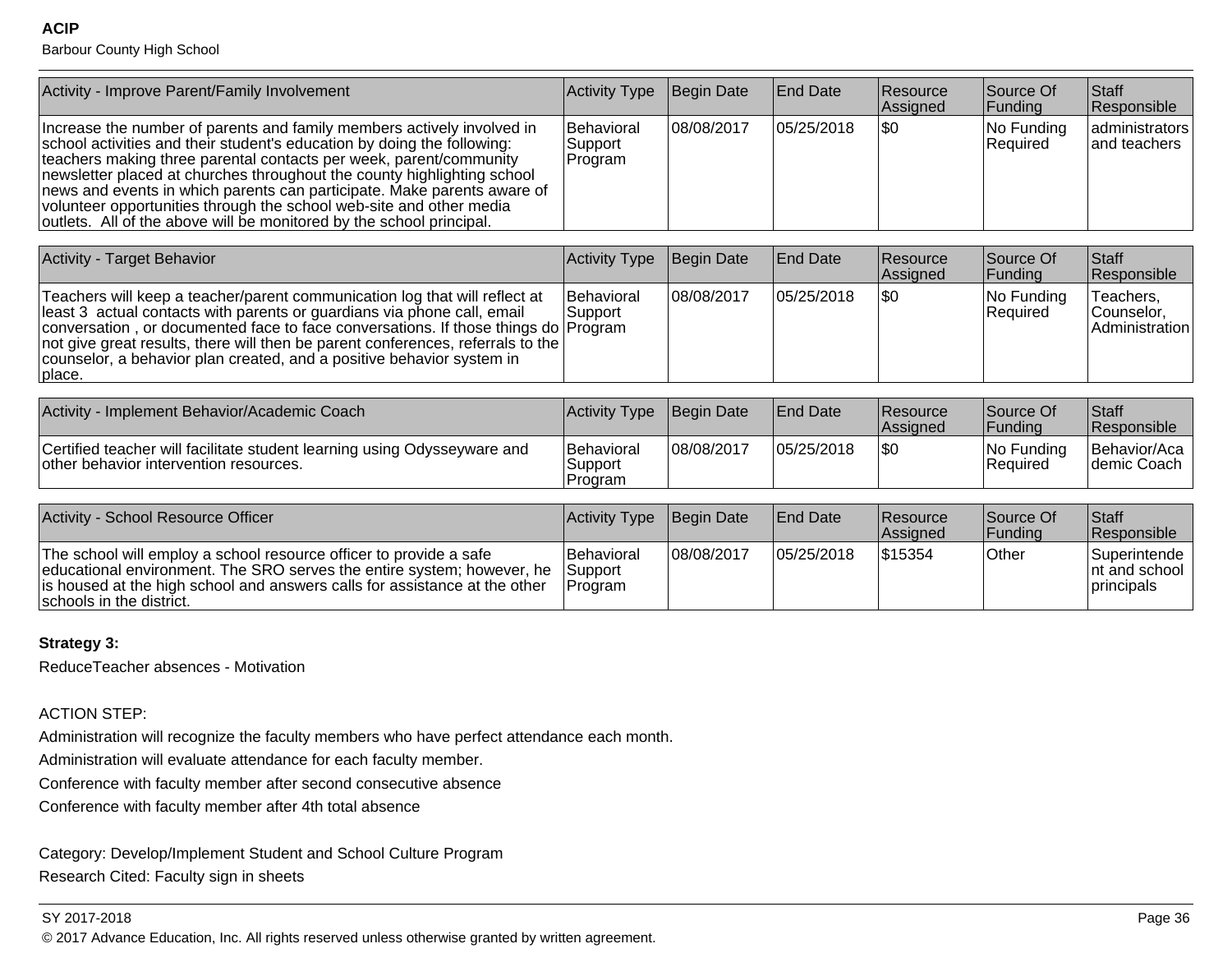Barbour County High School

| Activity - Improve teacher attendance rate                                                                                                                                                                                 | Activity Type                           | Begin Date | <b>End Date</b> | <b>Resource</b><br><b>Assigned</b> | <b>Source Of</b><br>IFundina | <b>Staff</b><br><b>Responsible</b>   |
|----------------------------------------------------------------------------------------------------------------------------------------------------------------------------------------------------------------------------|-----------------------------------------|------------|-----------------|------------------------------------|------------------------------|--------------------------------------|
| Improve teacher motivation by providing duty free lunch, gift cards, comp.<br>days, principal selecting school wide teacher of the month, recognizing of<br>teachers birthdays, and celebrating teacher appreciation week. | <b>Behavioral</b><br>Support<br>Program | 08/08/2017 | 05/25/2018      | 1\$0                               | INo Fundina<br> Required     | Administrator<br>Is and<br>Iteachers |

#### **Strategy 4:**

Mentoring - All new or inexperienced teachers are given support from an assigned master teacher.

Category: Develop /Implement Leader Effectiveness Plan

Research Cited: Best Practices

| <b>Activity - Mentoring Activities</b>                                                                                                                                                                                                                                                                                                                                                                                                                                                                   | Activity Type              | Begin Date  | <b>IEnd Date</b> | Resource<br><b>Assianed</b> | Source Of<br> Funding | <b>Staff</b><br><b>Responsible</b>                      |
|----------------------------------------------------------------------------------------------------------------------------------------------------------------------------------------------------------------------------------------------------------------------------------------------------------------------------------------------------------------------------------------------------------------------------------------------------------------------------------------------------------|----------------------------|-------------|------------------|-----------------------------|-----------------------|---------------------------------------------------------|
| New teachers are paired with veteran teachers to assist in helping with<br>setting up classrooms, preparing lesson plans, classroom management<br>issues, and utilizing I-NOW Chalkable for grade book,<br>attendance, and lesson plans. This program will be available for novice<br>teachers as they transition from novice to experienced teachers.<br>Classroom observations will be available as needed where the mentor can<br>observe the mentored and where the mentored can observe the mentor. | l Professional<br>Learning | 108/08/2017 | 105/25/2018      | \$5000                      | <b>State Funds</b>    | Title II Part A, Administrator  <br>Is and<br>Iteachers |

#### **Strategy 5:**

Teacher-Student Mentoring - Each student will be matched with a teacher for encouragement and support in the areas of academics, attendance and behavior.

Category: Develop/Implement Student and School Culture Program

Research Cited: Association for Supervision and Curriculum Development (ASCD) Educational Leadership

| Activity - Mentor meetings                                                                                                                                                                                                                                                                                                              | Activity Type Begin Date                  |            | <b>IEnd Date</b> | Resource<br><b>Assigned</b> | Source Of<br><b>Funding</b> | <b>Staff</b><br><b>Responsible</b>   |
|-----------------------------------------------------------------------------------------------------------------------------------------------------------------------------------------------------------------------------------------------------------------------------------------------------------------------------------------|-------------------------------------------|------------|------------------|-----------------------------|-----------------------------|--------------------------------------|
| Every student will be assigned a teacher mentor. Teachers will meet with<br>students during intervention time once each month starting in October to<br>set, discuss and/or review the students' academic, attendance and<br>behavior goals. Teachers will lend support with issues that students have<br>with any of these goal areas. | <b>I</b> Behavioral<br>Support<br>Program | 10/01/2017 | 05/25/2018       | 1\$0                        | No Funding<br>Required      | Administrator<br>Is and<br>lteachers |

#### **Strategy 6:**

School climate - Professional development for all educators to enhance the teaching and learning in the classroom and the school as a whole.

Category: Develop/Implement Research Based Best Practices for Continuous Improvement

Research Cited: Parent Student Handbook and the BCSD Personnel Handbook

| <b>Activity - Professional Development Training</b> | Activity Type | <b>Begin Date</b> | <b>End Date</b> | l Resource<br><b>IAssianed</b> | <b>Source Of</b><br>Funding | Staff<br><b>Responsible</b> |
|-----------------------------------------------------|---------------|-------------------|-----------------|--------------------------------|-----------------------------|-----------------------------|
|-----------------------------------------------------|---------------|-------------------|-----------------|--------------------------------|-----------------------------|-----------------------------|

#### SY 2017-2018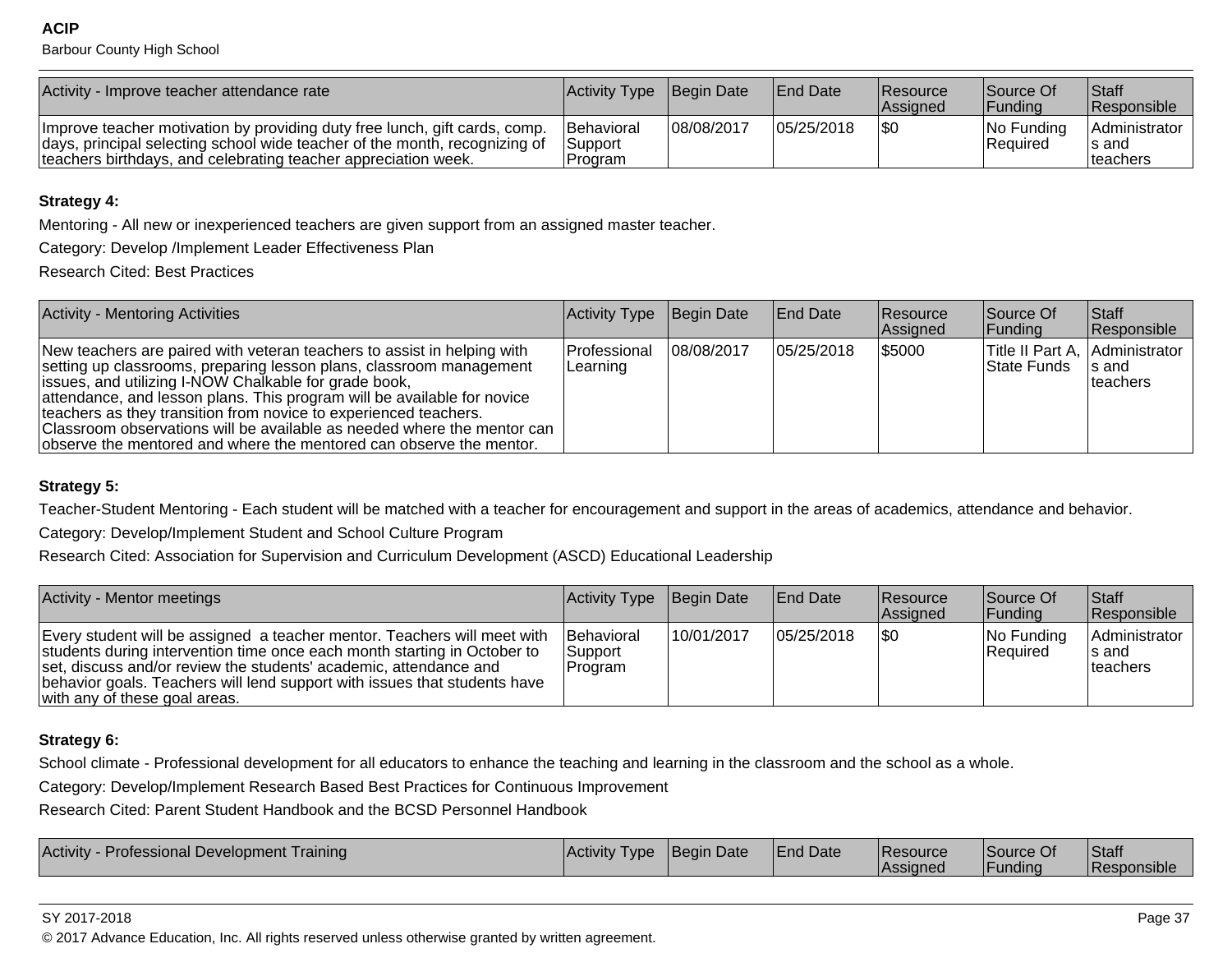#### **ACIP**Barbour County High School

| Activity - Parent and Family Engagement                                                                                                                                     | Activity Type Begin Date |             | <b>End Date</b> | <b>Resource</b><br><b>Assigned</b> | lSource Of<br> Fundina | <b>Staff</b><br><b>Responsible</b> |
|-----------------------------------------------------------------------------------------------------------------------------------------------------------------------------|--------------------------|-------------|-----------------|------------------------------------|------------------------|------------------------------------|
| Parents & family engagement monthly meetings will be provided with<br>linformation and hands on activities on how to better assist their children at linvolvement<br>Ihome. | Parent                   | 108/08/2017 | 105/25/2018     | \$4106                             | lTitle I Part A        | Principal                          |

# **Goal 7: Transition students**

#### **Measurable Objective 1:**

collaborate to ensure a smooth transition from Barbour County Intermediate School to Barbour County High School and from Barbour County High School to College<br>or career by 05/25/2018 as measured by orentiation sign in shee

#### **Strategy 1:**

Transition - The following are transition activities that are offered at BCHS that promote awareness of life after high school.

Category: Implement Guidance and Counseling Plan

Research Cited: Best practices

| <b>Activity - Orientation</b>                                                                                                                  | <b>Activity Type</b>                           | Begin Date | <b>End Date</b> | Resource<br>Assigned | Source Of<br>Funding   | Staff<br>Responsible                 |
|------------------------------------------------------------------------------------------------------------------------------------------------|------------------------------------------------|------------|-----------------|----------------------|------------------------|--------------------------------------|
| Orientation will be held May 2016, to allow students an opportunity to view<br>the campus and meet their teachers.                             | Academic<br>Support<br>Program                 | 08/08/2017 | 05/25/2018      | <b>SO</b>            | No Funding<br>Required | Administrator<br>ls and<br>lteachers |
|                                                                                                                                                |                                                |            |                 |                      |                        |                                      |
| Activity - Open House                                                                                                                          | <b>Activity Type</b>                           | Begin Date | <b>End Date</b> | Resource<br>Assigned | Source Of<br>Funding   | Staff<br>Responsible                 |
| •Open House will be held August 2017, where parents will be encouraged<br>to visit with their child's teachers.                                | Career<br>Preparation/O<br>Irientation         | 08/03/2017 | 08/03/2017      | <b>SO</b>            | No Funding<br>Required | Teachers and<br>administrators       |
|                                                                                                                                                |                                                |            |                 |                      |                        |                                      |
| Activity - College Fair                                                                                                                        | <b>Activity Type</b>                           | Begin Date | <b>End Date</b> | Resource<br>Assigned | Source Of<br> Funding  | Staff<br>Responsible                 |
| College fair for seniors will be held in the fall of 2017. Career/Jr. College<br>Fair will be held in the spring 2018 for 7-12 grade students. | Career<br>Preparation/O<br><i>I</i> rientation | 10/01/2017 | 05/25/2018      | \$0                  | No Funding<br>Required | Teachers and<br>administrators       |

#### SY 2017-2018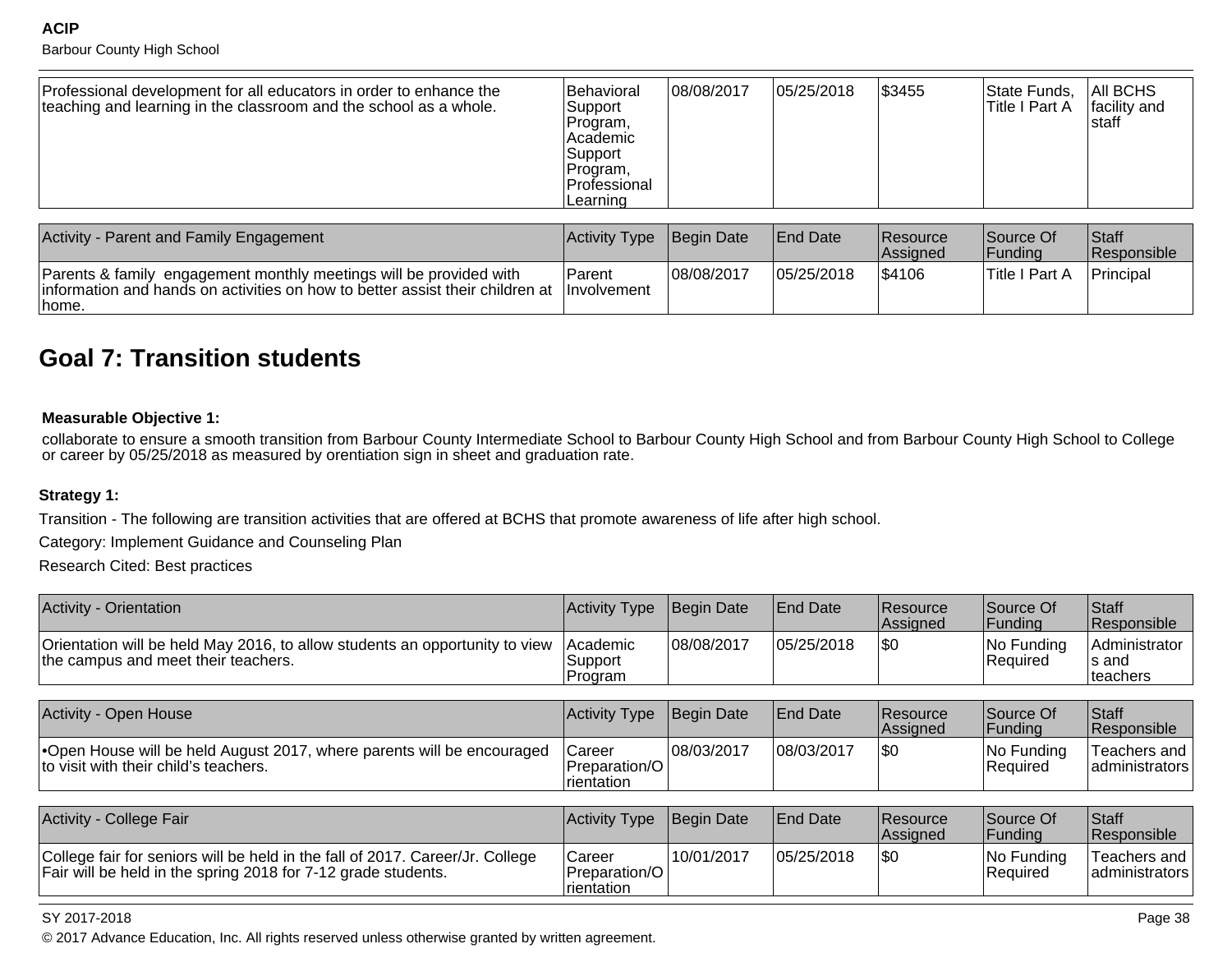Barbour County High School

| Activity - Collaboration                                                                                                                                                                                                                                                                                                                                                                                                                                                             | Activity Type                 | Begin Date  | <b>End Date</b> | <b>Resource</b><br><b>Assigned</b> | Source Of<br> Funding  | <b>Staff</b><br>Responsible                              |
|--------------------------------------------------------------------------------------------------------------------------------------------------------------------------------------------------------------------------------------------------------------------------------------------------------------------------------------------------------------------------------------------------------------------------------------------------------------------------------------|-------------------------------|-------------|-----------------|------------------------------------|------------------------|----------------------------------------------------------|
| Collaboration with the workforce permits juniors and seniors to become<br>  aware of school-to-work opportunities using such things as field trips, talent   Preparation/O<br>fairs, job shadowing and visits by the armed forces<br>Dersonnel.<br>Activities for students in the upcoming year include: Regional Career Fair,<br>Guest Speakers, educational field trips and college visitation,<br>College/Career Day on campus, and ongoing<br>recruitment from the Armed Forces. | <b>ICareer</b><br>Irientation | 108/08/2017 | 05/25/2018      | \$0                                | No Funding<br>Required | Teachers,<br>  administrators<br>and<br><b>community</b> |

# **Goal 8: All students at BCHS will obtain 95% or higher in student attendance.**

#### **Measurable Objective 1:**

collaborate to increase student attendance by 05/25/2018 as measured by the level of 95% or higher as reflected in attendance reports.

#### **Strategy 1:**

Attendance Collaboration and Monitoring - District Attendance Officer will meet with the school principals on a monthly basis to discuss truancy issues and to look atpatterns of absenteeism among students. These collaboration meetings will be based on daily, weekly, and monthly reporting of student attendance, with the results of having a team effort in solving some of the absenteeism within the schools. Students with perfect attendance will be recognized monthly by school administration.

Category: Develop/Implement Student and School Culture Program

Research Cited: INOW/Chalkable Attendance Reports.

| Activity - Schoolwide Attendance Recognition                                                                                       | <b>Activity Type</b>             | Begin Date | <b>End Date</b> | <b>Resource</b><br>Assigned | Source Of<br><b>Funding</b> | Staff<br>Responsible                                                 |
|------------------------------------------------------------------------------------------------------------------------------------|----------------------------------|------------|-----------------|-----------------------------|-----------------------------|----------------------------------------------------------------------|
| BCHS will be recognized for reaching 95% or higher in attendance at the<br>monthly Board Meetings.                                 | Community<br>Engagement          | 08/08/2017 | 05/25/2018      | \$0                         | No Funding<br>Required      | <b>District</b><br> Attendance<br>lofficer and<br> BCHS<br>Principal |
|                                                                                                                                    |                                  |            |                 |                             |                             |                                                                      |
| Activity - Monthly Attendance Recognition                                                                                          | <b>Activity Type</b>             | Begin Date | <b>End Date</b> | <b>Resource</b><br>Assigned | Source Of<br> Funding       | Staff<br>Responsible                                                 |
| Barbour County High School students with perfect attendance will attend a<br>monthly PBS (Positive Behavior Support) extravaganza. | Behavioral<br>Support<br>Program | 09/01/2017 | 05/25/2018      | 1\$0                        | No Funding<br>Required      | <b>BCHS</b><br>Administrator<br>১                                    |
|                                                                                                                                    |                                  |            |                 |                             |                             |                                                                      |
| Activity - Weekly Attendance Recognition                                                                                           | <b>Activity Type</b>             | Begin Date | <b>End Date</b> | Resource<br>Assigned        | Source Of<br> Funding       | Staff<br>Responsible                                                 |

#### SY 2017-2018

en and the set of the set of the set of the set of the set of the set of the set of the set of the set of the set of the set of the set of the set of the set of the set of the set of the set of the set of the set of the se © 2017 Advance Education, Inc. All rights reserved unless otherwise granted by written agreement.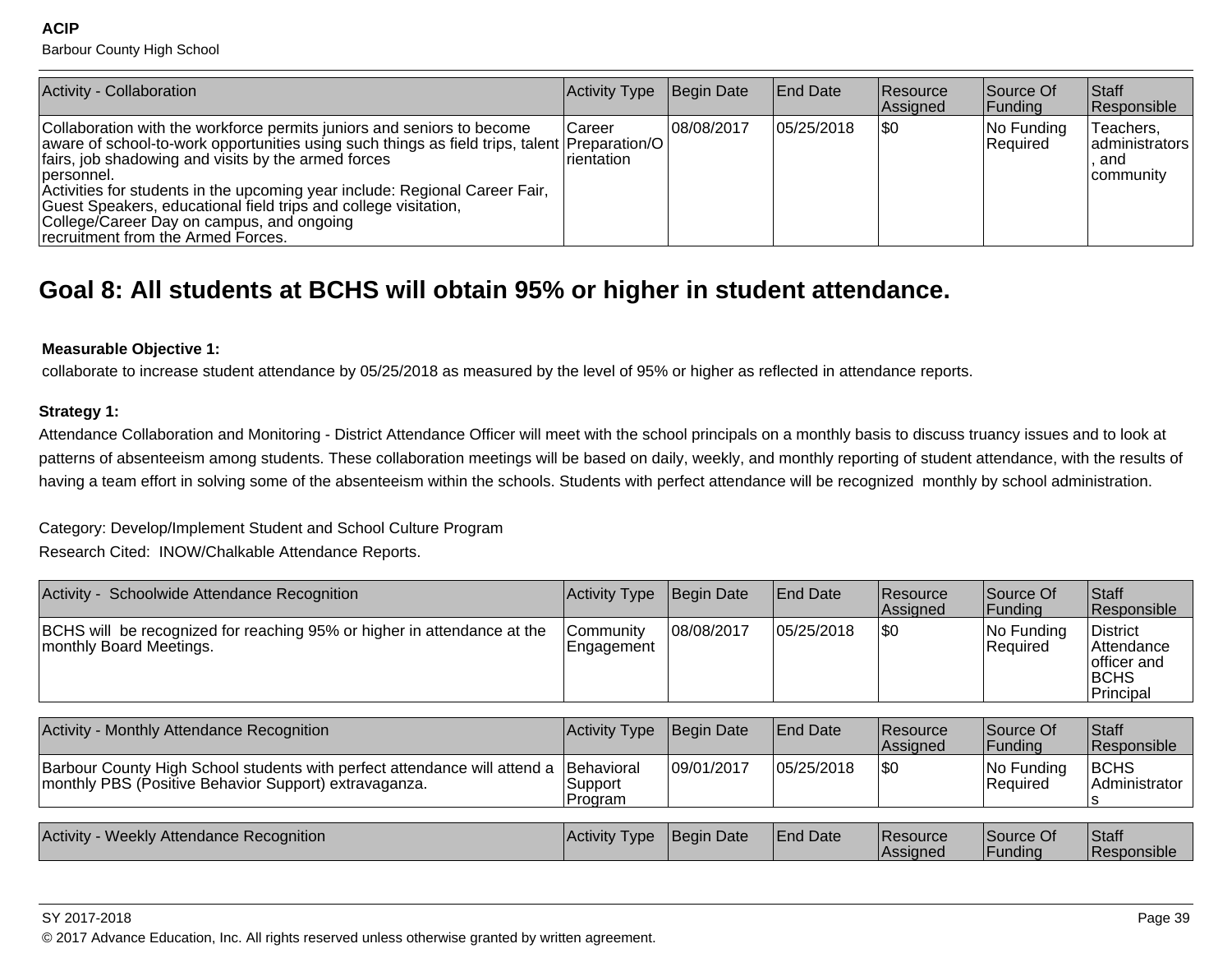| <b>BCHS</b> teachers<br>will recognize students with perfect attendance in their<br>≀classroom each week. | <b>IBehaviora</b><br>Support<br>Program | 08/08/2017 | 05/25/2018 | \$0 | No l<br>Fundina<br><b>Required</b> | BCHS<br>classroom<br>∣teachers |
|-----------------------------------------------------------------------------------------------------------|-----------------------------------------|------------|------------|-----|------------------------------------|--------------------------------|
|-----------------------------------------------------------------------------------------------------------|-----------------------------------------|------------|------------|-----|------------------------------------|--------------------------------|

# **Goal 9: All students at BCHS will be engaged in high quality aligned college and career readystandards for instruction in the library media program**

#### **Measurable Objective 1:**

demonstrate a behavior that ensures that the LMC will provide flexible, real, and virtual access to a wide range of informational resources both within the LMC andoutside the school facility by 05/25/2018 as measured by ConCourse reports, AVL reports, and LMS schedule..

#### **Strategy 1:**

Implement College and Career Ready Standards - The LMC will collaborate with fellow teachers to provide patrons fixed and flexible access during the school day aswell as outside the school setting.

Category: Develop/Implement College and Career Ready Standards

Research Cited: College and Career Ready Standards, Alabama Technology Course of Study

| Activity - BCHS Library Media Center Web Site Links                                     | Activity Type                | Begin Date | <b>End Date</b> | <b>Resource</b><br><b>Assigned</b> | Source Of<br> Fundina   | <b>Staff</b><br>Responsible |
|-----------------------------------------------------------------------------------------|------------------------------|------------|-----------------|------------------------------------|-------------------------|-----------------------------|
| Various digital website links are accessible on the school media center<br>website page | Other -<br>School<br>Website | 08/08/2017 | 05/25/2018      | \$0                                | INo Fundina<br>Required | Librarian                   |

#### **Strategy 2:**

Increase library resources - Add up to date resources various sections of the Library Media Center as needs arise.

Category: Develop/Implement Learning Supports

Research Cited: Course of study

| Activity - Increase resources      | Activity Type Begin Date         |            | <b>End Date</b> | <b>IResource</b><br><b>Assigned</b> | Source Of<br> Fundina | <b>Staff</b><br>Responsible   |
|------------------------------------|----------------------------------|------------|-----------------|-------------------------------------|-----------------------|-------------------------------|
| Add Library Media Center resources | l Academic<br>Support<br>Program | 08/08/2017 | 05/25/2018      | 1\$650                              | <b>State Funds</b>    | Library Media  <br>Specialist |

#### **Measurable Objective 2:**

collaborate to to ensure participation in curriculum based and collaborative learning opportunities with teachers and students in order to improve instruction andstudent learning by 05/25/2018 as measured by library schedule and collaborative lesson plans.

#### SY 2017-2018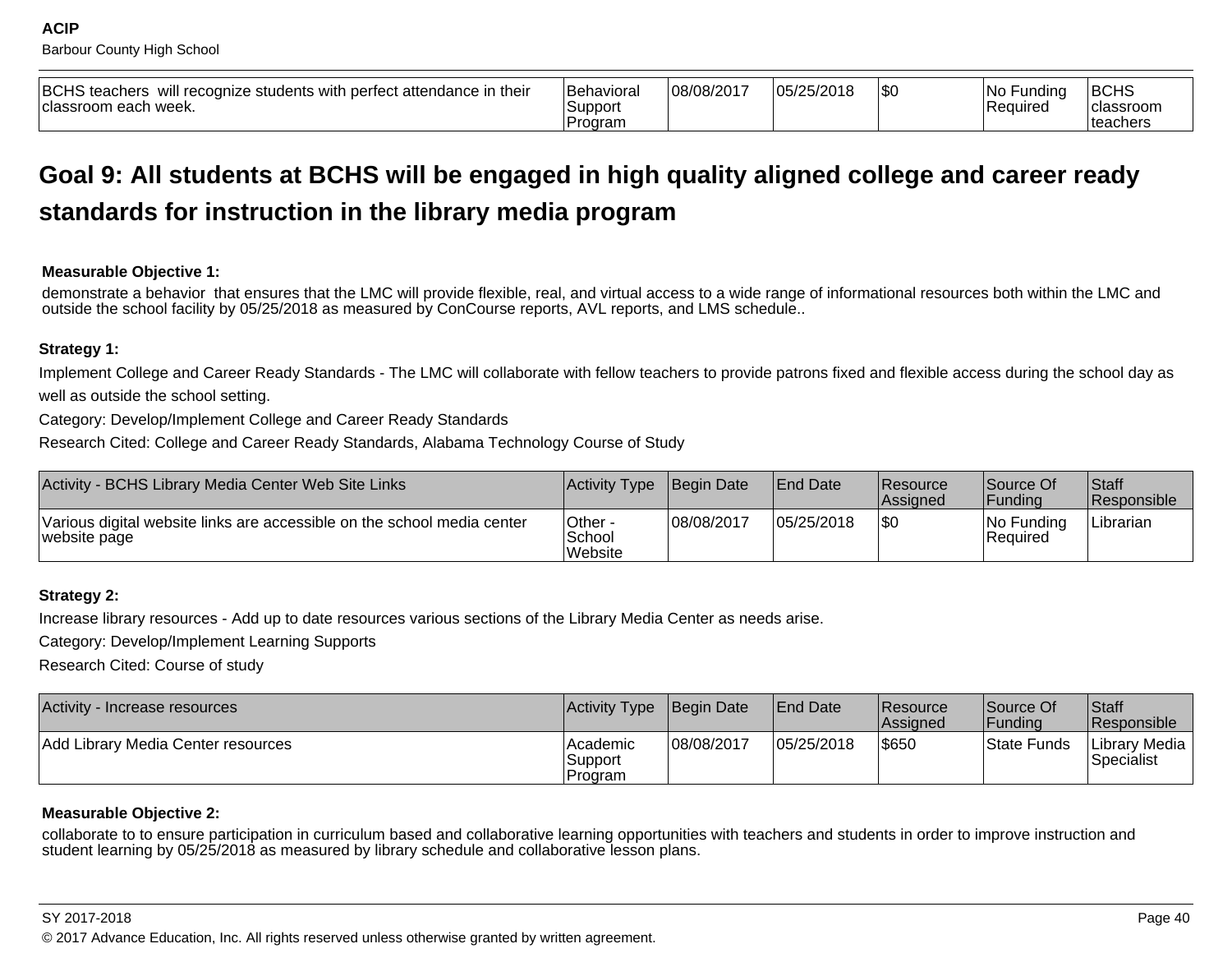**ACIP**Barbour County High School

#### **Strategy 1:**

Implement College and Career Ready Standards (Instruction) - LMS will collaborate with teachers to plan and execute lessons and units on various grade levels and orcontent areas.

Category: Develop/Implement College and Career Ready Standards

Research Cited: College and Career Ready Standards

| Activity - Collaborative Planning                                                                 | Activity Type Begin Date        |            | <b>IEnd Date</b> | <b>Resource</b><br><b>Assigned</b> | Source Of<br> Funding  | <b>Staff</b><br>Responsible           |
|---------------------------------------------------------------------------------------------------|---------------------------------|------------|------------------|------------------------------------|------------------------|---------------------------------------|
| Collaborate with teachers to provide additional resources for enhanced<br>learning opportunities. | lAcademic<br>Support<br>Program | 08/08/2017 | 05/25/2018       | 1\$0                               | No Funding<br>Required | Content area<br>Iteachers and<br>∣LMS |
|                                                                                                   |                                 |            |                  |                                    |                        |                                       |

| <b>Activity - Library Scheduling</b>                                   | Activity Type Begin Date           |            | <b>End Date</b> | <b>Resource</b><br><b>Assigned</b> | lSource Of<br><b>IFundina</b>    | <b>Staff</b><br><b>Responsible</b> |
|------------------------------------------------------------------------|------------------------------------|------------|-----------------|------------------------------------|----------------------------------|------------------------------------|
| LMS utilizes fixed and flexible scheduling to accommodate patron needs | IOther -<br>Flexible<br>scheduling | 08/19/2017 | 05/25/2018      | \$0                                | $ No$ Funding<br><b>Required</b> | Library Media  <br>Specialist      |

# **Goal 10: Increase student proficiency in mathematics**

#### **Measurable Objective 1:**

A 5% increase of Seventh, Eighth and Tenth grade students will demonstrate a proficiency in math in Mathematics by 05/25/2018 as measured by test results from<br>STAR Math with a baseline score of 19% Ready for Barbour County

#### **Strategy 1:**

Strategic Teaching - The teachers will use differentiated instruction where the students are engaged in cooperative learning. The students will be provided with manypractice opportunities or extensions of previously taught skills. Instructional strategies will be adjusted to respond to various learning needs and styles of studentlearning.

Category: Develop/Implement Research Based Best Practices for Continuous Improvement

Research Cited: Alabama Mathematics Course of Study, College and Career Ready Standards

| Activity - Differentiated Instruction                                                                                                                                                                                                                                                                                                                                                                                          | Activity Type                                  | Begin Date | <b>End Date</b> | <b>Resource</b><br>Assigned | Source Of<br><b>Funding</b> | <b>Staff</b><br>Responsible               |
|--------------------------------------------------------------------------------------------------------------------------------------------------------------------------------------------------------------------------------------------------------------------------------------------------------------------------------------------------------------------------------------------------------------------------------|------------------------------------------------|------------|-----------------|-----------------------------|-----------------------------|-------------------------------------------|
| Students are engaged in cooperative learning. Students are provided with<br>many practice opportunities or extensions of previously taught skills.<br>(Examples include but shall not be limited to Bell Ringers and 5-minute<br>checks) Instructional strategies are adjusted to respond to various learning<br>needs and styles of students. Teachers not familiar with differentiated<br>Instruction will receive training. | <b>Academic</b><br> Support<br><b>IProgram</b> | 08/08/2017 | 05/25/2018      | 1\$0                        | No Funding<br>Required      | Math teachers<br>land<br>  administrators |

en and the set of the set of the set of the set of the set of the set of the set of the set of the set of the set of the set of the set of the set of the set of the set of the set of the set of the set of the set of the se © 2017 Advance Education, Inc. All rights reserved unless otherwise granted by written agreement.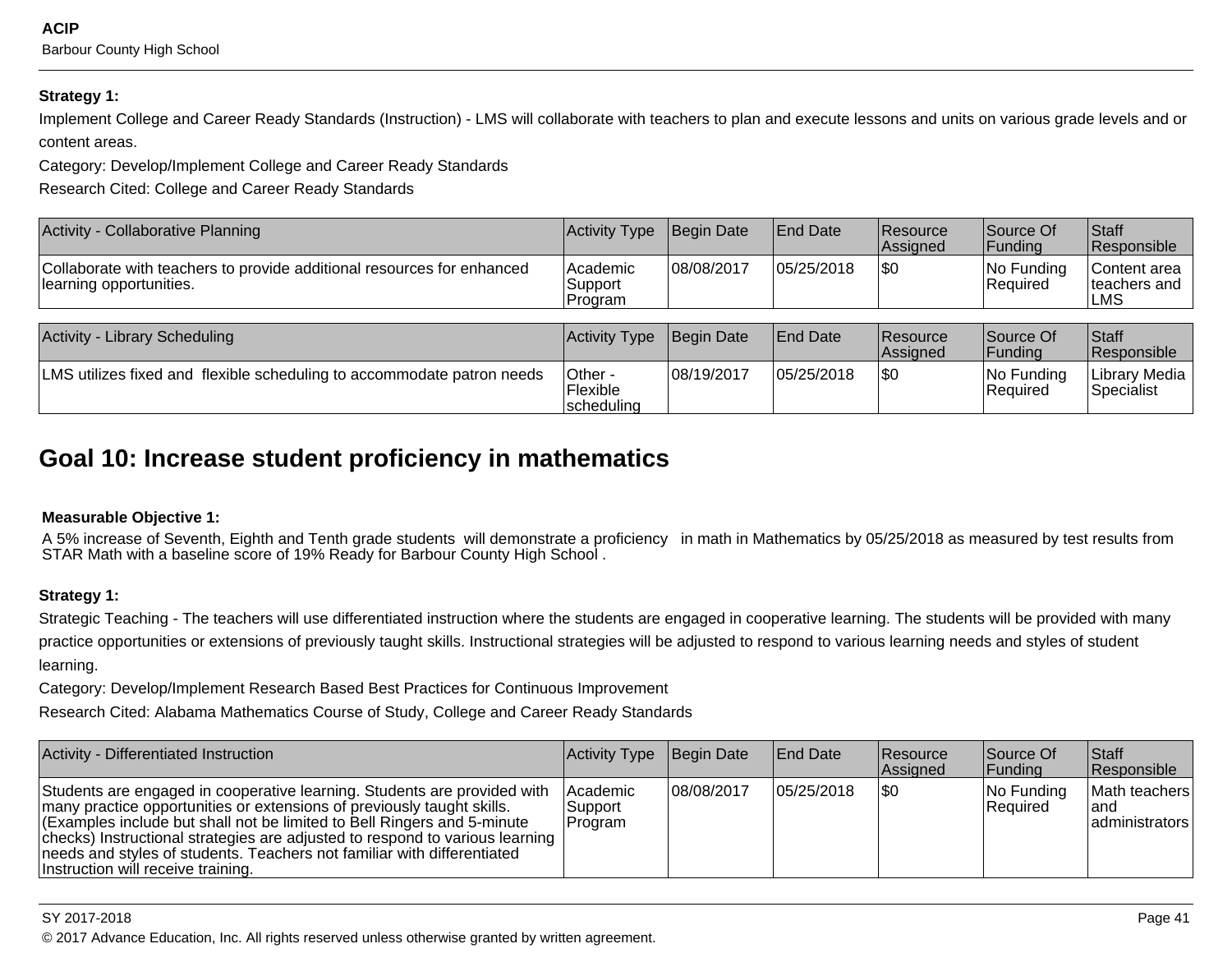Barbour County High School

| Activity - TWIRL Strategy                                                                                                          | Activity Type Begin Date              |            | <b>End Date</b> | <b>Resource</b><br><b>Assigned</b> | Source Of<br><b>IFunding</b> | Staff<br><b>Responsible</b>                  |
|------------------------------------------------------------------------------------------------------------------------------------|---------------------------------------|------------|-----------------|------------------------------------|------------------------------|----------------------------------------------|
| Teachers will lead the students in correct usage of all parts of TWIRL.<br>Teachers not familiar with TWIRL will receive training. | <b>Academic</b><br>Support<br>Program | 08/08/2017 | 05/25/2018      | \$0                                | $ No$ Funding<br>Required    | Administrator<br>Is and<br><b>Iteacherss</b> |

| Activity - Depth of Knowledge Implementation                                                                                                                                                                                                                                                                                                                                                        | Activity Type                                                         | Begin Date | <b>End Date</b> | Resource<br><b>Assigned</b> | Source Of<br> Funding  | ∣Staff<br>Responsible          |
|-----------------------------------------------------------------------------------------------------------------------------------------------------------------------------------------------------------------------------------------------------------------------------------------------------------------------------------------------------------------------------------------------------|-----------------------------------------------------------------------|------------|-----------------|-----------------------------|------------------------|--------------------------------|
| There is a need to increase the level of rigor for all students in our<br>classrooms. Common Core State Standards alone are not enough to reach Support<br>this level of rigor. The implementation of these standards requires practical (Program,<br>tools to develop local curricula and assessments and to promote classroom Academic<br>discourse aligned to higher levels of cognitive demand. | Behavioral<br>Support<br>IProgram.<br><b>Professional</b><br>Learning | 08/08/2017 | 05/01/2018      | \$0                         | No Funding<br>Reauired | Teacher and<br>ladministration |

| <b>Activity - Professional Development</b>                                                                                                                | Activity Type                                                                                     | Begin Date | <b>End Date</b> | Resource<br>Assigned | Source Of<br> Funding | <b>Staff</b><br>Responsible    |
|-----------------------------------------------------------------------------------------------------------------------------------------------------------|---------------------------------------------------------------------------------------------------|------------|-----------------|----------------------|-----------------------|--------------------------------|
| There will be professional development for all educators in order to<br>enhance the teaching and learning in the classroom as well as school wide Support | Behavioral<br>Program,<br>l Academic<br> Support<br>IProgram.<br><b>IProfessional</b><br>Learning | 08/08/2017 | 05/25/2018      | \$700                | Title I Part A        | Teachers and<br>administrators |

| Activity - Kaplan Foundations Mathematics                                                                                                                                                                                                                                                                                                                                                                                                                                                                                                                         | Activity Type | Begin Date | End Date   | Resource<br><b>Assigned</b> | Source Of<br><b>Funding</b> | <b>Staff</b><br>Responsible                                |
|-------------------------------------------------------------------------------------------------------------------------------------------------------------------------------------------------------------------------------------------------------------------------------------------------------------------------------------------------------------------------------------------------------------------------------------------------------------------------------------------------------------------------------------------------------------------|---------------|------------|------------|-----------------------------|-----------------------------|------------------------------------------------------------|
| Teachers will use Kaplan Foundations Mathematics during 30 minute<br>intervention time. This program reviews and provides practice on core skills Support<br>and concepts necessary for successful academic performance. It provides [Program]<br>remediation, review, and support of important foundation skills. It provides<br>practice at three different grade levels that can be used to differentiate<br>linstruction, as well as provide test-like practice. GEAR UP team members<br>will collect work samples as indication lessons are being completed. | lAcademic     | 08/08/2017 | 05/25/2018 | \$0                         | No Funding<br>Required      | <b>Classroom</b><br>Iteachers.<br><b>IGEAR UP</b><br>∣team |

| Activity - Kaplan Keys Advantage Mathematics                                                                                                                                                                                                                                                                                                                                                                                                                                                                                                                                                     | Activity Type                     | Begin Date | End Date   | <b>Resource</b><br>Assigned | Source Of<br> Funding         | Staff<br>Responsible                                |
|--------------------------------------------------------------------------------------------------------------------------------------------------------------------------------------------------------------------------------------------------------------------------------------------------------------------------------------------------------------------------------------------------------------------------------------------------------------------------------------------------------------------------------------------------------------------------------------------------|-----------------------------------|------------|------------|-----------------------------|-------------------------------|-----------------------------------------------------|
| Teachers will use Kaplan Keys Advantage Mathematics during 30 minute<br>intervention time. This program will help students build the skills and<br>critical-thinking approaches they need to acquire key standards and show<br>their expertise in rigorous assessment formats. Rich lessons introduce the<br>skills, provide ongoing practice, and expand learning through deep<br>extension activities and self-reflection opportunities to help students meet<br>demanding learning expectations. GEAR UP team members will collect<br>work samples as indication lessons are being completed. | l Academic<br>Support<br> Program | 08/01/2017 | 05/01/2018 | \$0                         | No Funding<br><b>Required</b> | Classroom<br>Iteachers.<br><b>IGEAR UP</b><br>⊥team |

#### SY 2017-2018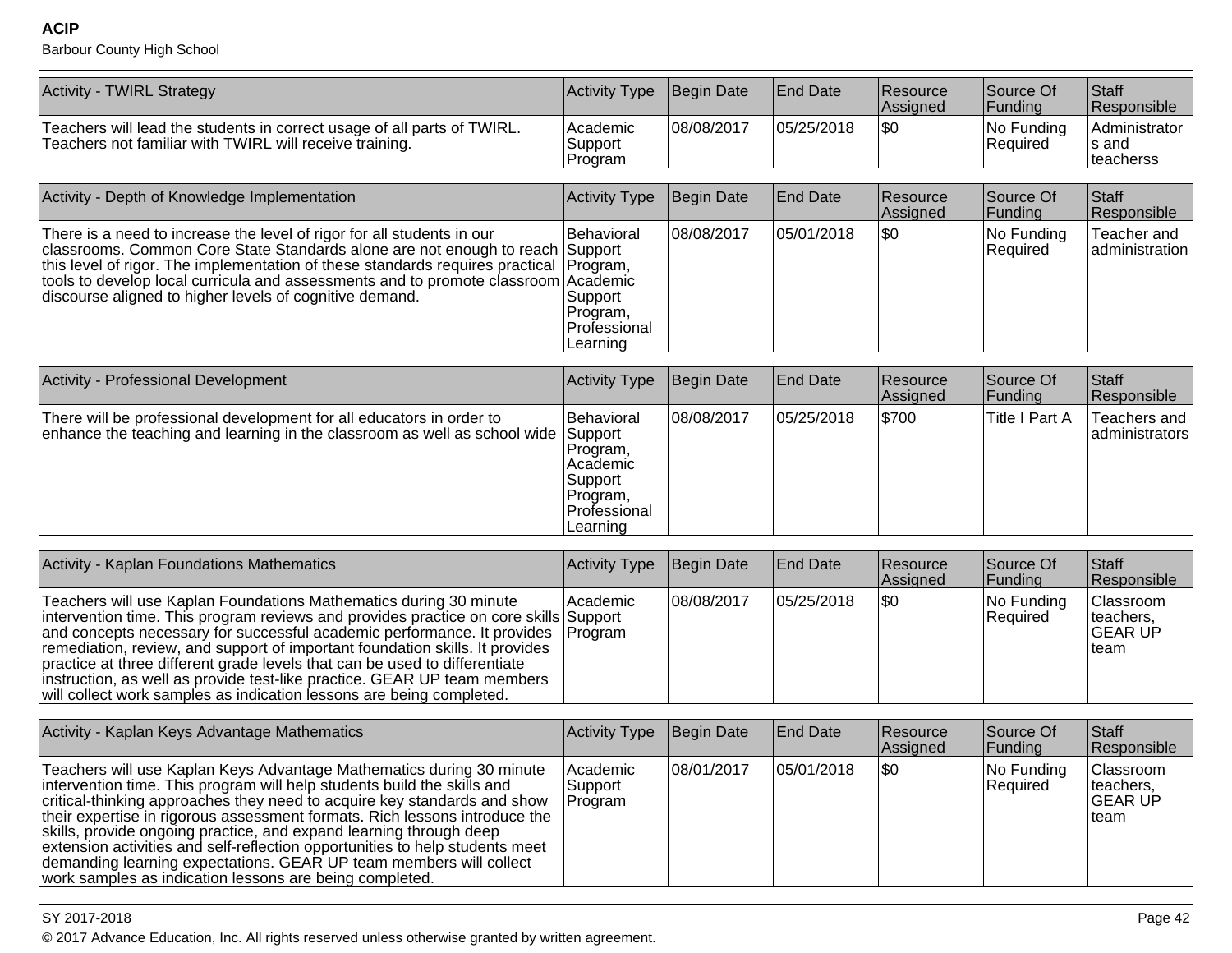# Barbour County High School

**ACIP**

| Activity - Kaplan Foundations: ACT and SAT Prep Mathematics and<br>Science                                                                                                                                                                                                                                                                                                                                                                                                                   | Activity Type                  | Begin Date  | <b>End Date</b> | <b>Resource</b><br>Assigned | Source Of<br> Funding  | <b>Staff</b><br>Responsible                                      |
|----------------------------------------------------------------------------------------------------------------------------------------------------------------------------------------------------------------------------------------------------------------------------------------------------------------------------------------------------------------------------------------------------------------------------------------------------------------------------------------------|--------------------------------|-------------|-----------------|-----------------------------|------------------------|------------------------------------------------------------------|
| Teachers will use Kaplan Foundations: ACT and SAT Prep Mathematics<br>and Science during 30 minute intervention time. This is a test-agnostic<br>program designed to provide high-quality, rigorous skill remediation,<br>development, and instruction, as well as strategies and practice that will<br>help students perform better on standardized tests, including the SAT, ACT<br>and PSAT. GEAR UP team members will collect work samples as<br>indication lessons are being completed. | Academic<br>Support<br>Program | 108/08/2017 | 105/01/2018     | \$0                         | No Funding<br>Required | <b>Classroom</b><br>Iteachers.<br><b>GEAR UP</b><br><b>Iteam</b> |

| <b>Activity - Frayer Model</b>                                                                                                                                                                                                                                     | Activity Type        | Begin Date | <b>End Date</b> | <b>Resource</b><br><b>Assigned</b> | Source Of<br><b>Funding</b> | <b>Staff</b><br>Responsible   |
|--------------------------------------------------------------------------------------------------------------------------------------------------------------------------------------------------------------------------------------------------------------------|----------------------|------------|-----------------|------------------------------------|-----------------------------|-------------------------------|
| Students will be divided into groups consisting of three (3) students.<br>Students are given a three (3) step problem. Each student will complete<br>$ one(1)$ step while rewriting the previous steps. This continues until all steps $ Program$<br>are complete. | lAcademic<br>Support | 08/08/2017 | 05/01/2018      | 1\$0                               | No Funding<br>Required      | Classroom<br><b>Iteachers</b> |

| Activity - Manipulatives/AMSTI Kits                                                                                                                                         | Activity Type Begin Date                 |            | <b>IEnd Date</b> | Resource<br><b>Assigned</b> | Source Of<br> Fundina          | <b>Staff</b><br><b>Responsible</b>   |
|-----------------------------------------------------------------------------------------------------------------------------------------------------------------------------|------------------------------------------|------------|------------------|-----------------------------|--------------------------------|--------------------------------------|
| Teachers will demonstrate solutions problems using manipulatives/AMSTI<br>Math Kits and students will be allowed to use manipulatives/AMSTI Math<br>Kits to solve problems. | <b>IAcademic</b><br>'Support<br>IProgram | 08/08/2017 | 05/25/2018       | 1\$0                        | INo Fundina<br><b>Required</b> | <b>Classroom</b><br><b>Iteachers</b> |

#### **Measurable Objective 2:**

A 5% increase of Ninth, Tenth, Eleventh and Twelfth grade students will demonstrate a proficiency in Algebra1 and higher in Mathematics by 05/25/2017 as<br>measured by ACT ASPIRE baseline 2% Ready in Math, ACT baseline score

#### **Strategy 1:**

Differentiated Instruction/strategic teaching - Teachers will use scientific research based strategies and differentiate instruction in the classroom to enhance student

learning.

Category: Develop/Implement Research Based Best Practices for Continuous Improvement

Research Cited: Scientific Research-based Strategies, ARI

| Activity - Differentiated Instruction                                                                                                                                                                                                                                                   | Activity Type Begin Date |            | <b>End Date</b> | <b>Resource</b><br>Assigned | Source Of<br><b>Funding</b> | <b>Staff</b><br>Responsible    |
|-----------------------------------------------------------------------------------------------------------------------------------------------------------------------------------------------------------------------------------------------------------------------------------------|--------------------------|------------|-----------------|-----------------------------|-----------------------------|--------------------------------|
| 1. Students will engage in cooperative learning.<br>2. Students will be provided with many practice opportunities or extensions Support<br>of previously taught skills.<br>3. Instructional strategies will be adjusted to respond to various learning<br>needs and styles of students. | Academic<br> Program     | 08/08/2017 | 05/01/2018      | \$0                         | No Funding<br>Required      | Administration<br>and teachers |

| <b>Activity - TWIRL Strategy</b>                                    | Activity Type   Begin Date     |            | <b>End Date</b> | Resource<br><b>Assigned</b> | Source Of<br>l Fundina         | <b>Staff</b><br><b>Responsible</b>                 |
|---------------------------------------------------------------------|--------------------------------|------------|-----------------|-----------------------------|--------------------------------|----------------------------------------------------|
| Teachers will lead students in correct usage of all parts of TWIRL. | Academic<br>Support<br>Program | 08/08/2017 | 05/25/2018      | 1\$0                        | INo Fundina<br><b>Required</b> | <b>Administrator</b><br>Is and<br><b>Iteachers</b> |

#### SY 2017-2018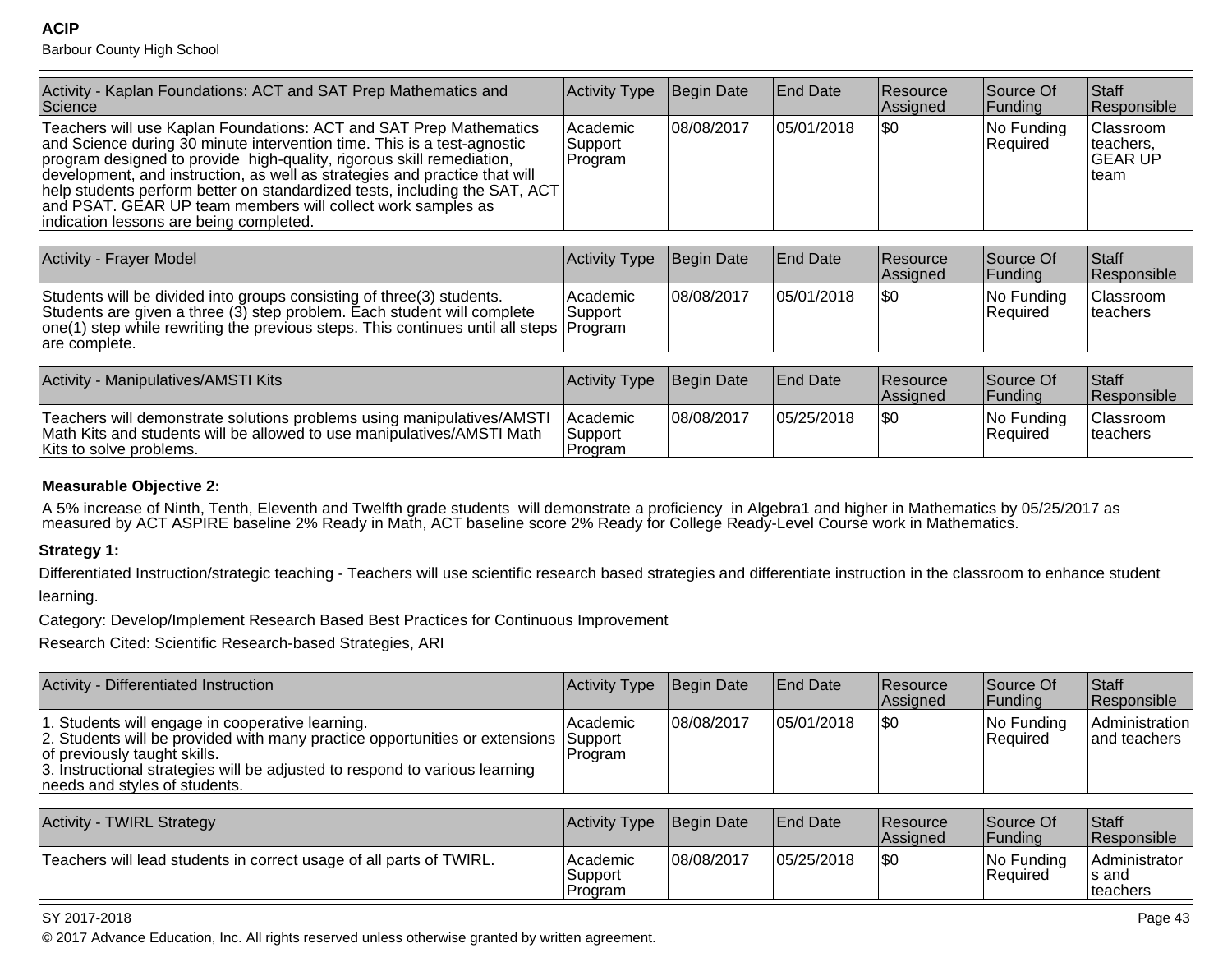| Activity - Kaplan Foundations: ACT & SAT Prep Mathematics and Science                                                                                                                                                                                                                                                                                                                                                                                                                                                                                                                    | <b>Activity Type</b>           | Begin Date | <b>End Date</b> | Resource<br>Assigned | Source Of<br>Funding   | <b>Staff</b><br>Responsible                      |
|------------------------------------------------------------------------------------------------------------------------------------------------------------------------------------------------------------------------------------------------------------------------------------------------------------------------------------------------------------------------------------------------------------------------------------------------------------------------------------------------------------------------------------------------------------------------------------------|--------------------------------|------------|-----------------|----------------------|------------------------|--------------------------------------------------|
| Teachers will use Kaplan Foundations: ACT & SAT Mathematics and<br>Science during 30 minute intervention time. This is a test-agnostic<br>program designed to provide high-quality, rigorous skill remediation,<br>development, and instruction, as well as strategies and practice that will<br>help students perform better on standardized tests, including the SAT, ACT<br>and PSAT. Members of the GEAR UP team will collect work samples in<br>order to show lessons are being completed.                                                                                          | Academic<br>Support<br>Program | 08/08/2017 | 05/25/2018      | \$0                  | No Funding<br>Required | Classroom<br>teachers.<br><b>GEAR UP</b><br>team |
| Activity - Kaplan Keys Advantage Mathematics                                                                                                                                                                                                                                                                                                                                                                                                                                                                                                                                             | Activity Type                  | Begin Date | <b>End Date</b> | Resource<br>Assigned | Source Of<br>Funding   | <b>Staff</b><br>Responsible                      |
| Teachers will use Kaplan Keys Advantage Mathematics during 30 minute<br>intervention time. This program will help students build the skills and<br>critical-thinking approaches they need to acquire key standards and show<br>their expertise in rigorous assessment formats. Rich lessons introduce the<br>skills, provide ongoing practice, and expand learning through deep<br>extension activities and self-reflection opportunities to help students meet<br>demanding learning expectations. GEAR UP team will collect work<br>samples as indication lessons are being completed. | Academic<br>Support<br>Program | 08/08/2017 | 05/25/2018      | \$0                  | No Funding<br>Required | Classroom<br>teachers,<br><b>GEAR UP</b><br>team |
|                                                                                                                                                                                                                                                                                                                                                                                                                                                                                                                                                                                          |                                |            |                 |                      |                        |                                                  |
| <b>Activity - Kaplan Foundations Mathematics</b>                                                                                                                                                                                                                                                                                                                                                                                                                                                                                                                                         | <b>Activity Type</b>           | Begin Date | <b>End Date</b> | Resource<br>Assigned | Source Of<br>Funding   | Staff<br>Responsible                             |
| Teachers will use Kaplan Foundations Mathematics during 30 minute<br>intervention time. This program reviews and provides practice on core skills<br>and concepts necessary for successful academic performance. It provides<br>remediation, review, and support of important foundation skills. It provides<br>practice at three different grade levels that can be used to differentiate<br>instruction, as well as provide test-like practice. GEAR UP team members<br>will collect work samples as indication lessons are being done.                                                | Academic<br>Support<br>Program | 08/08/2017 | 05/15/2018      | \$0                  | No Funding<br>Required | Classroom<br>teachers,<br><b>GEAR UP</b><br>team |
| <b>Activity - Frayer Model</b>                                                                                                                                                                                                                                                                                                                                                                                                                                                                                                                                                           | <b>Activity Type</b>           | Begin Date | <b>End Date</b> | Resource             | Source Of              | <b>Staff</b>                                     |
|                                                                                                                                                                                                                                                                                                                                                                                                                                                                                                                                                                                          |                                |            |                 | Assigned             | Funding                | Responsible                                      |
| Students will be divided into groups consisting of three(3) students.<br>Students are given a three (3) step problem. Each student will complete<br>one(1) step while rewriting the previous steps. This continues until all steps<br>are complete.                                                                                                                                                                                                                                                                                                                                      | Academic<br>Support<br>Program | 08/08/2017 | 05/25/2018      | \$0                  | No Funding<br>Required | Classroom<br>teachers                            |
| Activity - Manipulatives/graphing Caculators                                                                                                                                                                                                                                                                                                                                                                                                                                                                                                                                             | Activity Type                  | Begin Date | <b>End Date</b> | Resource             | Source Of              | Staff                                            |
|                                                                                                                                                                                                                                                                                                                                                                                                                                                                                                                                                                                          |                                |            |                 | Assigned             | Funding                | Responsible                                      |
| Teachers will use manipulatives and graphing calculators while presenting<br>instruction. Students will then be allowed to use manipulatives and<br>graphing calculators to complete assignments.                                                                                                                                                                                                                                                                                                                                                                                        | Academic<br>Support<br>Program | 08/08/2017 | 05/25/2018      | \$0                  | No Funding<br>Required | Classroom<br>teachers                            |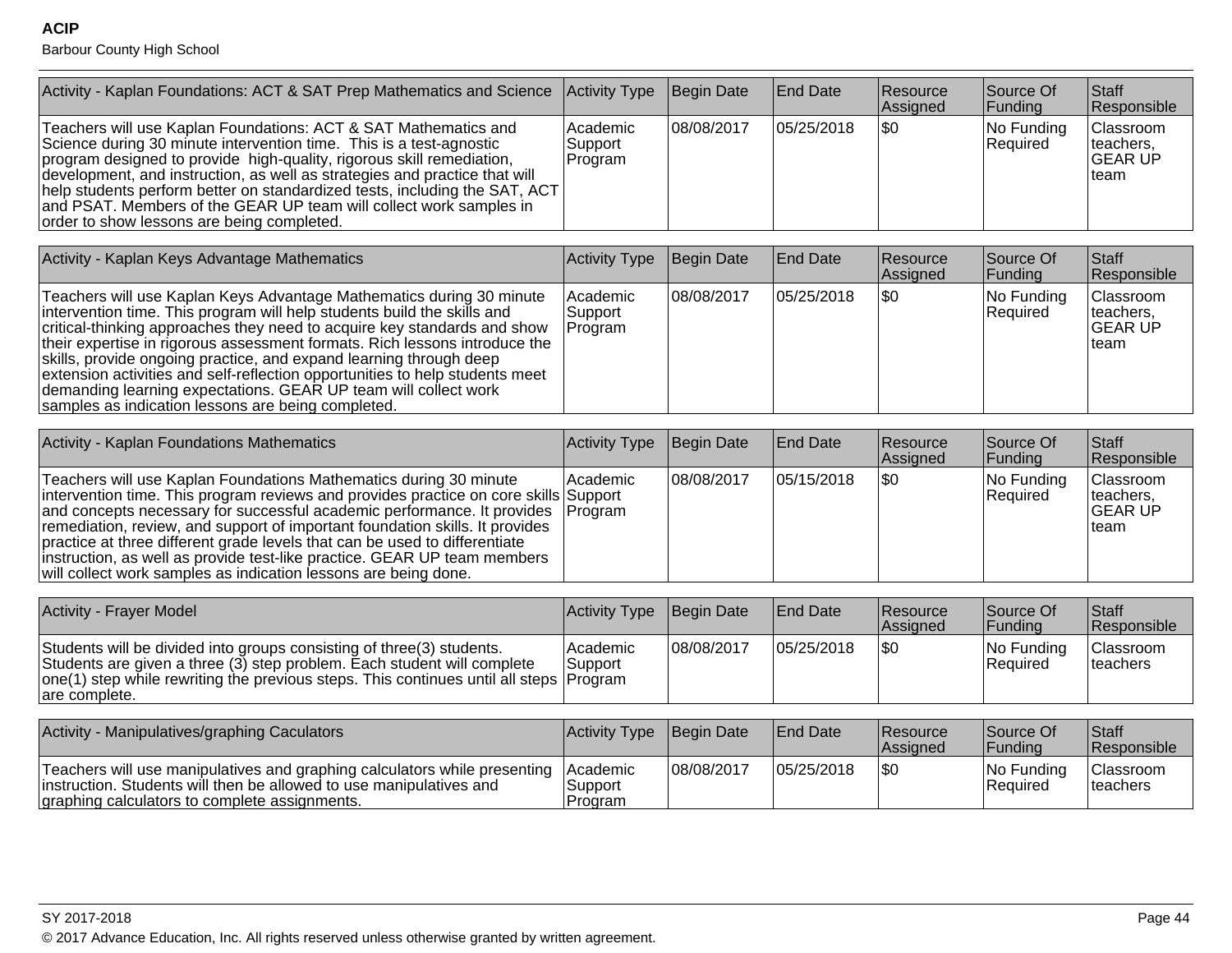# **Activity Summary by Funding Source**

#### **Below is a breakdown of your activities by funding source**

#### **Title II Part A**

| <b>Activity Name</b>        | Activity Description                                                                                                                                                                                                                                                                                                                                                                                                                                                                                             | Activity Type            | Begin Date | End Date   | Resource<br>Assigned | Staff<br>Responsible                 |
|-----------------------------|------------------------------------------------------------------------------------------------------------------------------------------------------------------------------------------------------------------------------------------------------------------------------------------------------------------------------------------------------------------------------------------------------------------------------------------------------------------------------------------------------------------|--------------------------|------------|------------|----------------------|--------------------------------------|
| <b>Mentoring Activities</b> | New teachers are paired with veteran teachers to assist in<br>helping with setting up classrooms, preparing lesson plans,<br>classroom management issues, and utilizing I-NOW<br>Chalkable for grade book,<br>attendance, and lesson plans. This program will be<br>available for novice teachers as they transition from novice<br>to experienced teachers. Classroom observations will be<br>lavailable as needed where the mentor can observe the<br>Imentored and where the mentored can observe the mentor. | Professional<br>Learning | 08/08/2017 | 05/25/2018 | \$4000               | Administrator<br>∣s and<br>Iteachers |
|                             |                                                                                                                                                                                                                                                                                                                                                                                                                                                                                                                  |                          |            | Total      | \$4000               |                                      |

**Total**

#### **Other**

| <b>Activity Name</b>    | <b>Activity Description</b>                                                                                                                                                                                                                                                      | Activity Type Begin Date |             | <b>End Date</b> | <b>Resource</b><br>Assigned | <b>Staff</b><br>Responsible                     |
|-------------------------|----------------------------------------------------------------------------------------------------------------------------------------------------------------------------------------------------------------------------------------------------------------------------------|--------------------------|-------------|-----------------|-----------------------------|-------------------------------------------------|
| School Resource Officer | The school will employ a school resource officer to provide   Behavioral<br>a safe educational environment. The SRO serves the entire Support<br>system; however, he is housed at the high school and<br>lanswers calls for assistance at the other schools in the<br>'district. | Program                  | 108/08/2017 | 105/25/2018     | \$15354                     | Superintende<br>Int and school I<br> principals |
|                         |                                                                                                                                                                                                                                                                                  |                          |             | Total           | \$15354                     |                                                 |

#### **Title I Part A**

| <b>Activity Name</b> | Activity Description                                                                                                                                                                                                                                                                                                                                                                                                                                               | <b>Activity Type</b>                  | Begin Date | <b>End Date</b> | Resource<br>Assigned | <b>Staff</b><br>Responsible                              |
|----------------------|--------------------------------------------------------------------------------------------------------------------------------------------------------------------------------------------------------------------------------------------------------------------------------------------------------------------------------------------------------------------------------------------------------------------------------------------------------------------|---------------------------------------|------------|-----------------|----------------------|----------------------------------------------------------|
| Library visitation   | Students will visit the library twice each month to check out<br>challenging materials and complete both Accelerated<br>Reader practice quizzes and vocabulary quizzes on the<br> books they have read. .Teachers will use the same software<br>  to monitor student progress and proficiency levels. Students<br>will write a one page summary of their book. Students<br>should include, but not be limited to, unfolding of plot and<br> character development. | Academic<br>Support<br><b>Program</b> | 08/08/2017 | 05/25/2018      | \$2945               | Administrator<br>s, teachers<br>land media<br>specialist |

SY 2017-2018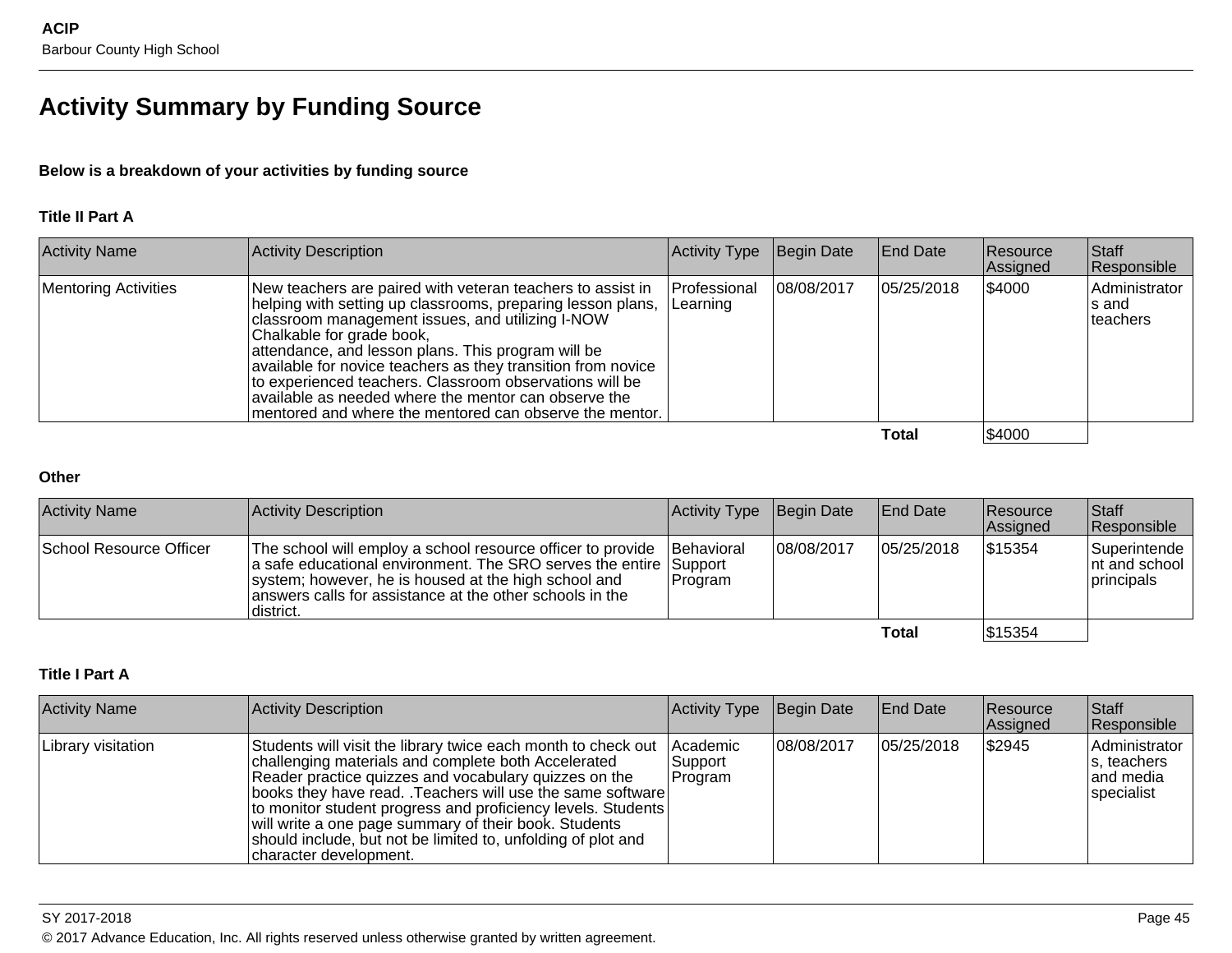| <b>Technology Interaction</b><br>through 1:1 Initiative | Students in ninth and tenth grades are projected to have<br>Chromebooks for daily use this year. The seventh and<br>eighth grades currently are already implementing 1:1. This<br>implementation will enable students to have access to and<br>interact with the technology to prepare them for real-world<br>application as well as enhance their academic experience. | Technology                                                                                       | 08/08/2017 | 05/25/2018 | \$22500 | Administrator<br>s and<br>teachers                                                                        |
|---------------------------------------------------------|-------------------------------------------------------------------------------------------------------------------------------------------------------------------------------------------------------------------------------------------------------------------------------------------------------------------------------------------------------------------------|--------------------------------------------------------------------------------------------------|------------|------------|---------|-----------------------------------------------------------------------------------------------------------|
| Support of Technology<br>Initiative                     | To support educational software, maintenance, and<br>replacement of computers used by the students. Provide<br>any other needed support for all instructional technology in<br>place. Purchase as needed other technological devices.                                                                                                                                   | Technology                                                                                       | 08/08/2017 | 05/25/2018 | \$7500  | Asministrator,<br>faculty and<br>staff,<br>technology<br>coordinator                                      |
| <b>Professional Development</b>                         | There will be professional development for all educators in<br>order to enhance the teaching and learning in the<br>classroom as well as school wide                                                                                                                                                                                                                    | Behavioral<br>Support<br>Program,<br>Academic<br>Support<br>Program,<br>Professional<br>Learning | 08/08/2017 | 05/25/2018 | \$700   | Teachers and<br>administrators                                                                            |
| Parent and Family<br>Engagement                         | Parents & family engagement monthly meetings will be<br>provided with information and hands on activities on how to<br>better assist their children at home.                                                                                                                                                                                                            | Parent<br>Involvement                                                                            | 08/08/2017 | 05/25/2018 | \$4106  | Principal                                                                                                 |
| <b>INOW Parent Portal</b>                               | Through the INOW Home Portal link on the Barbour<br>County High School website, parents can access grades,<br>lesson plans, attendance, assignments and upcoming<br>events. The school will continue to utilize School Cast for<br>communication with parents. The school has provided and<br>will continue to provide training opportunities for parents.              | Parent<br>Involvement                                                                            | 08/08/2017 | 05/25/2018 | \$9574  | Technology<br>coordinator,<br>superintenden<br>t, district staff,<br>school<br>administrators<br>teachers |
| <b>Professional Development</b><br>Training             | Professional development for all educators in order to<br>enhance the teaching and learning in the classroom and the Support<br>school as a whole.                                                                                                                                                                                                                      | Behavioral<br>Program,<br>Academic<br>Support<br>Program,<br>Professional<br>Learning            | 08/08/2017 | 05/25/2018 | \$1800  | All BCHS<br>facility and<br>staff                                                                         |
| <b>Professional Development</b>                         | Professional development for all educators in order to<br>enhance the teaching and learning in the classroom as well<br>as school wide.                                                                                                                                                                                                                                 | Behavioral<br>Support<br>Program,<br>Academic<br>Support<br>Program,<br>Professional<br>Learning | 08/08/2017 | 05/25/2018 | \$2500  | Teachers and<br>administrators                                                                            |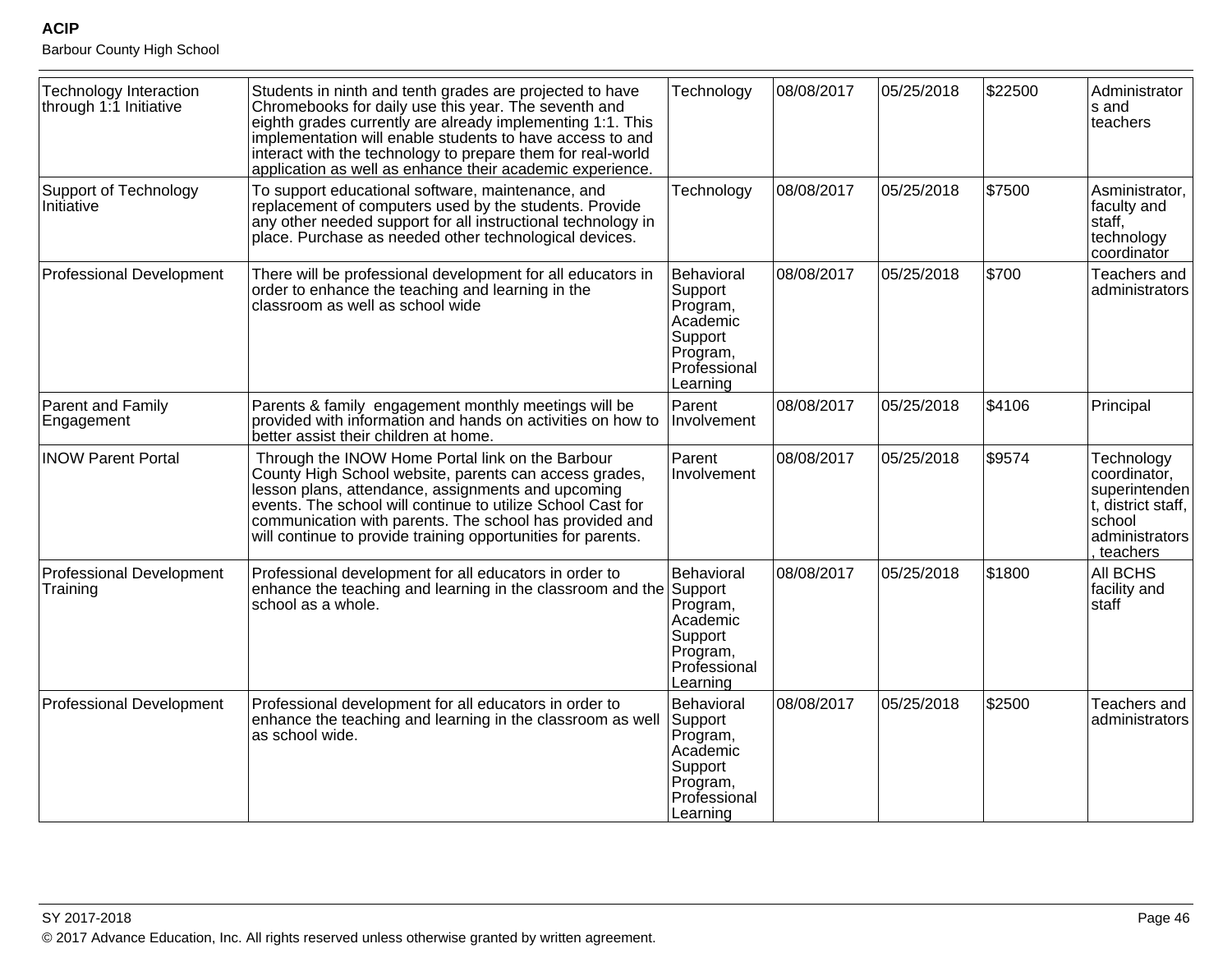Barbour County High School

| Online Assessments | Progress to students taking online formative and<br>standardized assessments: STAR Reading, STAR Math,<br>Performance Series Scantron Assessment, ACT Plus<br>Writing, and WorkKeys. Teachers will receive training as<br>needed. | Academic<br><b>Support</b><br>IProgram.<br>Technology | 108/08/2017 | 05/25/2018 | \$2265  | AAll core<br>teachers,<br>Imedia<br>specialist, and<br><b>Ischool</b><br>  administrators |
|--------------------|-----------------------------------------------------------------------------------------------------------------------------------------------------------------------------------------------------------------------------------|-------------------------------------------------------|-------------|------------|---------|-------------------------------------------------------------------------------------------|
|                    |                                                                                                                                                                                                                                   |                                                       |             | Total      | \$53890 |                                                                                           |

#### **State Funds**

| <b>Activity Name</b>                 | <b>Activity Description</b>                                                                                                                                                                                                                                                                                                                                                                                                                                                                                    | Activity Type                                                                         | <b>Begin Date</b> | <b>End Date</b> | Resource<br>Assigned | Staff<br>Responsible                     |
|--------------------------------------|----------------------------------------------------------------------------------------------------------------------------------------------------------------------------------------------------------------------------------------------------------------------------------------------------------------------------------------------------------------------------------------------------------------------------------------------------------------------------------------------------------------|---------------------------------------------------------------------------------------|-------------------|-----------------|----------------------|------------------------------------------|
| Professional Development<br>Training | Professional development for all educators in order to<br>enhance the teaching and learning in the classroom and the Support<br>school as a whole.                                                                                                                                                                                                                                                                                                                                                             | Behavioral<br>Program,<br>Academic<br>Support<br>Program,<br>Professional<br>Learning | 08/08/2017        | 05/25/2018      | \$1655               | AII BCHS<br>facility and<br>staff        |
| <b>Mentoring Activities</b>          | New teachers are paired with veteran teachers to assist in<br>helping with setting up classrooms, preparing lesson plans,<br>classroom management issues, and utilizing I-NOW<br>Chalkable for grade book,<br>attendance, and lesson plans. This program will be<br>available for novice teachers as they transition from novice<br>to experienced teachers. Classroom observations will be<br>available as needed where the mentor can observe the<br>mentored and where the mentored can observe the mentor. | Professional<br>Learning                                                              | 08/08/2017        | 05/25/2018      | \$1000               | Administrator<br>ls and<br>teachers      |
| Implementation of<br>SDAIE/SIOP      | English Language Arts teachers will implement at least one<br>writing activity each week utilizing SDAIE/SIOP strategies<br>for EL students. Teachers will receive training as needed.                                                                                                                                                                                                                                                                                                                         | Academic<br>Support<br>Program                                                        | 08/08/2017        | 05/25/2018      | \$600                | School<br>administrators<br>and teachers |
| Maintain and replace<br>equipment    | Maintain current technology equipment and replace<br>equipment as needed.                                                                                                                                                                                                                                                                                                                                                                                                                                      | Technology                                                                            | 08/08/2017        | 05/25/2018      | \$4514               | principal                                |
| Increase resources                   | Add Library Media Center resources                                                                                                                                                                                                                                                                                                                                                                                                                                                                             | l Academic<br>Support<br>Program                                                      | 08/08/2017        | 05/25/2018      | \$650                | Library Media<br>Specialist              |
|                                      |                                                                                                                                                                                                                                                                                                                                                                                                                                                                                                                |                                                                                       |                   | <b>Total</b>    | \$8419               |                                          |

## **No Funding Required**

| Activity<br>Description<br><b>Name</b><br>l Activity | Activity<br>l VDE | Date<br>Beai | <sup>1</sup> Date<br>−<br>−nd | <b>IResource</b><br><b>Assigned</b> | Staff<br>$\sim$ |
|------------------------------------------------------|-------------------|--------------|-------------------------------|-------------------------------------|-----------------|
|------------------------------------------------------|-------------------|--------------|-------------------------------|-------------------------------------|-----------------|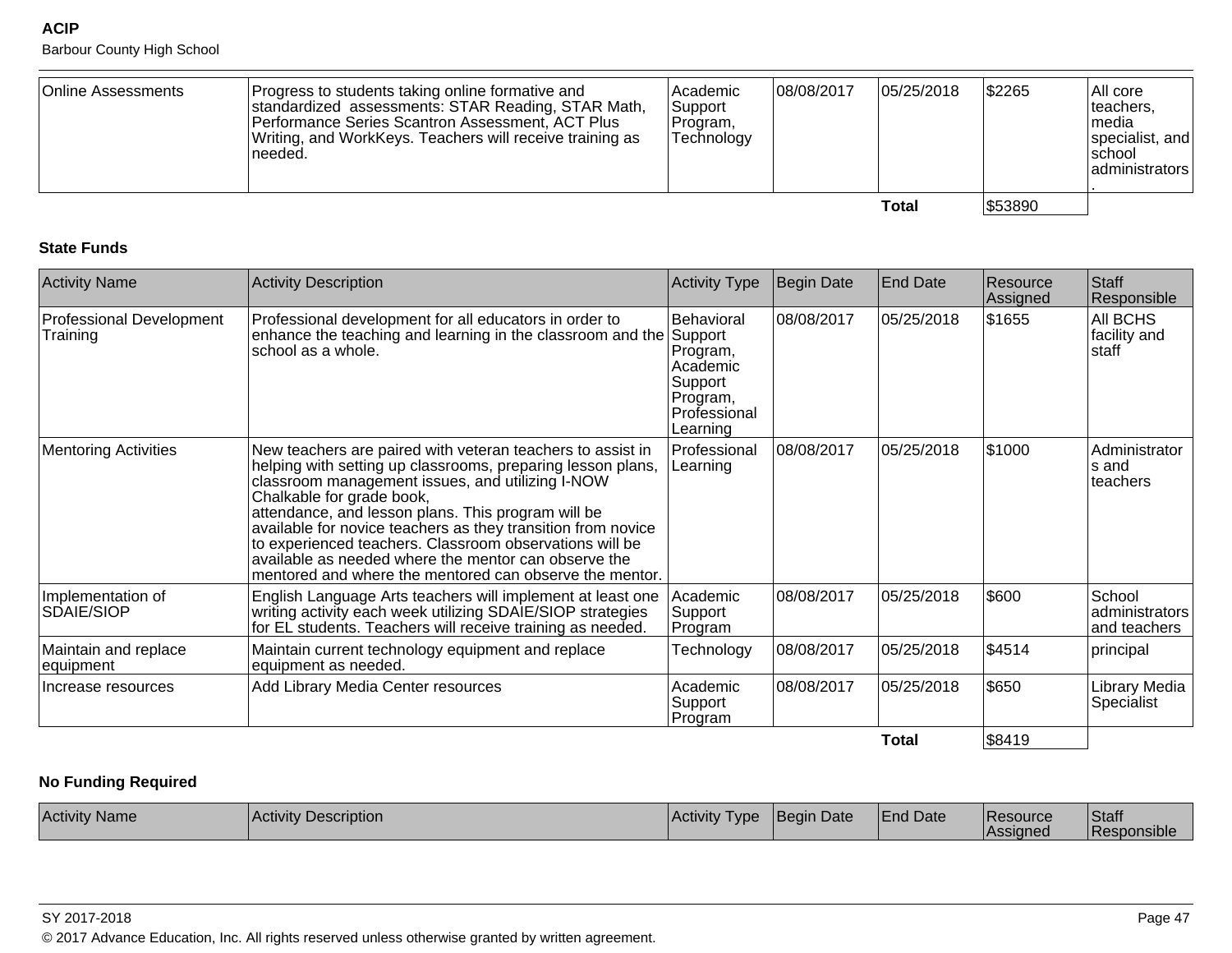Barbour County High School

| Interactive Technology Tool<br>Engagement                        | Use digital tools to do research, complete projects and<br>demonstrate proficiency in skills presented during<br>instruction for students in grades seven through twelve.<br>Barbour County High School will use this activity to support<br>the needs of our students, especially those of high poverty,<br>to afford them the equitable opportunity to interact with<br>technology and prepare for careers and college.                                                                                                                                                                                                                                              | Technology                       | 08/08/2017 | 05/25/2018 | \$0 | Classroom<br>teachers and<br>principals          |
|------------------------------------------------------------------|------------------------------------------------------------------------------------------------------------------------------------------------------------------------------------------------------------------------------------------------------------------------------------------------------------------------------------------------------------------------------------------------------------------------------------------------------------------------------------------------------------------------------------------------------------------------------------------------------------------------------------------------------------------------|----------------------------------|------------|------------|-----|--------------------------------------------------|
| <b>Before During After</b>                                       | Reading involves connecting new text to that which is<br>already understood (prior knowledge). BDA strategies are<br>used to get students to activate existing knowledge, thereby   Program<br>creating a mental framework to which new text, terms,<br>ideas, etc. can be attached. This mental framework is<br>begun before reading even begins, strengthened as<br>students interact with the text during the reading, and<br>reflected upon after reading as students incorporate what<br>they have just read into their core knowledge. Key<br>processes used throughout BDAs are writing, conversation<br>and reading. Teachers will receive training as needed. | Academic<br>Support              | 08/08/2017 | 05/25/2018 | \$0 | Classroom<br>teachers                            |
| Vertical alignment and<br>pacing                                 | Teachers will participate in departmental meetings twice<br>each month in which they will discuss current and year end<br>objectives, as well as methods of teaching and grading, in<br>order to insure consistency for students and staff. Teachers<br>will receive training as needed.                                                                                                                                                                                                                                                                                                                                                                               | Academic<br>Support<br>Program   | 08/08/2017 | 05/25/2018 | \$0 | Classroom<br>teachers                            |
| <b>TWIRL Strategy</b>                                            | Teachers will lead the students in correct usage of all parts<br>of TWIRL. Teachers not familiar with TWIRL will receive<br>training.                                                                                                                                                                                                                                                                                                                                                                                                                                                                                                                                  | Academic<br>Support<br>Program   | 08/08/2017 | 05/25/2018 | \$0 | Administrator<br>s and<br>teacherss              |
| Kaplan Foundations: ACT &<br>SAT Prep Mathematics and<br>Science | Teachers will use Kaplan Foundations: ACT & SAT<br>Mathematics and Science during 30 minute intervention<br>time. This is a test-agnostic program designed to provide<br>high-quality, rigorous skill remediation, development, and<br>instruction, as well as strategies and practice that will help<br>students perform better on standardized tests, including the<br>SAT, ACT and PSAT. Members of the GEAR UP team will<br>collect work samples in order to show lessons are being<br>completed                                                                                                                                                                   | Academic<br>Support<br>Program   | 08/08/2017 | 05/25/2018 | \$0 | Classroom<br>teachers,<br><b>GEAR UP</b><br>team |
| Provide incentives for<br>students                               | Ask local businesses in the community to donate gift<br>certificates and sponsor prizes. The school will develop a<br>Positive Behavior System that will reward students each<br>month as well as each nine weeks for perfect attendance<br>and positive behavior.<br>The guidance counselor and graduation coach will maintain<br>records and the students will be awarded accordingly.<br>Students will be rewarded through honors day, perfect<br>attendance certificates, bulletin board highlighting perfect<br>attendance each nine weeks, district/school student of the<br>month, students name will appear in newspaper and school<br>website.                | Behavioral<br>Support<br>Program | 08/08/2017 | 05/25/2018 | \$0 | Administrator<br>s and<br>teachers               |
| Implement<br>Behavior/Academic Coach                             | Certified teacher will facilitate student learning using<br>Odysseyware and other behavior intervention resources.                                                                                                                                                                                                                                                                                                                                                                                                                                                                                                                                                     | Behavioral<br>Support<br>Program | 08/08/2017 | 05/25/2018 | \$0 | Behavior/Aca<br>demic Coach                      |

en and the set of the set of the set of the set of the set of the set of the set of the set of the set of the set of the set of the set of the set of the set of the set of the set of the set of the set of the set of the se © 2017 Advance Education, Inc. All rights reserved unless otherwise granted by written agreement.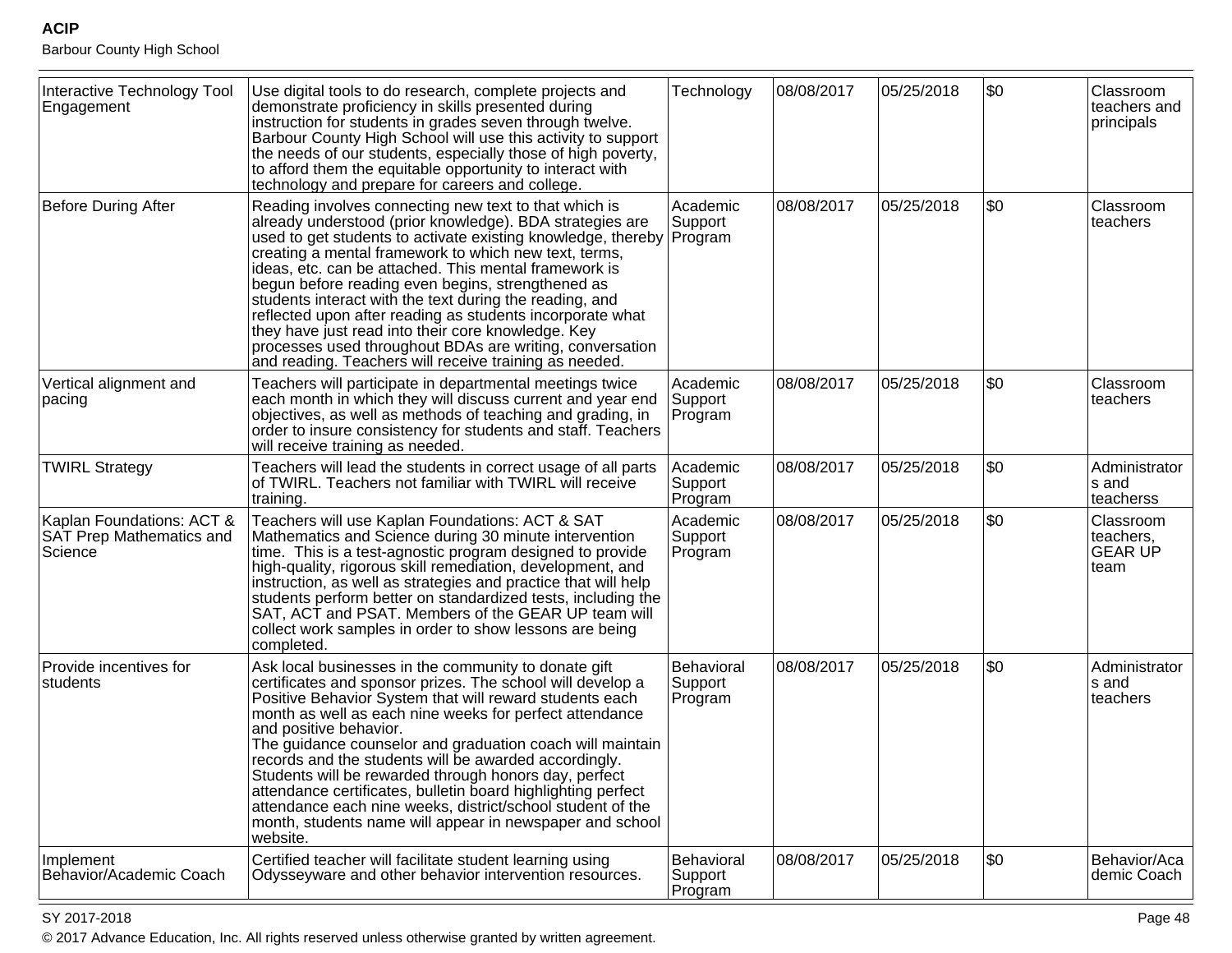| Kaplan Foundations English<br>Language Arts    | During 30 minute intervention period, teachers will primarily<br>use Kaplan Foundations to review and practice the core<br>skills and concepts necessary for successful academic<br>performance in English Language Arts. Teachers will<br>receive training as needed.                                                                                                                                                                                                                                                                                                                                 | Academic<br>Support<br>Program        | 08/08/2017 | 05/25/2018 | l\$0 | Classroom<br>teachers.<br><b>GEAR UP</b><br>Team                        |
|------------------------------------------------|--------------------------------------------------------------------------------------------------------------------------------------------------------------------------------------------------------------------------------------------------------------------------------------------------------------------------------------------------------------------------------------------------------------------------------------------------------------------------------------------------------------------------------------------------------------------------------------------------------|---------------------------------------|------------|------------|------|-------------------------------------------------------------------------|
| Kaplan Keys Advantage<br>Mathematics           | Teachers will use Kaplan Keys Advantage Mathematics<br>during 30 minute intervention time. This program will help<br>students build the skills and critical-thinking approaches<br>they need to acquire key standards and show their<br>expertise in rigorous assessment formats. Rich lessons<br>introduce the skills, provide ongoing practice, and expand<br>learning through deep extension activities and self-reflection<br>opportunities to help students meet demanding learning<br>expectations. GEAR UP team members will collect work<br>samples as indication lessons are being completed. | Academic<br>Support<br>Program        | 08/01/2017 | 05/01/2018 | l\$0 | Classroom<br>teachers,<br><b>GEAR UP</b><br>∣team                       |
| <b>Frayer Model</b>                            | Students will be divided into groups consisting of three(3)<br>students. Students are given a three (3) step problem. Each Support<br>student will complete one(1) step while rewriting the<br>previous steps. This continues until all steps are complete.                                                                                                                                                                                                                                                                                                                                            | Academic<br>Program                   | 08/08/2017 | 05/01/2018 | \$0  | Classroom<br> teachers                                                  |
| Schoolwide Attendance<br>Recognition           | BCHS will be recognized for reaching 95% or higher in<br>attendance at the monthly Board Meetings.                                                                                                                                                                                                                                                                                                                                                                                                                                                                                                     | Community<br>Engagement               | 08/08/2017 | 05/25/2018 | \$0  | <b>District</b><br>Attendance<br>officer and<br> BCHS<br>Principal      |
| <b>Collaborative Learning</b><br>Projects      | Utilize an online learning-management system to engage in<br>collaborative learning projects, discussions, and<br>assessments beyond the traditional classroom that are<br>goal-oriented, focused, project-based, and inquiry-oriented.<br>Teachers will receive training as needed.<br>Examples: Moodle, Edmodo, Blackboard, Canvas                                                                                                                                                                                                                                                                   | Career<br>Preparation/O<br>rientation | 08/08/2017 | 05/25/2018 | \$0  | Business<br>Educaiton<br>Teacher                                        |
| Kaplan ACT & SAT Prep<br>English Language Arts | Teachers will use Kaplan Foundations: ACT & SAT Prep<br>English Language Arts during 30 minute intervention time.<br>This is a diagnostic test program designed to provide high-<br>quality, rigorous skill remediation, development, and<br>instruction, as well as strategies and practice that will help<br>students perform better on standardized tests, including the<br>SAT, ACT, ad PSAT. GEAR UP Team members will collect<br>work samples to indicate lessons are being completed.<br>Teachers will receive training as needed.                                                              | Academic<br>Support<br>Program        | 08/08/2017 | 05/25/2018 | \$0  | Classroom<br>teachers,<br><b>GEAR UP</b><br>Team                        |
| <b>OdysseyWare Training</b>                    | A select group of teachers, counselors and school<br>administrators of BCHS will be trained and/or refreshed on<br>the use of OdysseyWare Instructional Software to assist<br>high poverty and high need at-risk students currently in<br>grades 10-12.                                                                                                                                                                                                                                                                                                                                                | Professional<br>Learning              | 08/08/2017 | 05/25/2018 | \$0  | Technology<br>coordinator,<br> school<br>administrators<br>and teachers |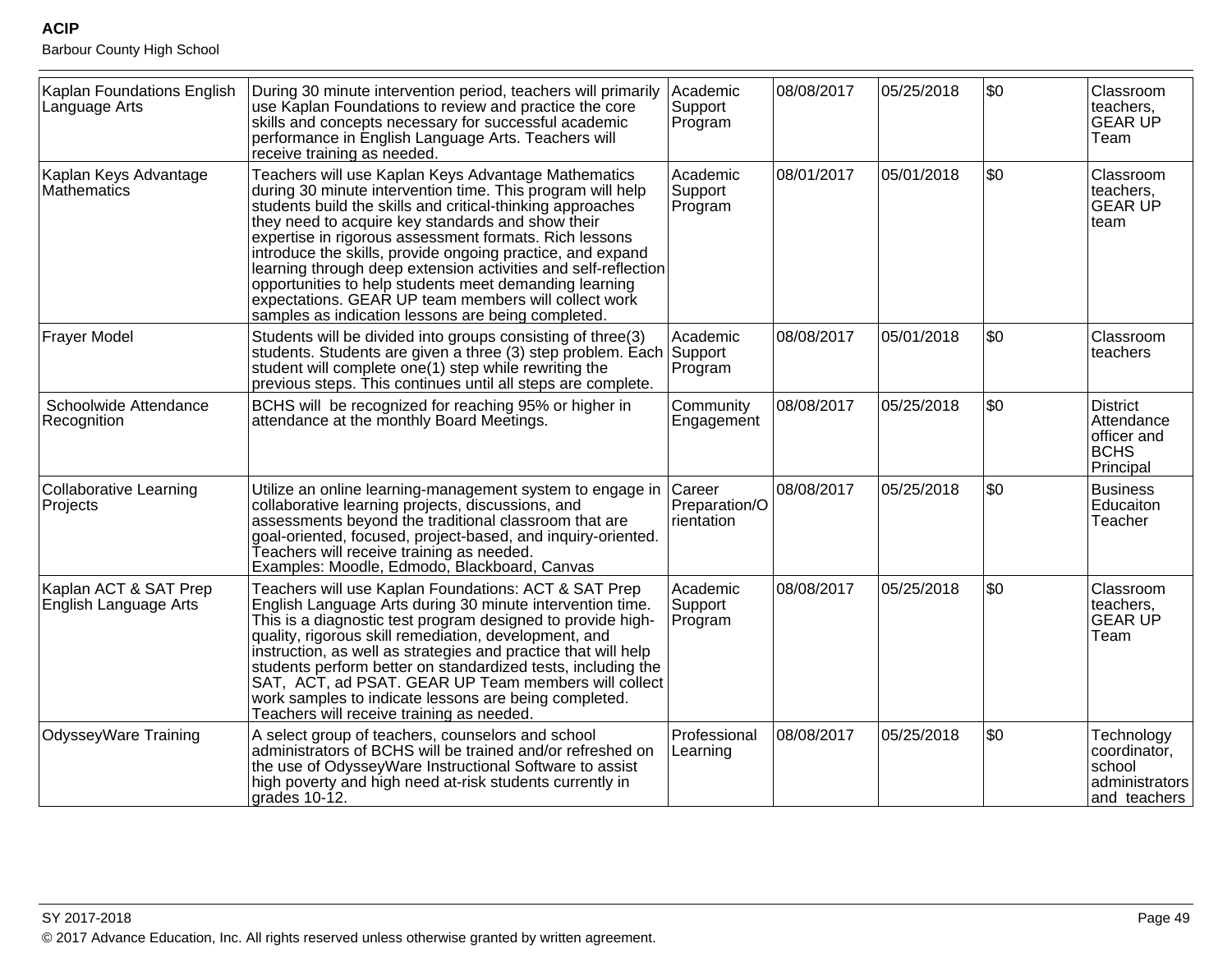| Kaplan Foundations<br>Mathematics | Teachers will use Kaplan Foundations Mathematics during<br>30 minute intervention time. This program reviews and<br>provides practice on core skills and concepts necessary for<br>successful academic performance. It provides remediation,<br>review, and support of important foundation skills. It<br>provides practice at three different grade levels that can be<br>used to differentiate instruction, as well as provide test-like<br>practice. GEAR UP team members will collect work<br>samples as indication lessons are being completed.                                                                                                                                                                                                                                                     | Academic<br>Support<br>Program                                                                   | 08/08/2017 | 05/25/2018 | \$0 | Classroom<br>teachers,<br><b>GEAR UP</b><br>team |
|-----------------------------------|----------------------------------------------------------------------------------------------------------------------------------------------------------------------------------------------------------------------------------------------------------------------------------------------------------------------------------------------------------------------------------------------------------------------------------------------------------------------------------------------------------------------------------------------------------------------------------------------------------------------------------------------------------------------------------------------------------------------------------------------------------------------------------------------------------|--------------------------------------------------------------------------------------------------|------------|------------|-----|--------------------------------------------------|
| Collaboration                     | Collaboration with the workforce permits juniors and seniors Career<br>to become aware of school-to-work opportunities using<br>such things as field trips, talent fairs, job shadowing and<br>visits by the armed forces<br>personnel.<br>Activities for students in the upcoming year include:<br>Regional Career Fair, Guest Speakers, educational field<br>trips and college visitation, College/Career Day on campus,<br>and ongoing<br>recruitment from the Armed Forces.                                                                                                                                                                                                                                                                                                                          | Preparation/O<br>rientation                                                                      | 08/08/2017 | 05/25/2018 | \$0 | Teachers,<br>administrators<br>and<br>community  |
| Depths of Knowledge               | There is a need to increase the level of rigor for all students<br>in our classrooms. The Common Core State Standards are<br>not enough to increase rigor to the needed level. The<br>implementation of these standards requires practical tools<br>to develop local curricula and assessments and to promote<br>classroom discourse aligned to higher levels of cognitive<br>demand. Therefore, teachers will receive training in the use<br>of Depths of Knowledge.                                                                                                                                                                                                                                                                                                                                    | Behavioral<br>Support<br>Program,<br>Academic<br>Support<br>Program,<br>Professional<br>Learning | 08/08/2017 | 05/25/2018 | \$0 | Teachers and<br>administrators                   |
| <b>SmartBoard Training</b>        | BCHS will provide training on the use of SmartBoards for<br>instructional personnel as needed in order to increase<br>technology integration in the classroom.                                                                                                                                                                                                                                                                                                                                                                                                                                                                                                                                                                                                                                           | Professional<br>Learning                                                                         | 08/08/2017 | 05/25/2018 | \$0 | Technology<br>coordinator<br>and teachers        |
| <b>Digital Citizenship</b>        | Demonstrate appropriate digital citizenship through safe,<br>ethical, and legal use of technology systems and digital<br>content.<br>a. Explain consequences of illegal and unethical use of<br>technology systems and digital content.<br>Examples: cyber bullying, plagiarism<br>b. Interpret copyright laws and policies with regard to<br>ownership and use of digital content.<br>c. Explain the implications of creating and maintaining a<br>positive digital footprint.<br>d. Critique Internet and digital information for validity,<br>reliability, accuracy, bias, and current relevance.<br>e. Cite sources of digital content using a style manual.<br>Examples: Modern Language Association (MLA) American<br>Psychological Association (APA)<br>Teachers will receive training as needed. | Career<br>Preparation/O<br>rientation                                                            | 08/08/2017 | 05/25/2018 | \$0 | <b>Business</b><br>Education<br>Teacher          |
| Orientation                       | Orientation will be held May 2016, to allow students an<br>opportunity to view the campus and meet their teachers.                                                                                                                                                                                                                                                                                                                                                                                                                                                                                                                                                                                                                                                                                       | Academic<br>Support<br>Program                                                                   | 08/08/2017 | 05/25/2018 | \$0 | Administrator<br>s and<br>teachers               |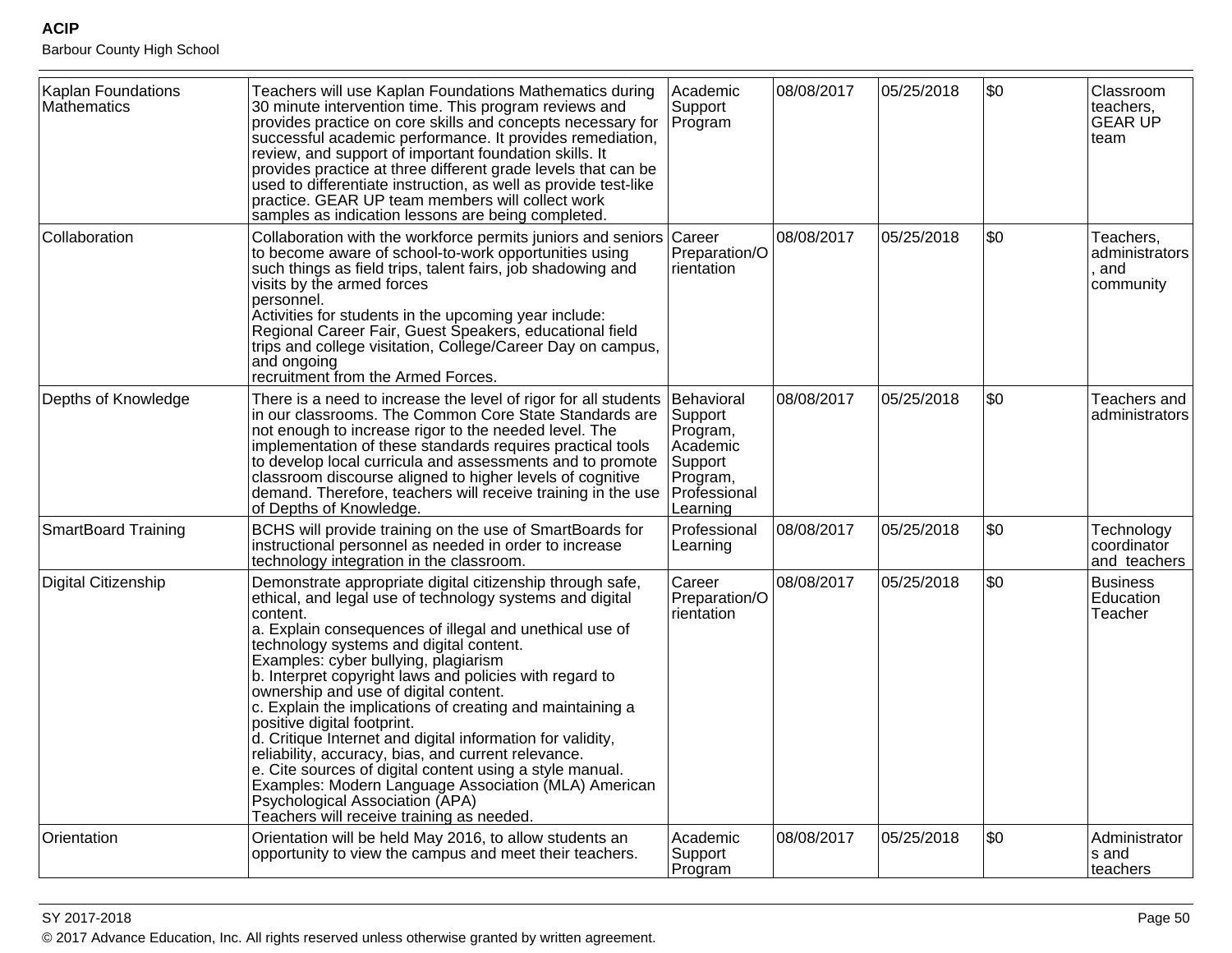Barbour County High School

| Manipulatives/graphing<br>Caculators                               | Teachers will use manipulatives and graphing calculators<br>while presenting instruction. Students will then be allowed<br>to use manipulatives and graphing calculators to complete<br>assignments.                                                                                                                                                                                                                                                                                                                                                              | Academic<br>Support<br>Program        | 08/08/2017 | 05/25/2018 | \$0        | Classroom<br>teachers                            |
|--------------------------------------------------------------------|-------------------------------------------------------------------------------------------------------------------------------------------------------------------------------------------------------------------------------------------------------------------------------------------------------------------------------------------------------------------------------------------------------------------------------------------------------------------------------------------------------------------------------------------------------------------|---------------------------------------|------------|------------|------------|--------------------------------------------------|
| Kaplan Foundations: ACT<br>and SAT Prep Mathematics<br>and Science | Teachers will use Kaplan Foundations: ACT and SAT Prep<br>Mathematics and Science during 30 minute intervention<br>time. This is a test-agnostic program designed to provide<br>high-quality, rigorous skill remediation, development, and<br>instruction, as well as strategies and practice that will help<br>students perform better on standardized tests, including the<br>SAT, ACT and PSAT. GEAR UP team members will collect<br>work samples as indication lessons are being completed.                                                                   | <b>Academic</b><br>Support<br>Program | 08/08/2017 | 05/01/2018 | \$0        | Classroom<br>teachers,<br><b>GEAR UP</b><br>team |
| <b>Collaborative Planning</b>                                      | Collaborate with teachers to provide additional resources<br>for enhanced learning opportunities.                                                                                                                                                                                                                                                                                                                                                                                                                                                                 | Academic<br>Support<br>Program        | 08/08/2017 | 05/25/2018 | \$0        | Content area<br>teachers and<br><b>LMS</b>       |
| Improve Parent/Family<br>Involvement                               | Increase the number of parents and family members<br>actively involved in school activities and their student's<br>education by doing the following: teachers making three<br>parental contacts per week, parent/community newsletter<br>placed at churches throughout the county highlighting<br>school news and events in which parents can participate.<br>Make parents aware of volunteer opportunities through the<br>school web-site and other media outlets. All of the above<br>will be monitored by the school principal.                                | Behavioral<br>Support<br>Program      | 08/08/2017 | 05/25/2018 | <b>\$0</b> | administrators<br>and teachers                   |
| Differentiated Instruction                                         | 1. Students will engage in cooperative learning.<br>2. Students will be provided with many practice<br>opportunities or extensions of previously taught skills.<br>3. Instructional strategies will be adjusted to respond to<br>various learning needs and styles of students.                                                                                                                                                                                                                                                                                   | Academic<br>Support<br>Program        | 08/08/2017 | 05/01/2018 | \$0        | Administration<br>and teachers                   |
| <b>TWIRL Strategy</b>                                              | Teachers will lead students in correct usage of all parts of<br>TWIRL.                                                                                                                                                                                                                                                                                                                                                                                                                                                                                            | Academic<br>Support<br>Program        | 08/08/2017 | 05/25/2018 | \$0        | Administrator<br>s and<br>teachers               |
| Kaplan Keys Advantage<br>English Language Arts                     | Teachers will use Kaplan Keys Advantage English<br>Language Arts during 30 minute intervention. This program<br>will help students build the skills and critical-thinking<br>approaches they need in order to master key standards and<br>show their expertise in rigorous assessment formats,<br>lessons introducing the skills, provide ongoing practice, and<br>expand learning through deep extension activities and self-<br>reflection opportunities to help students meet demanding<br>learning expectations. Teachers will receive training as<br>needed. | Academic<br>Support<br>Program        | 08/08/2017 | 05/25/2018 | <b>\$0</b> | Classroom<br>teachers                            |
| College Fair                                                       | College fair for seniors will be held in the fall of 2017.<br>Career/Jr. College Fair will be held in the spring 2018 for 7-<br>12 grade students.                                                                                                                                                                                                                                                                                                                                                                                                                | Career<br>Preparation/O<br>rientation | 10/01/2017 | 05/25/2018 | \$0        | Teachers and<br>administrators                   |
| <b>Technology Troubleshooting</b>                                  | Diagnose problems with hardware, software, and advanced Career<br>network systems. Examples: printer, projector, power<br>supply, task manager, network connectivity. Teachers will<br>receive training as needed.                                                                                                                                                                                                                                                                                                                                                | Preparation/O<br>rientation           | 08/08/2017 | 05/25/2018 | \$0        | <b>Business</b><br>Education<br>Teacher          |

en and the set of the set of the set of the set of the set of the set of the set of the set of the set of the set of the set of the set of the set of the set of the set of the set of the set of the set of the set of the se © 2017 Advance Education, Inc. All rights reserved unless otherwise granted by written agreement.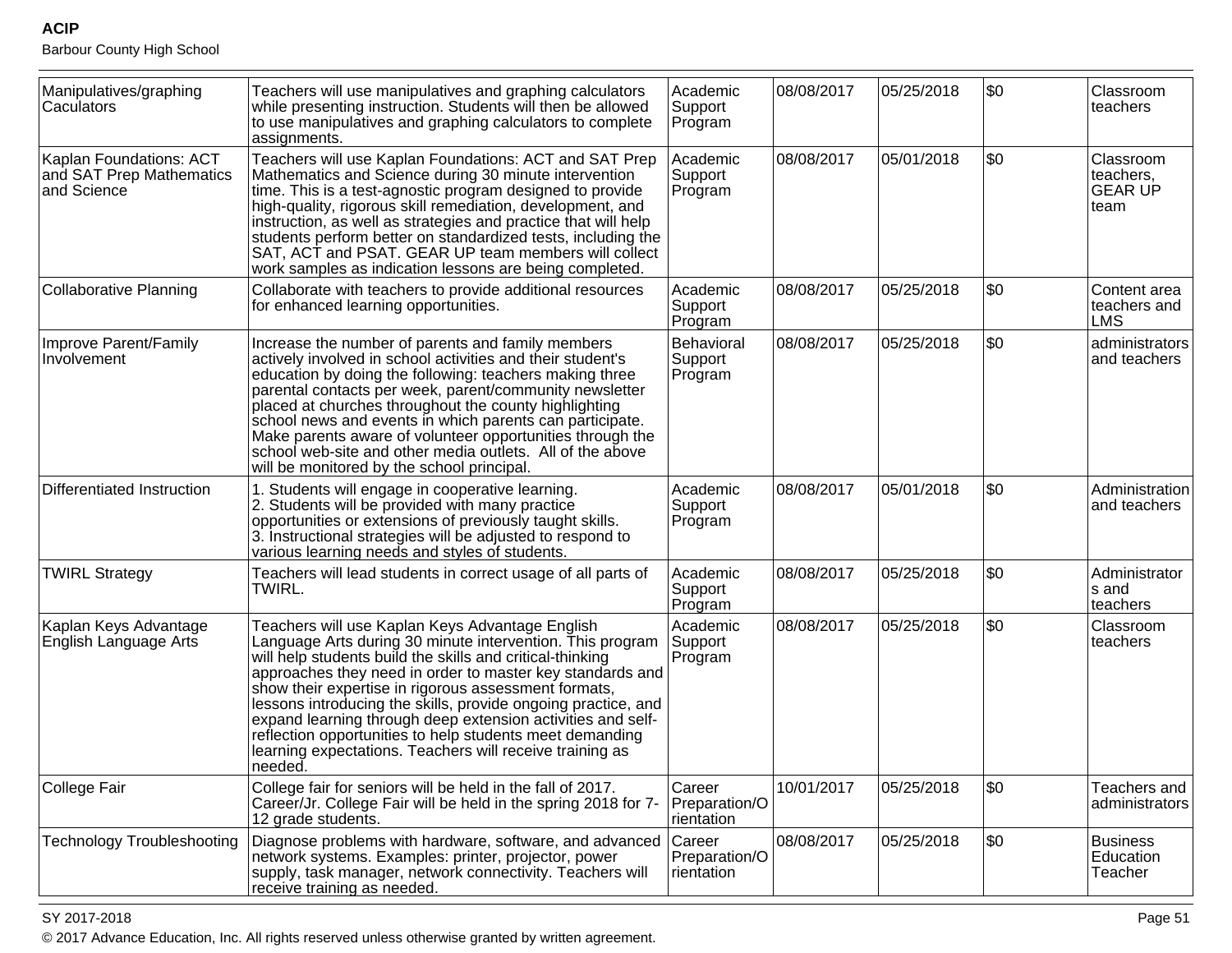| <b>Target Behavior</b>                             | Teachers will keep a teacher/parent communication log that Behavioral<br>will reflect at least 3 actual contacts with parents or<br>guardians via phone call, email conversation, or<br>documented face to face conversations. If those things do<br>not give great results, there will then be parent conferences,<br>referrals to the counselor, a behavior plan created, and a<br>positive behavior system in place. | Support<br>Program                                                                               | 08/08/2017 | 05/25/2018 | \$0   | Teachers,<br>Counselor,<br>Administration                                                                                                                                   |
|----------------------------------------------------|-------------------------------------------------------------------------------------------------------------------------------------------------------------------------------------------------------------------------------------------------------------------------------------------------------------------------------------------------------------------------------------------------------------------------|--------------------------------------------------------------------------------------------------|------------|------------|-------|-----------------------------------------------------------------------------------------------------------------------------------------------------------------------------|
| Document Camera Training                           | Teachers at BCHS will be provided with training on the use<br>of Document Cameras as needed in order to increase<br>technology integration in the classroom.                                                                                                                                                                                                                                                            | Professional<br>Learning                                                                         | 08/08/2017 | 05/25/2018 | \$0   | Technology<br>coordinator,<br>director of<br>instructional<br>services and<br>federal<br>programs,<br>loutside<br>consultants,<br> school<br>administrators<br>and teachers |
| <b>Professional Development</b>                    | There will be professional development for all educators in<br>order to enhance teaching and learning in the classrooms<br>as well as school wide.                                                                                                                                                                                                                                                                      | Behavioral<br>Support<br>Program,<br>Academic<br>Support<br>Program,<br>Professional<br>Learning | 08/08/2017 | 05/25/2018 | \$0   | Teachers and<br>administrators                                                                                                                                              |
| <b>BCHS Library Media Center</b><br>Web Site Links | Various digital website links are accessible on the school<br>media center website page                                                                                                                                                                                                                                                                                                                                 | Other -<br>School<br>Website                                                                     | 08/08/2017 | 05/25/2018 | l\$0  | Librarian                                                                                                                                                                   |
| TWIRL                                              | 1. Students will discuss answers in groups or with a partner.<br>2. Students will write responses to informational and<br>literary text. 3. Students will use higher order thinking and<br>problem solving. 4. Students will read and answer<br>questions. 5. Students will listen to responses of other<br>students. Teachers not familiar with TWIRL will receive<br>training.                                        | Academic<br>Support<br>Program                                                                   | 08/08/2017 | 05/25/2018 | l\$0. | Administrator<br>ls and<br>lteachers                                                                                                                                        |
| Mentor meetings                                    | Every student will be assigned a teacher mentor. Teachers<br>will meet with students during intervention time once each<br>month starting in October to set, discuss and/or review the<br>students' academic, attendance and behavior goals.<br>Teachers will lend support with issues that students have<br>with any of these goal areas.                                                                              | Behavioral<br>Support<br>Program                                                                 | 10/01/2017 | 05/25/2018 | \$0   | Administrator<br>ls and<br> teachers                                                                                                                                        |
| Open House                                         | .Open House will be held August 2017, where parents will<br>be encouraged to visit with their child's teachers.                                                                                                                                                                                                                                                                                                         | Career<br>Preparation/O<br>rientation                                                            | 08/03/2017 | 08/03/2017 | l\$0  | Teachers and<br>administrators                                                                                                                                              |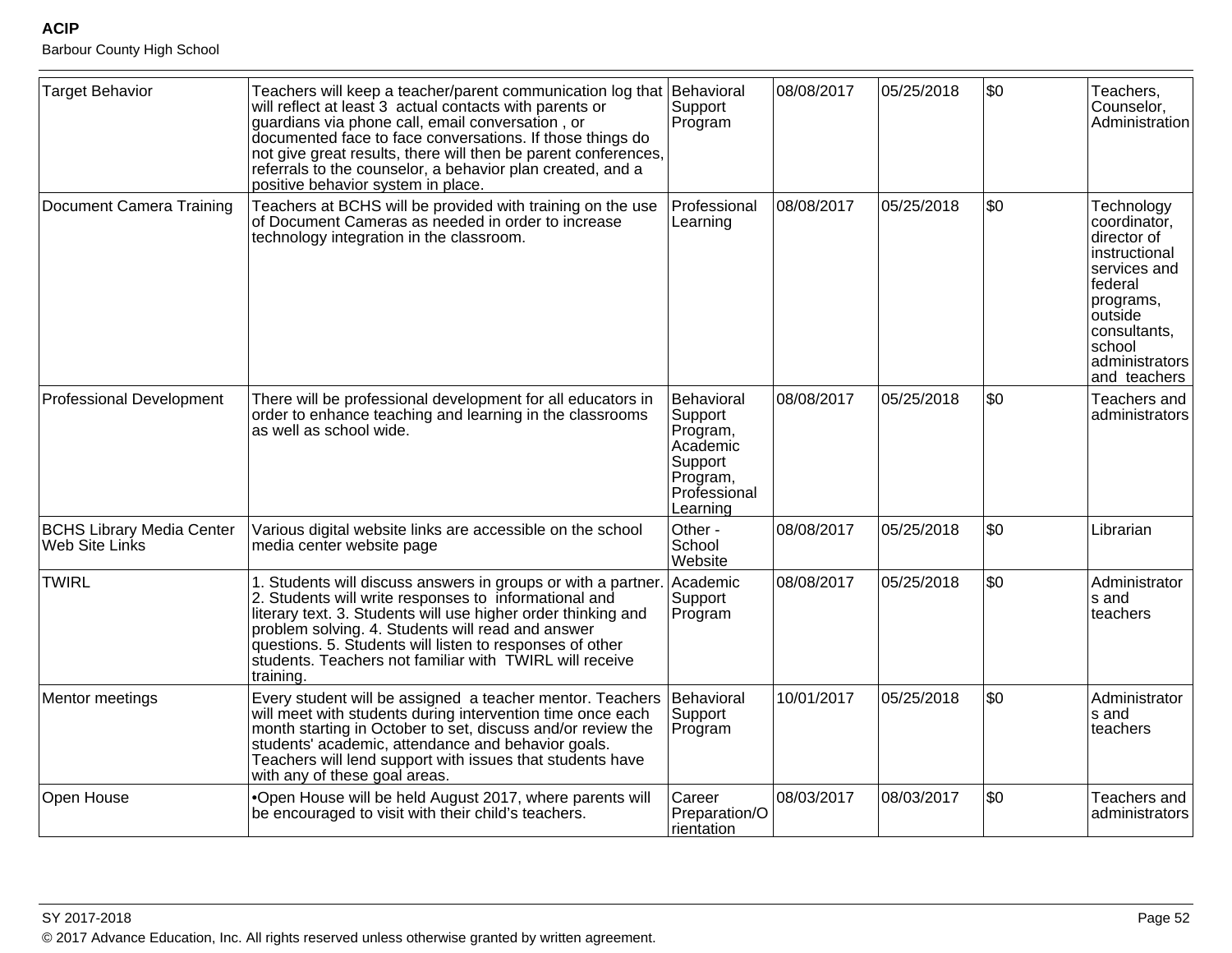| <b>Professional Development</b>          | Teachers will receive training on the implementation of<br>SDAIE/SIOP models and strategies. These strategies will<br>help improve instruction for EL students.                                                                                                                                                                                                                                                                                                                                                                                 | Professional<br>Learning                                                                         | 08/08/2017 | 05/25/2018 | l\$0 | lel.<br>Coordinator,<br> school<br>administrators<br>teachers |
|------------------------------------------|-------------------------------------------------------------------------------------------------------------------------------------------------------------------------------------------------------------------------------------------------------------------------------------------------------------------------------------------------------------------------------------------------------------------------------------------------------------------------------------------------------------------------------------------------|--------------------------------------------------------------------------------------------------|------------|------------|------|---------------------------------------------------------------|
| Frayer Model                             | Students will be divided into groups consisting of three(3)<br>students. Students are given a three (3) step problem. Each Support<br>student will complete one(1) step while rewriting the<br>previous steps. This continues until all steps are complete.                                                                                                                                                                                                                                                                                     | Academic<br>Program                                                                              | 08/08/2017 | 05/25/2018 | \$0  | Classroom<br>teachers                                         |
| Kaplan Foundations<br>Mathematics        | Teachers will use Kaplan Foundations Mathematics during<br>30 minute intervention time. This program reviews and<br>provides practice on core skills and concepts necessary for<br>successful academic performance. It provides remediation,<br>review, and support of important foundation skills. It<br>provides practice at three different grade levels that can be<br>used to differentiate instruction, as well as provide test-like<br>practice. GEAR UP team members will collect work<br>samples as indication lessons are being done. | Academic<br>Support<br>Program                                                                   | 08/08/2017 | 05/15/2018 | \$0  | Classroom<br>teachers,<br><b>GEAR UP</b><br>∣team             |
| Improve teacher attendance<br>rate       | Improve teacher motivation by providing duty free lunch, gift Behavioral<br>cards, comp. days, principal selecting school wide teacher<br>of the month, recognizing of teachers birthdays, and<br>celebrating teacher appreciation week.                                                                                                                                                                                                                                                                                                        | Support<br>Program                                                                               | 08/08/2017 | 05/25/2018 | \$0  | Administrator<br>ls and<br>teachers                           |
| <b>Monthly Attendance</b><br>Recognition | Barbour County High School students with perfect<br>attendance will attend a monthly PBS (Positive Behavior<br>Support) extravaganza.                                                                                                                                                                                                                                                                                                                                                                                                           | Behavioral<br>Support<br>Program                                                                 | 09/01/2017 | 05/25/2018 | l\$0 | <b>BCHS</b><br>Administrator<br>l S                           |
| <b>Library Scheduling</b>                | LMS utilizes fixed and flexible scheduling to accommodate<br>patron needs                                                                                                                                                                                                                                                                                                                                                                                                                                                                       | Other -<br>Flexible<br>scheduling                                                                | 08/19/2017 | 05/25/2018 | \$0  | Library Media<br>Specialist                                   |
| Depth of Knowledge<br>Implementation     | There is a need to increase the level of rigor for all students<br>in our classrooms. Common Core State Standards alone<br>are not enough to reach this level of rigor. The<br>implementation of these standards requires practical tools<br>to develop local curricula and assessments and to promote<br>classroom discourse aligned to higher levels of cognitive<br>demand.                                                                                                                                                                  | Behavioral<br>Support<br>Program,<br>Academic<br>Support<br>Program,<br>Professional<br>Learning | 08/08/2017 | 05/01/2018 | \$0  | Teacher and<br>administration                                 |
| Manipulatives/AMSTI Kits                 | Teachers will demonstrate solutions problems using<br>manipulatives/AMSTI Math Kits and students will be<br>allowed to use manipulatives/AMSTI Math Kits to solve<br>problems.                                                                                                                                                                                                                                                                                                                                                                  | Academic<br>Support<br>Program                                                                   | 08/08/2017 | 05/25/2018 | \$0  | Classroom<br>teachers                                         |
| <b>Weekly Attendance</b><br>Recognition  | BCHS teachers will recognize students with perfect<br>attendance in their classroom each week.                                                                                                                                                                                                                                                                                                                                                                                                                                                  | Behavioral<br>Support<br>Program                                                                 | 08/08/2017 | 05/25/2018 | \$0  | BCHS<br>lclassroom<br>teachers                                |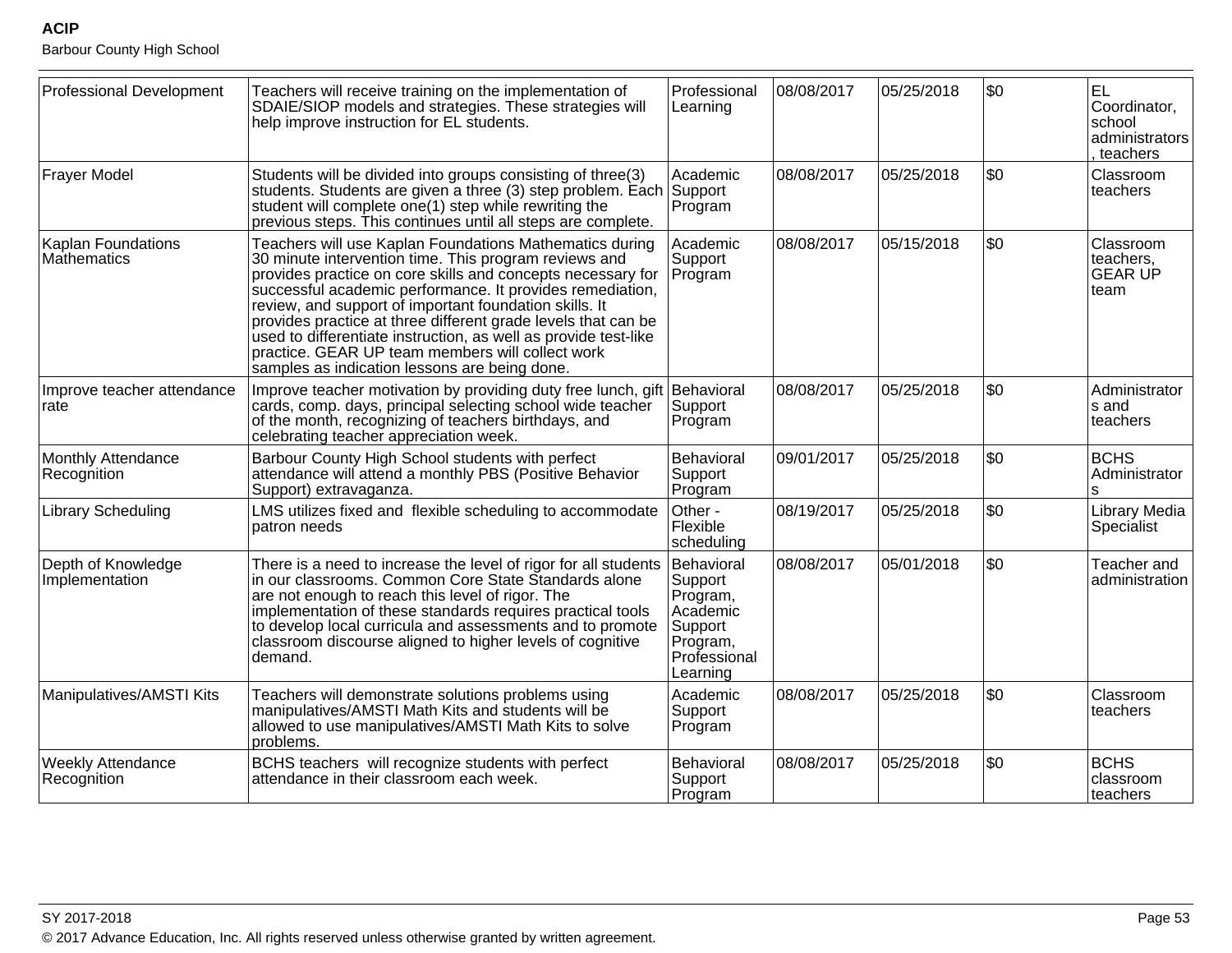| Kaplan Keys Advantage<br><b>Mathematics</b> | Teachers will use Kaplan Keys Advantage Mathematics<br>during 30 minute intervention time. This program will help<br>students build the skills and critical-thinking approaches<br>they need to acquire key standards and show their<br>expertise in rigorous assessment formats. Rich lessons<br>introduce the skills, provide ongoing practice, and expand<br>learning through deep extension activities and self-reflection<br>opportunities to help students meet demanding learning<br>expectations. GEAR UP team will collect work samples as<br>indication lessons are being completed. | Academic<br>Support<br>Program                                      | 08/08/2017 | 05/25/2018 | \$0        | Classroom<br>teachers,<br><b>GEAR UP</b><br>lteam      |
|---------------------------------------------|------------------------------------------------------------------------------------------------------------------------------------------------------------------------------------------------------------------------------------------------------------------------------------------------------------------------------------------------------------------------------------------------------------------------------------------------------------------------------------------------------------------------------------------------------------------------------------------------|---------------------------------------------------------------------|------------|------------|------------|--------------------------------------------------------|
| <b>RTI</b>                                  | Teachers will develop and review RtI strategies in order to<br>provide high quality, standards-based instruction and<br>intervention strategies that are matched to individual<br>student academic, social-emotional, and/or behavioral<br>needs. This multi-tiered system combines core instruction,<br>assessment, and intervention within a classroom/school in<br>order to increase student achievement and/or reduce<br>behavior problems. Teachers will receive training as<br>needed.                                                                                                   | Behavioral<br>Support<br>Program,<br>Academic<br>Support<br>Program | 08/08/2017 | 05/25/2018 | \$0        | lclassroom<br>teachers,<br>administrators<br>counselor |
| Differentiated Instruction                  | Students are engaged in cooperative learning. Students are Academic<br>provided with many practice opportunities or extensions of<br>previously taught skills. (Examples include but shall not be<br>limited to Bell Ringers and 5-minute checks) Instructional<br>strategies are adjusted to respond to various learning needs<br>and styles of students. Teachers not familiar with<br>differentiated Instruction will receive training.                                                                                                                                                     | Support<br>Program                                                  | 08/08/2017 | 05/25/2018 | \$0        | Math teachers<br>landl<br>ladministrators              |
|                                             |                                                                                                                                                                                                                                                                                                                                                                                                                                                                                                                                                                                                |                                                                     |            | Total      | <b>\$0</b> |                                                        |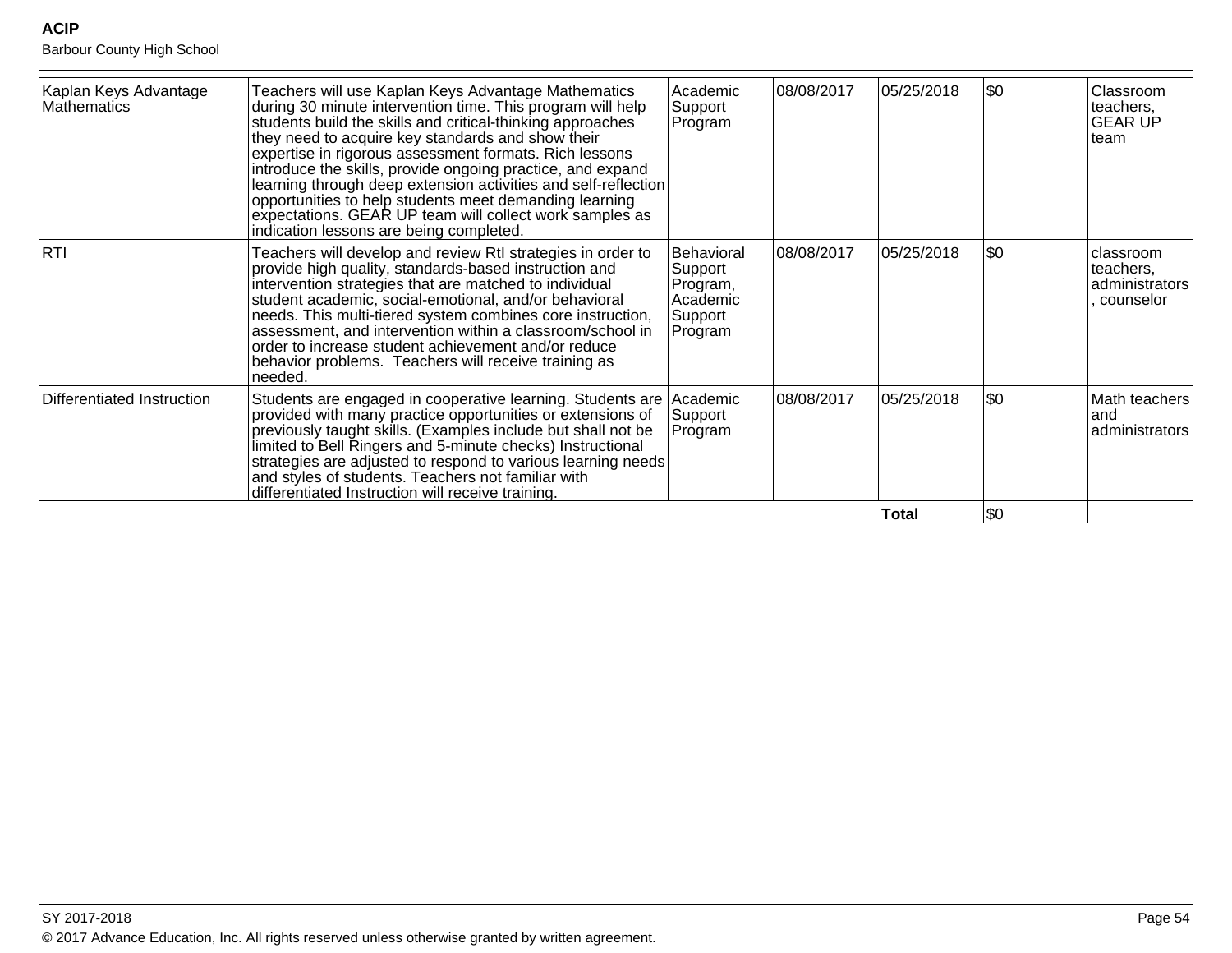# **Stakeholder Feedback Diagnostic**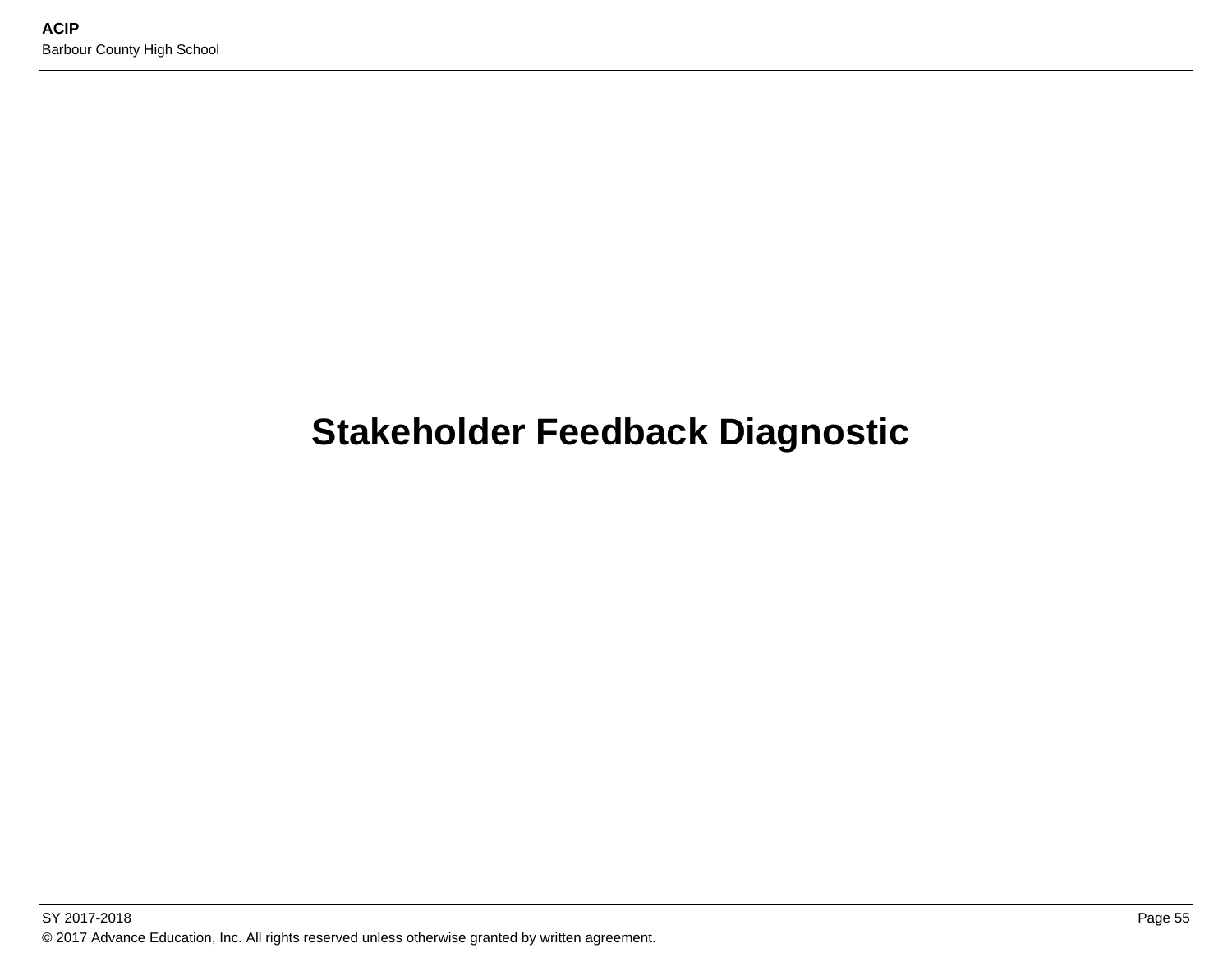## **Introduction**

The Stakeholder Feedback Diagnostic is designed to analyze the institution's survey results in terms of areas of achievement and areas that need improvement. Further, the diagnostic is essential to the accreditation and continuous improvement processes in that it provides the institution with a comprehensive view of the aggregate scores of the surveys administered, and the actual total of respondents for each survey type to derive a single score for this diagnostic. The performance level score computed at the completion of the diagnostic is used to broaden and enhance the external review team's understanding of the stakeholder's perceptions of the institution; the diagnostic should be used in the same manner by the institution as it engages in improvement planning.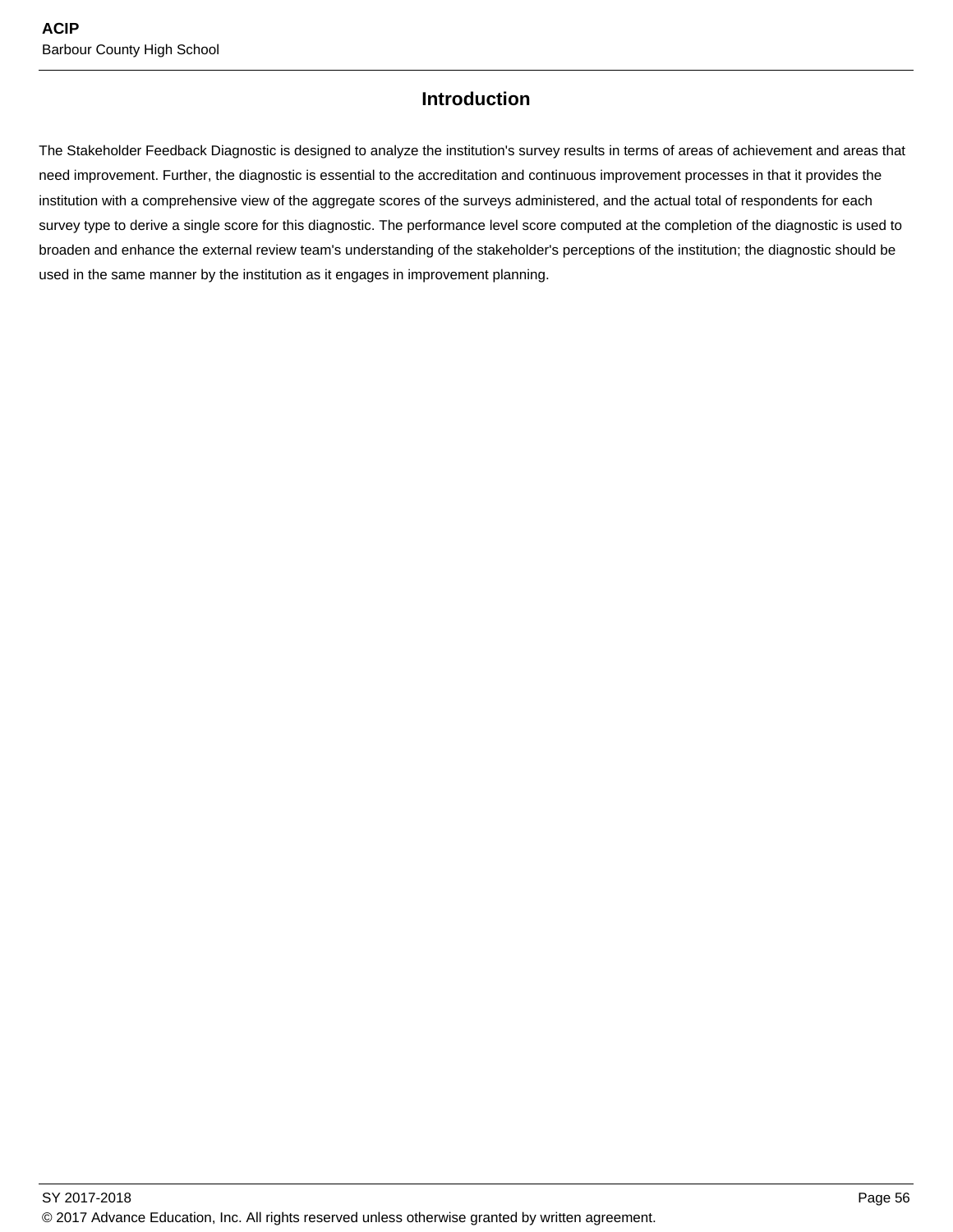# **Stakeholder Feedback Data**

| Label | <b>Assurance</b>                                                                     | <b>Response</b> | <b>Comment</b>                                                                                                                                                                                                                                                                                                                                                                                                                                                                                                                                                      | <b>Attachment</b> |
|-------|--------------------------------------------------------------------------------------|-----------------|---------------------------------------------------------------------------------------------------------------------------------------------------------------------------------------------------------------------------------------------------------------------------------------------------------------------------------------------------------------------------------------------------------------------------------------------------------------------------------------------------------------------------------------------------------------------|-------------------|
|       | Did you complete the Stakeholder Feedback<br>Data document offline and upload below? | Yes             | For fall of 2017 administration of<br>parent, staff and student surveys,<br>the links to the surveys was<br>posted on the school website for<br>all to participate. The staff was<br>also emailed a link to the survey.<br>Parents used the link or<br>completed a paper version which<br>was later entered online.<br>Students took the surveys using<br>the link on the website during the<br>school day. The parent results<br>lare in the comment section in<br>Title I Schoolwide Diagnostic #6<br>Strategies to Increase Parental<br>Involvement Response #3. | Survey results    |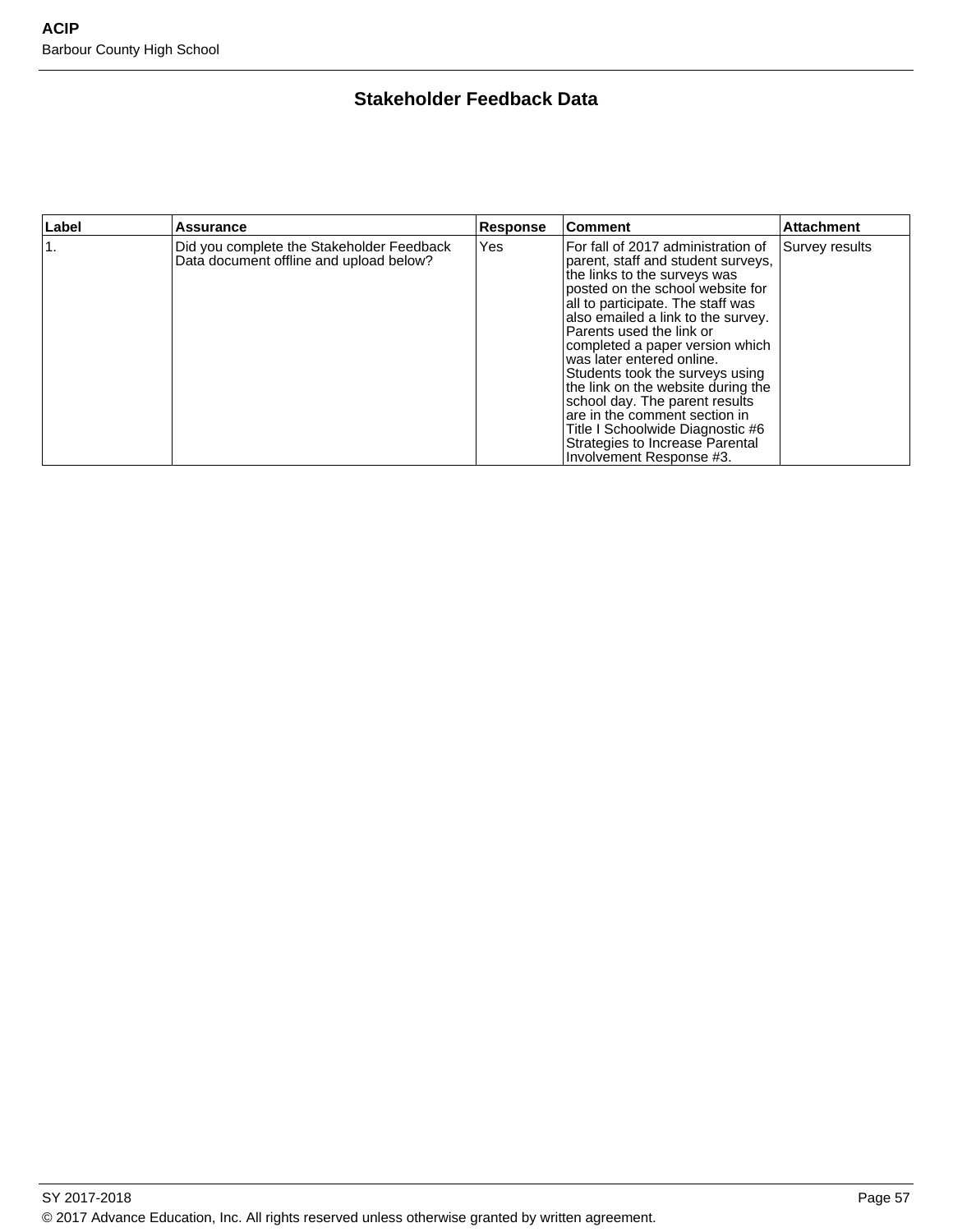# **Evaluative Criteria and Rubrics**

Overall Rating: 3.5

| <b>Statement or Question</b> | Response                                                                                                                                                                                                                                                                                                                                                                                                                                                                                                                                                                                                                                                                                              | Rating  |
|------------------------------|-------------------------------------------------------------------------------------------------------------------------------------------------------------------------------------------------------------------------------------------------------------------------------------------------------------------------------------------------------------------------------------------------------------------------------------------------------------------------------------------------------------------------------------------------------------------------------------------------------------------------------------------------------------------------------------------------------|---------|
| Questionnaire Administration | All required AdvancED questionnaires were<br>used by the institution to receive stakeholder<br>feedback. The minimum response rate for each<br>population was met (parent questionnaire:<br>equal to or greater than 20%, student<br>questionnaire(s): equal to or greater than 40%,<br>staff questionnaire: equal to or greater than<br>60%). Questionnaires were administered with<br>complete fidelity to the appropriate<br>administrative procedures. In every instance,<br>the stakeholders to whom these questionnaires<br>were administered fully represented the<br>populations served by the institution.<br>Appropriate accommodations were provided as<br>necessary for all participants. | Level 4 |

|     | <b>Statement or Question</b>              | <b>Response</b>                                                                                                                                                                                                                   | ∣Ratinɑ |
|-----|-------------------------------------------|-----------------------------------------------------------------------------------------------------------------------------------------------------------------------------------------------------------------------------------|---------|
| 12. | Stakeholder Feedback Results and Analysis | All questionnaires had an average item value of Level 3<br>3.20 or above (on a 5.0 scale). Results of<br>stakeholder feedback collected by the institution<br>were acceptably analyzed and presented with<br>Treasonable clarity. |         |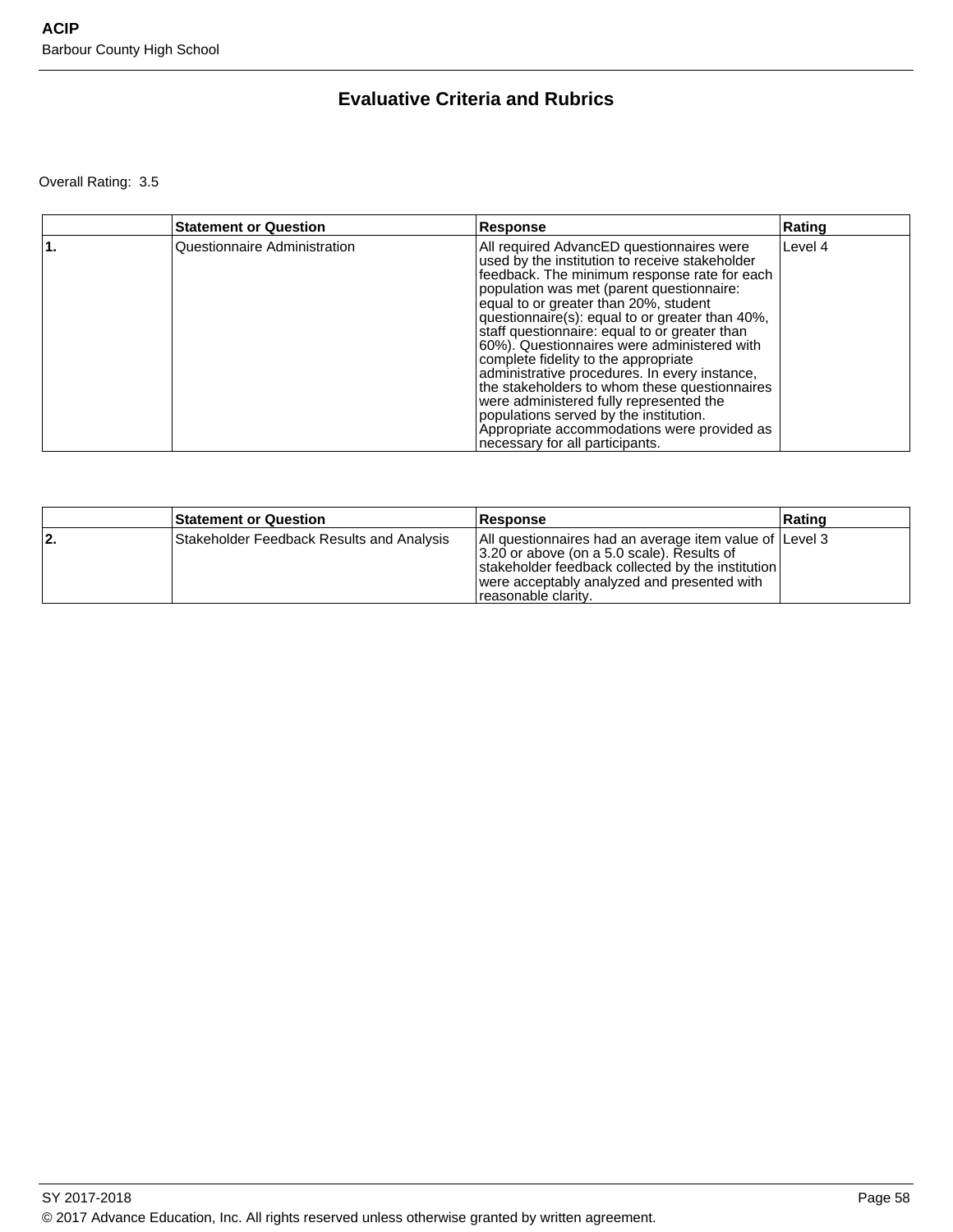## **Areas of Notable Achievement**

#### **Which area(s) indicate the overall highest level of satisfaction or approval?**

Staff perceptions indicated the overall highest level of satisfaction or approval was question #1. Our school's purpose statement is clearly focused on student success with a score of 4.28.

Student perceptions indicated question #8. In my school, the principal and teachers have high expectations of me" with a score of 3.87. Parent perceptions indicated questions #19. My child knows the expectations for learning in all classes with a score 4.09.

#### **Which area(s) show a trend toward increasing stakeholder satisfaction or approval?**

For the past two years, the students have responded that the highest level of satisfaction is question #8. In my school, the principal and teachers have high expectations of me.

For the past two years, the parents have responded that the highest level of satisfaction is question #19. My child knows the expectations for learning in all classes.

For past two years, the staff have responded that the highest level of satisfaction is question #1. Our school's purpose statement is clearly focused on student success.

Across the board, parents, students and staff have been consistently pleased with the up-to-date technology and computers that are provided to enhance learning outcomes.

## **Which of the above reported findings are consistent with findings from other stakeholder feedback sources?**

Information obtained through formal and informal discussion with students, parents and community members are consistent with the above information.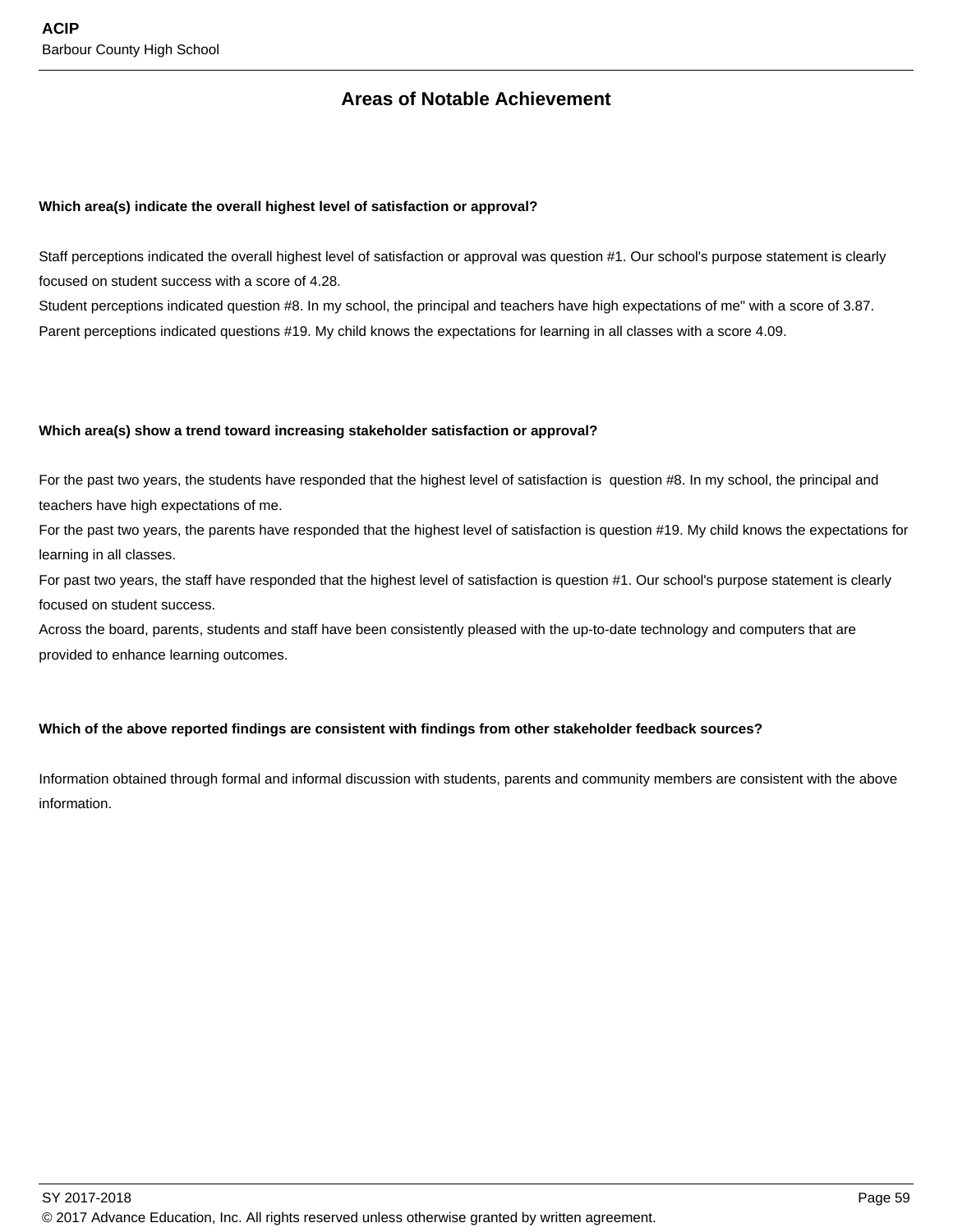## **Areas in Need of Improvement**

#### **Which area(s) indicate the overall lowest level of satisfaction or approval?**

The overall lowest level of satisfaction or approval according to staff responses was question #50. Our school ensures all staff members are trained in the evaluation, interpretation, and use of data with a score of 3.52 of 5.0 points.

The overall lowest level of satisfaction or approval according to parent responses was question #5. Our school's governing body does not interfere with the operation or leadership of our school with a score of 3.61 of 5.0 points followed by #16. All of my child's teachers keep me informed regularly of how my child is being graded and #13. All of my child's teachers meet his/her learning needs by individualizing instruction which both scored 3.66 of 5.0 points.

The overall lowest level of satisfaction or approval according to student responses was question #24. In my school, students respect the property of others with 2.4 of 5.0.

#### **Which area(s) show a trend toward decreasing stakeholder satisfaction or approval?**

For the students, a trend toward decreasing stakeholder satisfaction or approval showed in the areas of respect. Last year, the lowest satisfaction response under Governance and Leadership was "In my school, students treat adults with respect." This year's results still show that as one of the areas with least satisfaction along with the number one area of least satisfaction: In my school, students respect the property of others.

According to the results of the parent survey, a trend toward decreasing stakeholder satisfaction or approval showed in the response to the question "Our school's governing body does not interfere with the operation or leadership of our school" for the second year in a row with a score below 4.0 of 5.0.

For the staff, a trend toward decreasing stakeholder satisfaction or approval showed in the response to the question "Our school's governing body or school board maintains a distinction between its roles and responsibilities and those of school leadership" remains one of the lowest scores on the survey for the second year in a row.

#### **What are the implications for these stakeholder perceptions?**

As noted on previous surveys, teachers and administration need to continue to implement strategies to increase student respect in regards to personal interaction as well as respect for the property of others in order to increase student perceptions these areas: "students respecting each other and personal property" and "students treating adults with respect." Survey results also indicate a need to involve more students in planning ways to improve our school.

Staff surveys indicate a need for more peer coaching, more material resources as well as more high quality student support services. It also indicated a need to use more data to monitor student readiness and success at the next level. This year's surveys pinpoint a need for all staff to receive more training in the evaluation, interpretation, and use of data. Parents are concerned with the school hiring qualified teachers to increase student success and providing adequate materials and resources that are up-to-date and in good condition for student use.

#### **Which of the above reported findings are consistent with findings from other stakeholder feedback sources?**

SY 2017-2018 Page 60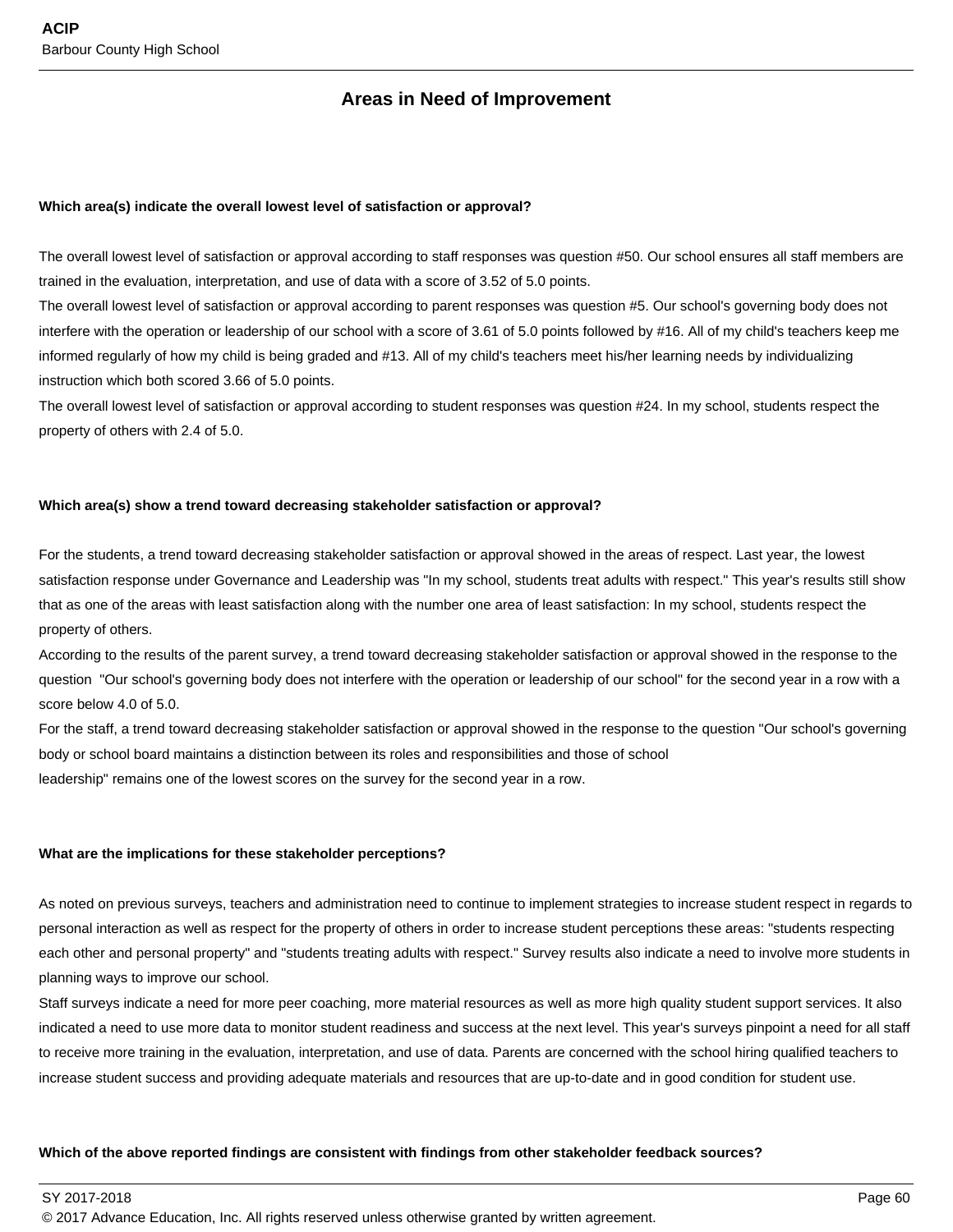Information gained during conferences as well as formal and informal interviews was also used to determine areas in which stakeholders felt needed improving.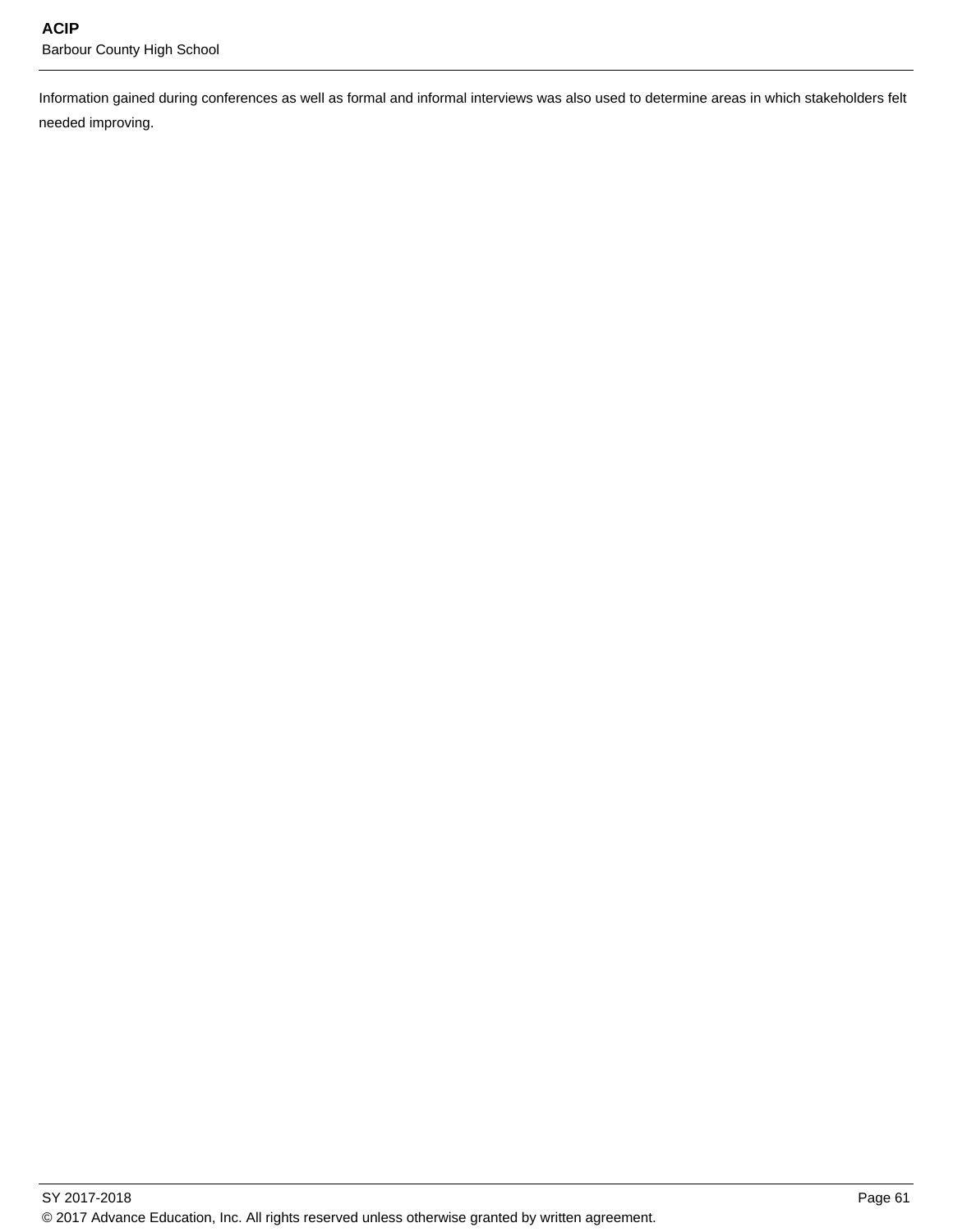# **Report Summary**



**Scores By Section**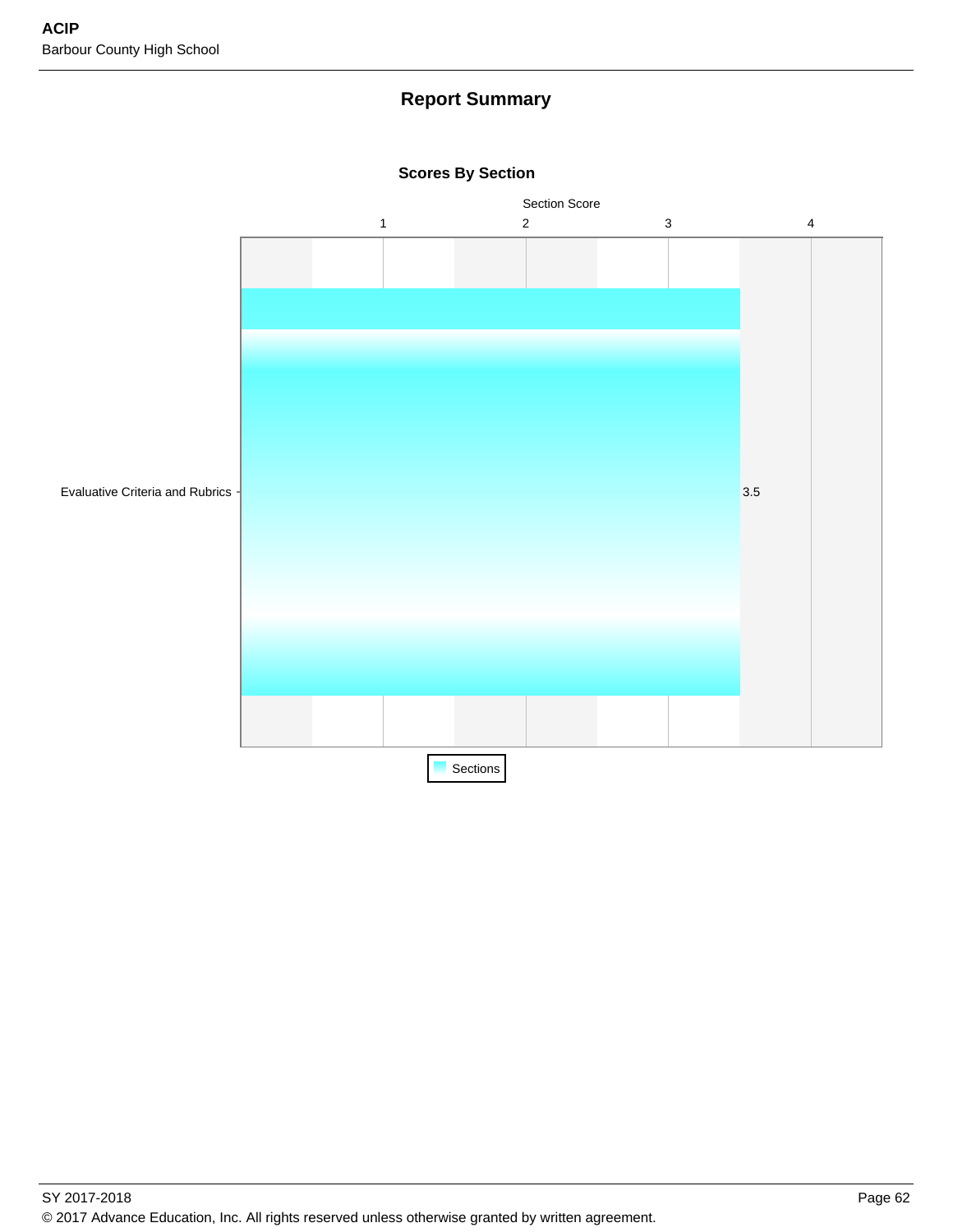# **2017-2018 Title I Schoolwide Diagnostic**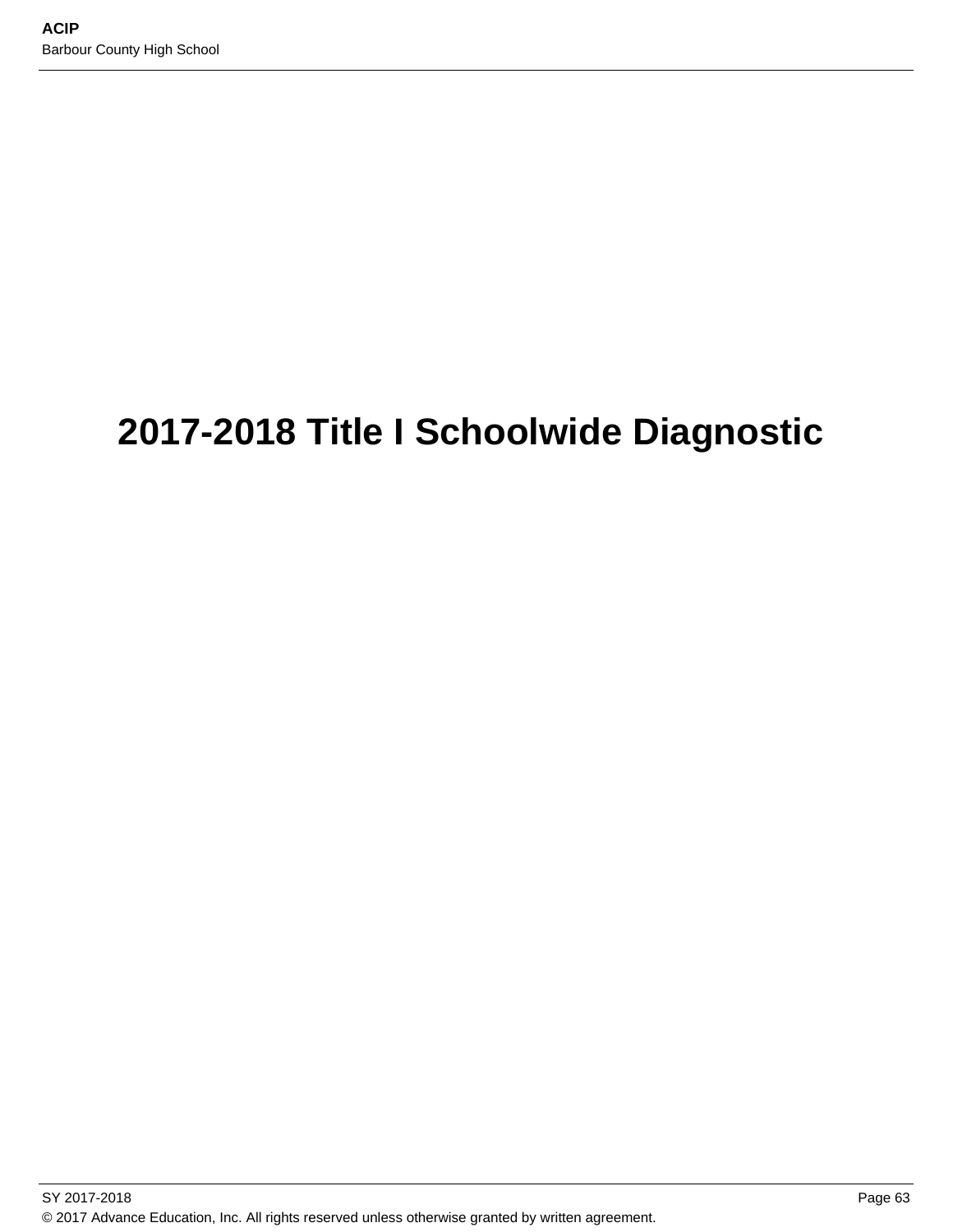# **Introduction**

This diagnostic tool is aligned to the requirements for Title I Schoolwide School as described in section 1114, Every Student Succeeds Act (ESSA). The comprehensive needs assessment (CNA) requirement is met by completing a School Process Profile and Summary Report. The comprehensive needs assessment must be completed prior to creating a new plan or annually updating an existing school improvement plan. Use the results of the comprehensive needs assessment to develop Goals/Objectives/Strategies and Activities. Ensure that the Gap Statements and Causes for Gaps included in the Goals information address all four measures of data: student achievement data, school programs/process data, perceptions data (must include teachers and parents; student data is encouraged), and demographic data. The Comprehensive Needs Assessment must also take into account the needs of migratory children as defined in Title I, Part C, Section 1309(2).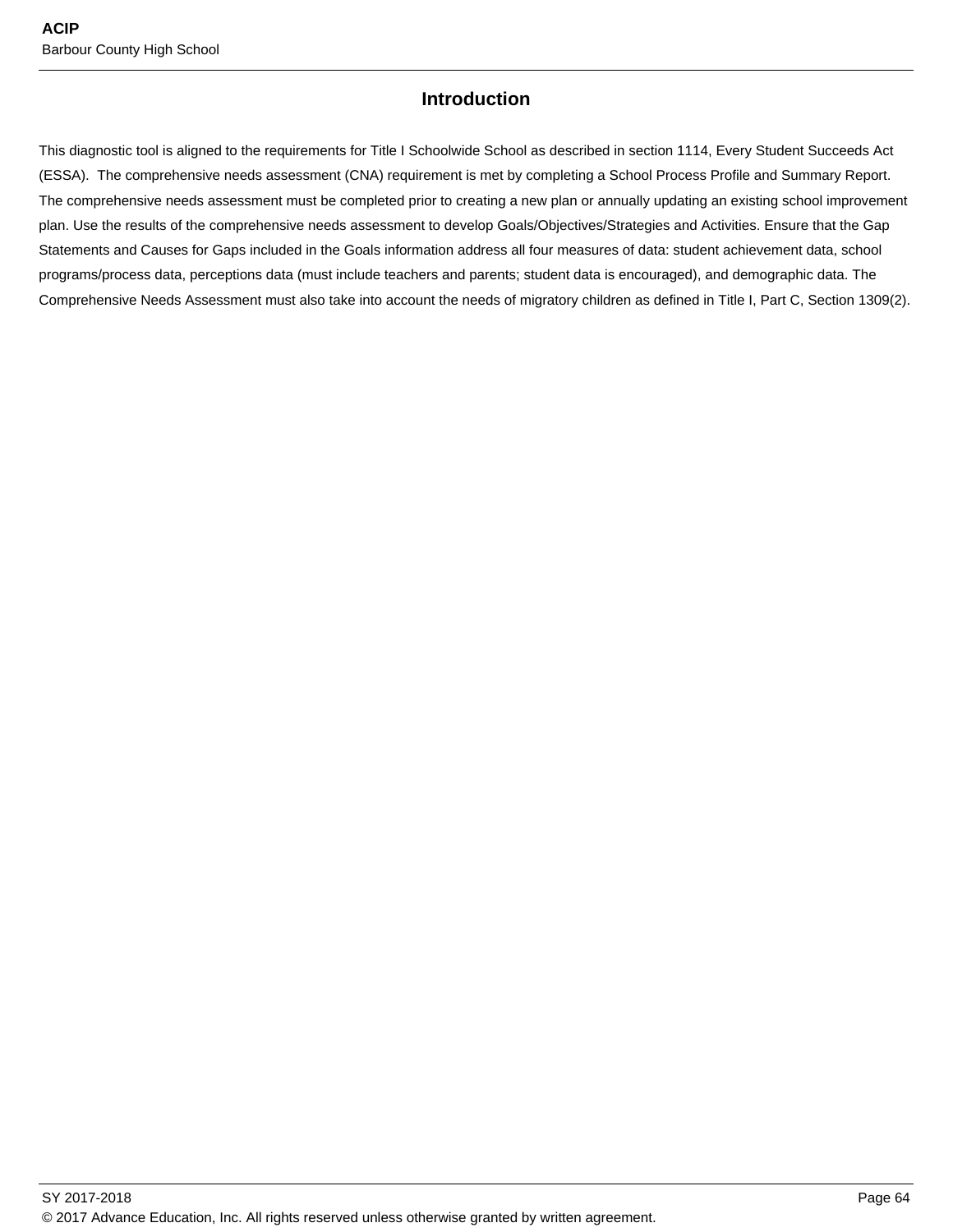# **Component 1: Comprehensive Needs Assessment (Sec.1114(b)(6))**

#### **How was the comprehensive needs assessment conducted?**

Data from various instruments was used to conduct the needs assessment. Data was obtained from Chalkable Information Now, Renaissance Learning, surveys, ACCESS, AAA, ACT, and school secretary's reports on teacher attendance. Teachers analyzed assessment data to determine weaknesses and strengths. Information from the other schools was gathered in order to analyze data from the feeder school to help identify Barbour County High School's strengths and weaknesses.

#### **What were the results of the comprehensive needs assessment?**

Strengths and weaknesses were identified according to student assessment data (to include EL assessment). The committee identified teachers' strengths and weaknesses with the Educate Alabama evaluation system. The committee also identified strengths and weaknesses in reference to student discipline, student attendance, teacher attendance and teacher turnover. In analyzing data, the committee checked for strengths and weaknesses in the area of student dropout and graduation rate. Furthermore, BCHS analyzed career and technical program data and analyzed parent perceptions of the school as well as parent needs. An analysis of curriculum alignment, instructional materials, instructional strategies, and/or extended learning opportunities was also done.

#### **What conclusions were drawn from the results?**

According to the assessments administered and the data gathered, Barbour County High School (BCHS) needs to make great improvements in all subject areas. ACT ASPIRE indicated our students showed lowest levels achievement in Math and Science while ACT Plus Writing indicated the lowest levels of achievement in English.

## **What information was concluded as a result of analyzing perception, student achievement, school programs/process, and demographic data?**

Barbour County High School needs to improve proficiency in the areas of reading, mathematics, and science.

#### **How are the school goals connected to priority needs and the needs assessment?**

The goals at Barbour County High School are connected to the priority needs and the needs assessments because our needs were identified and are being addressed based on all the data that was reviewed from the school year 2016-17, as well as fall of 2017 data. We use our assessment data to set goals that we will utilize to improve in the current academic year. We also looked at and considered changes in state standards and curriculum.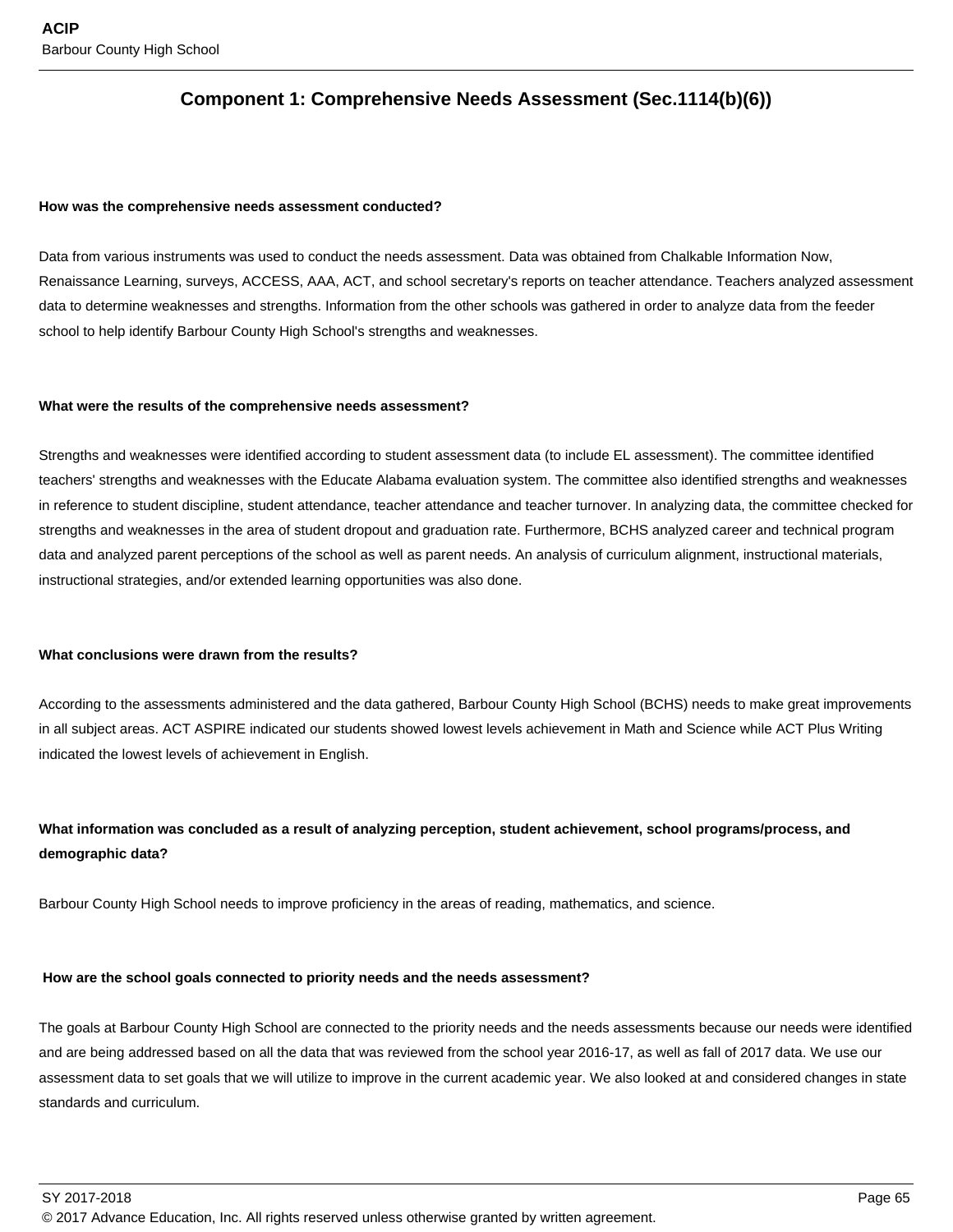#### **How do the goals portray a clear and detailed analysis of multiple types of data?**

The goals are chosen from areas that we feel will most impact our weak areas throughout the school. We looked at surveys, STAR Reading, STAR Math, ACT Plus Writing, ACCESS for ELs, ACT ASPIRE, and Work Keys to help write clear goals that we expect all stakeholders to implement.

#### **How do the goals address the needs of the whole school population and special recognition to children who are disadvantaged?**

We are a Title One (1) school with 100% of our students receiving breakfast and lunch at no cost to them. We strive to deliver instruction in various modes in order to reach all students. The different means of delivering instruction include, but are not limited to, strategic teaching, differentiated instruction, and the use of technology. Students who receive special services have IEPs and EL students have I-ELPs that reflect accommodations which to help ensure their successes. The reading and math goals address all BCHS students in grades 7-12. The English Proficiency goals for EL students address the needs of the EL students in grades 7-12. The goals and strategies set for school safety, student attendance, decreasing referrals and increasing teacher attendance all address the needs of the entire school. When these things are improved upon, we believe the school environment will be more conductive to learning and everything will flow smoothly in a positive direction.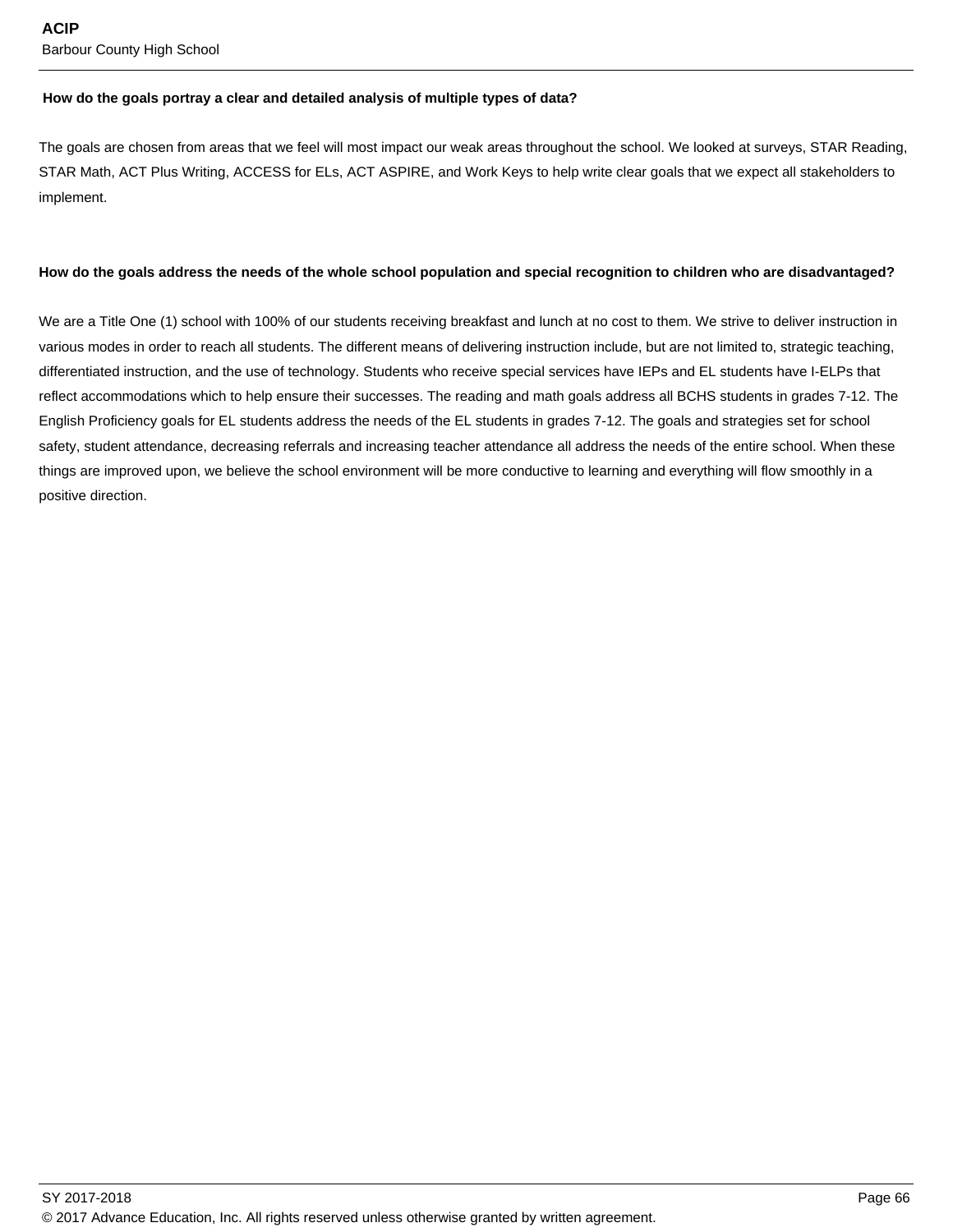# **Component 2: Schoolwide Reform Strategies (Sec. 1114(7)(A)(i)(ii)(iii)(I)(II)(III))**

**Identify the strategies in the schoolwide plan that provide opportunities for all children, including each of the subgroups of students (economically disadvantaged; students from major racial and ethnic groups; children with disabilities; and English Learners) as defined in section 1111(c)(2) to meet the challenging State academic standards.**

#### **Goal 1:**

Engage and Empower the Learner Through Technology

#### **Measurable Objective 1:**

100% of Ninth, Tenth, Eleventh and Twelfth grade students will demonstrate a proficiency by participating in at least one online learning experience prior to graduation in Career & Technical by 05/25/2018 as measured by school records and implementation of the Course of Study reflected in lesson plans..

#### **Strategy1:**

Career Tech Online Learning Experience - The Barbour County School District will implement an online learning experience for 9 - 12 grade students through the required Career Preparedness Course. All 9th grade students and any 10 - 12 grade transfer students will be required to take the Career Preparedness Course.The Career Preparedness course will be taught in the computer lab. The course will be monitored through lesson plans and grades.

Category: Develop/Implement College and Career Ready Standards

Research Cited: Alabama Course of Study for Career Preparedness

| <b>Activity - Technology Troubleshooting</b>                                                                                                                                                                   | <b>Activity</b><br>Type                          | Begin Date End Date |            | <b>Funding Amount</b><br>∣& Source | <b>Staff Responsible</b>      |
|----------------------------------------------------------------------------------------------------------------------------------------------------------------------------------------------------------------|--------------------------------------------------|---------------------|------------|------------------------------------|-------------------------------|
| Diagnose problems with hardware, software,<br>and advanced network systems. Examples:<br>printer, projector, power supply, task manager,<br>network connectivity. Teachers will receive<br>training as needed. | Career<br>Preparation/ 08/08/2017<br>Orientation |                     | 05/25/2018 | \$0 - No Funding<br>l Reauired     | Business Education<br>Teacher |

| <b>Activity - Collaborative Learning Projects</b>                                                                                                                                                                                                                                                                                           | <b>Activity</b><br>Type               | Begin Date End Date |            | <b>Funding Amount</b><br><b>8 Source</b> | <b>Staff Responsible</b>      |
|---------------------------------------------------------------------------------------------------------------------------------------------------------------------------------------------------------------------------------------------------------------------------------------------------------------------------------------------|---------------------------------------|---------------------|------------|------------------------------------------|-------------------------------|
| Utilize an online learning-management system<br>to engage in collaborative learning projects,<br>discussions, and assessments beyond the<br>traditional classroom that are goal-oriented,<br>focused, project-based, and inquiry-oriented.<br>Teachers will receive training as needed.<br>Examples: Moodle, Edmodo, Blackboard,<br> Canvas | Career<br>Preparation/<br>Orientation | 08/08/2017          | 05/25/2018 | [\$0 - No Funding<br><b>Required</b>     | Business Educaiton<br>Teacher |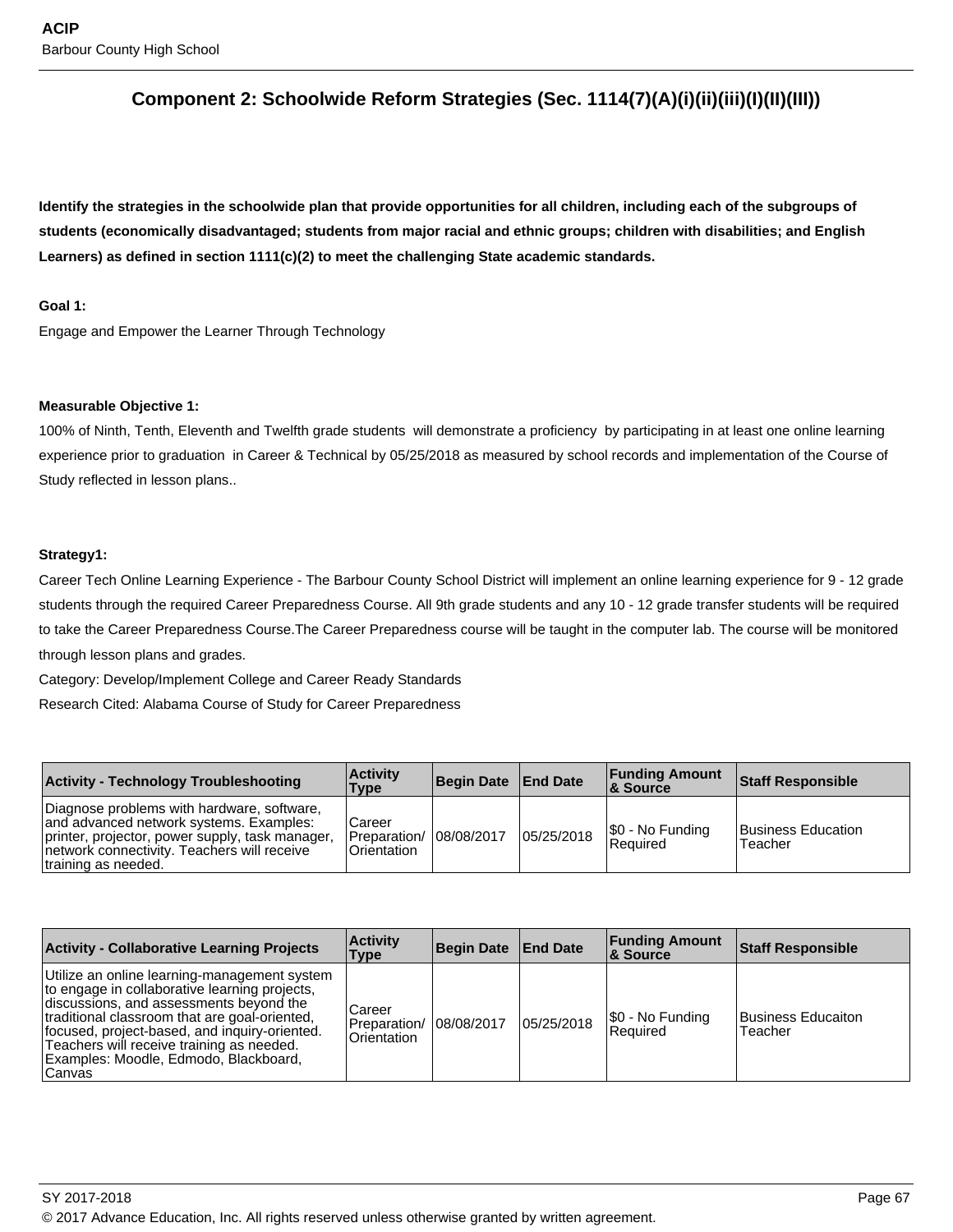| Activity - Digital Citizenship                                                                                                                                                                                                                                                                                                                                                                                                                                                                                                                                                                                                                                                                                                                                                                                       | <b>Activity</b><br>Type               | <b>Begin Date</b> | <b>End Date</b> | <b>Funding Amount</b><br><b>8 Source</b> | <b>Staff Responsible</b>             |
|----------------------------------------------------------------------------------------------------------------------------------------------------------------------------------------------------------------------------------------------------------------------------------------------------------------------------------------------------------------------------------------------------------------------------------------------------------------------------------------------------------------------------------------------------------------------------------------------------------------------------------------------------------------------------------------------------------------------------------------------------------------------------------------------------------------------|---------------------------------------|-------------------|-----------------|------------------------------------------|--------------------------------------|
| Demonstrate appropriate digital citizenship<br>through safe, ethical, and legal use of<br>technology systems and digital content.<br>a. Explain consequences of illegal and<br>unethical use of technology systems and digital<br>content.<br>Examples: cyber bullying, plagiarism<br>b. Interpret copyright laws and policies with<br>regard to ownership and use of digital content.<br>c. Explain the implications of creating and<br>maintaining a positive digital footprint.<br>d. Critique Internet and digital information for<br>validity, reliability, accuracy, bias, and current<br>relevance.<br>e. Cite sources of digital content using a style<br>manual.<br>Examples: Modern Language Association<br>(MLA) American Psychological Association<br>(APA)<br>Teachers will receive training as needed. | Career<br>Preparation/<br>Orientation | 08/08/2017        | 05/25/2018      | \$0 - No Funding<br>Required             | <b>Business Education</b><br>Teacher |

# **Goal 2:**

Improve student proficiency in reading

#### **Measurable Objective 1:**

A 10% increase of All Students will demonstrate a proficiency in STAR in Reading by 05/25/2018 as measured by STAR Reading data. 7th Grade will increase from a baseline of 20% At/Above Benchmark, 8th Grade 12% At/Above, 9th Grade 0% At/Above Benchmark, 10th Grade 6% At/Above Benchmark, 11th Grade 14% At/Above Benchmark, and 12th Grade 4% At/Above Benchmark.

#### **Strategy1:**

Before, During, and After Strategies - Teachers will use all parts of Before, During, and After Reading Strategies in their instruction. Teachers will receive training as needed.

Category: Develop/Implement Learning Supports

Research Cited: ARI Strategies

| <b>Activity - Before During After</b>                                                                                                                                                                                                                                                                                                                                                                                                                                                                                                                                                                                                                                 | <b>Activity</b><br>Type        | <b>Begin Date</b> | <b>End Date</b> | <b>Funding Amount</b><br>& Source | <b>Staff Responsible</b> |
|-----------------------------------------------------------------------------------------------------------------------------------------------------------------------------------------------------------------------------------------------------------------------------------------------------------------------------------------------------------------------------------------------------------------------------------------------------------------------------------------------------------------------------------------------------------------------------------------------------------------------------------------------------------------------|--------------------------------|-------------------|-----------------|-----------------------------------|--------------------------|
| Reading involves connecting new text to that<br>which is already understood (prior knowledge).<br>BDA strategies are used to get students to<br>activate existing knowledge, thereby creating a<br>mental framework to which new text, terms,<br>ideas, etc. can be attached. This mental<br>framework is begun before reading even<br>begins, strengthened as students interact with<br>the text during the reading, and reflected upon<br>after reading as students incorporate what they<br>have just read into their core knowledge. Key<br>processes used throughout BDAs are writing,<br>conversation and reading. Teachers will receive<br>training as needed. | Academic<br>Support<br>Program | 08/08/2017        | 05/25/2018      | \$0 - No Funding<br>Required      | Classroom teachers       |

# **Strategy2:**

Increase literary comprehension - Students will increase literary comprehension in recreational as well as academic reading.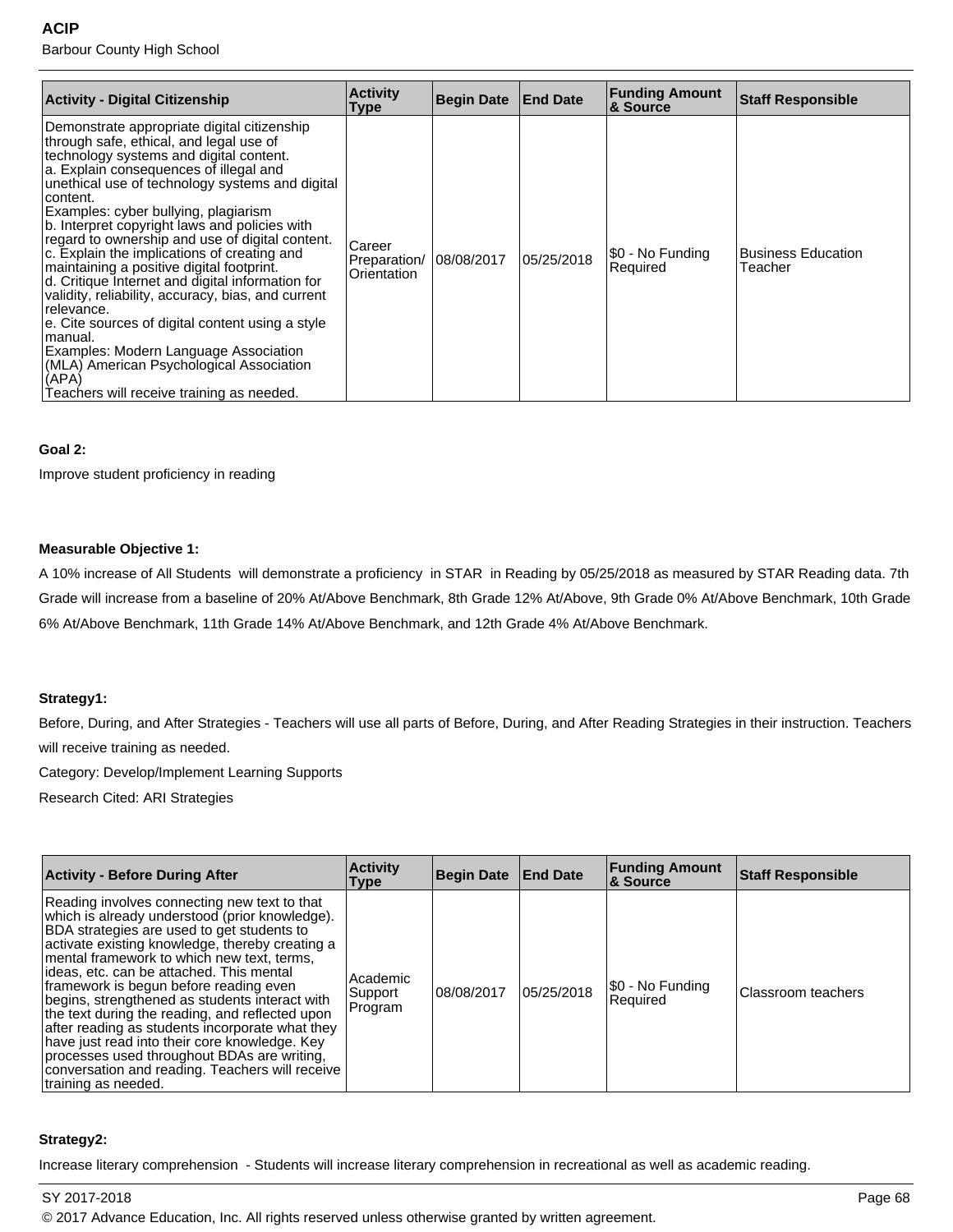# Category: Develop/Implement College and Career Ready Standards

Research Cited: ACT ASPIRE, ACT Plus Writing, Work Keys, Accelerated Reader, STAR Reading, ACCESS, AAA, as well as classroom tests.

| <b>Activity - Depths of Knowledge</b>                                                                                                                                                                                                                                                                                                                                                                                                                                       | <b>Activity</b><br>Type                                                                               | Begin Date   End Date |            | <b>Funding Amount</b><br><b>&amp; Source</b> | <b>Staff Responsible</b>       |
|-----------------------------------------------------------------------------------------------------------------------------------------------------------------------------------------------------------------------------------------------------------------------------------------------------------------------------------------------------------------------------------------------------------------------------------------------------------------------------|-------------------------------------------------------------------------------------------------------|-----------------------|------------|----------------------------------------------|--------------------------------|
| There is a need to increase the level of rigor for<br>all students in our classrooms. The Common<br>Core State Standards are not enough to<br>increase rigor to the needed level. The<br>implementation of these standards requires<br>practical tools to develop local curricula and<br>assessments and to promote classroom<br>discourse aligned to higher levels of cognitive<br>demand. Therefore, teachers will receive<br>training in the use of Depths of Knowledge. | <b>Behavioral</b><br>Support<br>Program<br>Professional<br>Learning<br>Academic<br>Support<br>Program | 08/08/2017            | 05/25/2018 | S0 - No Funding<br>l Reauired                | Teachers and<br>administrators |

| <b>Activity - Library visitation</b>                                                                                                                                                                                                                                                                                                                                                                                                                                | <b>Activity</b><br>Type        | Begin Date   End Date |            | <b>Funding Amount</b><br><b>&amp; Source</b> | <b>Staff Responsible</b>                                                 |
|---------------------------------------------------------------------------------------------------------------------------------------------------------------------------------------------------------------------------------------------------------------------------------------------------------------------------------------------------------------------------------------------------------------------------------------------------------------------|--------------------------------|-----------------------|------------|----------------------------------------------|--------------------------------------------------------------------------|
| Students will visit the library twice each month<br>to check out challenging materials and<br>complete both Accelerated Reader practice<br>quizzes and vocabulary quizzes on the books<br>they have read. Teachers will use the same<br>software to monitor student progress and<br>proficiency levels. Students will write a one<br>page summary of their book. Students should<br>include, but not be limited to, unfolding of plot<br>and character development. | Academic<br>Support<br>Program | 108/08/2017           | 05/25/2018 |                                              | \$2945 - Title I Part   Administrators, teachers<br>and media specialist |

# **Strategy3:**

Kaplan - Tenth grade teachers will incorporate 30 minutes of intervention using Kaplan Foundations, Kaplan Advantage, Kaplan ACT-Prep

and other resources at least 3 days a week.

Teachers will receive training as needed.

Category: Develop/Implement Learning Supports

Research Cited: Kaplan K-12 Learning Services

| <b>Activity - Kaplan ACT &amp; SAT Prep English</b><br>Language Arts                                                                                                                                                                                                                                                                                                                                                                                                                                                                                     | <b>Activity</b><br>Type        | Begin Date   End Date |            | <b>Funding Amount</b><br><b>8 Source</b> | <b>Staff Responsible</b>                   |
|----------------------------------------------------------------------------------------------------------------------------------------------------------------------------------------------------------------------------------------------------------------------------------------------------------------------------------------------------------------------------------------------------------------------------------------------------------------------------------------------------------------------------------------------------------|--------------------------------|-----------------------|------------|------------------------------------------|--------------------------------------------|
| Teachers will use Kaplan Foundations: ACT &<br>SAT Prep English Language Arts during 30<br>minute intervention time. This is a diagnostic<br>test program designed to provide high-quality,<br>rigorous skill remediation, development, and<br>instruction, as well as strategies and practice<br>that will help students perform better on<br>standardized tests, including the SAT, ACT, ad<br><b>PSAT. GEAR UP Team members will collect</b><br>work samples to indicate lessons are being<br>completed. Teachers will receive training as<br>needed. | Academic<br>Support<br>Program | 108/08/2017           | 05/25/2018 | \$0 - No Funding<br>Required             | Classroom teachers,<br><b>GEAR UP Team</b> |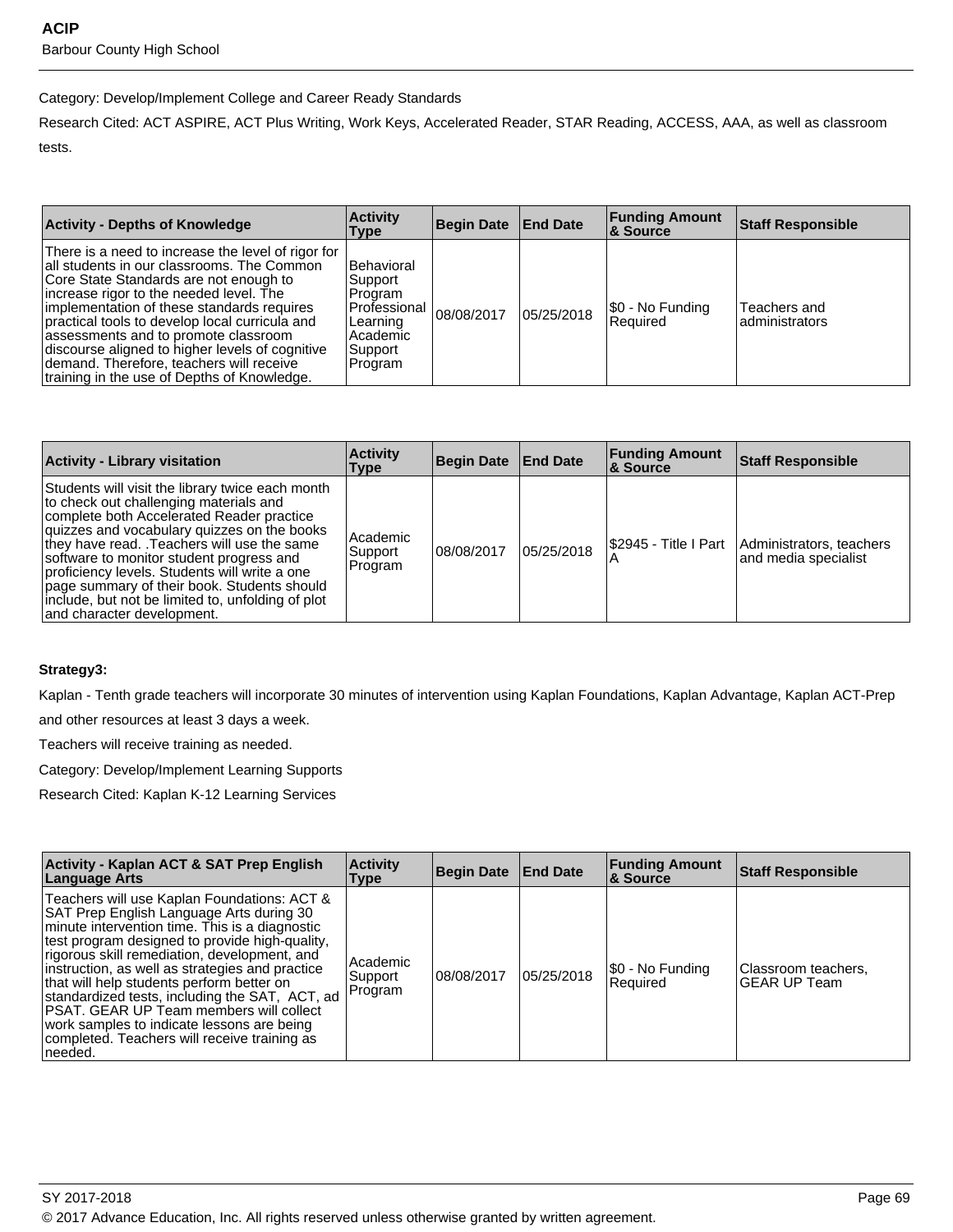| <b>Activity - Kaplan Foundations English</b><br>Language Arts                                                                                                                                                                                                             | <b>Activity</b><br>Type        | Begin Date   End Date |            | <b>Funding Amount</b><br>∣& Source | <b>Staff Responsible</b>             |
|---------------------------------------------------------------------------------------------------------------------------------------------------------------------------------------------------------------------------------------------------------------------------|--------------------------------|-----------------------|------------|------------------------------------|--------------------------------------|
| During 30 minute intervention period, teachers<br>will primarily use Kaplan Foundations to review<br>and practice the core skills and concepts<br>necessary for successful academic<br>performance in English Language Arts.<br>Teachers will receive training as needed. | Academic<br>Support<br>Program | 08/08/2017            | 05/25/2018 | [\$0 - No Funding<br>l Reauired    | Classroom teachers,<br>IGEAR UP Team |

| Activity - Kaplan Keys Advantage English<br>Language Arts                                                                                                                                                                                                                                                                                                                                                                                                                                                                                                              | <b>Activity</b><br>Type        | <b>Begin Date</b> | <b>End Date</b> | <b>Funding Amount</b><br>∣& Source | <b>Staff Responsible</b> |
|------------------------------------------------------------------------------------------------------------------------------------------------------------------------------------------------------------------------------------------------------------------------------------------------------------------------------------------------------------------------------------------------------------------------------------------------------------------------------------------------------------------------------------------------------------------------|--------------------------------|-------------------|-----------------|------------------------------------|--------------------------|
| Teachers will use Kaplan Keys Advantage<br>English Language Arts during 30 minute<br>intervention. This program will help students<br>build the skills and critical-thinking approaches<br>they need in order to master key standards and<br>show their expertise in rigorous assessment<br>formats, lessons introducing the skills, provide<br>ongoing practice, and expand learning through<br>deep extension activities and self-reflection<br>opportunities to help students meet demanding<br>learning expectations. Teachers will receive<br>training as needed. | Academic<br>Support<br>Program | 08/08/2017        | 05/25/2018      | \$0 - No Funding<br>Required       | Classroom teachers       |

# **Strategy4:**

TWIRL Strategy - TWIRL-Teachers will include all of the parts of TWIRL in their lesson plans.

Category: Develop/Implement Research Based Best Practices for Continuous Improvement

Research Cited: ARI

| <b>Activity - TWIRL</b>                                                                                                                                                                                                                                                                                                                                                             | <b>Activity</b><br>Type        | Begin Date  | <b>End Date</b> | <b>Funding Amount</b><br>8 Source | <b>Staff Responsible</b>        |
|-------------------------------------------------------------------------------------------------------------------------------------------------------------------------------------------------------------------------------------------------------------------------------------------------------------------------------------------------------------------------------------|--------------------------------|-------------|-----------------|-----------------------------------|---------------------------------|
| 1. Students will discuss answers in groups or<br>with a partner. 2. Students will write responses<br>to informational and literary text. 3. Students<br>will use higher order thinking and problem<br>solving. 4. Students will read and answer<br>questions. 5. Students will listen to responses<br>of other students. Teachers not familiar with<br>TWIRL will receive training. | Academic<br>Support<br>Program | 108/08/2017 | 05/25/2018      | \$0 - No Funding<br>Required      | Administrators and<br>lteachers |

### **Goal 3:**

EL Students will become proficient in the English language

# **Measurable Objective 1:**

A 2% increase of English Learners students will demonstrate a proficiency in ACCESS for ELLs 2.0 in English Language Arts by 05/25/2018 as measured by ACCESS for ELLs .

# **Strategy1:**

Implement SDAIE/SIOP - Teachers will implement SDAIE/SIOP strategies after receiving training.

Category: Develop/Implement Learning Supports

Research Cited: WIDA Consortium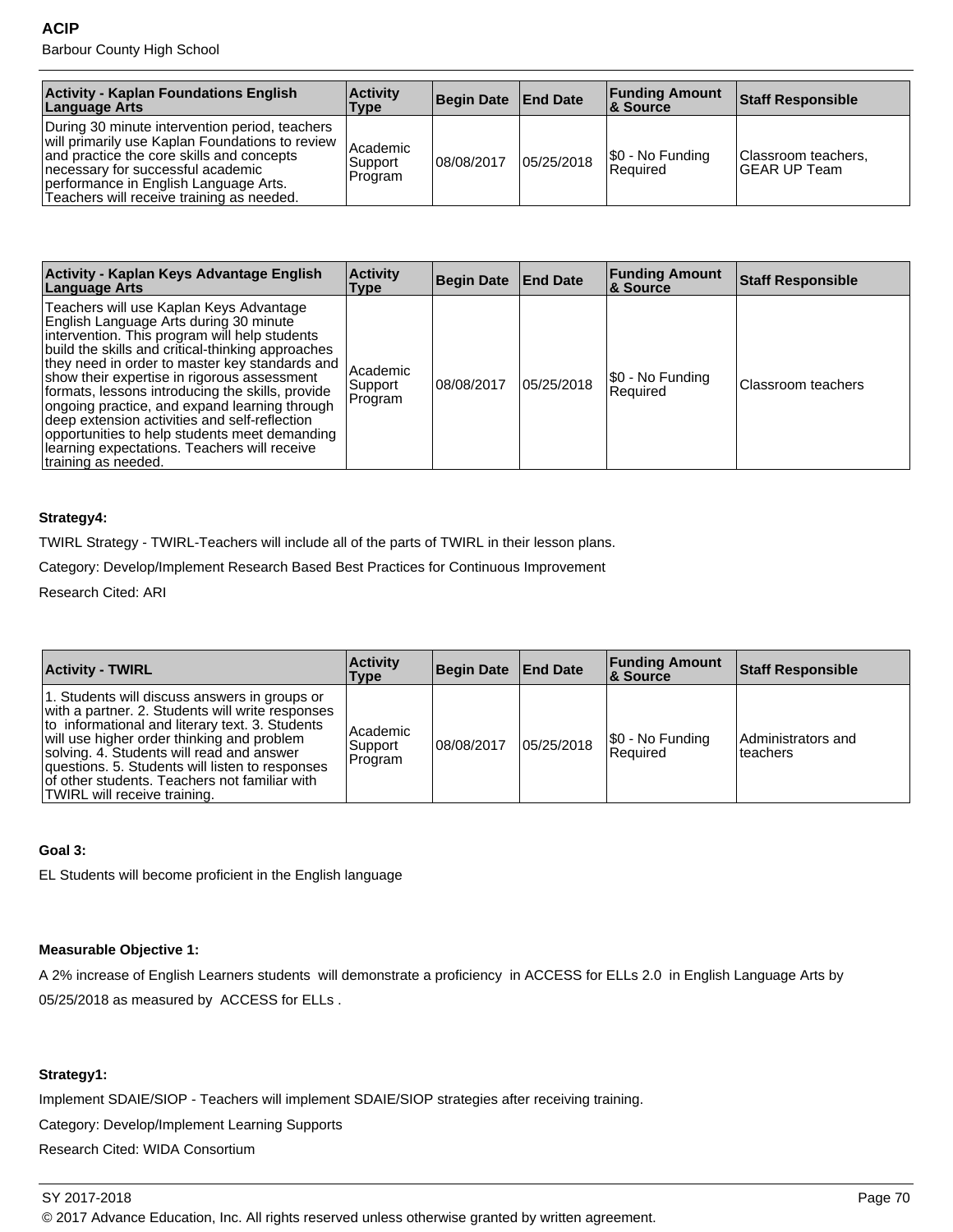| <b>Activity - Implementation of SDAIE/SIOP</b>                                                                                                                                            | <b>Activity</b><br>Type        | Begin Date End Date |            | <b>Funding Amount</b><br>∣& Source | <b>Staff Responsible</b>                      |
|-------------------------------------------------------------------------------------------------------------------------------------------------------------------------------------------|--------------------------------|---------------------|------------|------------------------------------|-----------------------------------------------|
| English Language Arts teachers will implement<br>at least one writing activity each week utilizing<br>SDAIE/SIOP strategies for EL students.<br>Teachers will receive training as needed. | Academic<br>Support<br>Program | 108/08/2017         | 05/25/2018 | S600 - State Funds                 | School administrators and<br><b>Iteachers</b> |

# **Goal 4:**

All students at BCHS will be engaged in high quality aligned college and career ready standards for instruction in the library media program

# **Measurable Objective 1:**

demonstrate a behavior that ensures that the LMC will provide flexible, real, and virtual access to a wide range of informational resources both within the LMC and outside the school facility by 05/25/2018 as measured by ConCourse reports, AVL reports, and LMS schedule..

#### **Strategy1:**

Implement College and Career Ready Standards - The LMC will collaborate with fellow teachers to provide patrons fixed and flexible access during the school day as well as outside the school setting.

Category: Develop/Implement College and Career Ready Standards

Research Cited: College and Career Ready Standards, Alabama Technology Course of Study

| <b>Activity - BCHS Library Media Center Web</b><br><b>Site Links</b>                    | <b>Activity</b><br><b>Type</b> | Begin Date   End Date |            | <b>Funding Amount</b><br><b>&amp; Source</b> | Staff Responsible |
|-----------------------------------------------------------------------------------------|--------------------------------|-----------------------|------------|----------------------------------------------|-------------------|
| Various digital website links are accessible on<br>the school media center website page | Other -<br>School<br>Website   | 108/08/2017           | 05/25/2018 | S0 - No Funding<br><b>Required</b>           | Librarian         |

# **Strategy2:**

Increase library resources - Add up to date resources various sections of the Library Media Center as needs arise.

Category: Develop/Implement Learning Supports

Research Cited: Course of study

| <b>Activity - Increase resources</b> | <b>Activity</b><br><b>Type</b>    | Begin Date End Date |             | <b>Funding Amount</b><br><b>&amp; Source</b> | <b>Staff Responsible</b>                       |
|--------------------------------------|-----------------------------------|---------------------|-------------|----------------------------------------------|------------------------------------------------|
| Add Library Media Center resources   | Academic<br> Support<br>l Program | 08/08/2017          | 105/25/2018 |                                              | \$650 - State Funds   Library Media Specialist |

#### **Goal 5:**

Increase student proficiency in mathematics

#### **Measurable Objective 1:**

A 5% increase of Ninth, Tenth, Eleventh and Twelfth grade students will demonstrate a proficiency in Algebra1 and higher in Mathematics by 05/25/2017 as measured by ACT ASPIRE baseline 2% Ready in Math, ACT baseline score 2% Ready for College Ready-Level Course work in Mathematics.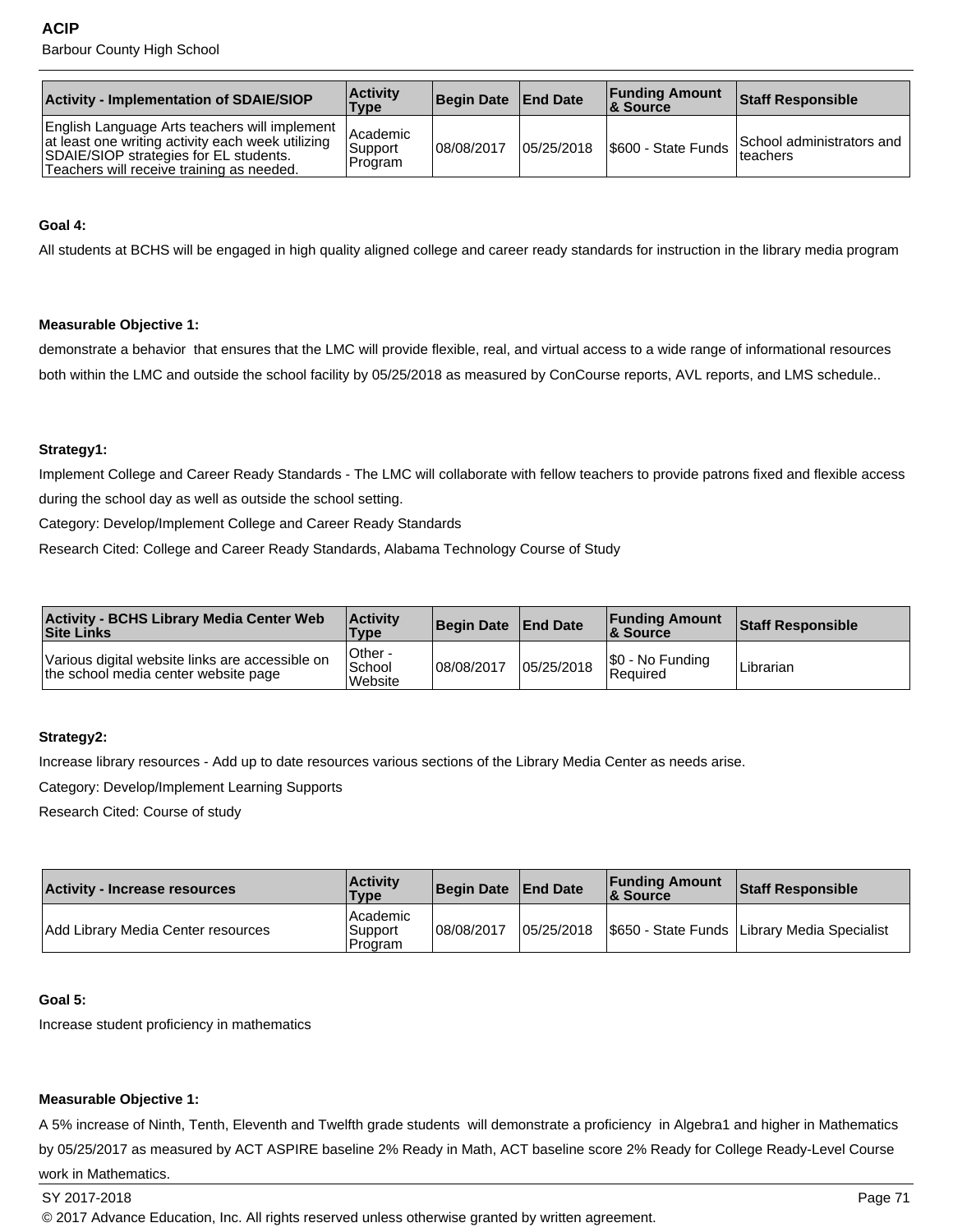# **Strategy1:**

Differentiated Instruction/strategic teaching - Teachers will use scientific research based strategies and differentiate instruction in the

classroom to enhance student learning.

Category: Develop/Implement Research Based Best Practices for Continuous Improvement

Research Cited: Scientific Research-based Strategies, ARI

| Activity - Kaplan Keys Advantage<br><b>Mathematics</b>                                                                                                                                                                                                                                                                                                                                                                                                                                                                                                                                                  | <b>Activity</b><br>Type          | <b>Begin Date</b> | <b>End Date</b> | <b>Funding Amount</b><br>∣& Source | <b>Staff Responsible</b>                   |
|---------------------------------------------------------------------------------------------------------------------------------------------------------------------------------------------------------------------------------------------------------------------------------------------------------------------------------------------------------------------------------------------------------------------------------------------------------------------------------------------------------------------------------------------------------------------------------------------------------|----------------------------------|-------------------|-----------------|------------------------------------|--------------------------------------------|
| Teachers will use Kaplan Keys Advantage<br>Mathematics during 30 minute intervention<br>time. This program will help students build the<br>skills and critical-thinking approaches they need<br>to acquire key standards and show their<br>expertise in rigorous assessment formats. Rich<br>lessons introduce the skills, provide ongoing<br>practice, and expand learning through deep<br>extension activities and self-reflection<br>opportunities to help students meet demanding<br>learning expectations. GEAR UP team will<br>collect work samples as indication lessons are<br>being completed. | l Academic<br>Support<br>Program | 08/08/2017        | 05/25/2018      | !\$0 - No Funding<br>Required      | Classroom teachers,<br><b>GEAR UP team</b> |

| <b>Activity - Kaplan Foundations Mathematics</b>                                                                                                                                                                                                                                                                                                                                                                                                                                                                                                          | <b>Activity</b><br>Type        | Begin Date | <b>End Date</b> | <b>Funding Amount</b><br>∣& Source | <b>Staff Responsible</b>                   |
|-----------------------------------------------------------------------------------------------------------------------------------------------------------------------------------------------------------------------------------------------------------------------------------------------------------------------------------------------------------------------------------------------------------------------------------------------------------------------------------------------------------------------------------------------------------|--------------------------------|------------|-----------------|------------------------------------|--------------------------------------------|
| Teachers will use Kaplan Foundations<br>Mathematics during 30 minute intervention<br>time. This program reviews and provides<br>practice on core skills and concepts necessary<br>for successful academic performance. It<br>provides remediation, review, and support of<br>important foundation skills. It provides practice<br>at three different grade levels that can be used<br>to differentiate instruction, as well as provide<br>test-like practice. GEAR UP team members will<br>collect work samples as indication lessons are<br> being done. | Academic<br>Support<br>Program | 08/08/2017 | 05/15/2018      | \$0 - No Funding<br>Required       | Classroom teachers,<br><b>GEAR UP team</b> |

| <b>Activity - Differentiated Instruction</b>                                                                                                                                                                                                                                                     | <b>Activity</b><br>Type | <b>Begin Date</b> | <b>End Date</b> | <b>Funding Amount</b><br>∣& Source | Staff Responsible                |
|--------------------------------------------------------------------------------------------------------------------------------------------------------------------------------------------------------------------------------------------------------------------------------------------------|-------------------------|-------------------|-----------------|------------------------------------|----------------------------------|
| 1. Students will engage in cooperative learning.<br>2. Students will be provided with many practice<br>opportunities or extensions of previously taught Academic<br>!skills.<br>3. Instructional strategies will be adjusted to<br>respond to various learning needs and styles of<br>Istudents. | l Support<br>Program    | 108/08/2017       | 05/01/2018      | S0 - No Funding<br>Required        | Administration and<br>l teachers |

| <b>Activity - TWIRL Strategy</b>                                       | <b>Activity</b><br>Type          | Begin Date   End Date |            | <b>Funding Amount</b><br><b>&amp; Source</b> | Staff Responsible               |
|------------------------------------------------------------------------|----------------------------------|-----------------------|------------|----------------------------------------------|---------------------------------|
| Teachers will lead students in correct usage of<br>all parts of TWIRL. | l Academic<br>Support<br>Program | 08/08/2017            | 05/25/2018 | S0 - No Funding<br>Required                  | Administrators and<br>lteachers |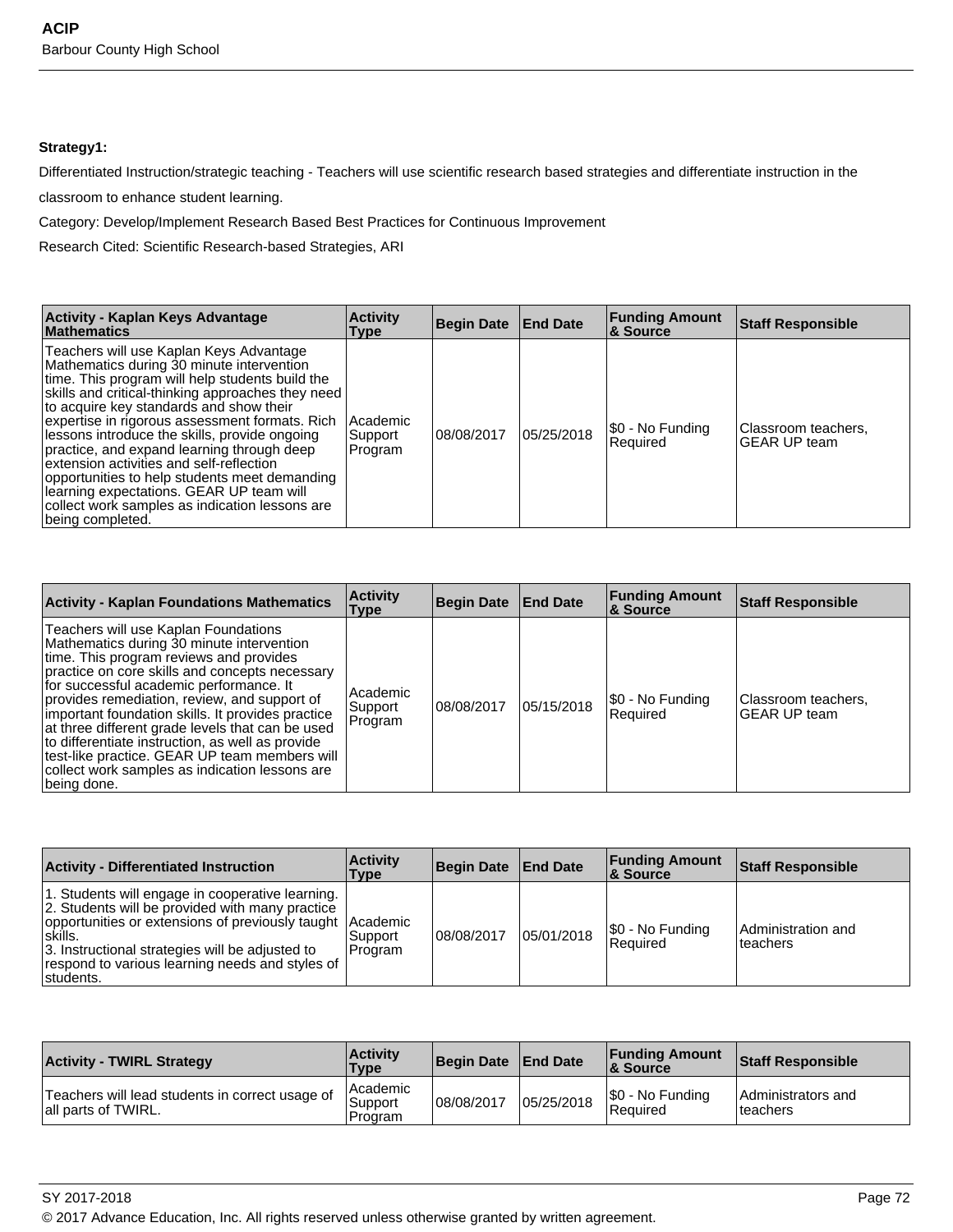| Activity - Manipulatives/graphing Caculators Activity                                                                                                                                                   |                                | Begin Date   End Date |            | <b>Funding Amount</b><br>∣& Source | <b>Staff Responsible</b> |
|---------------------------------------------------------------------------------------------------------------------------------------------------------------------------------------------------------|--------------------------------|-----------------------|------------|------------------------------------|--------------------------|
| Teachers will use manipulatives and graphing<br>calculators while presenting instruction.<br>Students will then be allowed to use<br>manipulatives and graphing calculators to<br>complete assignments. | Academic<br>Support<br>Program | 08/08/2017            | 05/25/2018 | S0 - No Funding<br>Required        | Classroom teachers       |

| <b>Activity - Kaplan Foundations: ACT &amp; SAT</b><br><b>Prep Mathematics and Science</b>                                                                                                                                                                                                                                                                                                                                                                                                                         | <b>Activity</b><br><b>Type</b> | <b>Begin Date</b> | <b>End Date</b> | <b>Funding Amount</b><br><b>8 Source</b> | <b>Staff Responsible</b>            |
|--------------------------------------------------------------------------------------------------------------------------------------------------------------------------------------------------------------------------------------------------------------------------------------------------------------------------------------------------------------------------------------------------------------------------------------------------------------------------------------------------------------------|--------------------------------|-------------------|-----------------|------------------------------------------|-------------------------------------|
| Teachers will use Kaplan Foundations: ACT &<br>SAT Mathematics and Science during 30<br>minute intervention time. This is a test-agnostic<br>program designed to provide high-quality,<br>rigorous skill remediation, development, and<br>instruction, as well as strategies and practice<br>that will help students perform better on<br>standardized tests, including the SAT, ACT and<br><b>PSAT.</b> Members of the GEAR UP team will<br>collect work samples in order to show lessons<br>are being completed. | Academic<br>Support<br>Program | 108/08/2017       | 05/25/2018      | \$0 - No Funding<br>Required             | Classroom teachers,<br>GEAR UP team |

# **Measurable Objective 2:**

A 5% increase of Seventh, Eighth and Tenth grade students will demonstrate a proficiency in math in Mathematics by 05/25/2018 as measured by test results from STAR Math with a baseline score of 19% Ready for Barbour County High School .

# **Strategy1:**

Strategic Teaching - The teachers will use differentiated instruction where the students are engaged in cooperative learning. The students will be provided with many practice opportunities or extensions of previously taught skills. Instructional strategies will be adjusted to respond

to various learning needs and styles of student learning.

Category: Develop/Implement Research Based Best Practices for Continuous Improvement

Research Cited: Alabama Mathematics Course of Study, College and Career Ready Standards

| Activity - Kaplan Keys Advantage<br><b>Mathematics</b>                                                                                                                                                                                                                                                                                                                                                                                                                                                                                                                                                          | <b>Activity</b><br>Type            | <b>Begin Date</b> | <b>End Date</b> | <b>Funding Amount</b><br>∣& Source | <b>Staff Responsible</b>                   |
|-----------------------------------------------------------------------------------------------------------------------------------------------------------------------------------------------------------------------------------------------------------------------------------------------------------------------------------------------------------------------------------------------------------------------------------------------------------------------------------------------------------------------------------------------------------------------------------------------------------------|------------------------------------|-------------------|-----------------|------------------------------------|--------------------------------------------|
| Teachers will use Kaplan Keys Advantage<br>Mathematics during 30 minute intervention<br>time. This program will help students build the<br>skills and critical-thinking approaches they need<br>to acquire key standards and show their<br>expertise in rigorous assessment formats. Rich<br>lessons introduce the skills, provide ongoing<br>practice, and expand learning through deep<br>extension activities and self-reflection<br>opportunities to help students meet demanding<br>learning expectations. GEAR UP team<br>members will collect work samples as indication<br>lessons are being completed. | l Academic<br> Support <br>Program | 08/01/2017        | 05/01/2018      | \$0 - No Funding<br>Required       | Classroom teachers.<br><b>GEAR UP team</b> |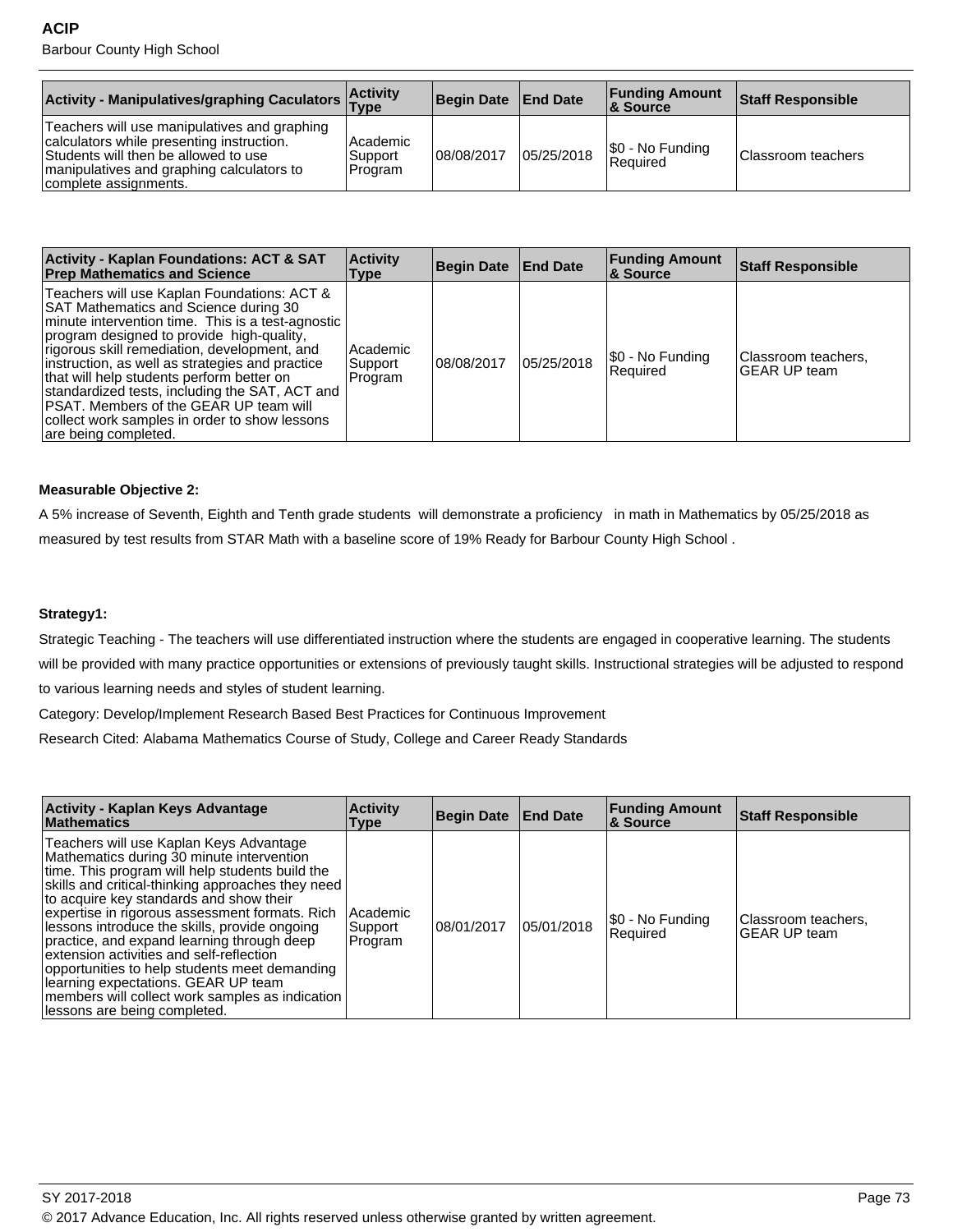| <b>Activity - Manipulatives/AMSTI Kits</b>                                                                                                                                         | <b>Activity</b><br>Type          | Begin Date End Date |            | <b>Funding Amount</b><br>∣& Source | Staff Responsible  |
|------------------------------------------------------------------------------------------------------------------------------------------------------------------------------------|----------------------------------|---------------------|------------|------------------------------------|--------------------|
| Teachers will demonstrate solutions problems<br>using manipulatives/AMSTI Math Kits and<br>students will be allowed to use<br>Imanipulatives/AMSTI Math Kits to solve<br>problems. | l Academic<br>Support<br>Program | 08/08/2017          | 05/25/2018 | \$0 - No Funding<br>Required       | Classroom teachers |

| <b>Activity - Depth of Knowledge</b><br><b>Implementation</b>                                                                                                                                                                                                                                                                                                                                                                  | <b>Activity</b><br>Type                       | Begin Date End Date |            | <b>Funding Amount</b><br>∣& Source | <b>Staff Responsible</b>       |
|--------------------------------------------------------------------------------------------------------------------------------------------------------------------------------------------------------------------------------------------------------------------------------------------------------------------------------------------------------------------------------------------------------------------------------|-----------------------------------------------|---------------------|------------|------------------------------------|--------------------------------|
| There is a need to increase the level of rigor for  Academic<br>all students in our classrooms. Common Core<br>State Standards alone are not enough to reach   Program<br>this level of rigor. The implementation of these<br>standards requires practical tools to develop<br>local curricula and assessments and to promote   Program<br>classroom discourse aligned to higher levels of [Professional]<br>cognitive demand. | Support <br>Behavioral<br>Support<br>Learning | 08/08/2017          | 05/01/2018 | S0 - No Funding<br>Required        | Teacher and<br>ladministration |

| <b>Activity - TWIRL Strategy</b>                                                                                                                         | <b>Activity</b><br><b>Type</b> | Begin Date End Date |            | <b>Funding Amount</b><br>8 Source | <b>Staff Responsible</b>         |
|----------------------------------------------------------------------------------------------------------------------------------------------------------|--------------------------------|---------------------|------------|-----------------------------------|----------------------------------|
| Teachers will lead the students in correct usage   Academic<br>of all parts of TWIRL. Teachers not familiar with Support<br>TWIRL will receive training. | Program                        | 108/08/2017         | 05/25/2018 | \$0 - No Funding<br>Required      | Administrators and<br>lteacherss |

| <b>Activity - Kaplan Foundations Mathematics</b>                                                                                                                                                                                                                                                                                                                                                                                                                                                                                                               | <b>Activity</b><br>Type        | <b>Begin Date</b> | <b>End Date</b> | <b>Funding Amount</b><br>∣& Source | <b>Staff Responsible</b>                   |
|----------------------------------------------------------------------------------------------------------------------------------------------------------------------------------------------------------------------------------------------------------------------------------------------------------------------------------------------------------------------------------------------------------------------------------------------------------------------------------------------------------------------------------------------------------------|--------------------------------|-------------------|-----------------|------------------------------------|--------------------------------------------|
| Teachers will use Kaplan Foundations<br>Mathematics during 30 minute intervention<br>time. This program reviews and provides<br>practice on core skills and concepts necessary<br>for successful academic performance. It<br>provides remediation, review, and support of<br>important foundation skills. It provides practice<br>at three different grade levels that can be used<br>to differentiate instruction, as well as provide<br>test-like practice. GEAR UP team members will<br>collect work samples as indication lessons are<br> being completed. | Academic<br>Support<br>Program | 108/08/2017       | 05/25/2018      | [\$0 - No Funding<br>Required      | Classroom teachers,<br><b>GEAR UP team</b> |

| Activity - Kaplan Foundations: ACT and SAT Activity<br><b>Prep Mathematics and Science</b>                                                                                                                                                                                                                                                                                                                                                                                                                    | Type                           | Begin Date End Date |            | <b>Funding Amount</b><br>∣& Source | <b>Staff Responsible</b>                   |
|---------------------------------------------------------------------------------------------------------------------------------------------------------------------------------------------------------------------------------------------------------------------------------------------------------------------------------------------------------------------------------------------------------------------------------------------------------------------------------------------------------------|--------------------------------|---------------------|------------|------------------------------------|--------------------------------------------|
| Teachers will use Kaplan Foundations: ACT<br>and SAT Prep Mathematics and Science during<br>30 minute intervention time. This is a test-<br>agnostic program designed to provide high-<br>quality, rigorous skill remediation, development,  <br>and instruction, as well as strategies and<br>practice that will help students perform better<br>on standardized tests, including the SAT, ACT<br>land PSAT. GEAR UP team members will<br>collect work samples as indication lessons are<br>being completed. | Academic<br>Support<br>Program | 108/08/2017         | 05/01/2018 | [\$0 - No Funding<br>Required      | Classroom teachers,<br><b>GEAR UP team</b> |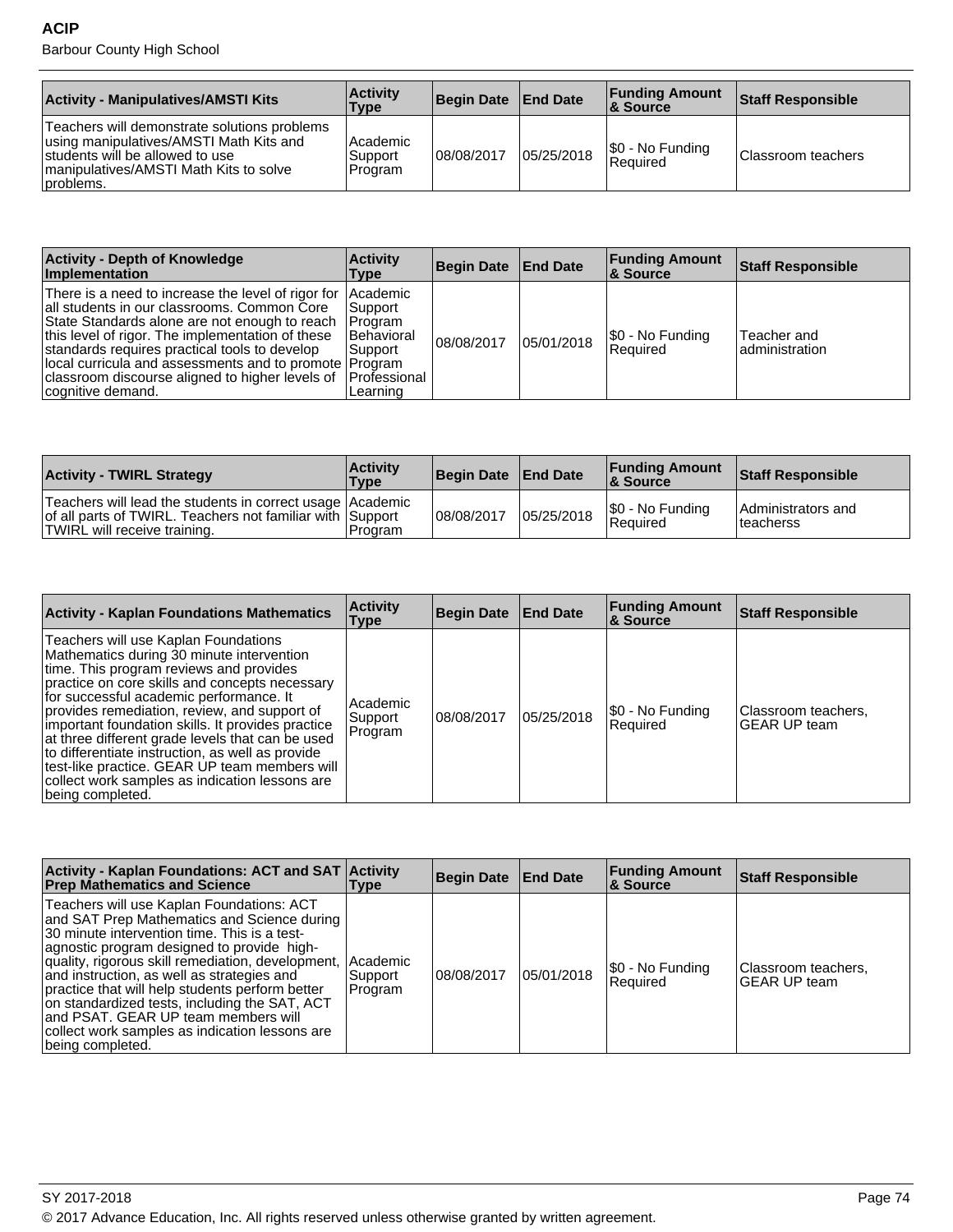| <b>Activity - Differentiated Instruction</b>                                                                                                                                                                                                                                                                                                                                                                                                             | <b>Activity</b><br>Type | <b>Begin Date</b> | <b>End Date</b> | <b>Funding Amount</b><br>∣& Source | <b>Staff Responsible</b>             |
|----------------------------------------------------------------------------------------------------------------------------------------------------------------------------------------------------------------------------------------------------------------------------------------------------------------------------------------------------------------------------------------------------------------------------------------------------------|-------------------------|-------------------|-----------------|------------------------------------|--------------------------------------|
| Students are engaged in cooperative learning.<br>Students are provided with many practice<br>opportunities or extensions of previously taught<br>skills. (Examples include but shall not be limited Academic<br>to Bell Ringers and 5-minute checks)<br>Instructional strategies are adjusted to respond Program<br>to various learning needs and styles of<br>students. Teachers not familiar with<br>differentiated Instruction will receive training. | l Support i             | 108/08/2017       | 05/25/2018      | S0 - No Funding<br>l Reauired      | Math teachers and<br>ladministrators |

**Identify the instructional strategies and methods used that strengthen the academic program in the school, increase the amount and quality of learning time, and help provide an enriched and accelerated curriculum, which may include programs, activities, and courses necessary to provide a well-rounded education.**

#### **Goal 1:**

Engage and Empower the Learner Through Technology

#### **Measurable Objective 1:**

100% of Ninth, Tenth, Eleventh and Twelfth grade students will demonstrate a proficiency by participating in at least one online learning experience prior to graduation in Career & Technical by 05/25/2018 as measured by school records and implementation of the Course of Study reflected in lesson plans..

#### **Strategy1:**

Career Tech Online Learning Experience - The Barbour County School District will implement an online learning experience for 9 - 12 grade students through the required Career Preparedness Course. All 9th grade students and any 10 - 12 grade transfer students will be required to take the Career Preparedness Course.The Career Preparedness course will be taught in the computer lab. The course will be monitored through lesson plans and grades.

Category: Develop/Implement College and Career Ready Standards

Research Cited: Alabama Course of Study for Career Preparedness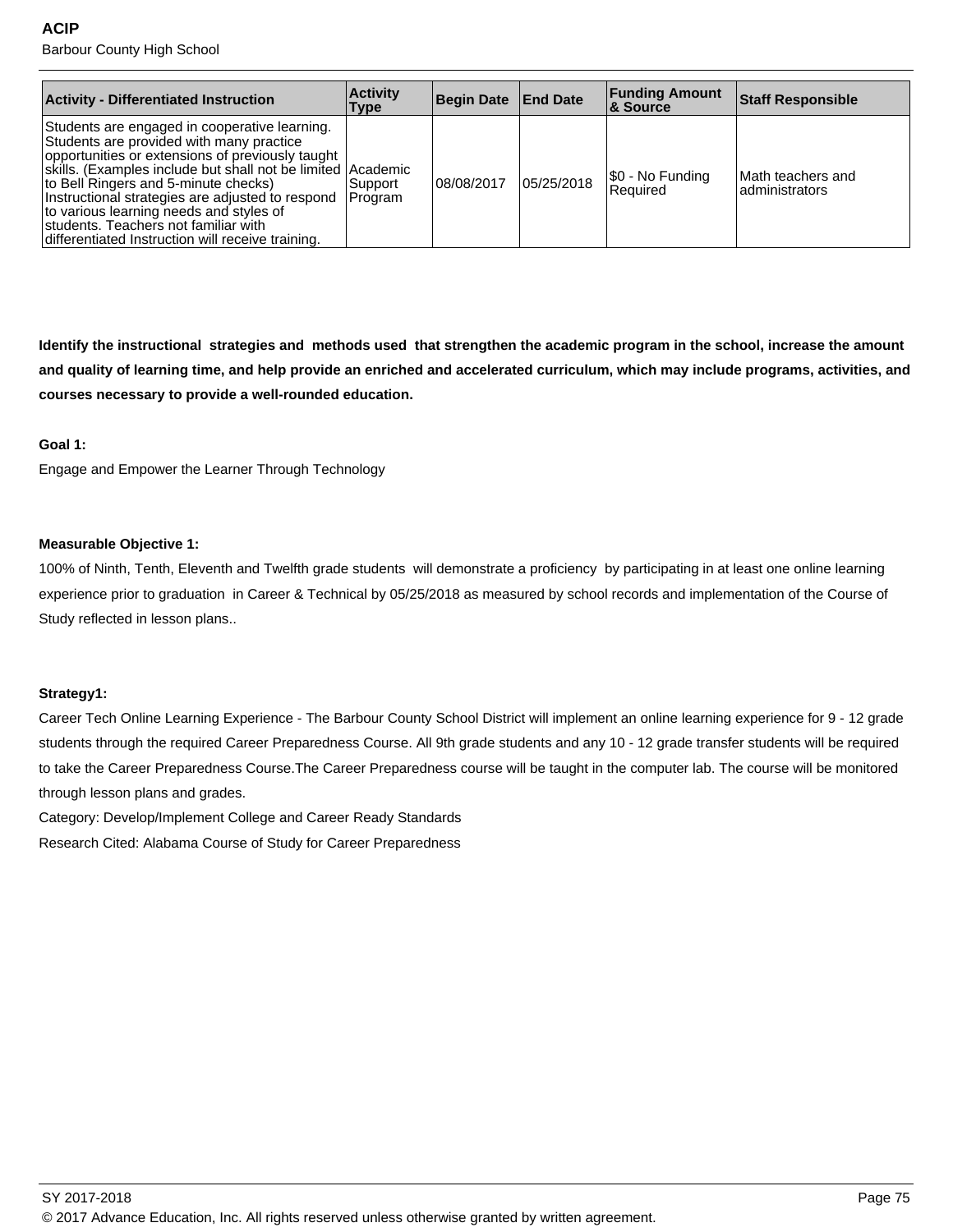| Activity - Digital Citizenship                                                                                                                                                                                                                                                                                                                                                                                                                                                                                                                                                                                                                                                                                                                                                                                       | <b>Activity</b><br>Type               | <b>Begin Date</b> | <b>End Date</b> | <b>Funding Amount</b><br>& Source | <b>Staff Responsible</b>             |
|----------------------------------------------------------------------------------------------------------------------------------------------------------------------------------------------------------------------------------------------------------------------------------------------------------------------------------------------------------------------------------------------------------------------------------------------------------------------------------------------------------------------------------------------------------------------------------------------------------------------------------------------------------------------------------------------------------------------------------------------------------------------------------------------------------------------|---------------------------------------|-------------------|-----------------|-----------------------------------|--------------------------------------|
| Demonstrate appropriate digital citizenship<br>through safe, ethical, and legal use of<br>technology systems and digital content.<br>a. Explain consequences of illegal and<br>unethical use of technology systems and digital<br>content.<br>Examples: cyber bullying, plagiarism<br>b. Interpret copyright laws and policies with<br>regard to ownership and use of digital content.<br>c. Explain the implications of creating and<br>maintaining a positive digital footprint.<br>d. Critique Internet and digital information for<br>validity, reliability, accuracy, bias, and current<br>relevance.<br>e. Cite sources of digital content using a style<br>manual.<br>Examples: Modern Language Association<br>(MLA) American Psychological Association<br>(APA)<br>Teachers will receive training as needed. | Career<br>Preparation/<br>Orientation | 08/08/2017        | 05/25/2018      | \$0 - No Funding<br>Required      | <b>Business Education</b><br>Teacher |

| <b>Activity - Technology Troubleshooting</b>                                                                                                                                                                   | <b>Activity</b><br>Type                            | Begin Date   End Date |            | <b>Funding Amount</b><br>8 Source | Staff Responsible             |
|----------------------------------------------------------------------------------------------------------------------------------------------------------------------------------------------------------------|----------------------------------------------------|-----------------------|------------|-----------------------------------|-------------------------------|
| Diagnose problems with hardware, software,<br>and advanced network systems. Examples:<br>printer, projector, power supply, task manager,<br>network connectivity. Teachers will receive<br>training as needed. | Career<br>Preparation/   08/08/2017<br>Orientation |                       | 05/25/2018 | \$0 - No Funding<br>l Reauired    | Business Education<br>Teacher |

| <b>Activity - Collaborative Learning Projects</b>                                                                                                                                                                                                                                                                                           | <b>Activity</b><br>Type                            | <b>Begin Date</b> | <b>End Date</b> | <b>Funding Amount</b><br>8 Source | <b>Staff Responsible</b>      |
|---------------------------------------------------------------------------------------------------------------------------------------------------------------------------------------------------------------------------------------------------------------------------------------------------------------------------------------------|----------------------------------------------------|-------------------|-----------------|-----------------------------------|-------------------------------|
| Utilize an online learning-management system<br>to engage in collaborative learning projects,<br>discussions, and assessments beyond the<br>traditional classroom that are goal-oriented,<br>focused, project-based, and inquiry-oriented.<br>Teachers will receive training as needed.<br>Examples: Moodle, Edmodo, Blackboard,<br>lCanvas | Career<br>Preparation/   08/08/2017<br>Orientation |                   | 05/25/2018      | \$0 - No Funding<br>Required      | Business Educaiton<br>Teacher |

# **Measurable Objective 2:**

90% of All Students will demonstrate a proficiency in the use of digital tools both individually and collaboratively,and in and out of the classroom to gather, organize, evaluate, and share/present information in Mathematics by 05/25/2018 as measured by classroom observations of student participation and indicated in lesson plans..

# **Strategy1:**

Student Engagement with Technology Tool Engagement - Barbour County High School classrooms have SmartBoard capability. All teachers actively use and encourage student use of the SmartBoards for academic engagement with the interactive technology tools. Teachers will develop classroom procedures and guidelines for student engagement with interactive technology tools. Other interactive tools for students are document cameras, LCD projectors, Mobi pads & clickers. Classroom observations focused on student interaction with technology will be documented along with notations within the teacher's lesson plans.

Research cited: Alabama Technology Course of Study

Category: Develop/Implement Professional Learning and Support

Research Cited: Research cited: Alabama Technology Course of Study

#### SY 2017-2018 Page 76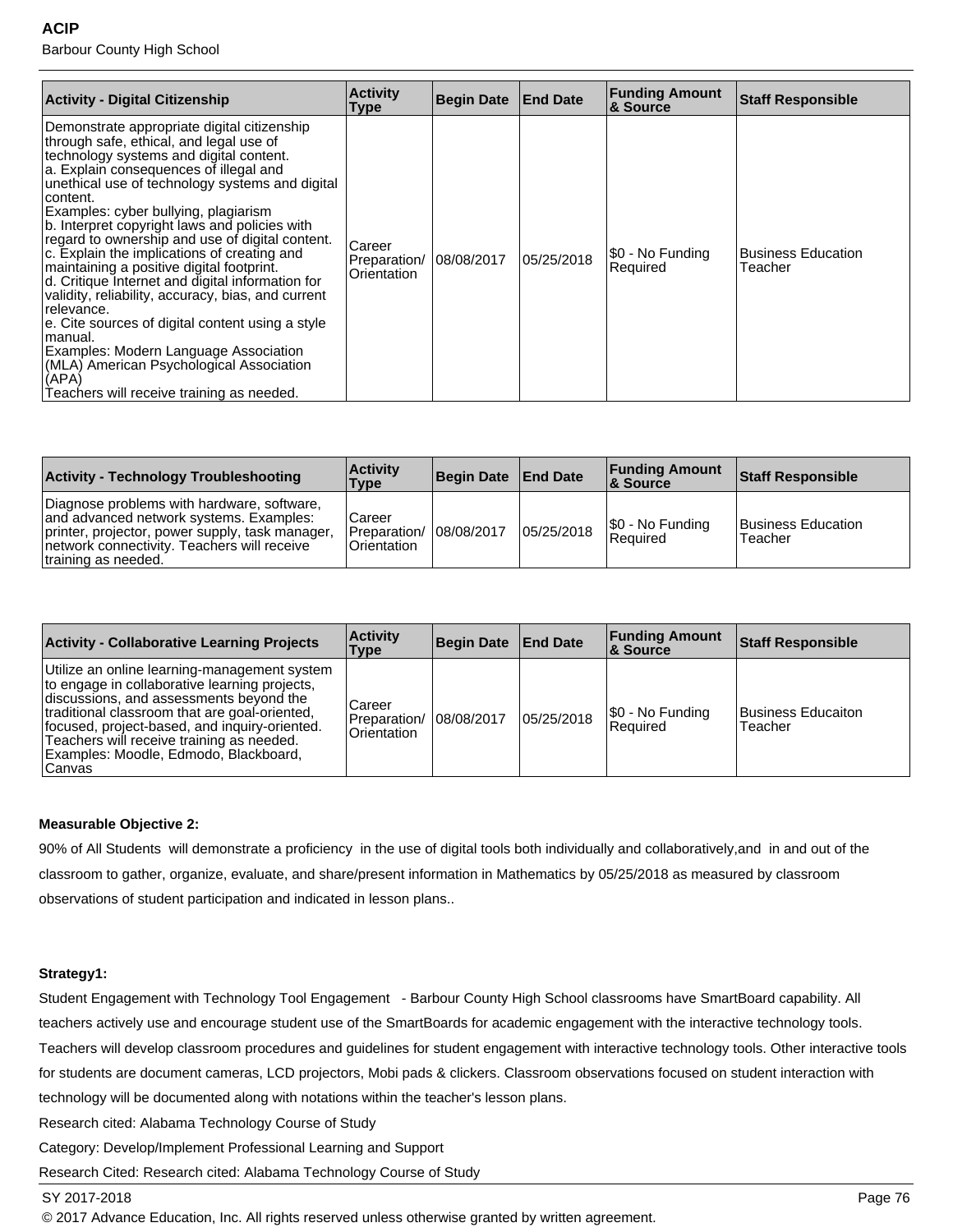| <b>Activity - Interactive Technology Tool</b><br>Engagement                                                                                                                                                                                                                                                                                                                                                                     | <b>Activity</b><br>Type | <b>Begin Date</b> | <b>End Date</b> | <b>Funding Amount</b><br>∣& Source | <b>Staff Responsible</b>              |
|---------------------------------------------------------------------------------------------------------------------------------------------------------------------------------------------------------------------------------------------------------------------------------------------------------------------------------------------------------------------------------------------------------------------------------|-------------------------|-------------------|-----------------|------------------------------------|---------------------------------------|
| Use digital tools to do research, complete<br>projects and demonstrate proficiency in skills<br>presented during instruction for students in<br>grades seven through twelve. Barbour County<br>High School will use this activity to support the<br>needs of our students, especially those of high<br>poverty, to afford them the equitable opportunity<br>to interact with technology and prepare for<br>careers and college. | Technology              | 08/08/2017        | 05/25/2018      | \$0 - No Funding<br>Required       | Classroom teachers and<br>Iprincipals |

| <b>Activity - Professional Development</b>                                                                                                             | <b>Activity</b><br>Type                                                                              | <b>Begin Date</b> | <b>End Date</b> | <b>Funding Amount</b><br>8 Source | <b>Staff Responsible</b>        |
|--------------------------------------------------------------------------------------------------------------------------------------------------------|------------------------------------------------------------------------------------------------------|-------------------|-----------------|-----------------------------------|---------------------------------|
| There will be professional development for all<br>educators in order to enhance teaching and<br>learning in the classrooms as well as school<br>wiide. | l Professional<br>Learning<br>l Academic<br>Support<br>Program<br>l Behavioral<br>Support<br>Program | 08/08/2017        | 05/25/2018      | \$0 - No Funding<br>Required      | Teachers and<br>ladministrators |

| <b>Activity - Online Assessments</b>                                                                                                                                                                                                  | <b>Activity</b><br>Type                      | Begin Date   End Date |            | <b>Funding Amount</b><br>8 Source | <b>Staff Responsible</b>                                               |
|---------------------------------------------------------------------------------------------------------------------------------------------------------------------------------------------------------------------------------------|----------------------------------------------|-----------------------|------------|-----------------------------------|------------------------------------------------------------------------|
| Progress to students taking online formative<br>and standardized assessments: STAR<br>Reading, STAR Math, Performance Series<br>Scantron Assessment, ACT Plus Writing, and<br>WorkKeys. Teachers will receive training as<br>⊺needed. | Academic<br>Support<br>Program<br>Technology | 08/08/2017            | 05/25/2018 | I\$2265 - Title I Part            | All core teachers, media<br>specialist, and school<br>ladministrators. |

| <b>Activity - Maintain and replace equipment</b>                          | ∣Activitv<br>Type | Begin Date   End Date |            | <b>Funding Amount</b><br>& Source    | <b>Staff Responsible</b> |
|---------------------------------------------------------------------------|-------------------|-----------------------|------------|--------------------------------------|--------------------------|
| Maintain current technology equipment and<br>replace equipment as needed. | Technology        | 08/08/2017            | 05/25/2018 | <b>S4514 - State</b><br><b>Funds</b> | principal                |

| <b>Activity - Support of Technology Initiative</b>                                                                                                                                                                                                  | <b>Activity</b><br>Type | Begin Date   End Date |            | <b>Funding Amount</b><br>∣& Source | <b>Staff Responsible</b>                                         |
|-----------------------------------------------------------------------------------------------------------------------------------------------------------------------------------------------------------------------------------------------------|-------------------------|-----------------------|------------|------------------------------------|------------------------------------------------------------------|
| To support educational software, maintenance,<br>and replacement of computers used by the<br>students. Provide any other needed support for Technology<br>all instructional technology in place. Purchase<br>as needed other technological devices. |                         | 08/08/2017            | 05/25/2018 | S7500 - Title I Part               | Asministrator, faculty and<br>staff, technology<br>l coordinator |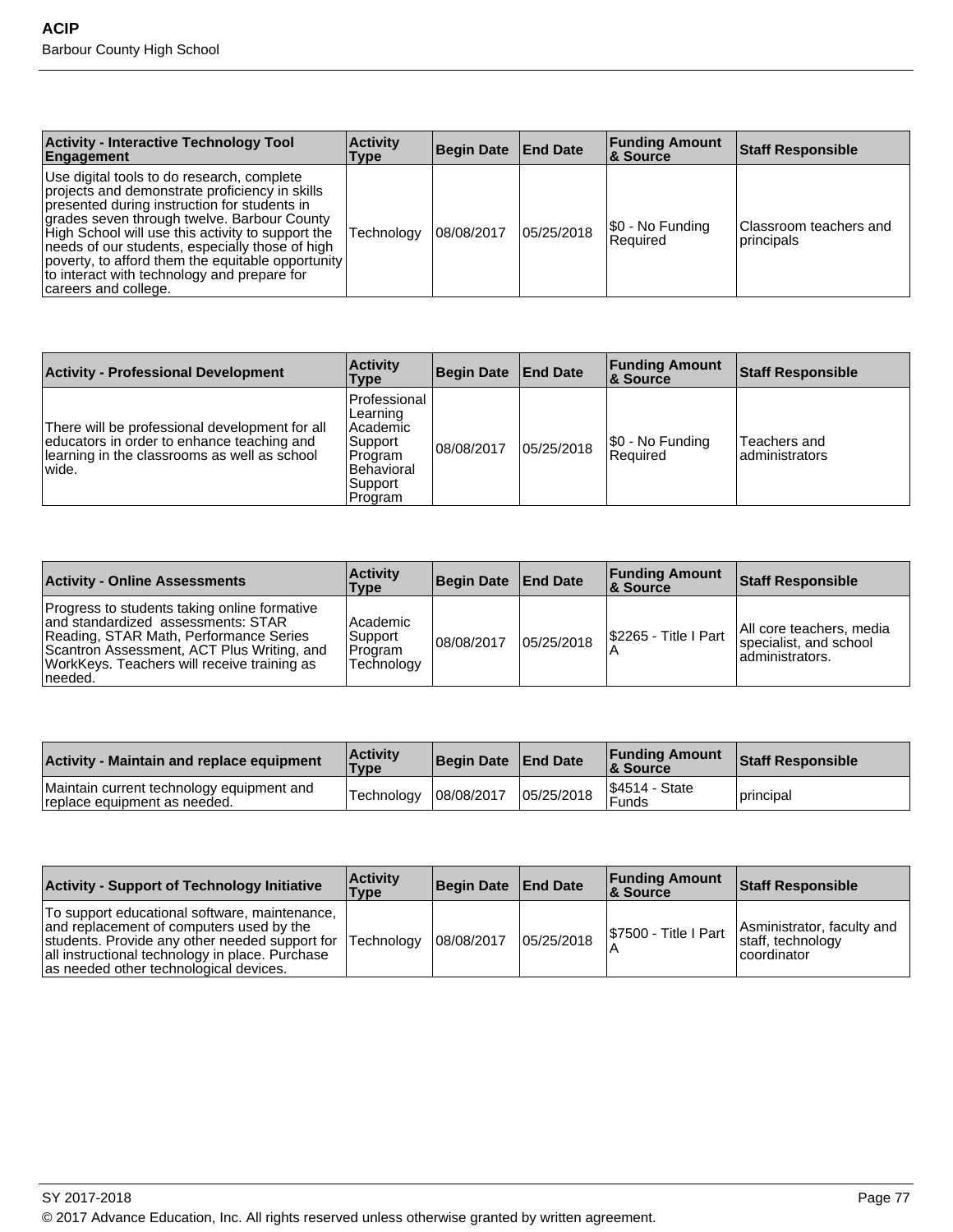**ACIP**

Barbour County High School

| <b>Activity - Technology Interaction through</b><br>$ 1:1$ Initiative                                                                                                                                                                                                                                                                                                         | <b>Activity</b><br>Type | Begin Date   End Date |            | <b>Funding Amount</b><br>∣& Source        | <b>Staff Responsible</b> |
|-------------------------------------------------------------------------------------------------------------------------------------------------------------------------------------------------------------------------------------------------------------------------------------------------------------------------------------------------------------------------------|-------------------------|-----------------------|------------|-------------------------------------------|--------------------------|
| Students in ninth and tenth grades are<br>projected to have Chromebooks for daily use<br>this year. The seventh and eighth grades<br>currently are already implementing 1:1. This<br>implementation will enable students to have<br>access to and interact with the technology to<br>prepare them for real-world application as well<br>as enhance their academic experience. | Technology              | 08/08/2017            | 05/25/2018 | \$22500 - Title I Part Administrators and | 'teachers                |

### **Goal 2:**

Prepare and support teachers and leaders to graduate College- and Career-Ready Students

#### **Measurable Objective 1:**

demonstrate a proficiency 100% teachers and leaders will exhibit knowledge, skills, and work processes that are representative of an innovative professional in a global and digital society by 05/25/2018 as measured by classroom observations and EDUCATEAlabama reports.

#### **Strategy1:**

Professional Development - Teachers at Barbour County High School have been provided with professional development and will have ongoing opportunities to enhance their technology skills to increase their proficiency with technology needed in the classroom. This professional development will help teachers to integrate technology into their lessons and to increase students' hands-on experience with technology. Teachers will also prepare students with technology skills that will enable them to actively participate in the learning experience and become more knowledgeable of the technology that will help them in their preparation for college and careers.

Category: Develop/Implement Teacher Effectiveness Plan

Research Cited: Alabama Plan 2020

| <b>Activity - Professional Development</b>                                                                                              | <b>Activity</b><br>Type                                                                        | Begin Date End Date |            | <b>Funding Amount</b><br><b>8 Source</b> | <b>Staff Responsible</b>        |
|-----------------------------------------------------------------------------------------------------------------------------------------|------------------------------------------------------------------------------------------------|---------------------|------------|------------------------------------------|---------------------------------|
| Professional development for all educators in<br>order to enhance the teaching and learning in<br>the classroom as well as school wide. | Academic<br>Support<br>Program<br>Behavioral<br>Support<br>Program<br>Professional<br>Learning | 08/08/2017          | 05/25/2018 | I\$2500 - Title I Part                   | Teachers and<br>ladministrators |

| <b>Activity - SmartBoard Training</b>                                                                                                                              | <b>Activity</b><br>Type                 | Begin Date   End Date |            | <b>Funding Amount</b><br><b>8 Source</b> | <b>Staff Responsible</b>                |
|--------------------------------------------------------------------------------------------------------------------------------------------------------------------|-----------------------------------------|-----------------------|------------|------------------------------------------|-----------------------------------------|
| BCHS will provide training on the use of<br>SmartBoards for instructional personnel as<br>needed in order to increase technology<br>lintegration in the classroom. | $ Professian _{08/08/2017}$<br>Learning |                       | 05/25/2018 | S0 - No Funding<br><b>Required</b>       | Technology coordinator<br>land teachers |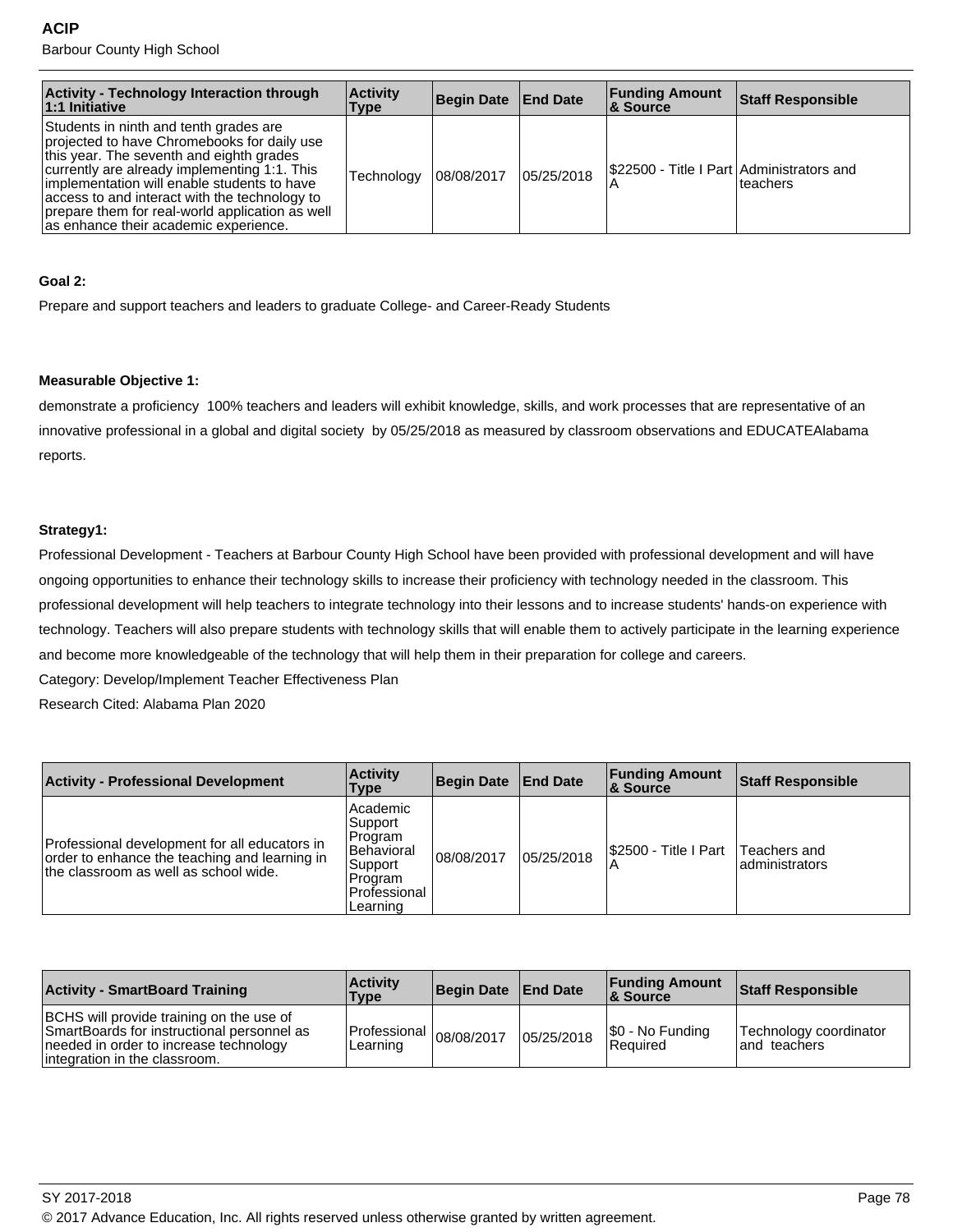### **ACIP**

Barbour County High School

| <b>Activity - Document Camera Training</b>                                                                                                                                      | <b>Activity</b><br>Type | <b>Begin Date</b> | <b>End Date</b> | <b>Funding Amount</b><br>8 Source | <b>Staff Responsible</b>                                                                                                                                        |
|---------------------------------------------------------------------------------------------------------------------------------------------------------------------------------|-------------------------|-------------------|-----------------|-----------------------------------|-----------------------------------------------------------------------------------------------------------------------------------------------------------------|
| Teachers at BCHS will be provided with training<br>on the use of Document Cameras as needed in   Professional<br>order to increase technology integration in the<br>Iclassroom. | Learning                | 08/08/2017        | 05/25/2018      | \$0 - No Funding<br>Required      | Technology coordinator,<br>Idirector of instructional<br>services and federal<br>programs, outside<br> consultants, school <br>ladministrators and<br>Iteachers |

| <b>Activity - OdysseyWare Training</b>                                                                                                                                                                                                                                | <b>Activity</b><br>Type       | Begin Date   End Date |            | <b>Funding Amount</b><br>∣& Source | <b>Staff Responsible</b>                                             |
|-----------------------------------------------------------------------------------------------------------------------------------------------------------------------------------------------------------------------------------------------------------------------|-------------------------------|-----------------------|------------|------------------------------------|----------------------------------------------------------------------|
| A select group of teachers, counselors and<br>school administrators of BCHS will be trained<br>and/or refreshed on the use of OdysseyWare<br>Instructional Software to assist high poverty and Learning<br>high need at-risk students currently in grades<br>$10-12.$ | $ Professional _{08/08/2017}$ |                       | 05/25/2018 | \$0 - No Funding<br>Required       | 'Technology coordinator,<br>Ischool administrators and<br>l teachers |

#### **Goal 3:**

Improve student proficiency in reading

### **Measurable Objective 1:**

A 10% increase of All Students will demonstrate a proficiency in STAR in Reading by 05/25/2018 as measured by STAR Reading data. 7th Grade will increase from a baseline of 20% At/Above Benchmark, 8th Grade 12% At/Above, 9th Grade 0% At/Above Benchmark, 10th Grade 6% At/Above Benchmark, 11th Grade 14% At/Above Benchmark, and 12th Grade 4% At/Above Benchmark.

#### **Strategy1:**

Before, During, and After Strategies - Teachers will use all parts of Before, During, and After Reading Strategies in their instruction. Teachers will receive training as needed.

Category: Develop/Implement Learning Supports

Research Cited: ARI Strategies

| <b>Activity - Before During After</b>                                                                                                                                                                                                                                                                                                                                                                                                                                                                                                                                                                                                                                 | <b>Activity</b><br>Type        | <b>Begin Date</b> | <b>End Date</b> | <b>Funding Amount</b><br>& Source | Staff Responsible  |
|-----------------------------------------------------------------------------------------------------------------------------------------------------------------------------------------------------------------------------------------------------------------------------------------------------------------------------------------------------------------------------------------------------------------------------------------------------------------------------------------------------------------------------------------------------------------------------------------------------------------------------------------------------------------------|--------------------------------|-------------------|-----------------|-----------------------------------|--------------------|
| Reading involves connecting new text to that<br>which is already understood (prior knowledge).<br>BDA strategies are used to get students to<br>activate existing knowledge, thereby creating a<br>mental framework to which new text, terms,<br>ideas, etc. can be attached. This mental<br>framework is begun before reading even<br>begins, strengthened as students interact with<br>the text during the reading, and reflected upon<br>after reading as students incorporate what they<br>have just read into their core knowledge. Key<br>processes used throughout BDAs are writing,<br>conversation and reading. Teachers will receive<br>training as needed. | Academic<br>Support<br>Program | 08/08/2017        | 05/25/2018      | \$0 - No Funding<br>Required      | Classroom teachers |

# **Strategy2:**

Increase literary comprehension - Students will increase literary comprehension in recreational as well as academic reading.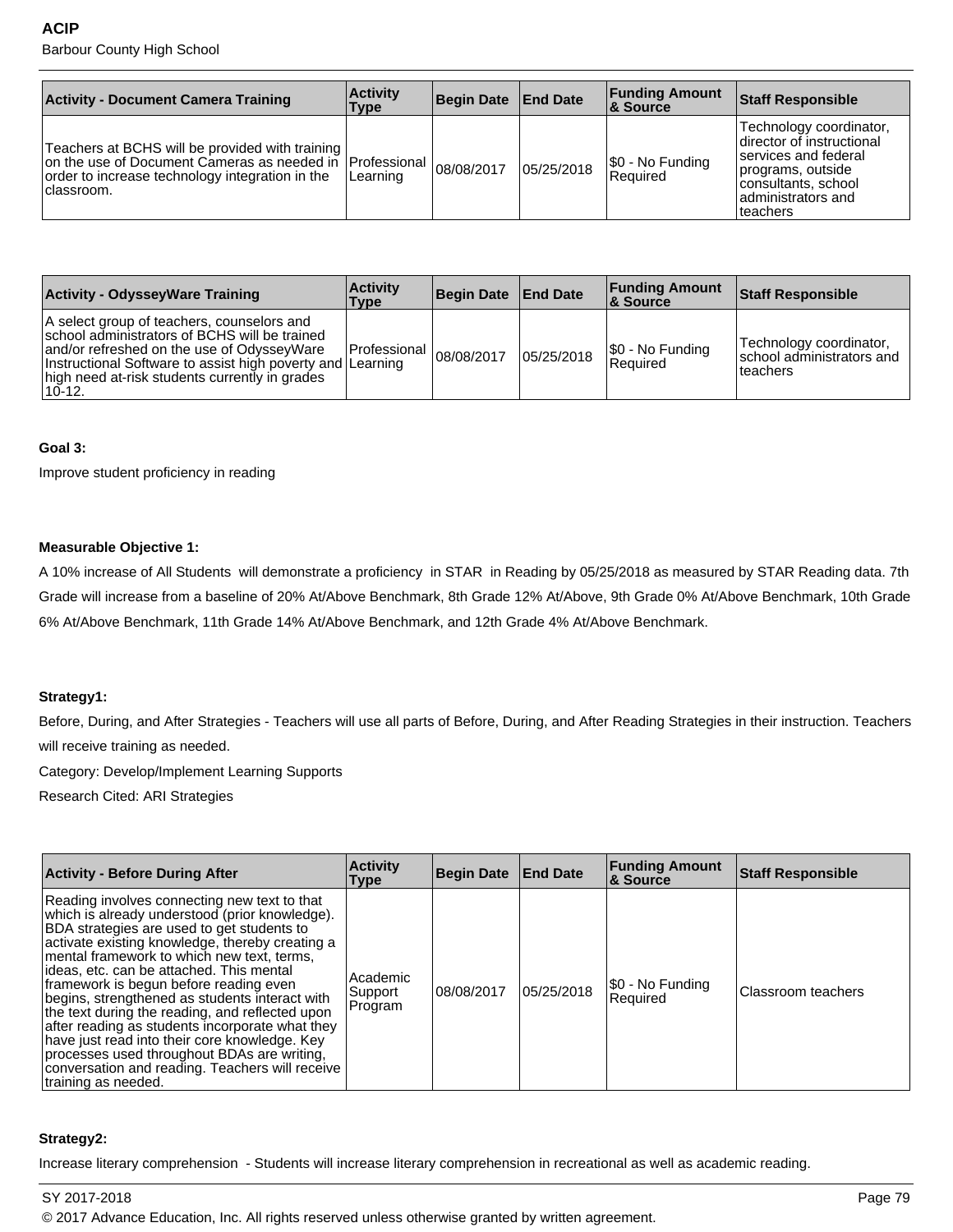# Category: Develop/Implement College and Career Ready Standards

Research Cited: ACT ASPIRE, ACT Plus Writing, Work Keys, Accelerated Reader, STAR Reading, ACCESS, AAA, as well as classroom tests.

| <b>Activity - Library visitation</b>                                                                                                                                                                                                                                                                                                                                                                                                                                 | <b>Activity</b><br>Type        | Begin Date End Date |            | <b>Funding Amount</b><br><b>8 Source</b> | <b>Staff Responsible</b>                         |
|----------------------------------------------------------------------------------------------------------------------------------------------------------------------------------------------------------------------------------------------------------------------------------------------------------------------------------------------------------------------------------------------------------------------------------------------------------------------|--------------------------------|---------------------|------------|------------------------------------------|--------------------------------------------------|
| Students will visit the library twice each month<br>to check out challenging materials and<br>complete both Accelerated Reader practice<br>quizzes and vocabulary quizzes on the books<br>they have read. .Teachers will use the same<br>software to monitor student progress and<br>proficiency levels. Students will write a one<br>page summary of their book. Students should<br>include, but not be limited to, unfolding of plot<br>and character development. | Academic<br>Support<br>Program | 108/08/2017         | 05/25/2018 | I\$2945 - Title I Part                   | Administrators, teachers<br>and media specialist |

| <b>Activity - Depths of Knowledge</b>                                                                                                                                                                                                                                                                                                                                                                                                                                         | <b>Activity</b><br>Type                                                                               | <b>Begin Date</b> | <b>End Date</b> | <b>Funding Amount</b><br>∣& Source | <b>Staff Responsible</b>       |
|-------------------------------------------------------------------------------------------------------------------------------------------------------------------------------------------------------------------------------------------------------------------------------------------------------------------------------------------------------------------------------------------------------------------------------------------------------------------------------|-------------------------------------------------------------------------------------------------------|-------------------|-----------------|------------------------------------|--------------------------------|
| There is a need to increase the level of rigor for<br>all students in our classrooms. The Common<br>Core State Standards are not enough to<br>increase rigor to the needed level. The<br>implementation of these standards requires<br>practical tools to develop local curricula and<br>lassessments and to promote classroom<br>discourse aligned to higher levels of cognitive<br>demand. Therefore, teachers will receive<br>Itraining in the use of Depths of Knowledge. | Professional<br>Learning<br>Academic<br>Support<br>Program<br><b>Behavioral</b><br>Support<br>Program | 08/08/2017        | 05/25/2018      | [\$0 - No Funding<br>Required      | Teachers and<br>administrators |

# **Strategy3:**

Departmental Meetings - Teachers will participate in departmental meetings during planning periods as well as before and after school.

Category: Develop/Implement Teacher Effectiveness Plan

Research Cited: sign in sheets, lesson plans

| <b>Activity - RTI</b>                                                                                                                                                                                                                                                                                                                                                                                                                                                                                              | <b>Activity</b><br><b>Type</b>                 | Begin Date   End Date |            | <b>Funding Amount</b><br><b>8 Source</b> | <b>Staff Responsible</b>                         |
|--------------------------------------------------------------------------------------------------------------------------------------------------------------------------------------------------------------------------------------------------------------------------------------------------------------------------------------------------------------------------------------------------------------------------------------------------------------------------------------------------------------------|------------------------------------------------|-----------------------|------------|------------------------------------------|--------------------------------------------------|
| Teachers will develop and review Rtl strategies<br>in order to provide high quality, standards-<br>based instruction and intervention strategies<br>that are matched to individual student<br>academic, social-emotional, and/or behavioral<br>needs. This multi-tiered system combines core<br>instruction, assessment, and intervention within Support<br>a classroom/school in order to increase student   Program<br>achievement and/or reduce behavior problems.<br>Teachers will receive training as needed. | Academic<br>Support<br>Program<br>l Behavioral | 08/08/2017            | 05/25/2018 | \$0 - No Funding<br>Required             | classroom teachers,<br>administrators, counselor |

| <b>Activity - Vertical alignment and pacing</b>                                                                                                                                                                                                                                             | <b>Activity</b><br>Type        | Begin Date   End Date |            | <b>Funding Amount</b><br><b>8 Source</b> | Staff Responsible  |
|---------------------------------------------------------------------------------------------------------------------------------------------------------------------------------------------------------------------------------------------------------------------------------------------|--------------------------------|-----------------------|------------|------------------------------------------|--------------------|
| Teachers will participate in departmental<br>meetings twice each month in which they will<br>discuss current and year end objectives, as well<br>as methods of teaching and grading, in order to<br>insure consistency for students and staff.<br>Teachers will receive training as needed. | Academic<br>Support<br>Program | 08/08/2017            | 05/25/2018 | \$0 - No Funding<br>Required             | Classroom teachers |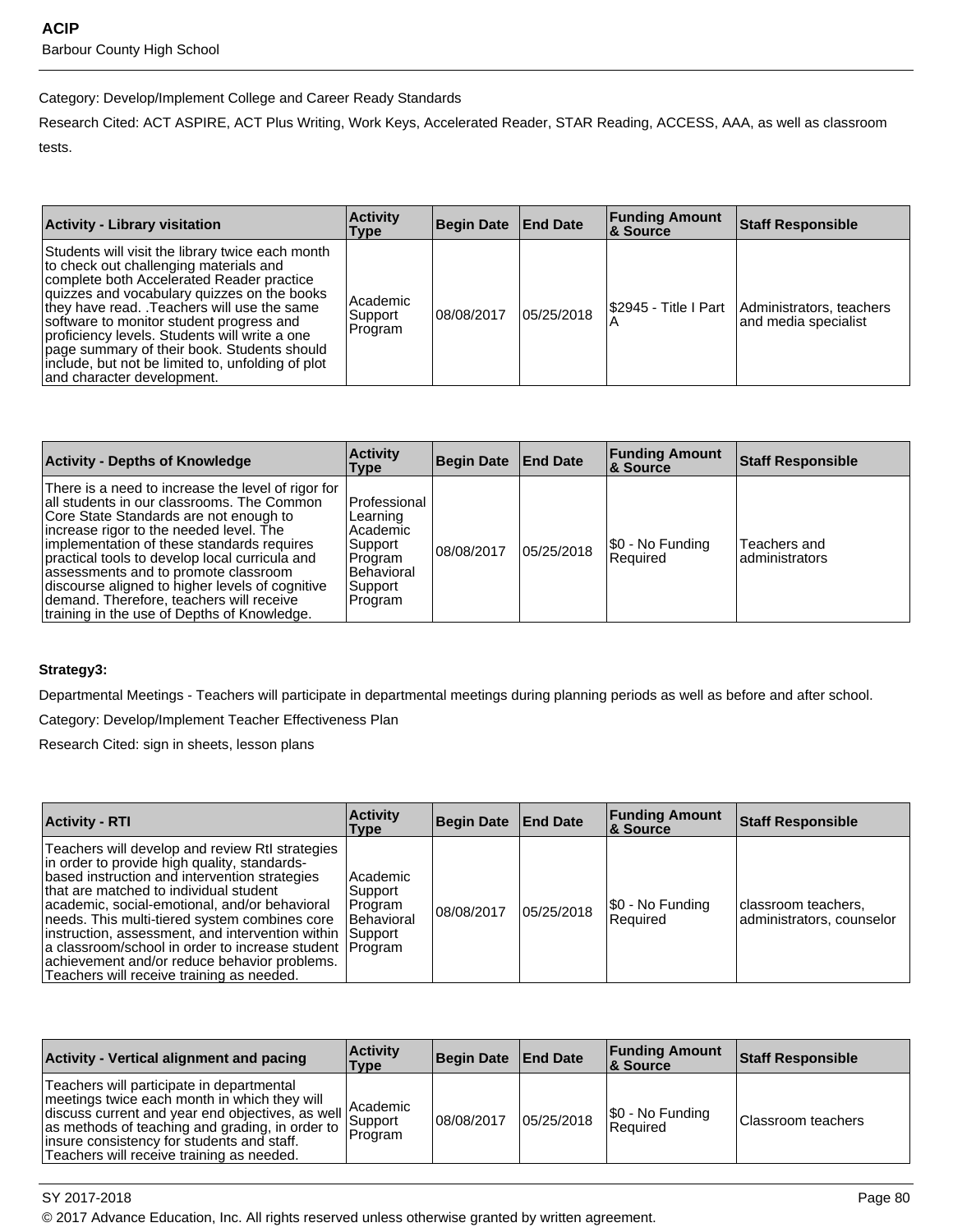# **Strategy4:**

Kaplan - Tenth grade teachers will incorporate 30 minutes of intervention using Kaplan Foundations, Kaplan Advantage, Kaplan ACT-Prep

and other resources at least 3 days a week.

Teachers will receive training as needed.

Category: Develop/Implement Learning Supports

Research Cited: Kaplan K-12 Learning Services

| <b>Activity - Kaplan Foundations English</b><br>Language Arts                                                                                                                                                                                                             | <b>Activity</b><br>Type        | Begin Date End Date |            | <b>Funding Amount</b><br><b>8 Source</b> | <b>Staff Responsible</b>            |
|---------------------------------------------------------------------------------------------------------------------------------------------------------------------------------------------------------------------------------------------------------------------------|--------------------------------|---------------------|------------|------------------------------------------|-------------------------------------|
| During 30 minute intervention period, teachers<br>will primarily use Kaplan Foundations to review<br>and practice the core skills and concepts<br>necessary for successful academic<br>performance in English Language Arts.<br>Teachers will receive training as needed. | Academic<br>Support<br>Program | 108/08/2017         | 05/25/2018 | \$0 - No Funding<br>l Reauired           | Classroom teachers,<br>GEAR UP Team |

| Activity - Kaplan Keys Advantage English<br>Language Arts                                                                                                                                                                                                                                                                                                                                                                                                                                                                                                              | <b>Activity</b><br>Type        | <b>Begin Date</b> | <b>End Date</b> | <b>Funding Amount</b><br><b>8 Source</b> | <b>Staff Responsible</b> |
|------------------------------------------------------------------------------------------------------------------------------------------------------------------------------------------------------------------------------------------------------------------------------------------------------------------------------------------------------------------------------------------------------------------------------------------------------------------------------------------------------------------------------------------------------------------------|--------------------------------|-------------------|-----------------|------------------------------------------|--------------------------|
| Teachers will use Kaplan Keys Advantage<br>English Language Arts during 30 minute<br>intervention. This program will help students<br>build the skills and critical-thinking approaches<br>they need in order to master key standards and<br>show their expertise in rigorous assessment<br>formats, lessons introducing the skills, provide<br>ongoing practice, and expand learning through<br>deep extension activities and self-reflection<br>opportunities to help students meet demanding<br>learning expectations. Teachers will receive<br>training as needed. | Academic<br>Support<br>Program | 108/08/2017       | 05/25/2018      | I\$0 - No Funding<br>Required            | Classroom teachers       |

| <b>Activity - Kaplan ACT &amp; SAT Prep English</b><br>Language Arts                                                                                                                                                                                                                                                                                                                                                                                                                                                                              | <b>Activity</b><br>Type        | Begin Date End Date |            | <b>Funding Amount</b><br>∣& Source | <b>Staff Responsible</b>                   |
|---------------------------------------------------------------------------------------------------------------------------------------------------------------------------------------------------------------------------------------------------------------------------------------------------------------------------------------------------------------------------------------------------------------------------------------------------------------------------------------------------------------------------------------------------|--------------------------------|---------------------|------------|------------------------------------|--------------------------------------------|
| Teachers will use Kaplan Foundations: ACT &<br>SAT Prep English Language Arts during 30<br>minute intervention time. This is a diagnostic<br>test program designed to provide high-quality,<br>rigorous skill remediation, development, and<br>instruction, as well as strategies and practice<br>that will help students perform better on<br>standardized tests, including the SAT, ACT, ad<br>PSAT, GEAR UP Team members will collect<br>work samples to indicate lessons are being<br>completed. Teachers will receive training as<br>needed. | Academic<br>Support<br>Program | 108/08/2017         | 05/25/2018 | \$0 - No Funding<br>Required       | Classroom teachers,<br><b>GEAR UP Team</b> |

# **Strategy5:**

TWIRL Strategy - TWIRL-Teachers will include all of the parts of TWIRL in their lesson plans.

Category: Develop/Implement Research Based Best Practices for Continuous Improvement

Research Cited: ARI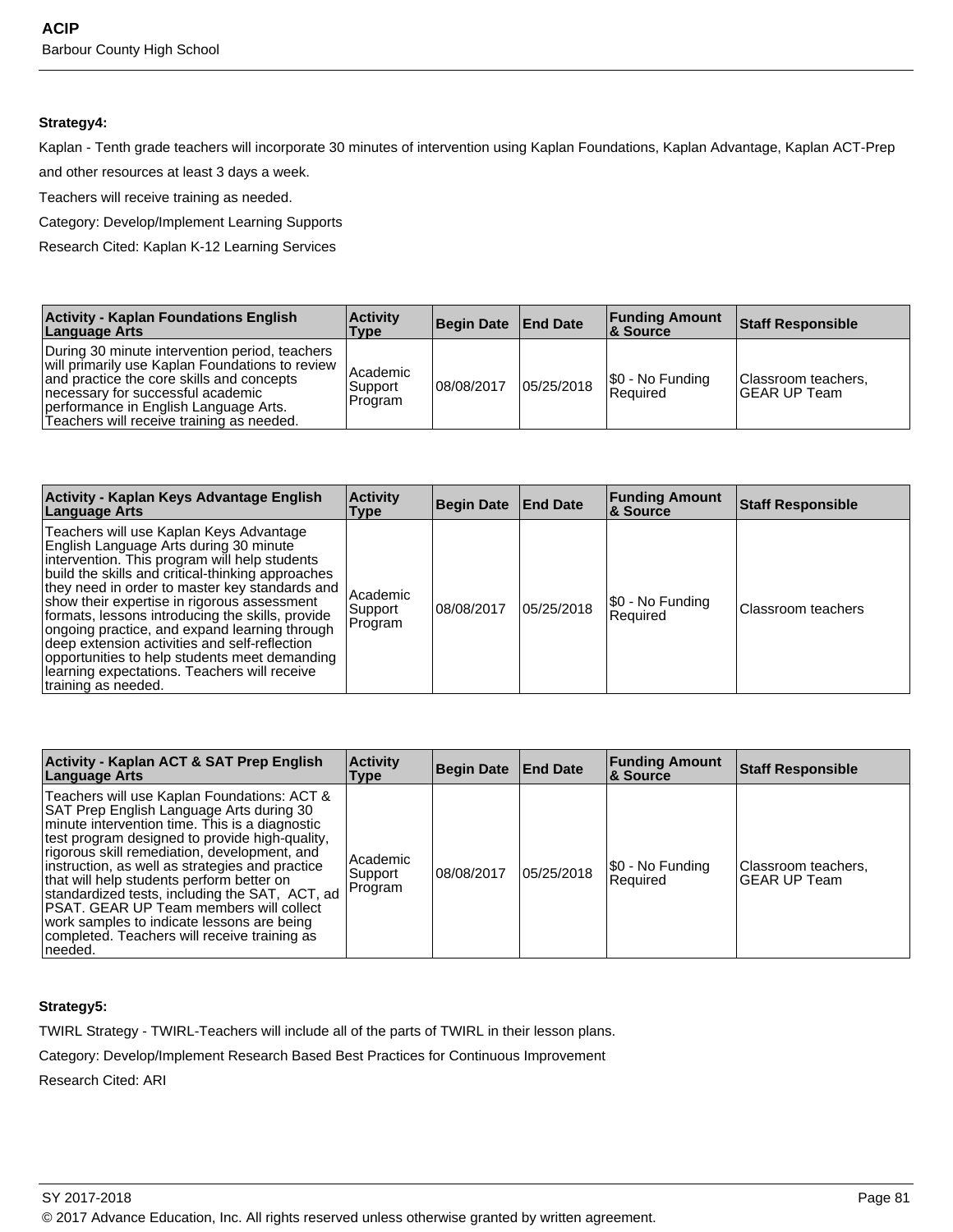| <b>Activity - TWIRL</b>                                                                                                                                                                                                                                                                                                                                                             | <b>Activity</b><br><b>Type</b> | Begin Date   End Date |            | <b>Funding Amount</b><br><b>8. Source</b> | <b>Staff Responsible</b>        |
|-------------------------------------------------------------------------------------------------------------------------------------------------------------------------------------------------------------------------------------------------------------------------------------------------------------------------------------------------------------------------------------|--------------------------------|-----------------------|------------|-------------------------------------------|---------------------------------|
| 1. Students will discuss answers in groups or<br>with a partner. 2. Students will write responses<br>to informational and literary text. 3. Students<br>will use higher order thinking and problem<br>solving. 4. Students will read and answer<br>questions. 5. Students will listen to responses<br>of other students. Teachers not familiar with<br>TWIRL will receive training. | Academic<br>Support<br>Program | 108/08/2017           | 05/25/2018 | \$0 - No Funding<br>l Reauired            | Administrators and<br>lteachers |

# **Goal 4:**

EL Students will become proficient in the English language

# **Measurable Objective 1:**

A 2% increase of English Learners students will demonstrate a proficiency in ACCESS for ELLs 2.0 in English Language Arts by 05/25/2018 as measured by ACCESS for ELLs .

# **Strategy1:**

Implement SDAIE/SIOP - Teachers will implement SDAIE/SIOP strategies after receiving training.

Category: Develop/Implement Learning Supports

Research Cited: WIDA Consortium

| <b>Activity - Implementation of SDAIE/SIOP</b>                                                                                                                                            | <b>Activity</b><br>Type        | Begin Date End Date |             | <b>Funding Amount</b><br>& Source | <b>Staff Responsible</b>                           |
|-------------------------------------------------------------------------------------------------------------------------------------------------------------------------------------------|--------------------------------|---------------------|-------------|-----------------------------------|----------------------------------------------------|
| English Language Arts teachers will implement<br>at least one writing activity each week utilizing<br>SDAIE/SIOP strategies for EL students.<br>Teachers will receive training as needed. | Academic<br>Support<br>Program | 08/08/2017          | 105/25/2018 | S600 - State Funds                | School administrators and<br><sup>1</sup> teachers |

| <b>Activity - Professional Development</b>                                                                                                                          | <b>Activity</b><br>Type                | Begin Date End Date |            | <b>Funding Amount</b><br><b>8 Source</b> | <b>Staff Responsible</b>                                  |
|---------------------------------------------------------------------------------------------------------------------------------------------------------------------|----------------------------------------|---------------------|------------|------------------------------------------|-----------------------------------------------------------|
| Teachers will receive training on the<br>implementation of SDAIE/SIOP models and<br>strategies. These strategies will help improve<br>linstruction for EL students. | Professional $ 08/08/2017$<br>Learning |                     | 05/25/2018 | \$0 - No Funding<br>Required             | <b>EL Coordinator, school</b><br>administrators, teachers |

# **Goal 5:**

All students at BCHS will be engaged in high quality aligned college and career ready standards for instruction in the library media program

# **Measurable Objective 1:**

demonstrate a behavior that ensures that the LMC will provide flexible, real, and virtual access to a wide range of informational resources both within the LMC and outside the school facility by 05/25/2018 as measured by ConCourse reports, AVL reports, and LMS schedule..

#### **Strategy1:**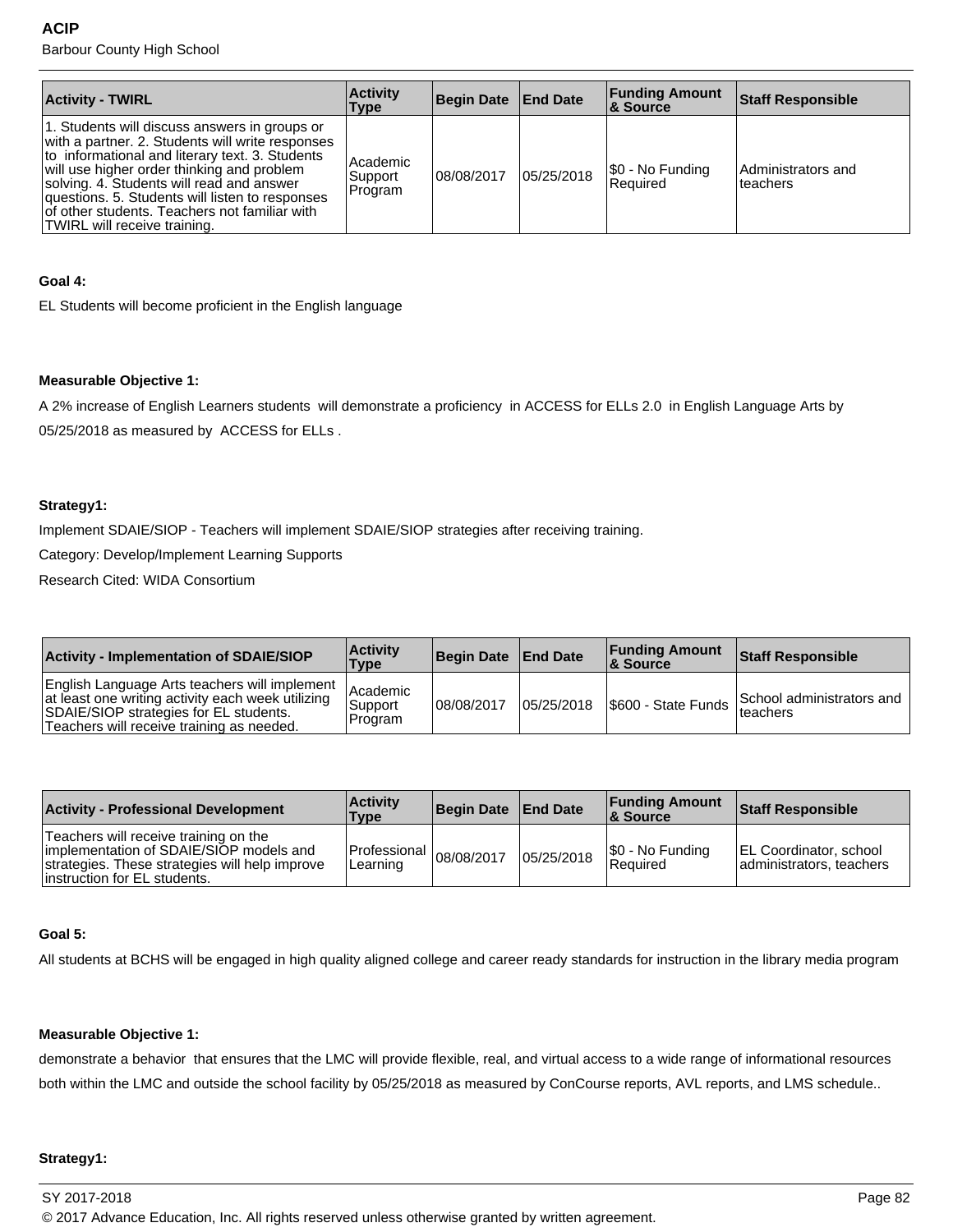Implement College and Career Ready Standards - The LMC will collaborate with fellow teachers to provide patrons fixed and flexible access

during the school day as well as outside the school setting.

Category: Develop/Implement College and Career Ready Standards

Research Cited: College and Career Ready Standards, Alabama Technology Course of Study

| <b>Activity - BCHS Library Media Center Web</b><br><b>Site Links</b>                    | <b>Activity</b><br><b>Type</b> | Begin Date End Date |            | <b>Funding Amount</b><br>& Source | <b>Staff Responsible</b> |
|-----------------------------------------------------------------------------------------|--------------------------------|---------------------|------------|-----------------------------------|--------------------------|
| Various digital website links are accessible on<br>the school media center website page | Other -<br>School<br>Website   | 08/08/2017          | 05/25/2018 | \$0 - No Funding<br>Required      | Librarian                |

# **Strategy2:**

Increase library resources - Add up to date resources various sections of the Library Media Center as needs arise.

Category: Develop/Implement Learning Supports

Research Cited: Course of study

| Activity - Increase resources      | <b>Activity</b><br><b>Type</b>  | Begin Date End Date | <b>Funding Amount</b><br>& Source | <b>Staff Responsible</b>                                    |
|------------------------------------|---------------------------------|---------------------|-----------------------------------|-------------------------------------------------------------|
| Add Library Media Center resources | Academic<br>'Support<br>Program | 108/08/2017         |                                   | 05/25/2018   \$650 - State Funds   Library Media Specialist |

# **Measurable Objective 2:**

collaborate to to ensure participation in curriculum based and collaborative learning opportunities with teachers and students in order to improve instruction and student learning by 05/25/2018 as measured by library schedule and collaborative lesson plans.

# **Strategy1:**

Implement College and Career Ready Standards (Instruction) - LMS will collaborate with teachers to plan and execute lessons and units on various grade levels and or content areas.

Category: Develop/Implement College and Career Ready Standards

Research Cited: College and Career Ready Standards

| <b>Activity - Library Scheduling</b>                                      | <b>Activity</b><br><b>Type</b>     | Begin Date   End Date |            | <b>Funding Amount</b><br>8. Source | Staff Responsible        |
|---------------------------------------------------------------------------|------------------------------------|-----------------------|------------|------------------------------------|--------------------------|
| LMS utilizes fixed and flexible scheduling to<br>accommodate patron needs | Other -<br>Flexible<br> scheduling | 08/19/2017            | 05/25/2018 | S0 - No Funding<br>Required        | Library Media Specialist |

| <b>Activity - Collaborative Planning</b>                                                          | <b>Activity</b><br><b>Type</b>          | Begin Date   End Date |            | <b>Funding Amount</b><br>8 Source | <b>Staff Responsible</b>                |
|---------------------------------------------------------------------------------------------------|-----------------------------------------|-----------------------|------------|-----------------------------------|-----------------------------------------|
| Collaborate with teachers to provide additional<br>resources for enhanced learning opportunities. | <b>Academic</b><br> Support <br>Program | 08/08/2017            | 05/25/2018 | \$0 - No Funding<br>Required      | Content area teachers and<br><b>LMS</b> |

#### **Goal 6:**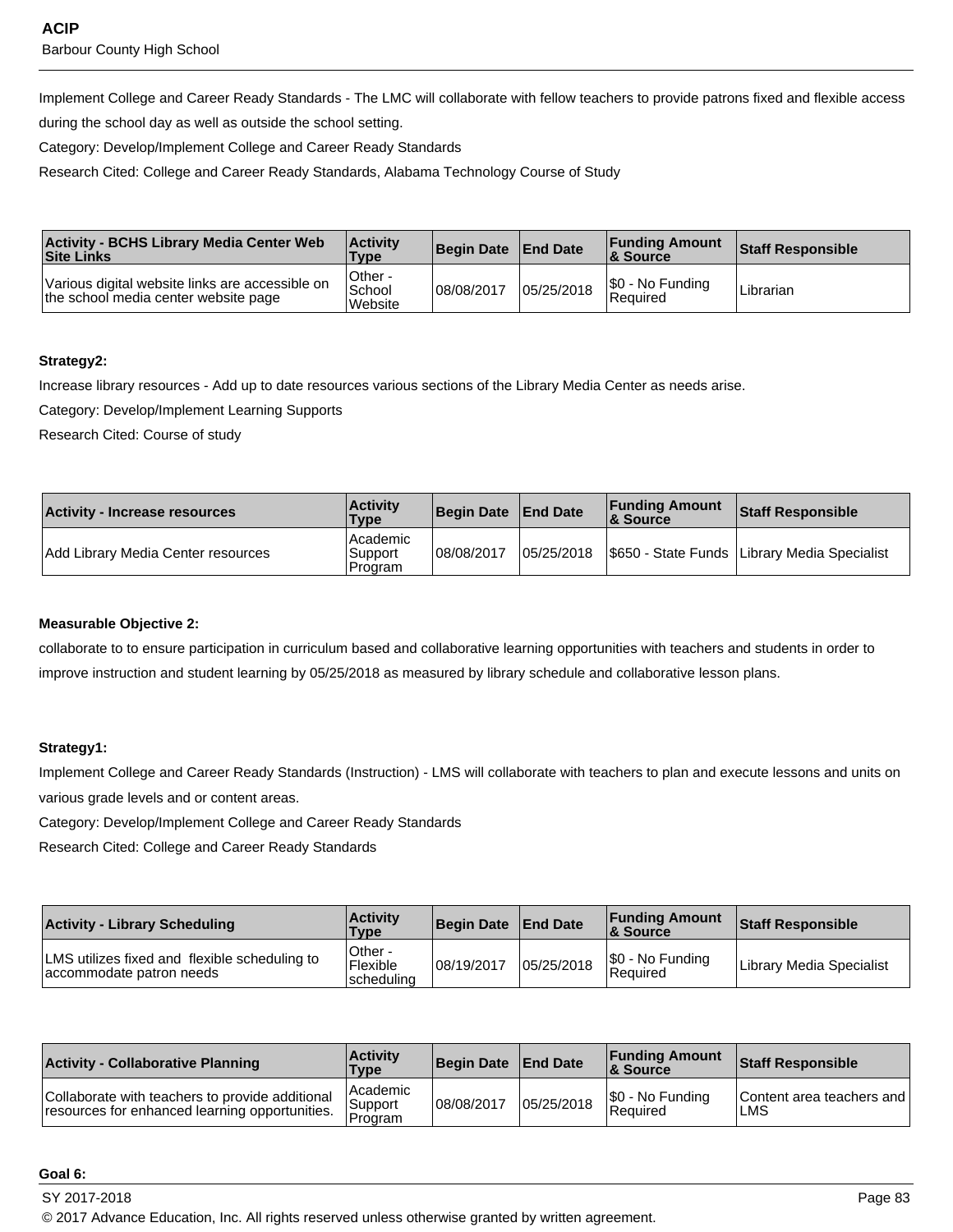Increase student proficiency in mathematics

#### **Measurable Objective 1:**

A 5% increase of Seventh, Eighth and Tenth grade students will demonstrate a proficiency in math in Mathematics by 05/25/2018 as measured by test results from STAR Math with a baseline score of 19% Ready for Barbour County High School .

#### **Strategy1:**

Strategic Teaching - The teachers will use differentiated instruction where the students are engaged in cooperative learning. The students will be provided with many practice opportunities or extensions of previously taught skills. Instructional strategies will be adjusted to respond to various learning needs and styles of student learning.

Category: Develop/Implement Research Based Best Practices for Continuous Improvement

Research Cited: Alabama Mathematics Course of Study, College and Career Ready Standards

| <b>Activity - Professional Development</b>                                                                                                              | <b>Activity</b><br><b>Type</b>                                                                        | Begin Date   End Date |            | <b>Funding Amount</b><br>8. Source | <b>Staff Responsible</b>        |
|---------------------------------------------------------------------------------------------------------------------------------------------------------|-------------------------------------------------------------------------------------------------------|-----------------------|------------|------------------------------------|---------------------------------|
| There will be professional development for all<br>educators in order to enhance the teaching and<br>learning in the classroom as well as school<br>wide | Academic<br>Support<br>Program<br><b>Behavioral</b><br>Support<br>Program<br>Professional<br>Learning | 08/08/2017            | 05/25/2018 | $ \$$ 700 - Title I Part A         | Teachers and<br>ladministrators |

| <b>Activity - Kaplan Keys Advantage</b><br><b>Mathematics</b>                                                                                                                                                                                                                                                                                                                                                                                                                                                                                                                                                   | <b>Activity</b><br>Type        | <b>Begin Date</b> | <b>End Date</b> | <b>Funding Amount</b><br>∣& Source | <b>Staff Responsible</b>                   |
|-----------------------------------------------------------------------------------------------------------------------------------------------------------------------------------------------------------------------------------------------------------------------------------------------------------------------------------------------------------------------------------------------------------------------------------------------------------------------------------------------------------------------------------------------------------------------------------------------------------------|--------------------------------|-------------------|-----------------|------------------------------------|--------------------------------------------|
| Teachers will use Kaplan Keys Advantage<br>Mathematics during 30 minute intervention<br>time. This program will help students build the<br>skills and critical-thinking approaches they need<br>to acquire key standards and show their<br>expertise in rigorous assessment formats. Rich<br>lessons introduce the skills, provide ongoing<br>practice, and expand learning through deep<br>extension activities and self-reflection<br>opportunities to help students meet demanding<br>learning expectations. GEAR UP team<br>members will collect work samples as indication<br>lessons are being completed. | Academic<br>Support<br>Program | 108/01/2017       | 05/01/2018      | \$0 - No Funding<br>Required       | Classroom teachers.<br><b>GEAR UP team</b> |

| Activity - Kaplan Foundations: ACT and SAT Activity<br><b>Prep Mathematics and Science</b>                                                                                                                                                                                                                                                                                                                                                                                                                 | Type                                  | Begin Date End Date |            | <b>Funding Amount</b><br>& Source | <b>Staff Responsible</b>            |
|------------------------------------------------------------------------------------------------------------------------------------------------------------------------------------------------------------------------------------------------------------------------------------------------------------------------------------------------------------------------------------------------------------------------------------------------------------------------------------------------------------|---------------------------------------|---------------------|------------|-----------------------------------|-------------------------------------|
| Teachers will use Kaplan Foundations: ACT<br>and SAT Prep Mathematics and Science during<br>30 minute intervention time. This is a test-<br>agnostic program designed to provide high-<br>quality, rigorous skill remediation, development,<br>and instruction, as well as strategies and<br>practice that will help students perform better<br>on standardized tests, including the SAT, ACT<br>and PSAT. GEAR UP team members will<br>collect work samples as indication lessons are<br>being completed. | <b>Academic</b><br>Support<br>Program | 08/08/2017          | 05/01/2018 | \$0 - No Funding<br>Required      | Classroom teachers,<br>GEAR UP team |

SY 2017-2018 Page 84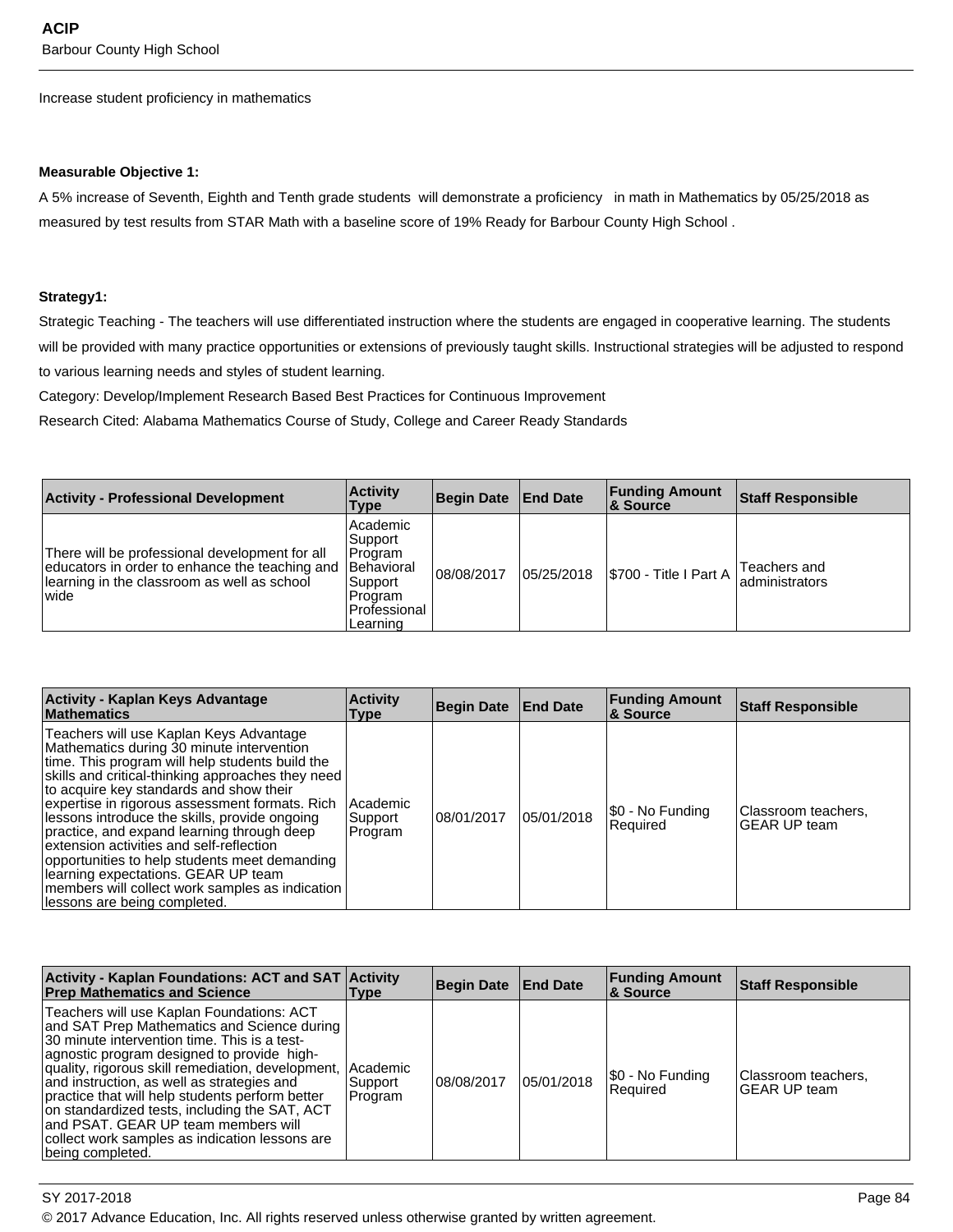| <b>Activity - Manipulatives/AMSTI Kits</b>                                                                                                                                         | <b>Activity</b><br>Type        | <b>Begin Date</b> | <b>End Date</b> | <b>Funding Amount</b><br>8 Source               | Staff Responsible  |
|------------------------------------------------------------------------------------------------------------------------------------------------------------------------------------|--------------------------------|-------------------|-----------------|-------------------------------------------------|--------------------|
| Teachers will demonstrate solutions problems<br>using manipulatives/AMSTI Math Kits and<br>students will be allowed to use<br>Imanipulatives/AMSTI Math Kits to solve<br>problems. | Academic<br>Support<br>Program | 08/08/2017        | 05/25/2018      | $\frac{60}{50}$ - No Funding<br><b>Required</b> | Classroom teachers |

| <b>Activity - TWIRL Strategy</b>                                                                                                                       | <b>Activity</b><br><b>Type</b> | Begin Date End Date |            | <b>Funding Amount</b><br>& Source | <b>Staff Responsible</b>         |
|--------------------------------------------------------------------------------------------------------------------------------------------------------|--------------------------------|---------------------|------------|-----------------------------------|----------------------------------|
| Teachers will lead the students in correct usage Academic<br>of all parts of TWIRL. Teachers not familiar with Support<br>TWIRL will receive training. | Program                        | 08/08/2017          | 05/25/2018 | \$0 - No Funding<br>l Reauired    | Administrators and<br>Iteacherss |

| <b>Activity - Frayer Model</b>                                                                                                                                                                                                                                    | <b>Activity</b><br>Type | Begin Date End Date |            | <b>Funding Amount</b><br>∣& Source | Staff Responsible  |
|-------------------------------------------------------------------------------------------------------------------------------------------------------------------------------------------------------------------------------------------------------------------|-------------------------|---------------------|------------|------------------------------------|--------------------|
| Students will be divided into groups consisting<br>of three(3) students. Students are given a three Academic<br>$(3)$ step problem. Each student will complete<br>one(1) step while rewriting the previous steps.<br>This continues until all steps are complete. | Support<br>Program      | 108/08/2017         | 05/01/2018 | \$0 - No Funding<br>Required       | Classroom teachers |

| <b>Activity - Depth of Knowledge</b><br><b>Implementation</b>                                                                                                                                                                                                                                                                                                                                                        | <b>Activity</b><br>Type                                               | <b>Begin Date</b> | <b>End Date</b> | <b>Funding Amount</b><br>∣& Source | <b>Staff Responsible</b>      |
|----------------------------------------------------------------------------------------------------------------------------------------------------------------------------------------------------------------------------------------------------------------------------------------------------------------------------------------------------------------------------------------------------------------------|-----------------------------------------------------------------------|-------------------|-----------------|------------------------------------|-------------------------------|
| There is a need to increase the level of rigor for  Behavioral<br>all students in our classrooms. Common Core<br>State Standards alone are not enough to reach [Program]<br>this level of rigor. The implementation of these<br>standards requires practical tools to develop<br>local curricula and assessments and to promote Academic<br>  classroom discourse aligned to higher levels of  <br>cognitive demand. | l Support<br><b>IProfessional</b><br>Learning<br> Support <br>Program | 08/08/2017        | 05/01/2018      | \$0 - No Funding<br>l Reauired     | Teacher and<br>administration |

| <b>Activity - Differentiated Instruction</b>                                                                                                                                                                                                                                                                                                                                                                                                             | <b>Activity</b><br>Type | Begin Date End Date |            | <b>Funding Amount</b><br>∣& Source | <b>Staff Responsible</b>             |
|----------------------------------------------------------------------------------------------------------------------------------------------------------------------------------------------------------------------------------------------------------------------------------------------------------------------------------------------------------------------------------------------------------------------------------------------------------|-------------------------|---------------------|------------|------------------------------------|--------------------------------------|
| Students are engaged in cooperative learning.<br>Students are provided with many practice<br>opportunities or extensions of previously taught<br>skills. (Examples include but shall not be limited Academic<br>to Bell Ringers and 5-minute checks)<br>Instructional strategies are adjusted to respond Program<br>to various learning needs and styles of<br>students. Teachers not familiar with<br>differentiated Instruction will receive training. | ∣Support                | 108/08/2017         | 05/25/2018 | S0 - No Funding<br>Required        | lMath teachers and<br>administrators |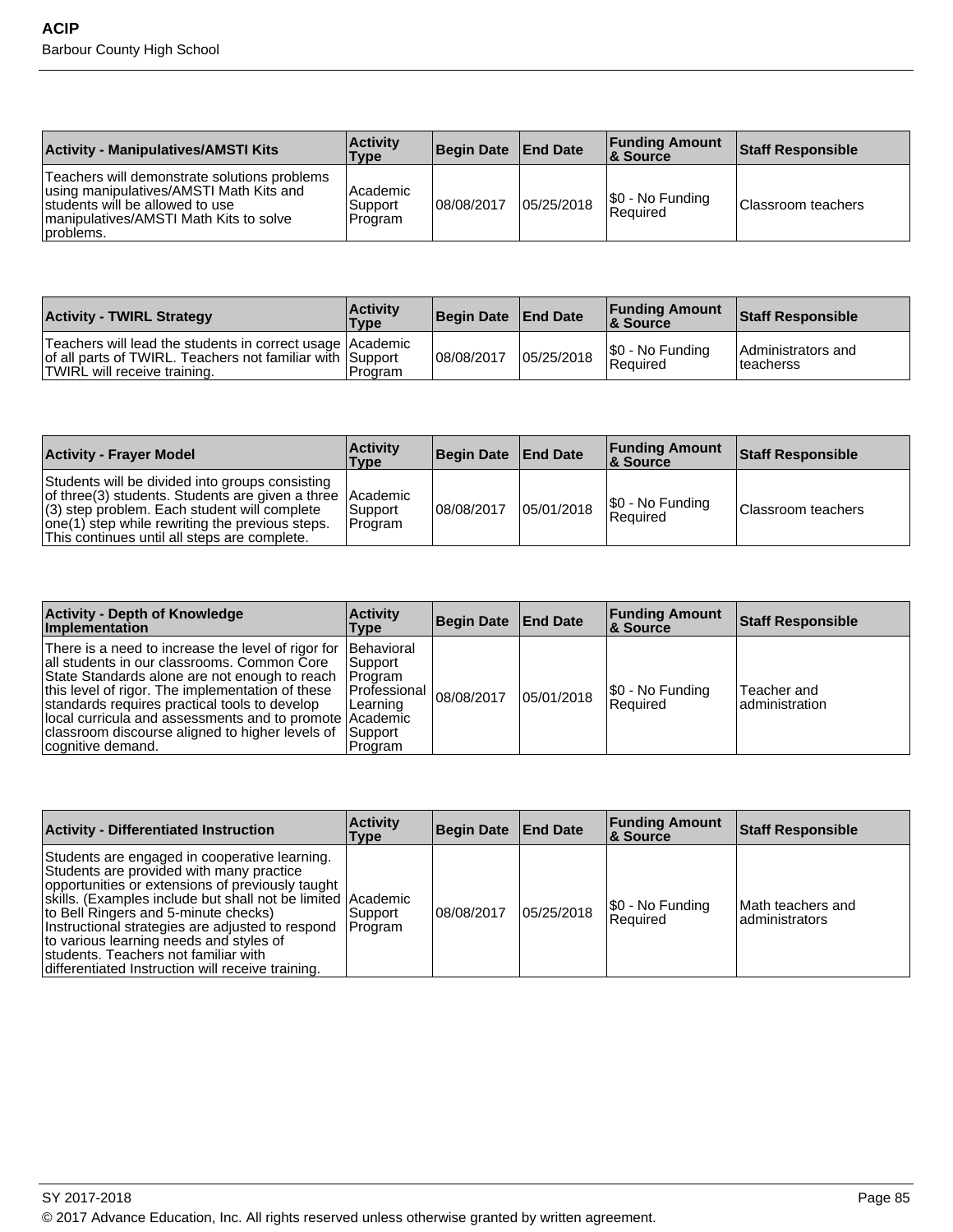| <b>Activity - Kaplan Foundations Mathematics</b>                                                                                                                                                                                                                                                                                                                                                                                                                                                                                                              | <b>Activity</b><br><b>Type</b> | <b>Begin Date</b> | <b>End Date</b> | <b>Funding Amount</b><br>∣& Source | <b>Staff Responsible</b>            |
|---------------------------------------------------------------------------------------------------------------------------------------------------------------------------------------------------------------------------------------------------------------------------------------------------------------------------------------------------------------------------------------------------------------------------------------------------------------------------------------------------------------------------------------------------------------|--------------------------------|-------------------|-----------------|------------------------------------|-------------------------------------|
| Teachers will use Kaplan Foundations<br>Mathematics during 30 minute intervention<br>time. This program reviews and provides<br>practice on core skills and concepts necessary<br>for successful academic performance. It<br>provides remediation, review, and support of<br>important foundation skills. It provides practice<br>at three different grade levels that can be used<br>to differentiate instruction, as well as provide<br>test-like practice. GEAR UP team members will<br>collect work samples as indication lessons are<br>being completed. | Academic<br>Support<br>Program | 108/08/2017       | 05/25/2018      | \$0 - No Funding<br>Required       | Classroom teachers,<br>GEAR UP team |

# **Measurable Objective 2:**

A 5% increase of Ninth, Tenth, Eleventh and Twelfth grade students will demonstrate a proficiency in Algebra1 and higher in Mathematics by 05/25/2017 as measured by ACT ASPIRE baseline 2% Ready in Math, ACT baseline score 2% Ready for College Ready-Level Course work in Mathematics.

# **Strategy1:**

Differentiated Instruction/strategic teaching - Teachers will use scientific research based strategies and differentiate instruction in the

classroom to enhance student learning.

Category: Develop/Implement Research Based Best Practices for Continuous Improvement

Research Cited: Scientific Research-based Strategies, ARI

| <b>Activity - Frayer Model</b>                                                                                                                                                                                                                                      | <b>Activity</b><br>Type | Begin Date   End Date |            | <b>Funding Amount</b><br>∣& Source     | Staff Responsible  |
|---------------------------------------------------------------------------------------------------------------------------------------------------------------------------------------------------------------------------------------------------------------------|-------------------------|-----------------------|------------|----------------------------------------|--------------------|
| Students will be divided into groups consisting<br>of three(3) students. Students are given a three   Academic<br>$(3)$ step problem. Each student will complete<br>one(1) step while rewriting the previous steps.<br>This continues until all steps are complete. | Support<br>Program      | 108/08/2017           | 05/25/2018 | $ \$0 - No Funding$<br><b>Required</b> | Classroom teachers |

| <b>Activity - Kaplan Foundations Mathematics</b>                                                                                                                                                                                                                                                                                                                                                                                                                                                                                                          | <b>Activity</b><br>Type         | <b>Begin Date</b> | <b>End Date</b> | <b>Funding Amount</b><br>∣& Source | Staff Responsible                          |
|-----------------------------------------------------------------------------------------------------------------------------------------------------------------------------------------------------------------------------------------------------------------------------------------------------------------------------------------------------------------------------------------------------------------------------------------------------------------------------------------------------------------------------------------------------------|---------------------------------|-------------------|-----------------|------------------------------------|--------------------------------------------|
| Teachers will use Kaplan Foundations<br>Mathematics during 30 minute intervention<br>time. This program reviews and provides<br>practice on core skills and concepts necessary<br>for successful academic performance. It<br>provides remediation, review, and support of<br>important foundation skills. It provides practice<br>at three different grade levels that can be used<br>to differentiate instruction, as well as provide<br>test-like practice. GEAR UP team members will<br>collect work samples as indication lessons are<br> being done. | Academic<br>Support<br> Program | 08/08/2017        | 05/15/2018      | \$0 - No Funding<br>Required       | Classroom teachers,<br><b>GEAR UP team</b> |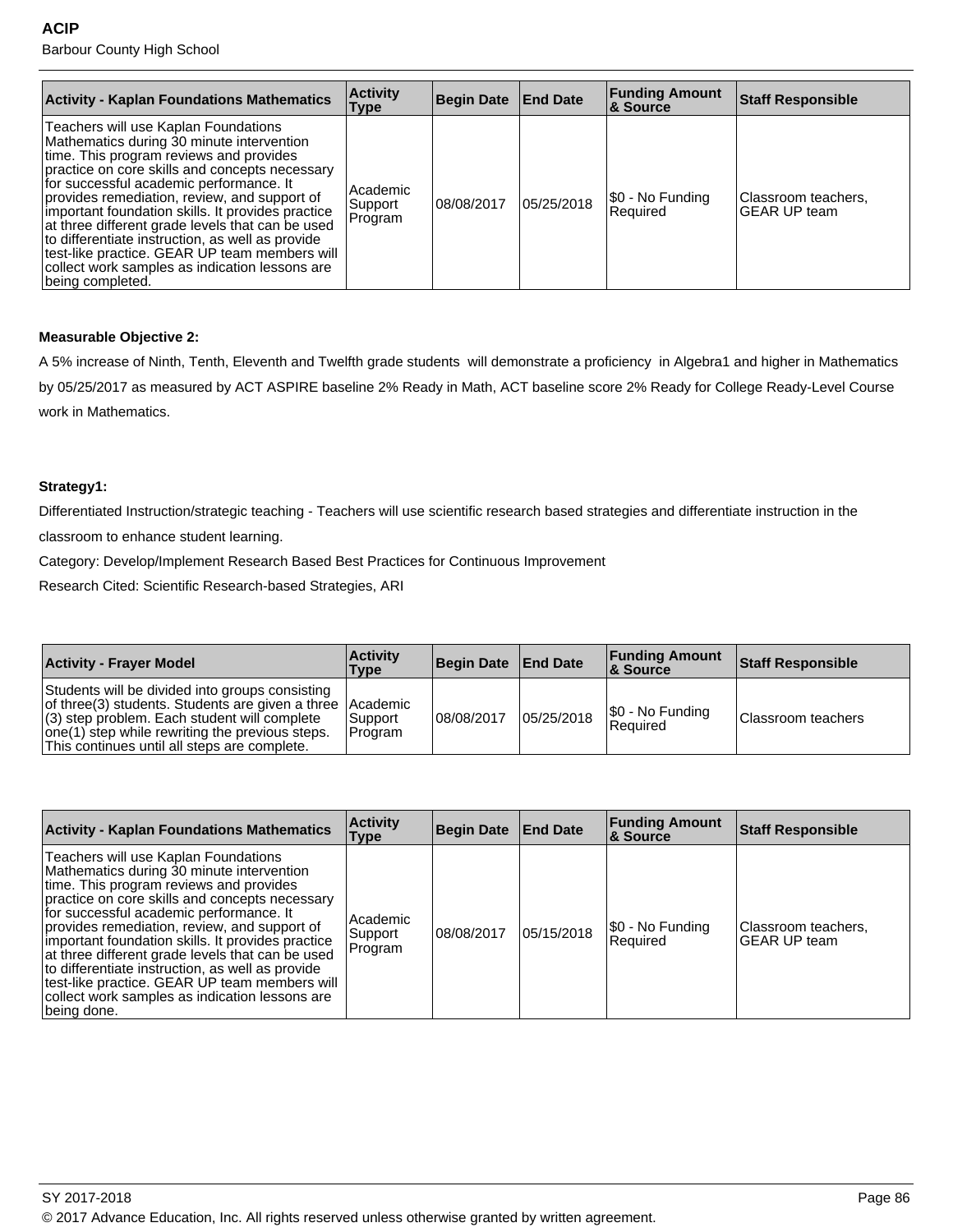| <b>Activity - Kaplan Foundations: ACT &amp; SAT</b><br><b>Prep Mathematics and Science</b>                                                                                                                                                                                                                                                                                                                                                                                                                          | <b>Activity</b><br>Type        | Begin Date   End Date |            | <b>Funding Amount</b><br>& Source | <b>Staff Responsible</b>                   |
|---------------------------------------------------------------------------------------------------------------------------------------------------------------------------------------------------------------------------------------------------------------------------------------------------------------------------------------------------------------------------------------------------------------------------------------------------------------------------------------------------------------------|--------------------------------|-----------------------|------------|-----------------------------------|--------------------------------------------|
| Teachers will use Kaplan Foundations: ACT &<br>SAT Mathematics and Science during 30<br>minute intervention time. This is a test-agnostic<br>program designed to provide high-quality,<br>rigorous skill remediation, development, and<br>instruction, as well as strategies and practice<br>that will help students perform better on<br>standardized tests, including the SAT, ACT and<br><b>IPSAT.</b> Members of the GEAR UP team will<br>collect work samples in order to show lessons<br>are being completed. | Academic<br>Support<br>Program | 08/08/2017            | 05/25/2018 | [\$0 - No Funding<br>l Reauired   | Classroom teachers,<br><b>GEAR UP team</b> |

| <b>Activity - Kaplan Keys Advantage</b><br><b>Mathematics</b>                                                                                                                                                                                                                                                                                                                                                                                                                                                                                                                                           | <b>Activity</b><br>Type        | Begin Date | <b>End Date</b> | <b>Funding Amount</b><br><b>&amp; Source</b> | <b>Staff Responsible</b>                   |
|---------------------------------------------------------------------------------------------------------------------------------------------------------------------------------------------------------------------------------------------------------------------------------------------------------------------------------------------------------------------------------------------------------------------------------------------------------------------------------------------------------------------------------------------------------------------------------------------------------|--------------------------------|------------|-----------------|----------------------------------------------|--------------------------------------------|
| Teachers will use Kaplan Keys Advantage<br>Mathematics during 30 minute intervention<br>time. This program will help students build the<br>skills and critical-thinking approaches they need<br>to acquire key standards and show their<br>expertise in rigorous assessment formats. Rich<br>lessons introduce the skills, provide ongoing<br>practice, and expand learning through deep<br>extension activities and self-reflection<br>opportunities to help students meet demanding<br>learning expectations. GEAR UP team will<br>collect work samples as indication lessons are<br>being completed. | Academic<br>Support<br>Program | 08/08/2017 | 05/25/2018      | \$0 - No Funding<br>Required                 | Classroom teachers,<br><b>GEAR UP team</b> |

| <b>Activity - TWIRL Strategy</b>                                        | <b>Activity</b><br><b>Type</b>   | <b>Begin Date</b> | <b>End Date</b> | <b>Funding Amount</b><br><b>&amp; Source</b> | <b>Staff Responsible</b>        |
|-------------------------------------------------------------------------|----------------------------------|-------------------|-----------------|----------------------------------------------|---------------------------------|
| Teachers will lead students in correct usage of<br>lall parts of TWIRL. | l Academic<br>Support<br>Program | 08/08/2017        | 05/25/2018      | \$0 - No Funding<br>Required                 | Administrators and<br>lteachers |

| Activity - Manipulatives/graphing Caculators Activity                                                                                                                                                   |                                | Begin Date   End Date |            | <b>Funding Amount</b><br>∣& Source  | <b>Staff Responsible</b> |
|---------------------------------------------------------------------------------------------------------------------------------------------------------------------------------------------------------|--------------------------------|-----------------------|------------|-------------------------------------|--------------------------|
| Teachers will use manipulatives and graphing<br>calculators while presenting instruction.<br>Students will then be allowed to use<br>manipulatives and graphing calculators to<br>complete assignments. | Academic<br>Support<br>Program | 108/08/2017           | 05/25/2018 | \$0 - No Funding<br><b>Required</b> | Classroom teachers       |

| <b>Activity - Differentiated Instruction</b>                                                                                                                                                                                                                                                     | <b>Activity</b><br>Type | Begin Date End Date |            | <b>Funding Amount</b><br>∣& Source | Staff Responsible                |
|--------------------------------------------------------------------------------------------------------------------------------------------------------------------------------------------------------------------------------------------------------------------------------------------------|-------------------------|---------------------|------------|------------------------------------|----------------------------------|
| 1. Students will engage in cooperative learning.<br>2. Students will be provided with many practice<br>opportunities or extensions of previously taught Academic<br>Iskills.<br>3. Instructional strategies will be adjusted to<br>respond to various learning needs and styles of<br>Istudents. | l Support<br>Program    | 08/08/2017          | 05/01/2018 | S0 - No Funding<br>l Reauired      | Administration and<br>l teachers |

**Address the needs of all children in the school, but particularly the needs of those at risk of not meeting the challenging State**

# **academic standards, through activities which may include-**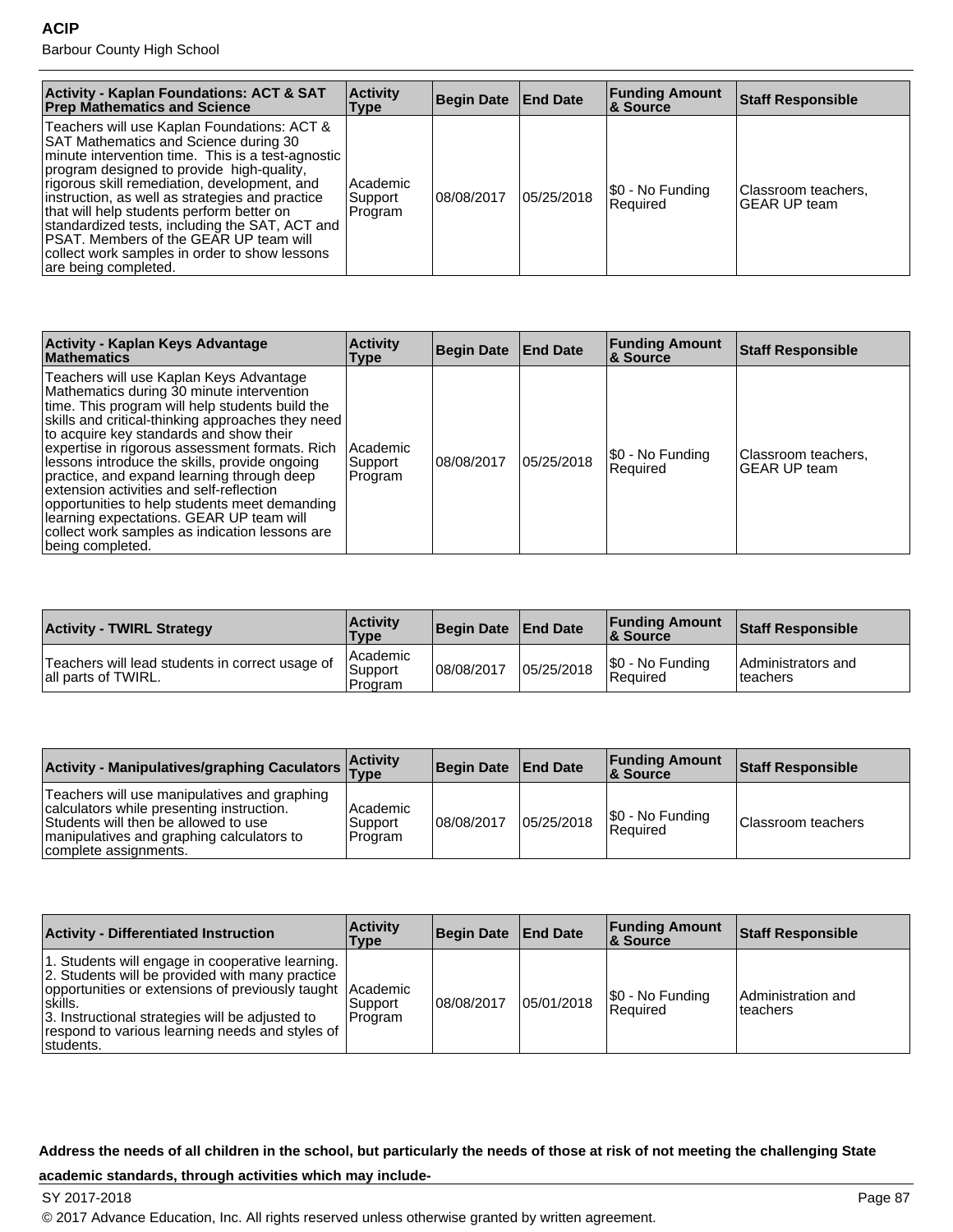**•counseling, school-based mental health programs, specialized instructional support services, mentoring services, and other strategies to improve students' skills outside the academic subject areas**

**•preparation for and awareness of opportunities for postsecondary education and the workforce, which may include career and technical education programs and broadening secondary school students' access to coursework to earn postsecondary credit while still in high school (such as Advanced Placement, International Baccalaureate, dual or concurrent enrollment, or early college high schools**

**•implementation of a schoolwide tiered model to prevent and address problem behavior, and early intervening services, coordinated with similar activities and services carried out under the Individuals with Disabilities Education Act (20 U.S.C. 1400 et seq.)**

#### **Goal 1:**

Improve school culture and climate in order to improve student achievement

#### **Measurable Objective 1:**

collaborate to build a positive school climate by a 10% reduction in the truancy rate from a baseline of 3443 by 05/25/2018 as measured by INow Chalkable attendance reports.

#### **Strategy1:**

Teacher-Student Mentoring - Each student will be matched with a teacher for encouragement and support in the areas of academics, attendance and behavior.

Category: Develop/Implement Student and School Culture Program

Research Cited: Association for Supervision and Curriculum Development (ASCD) Educational Leadership

| <b>Activity - Mentor meetings</b>                                                                                                                                                                                                                                                                                                             | <b>Activity</b><br>Type                 | Begin Date End Date |            | <b>Funding Amount</b><br>∣& Source | <b>Staff Responsible</b>        |
|-----------------------------------------------------------------------------------------------------------------------------------------------------------------------------------------------------------------------------------------------------------------------------------------------------------------------------------------------|-----------------------------------------|---------------------|------------|------------------------------------|---------------------------------|
| Every student will be assigned a teacher<br>mentor. Teachers will meet with students during<br>intervention time once each month starting in<br>October to set, discuss and/or review the<br>students' academic, attendance and behavior<br>goals. Teachers will lend support with issues<br>that students have with any of these goal areas. | <b>Behavioral</b><br>Support<br>Program | 10/01/2017          | 05/25/2018 | \$0 - No Funding<br>Required       | Administrators and<br>lteachers |

# **Strategy2:**

Reduce Student Truancy - The school will provide incentives to encourage students to attend school. The school will also provide information

to parents about truancy laws and procedures.

Category: Develop/Implement Student and School Culture Program

Research Cited: Alabama Truancy Laws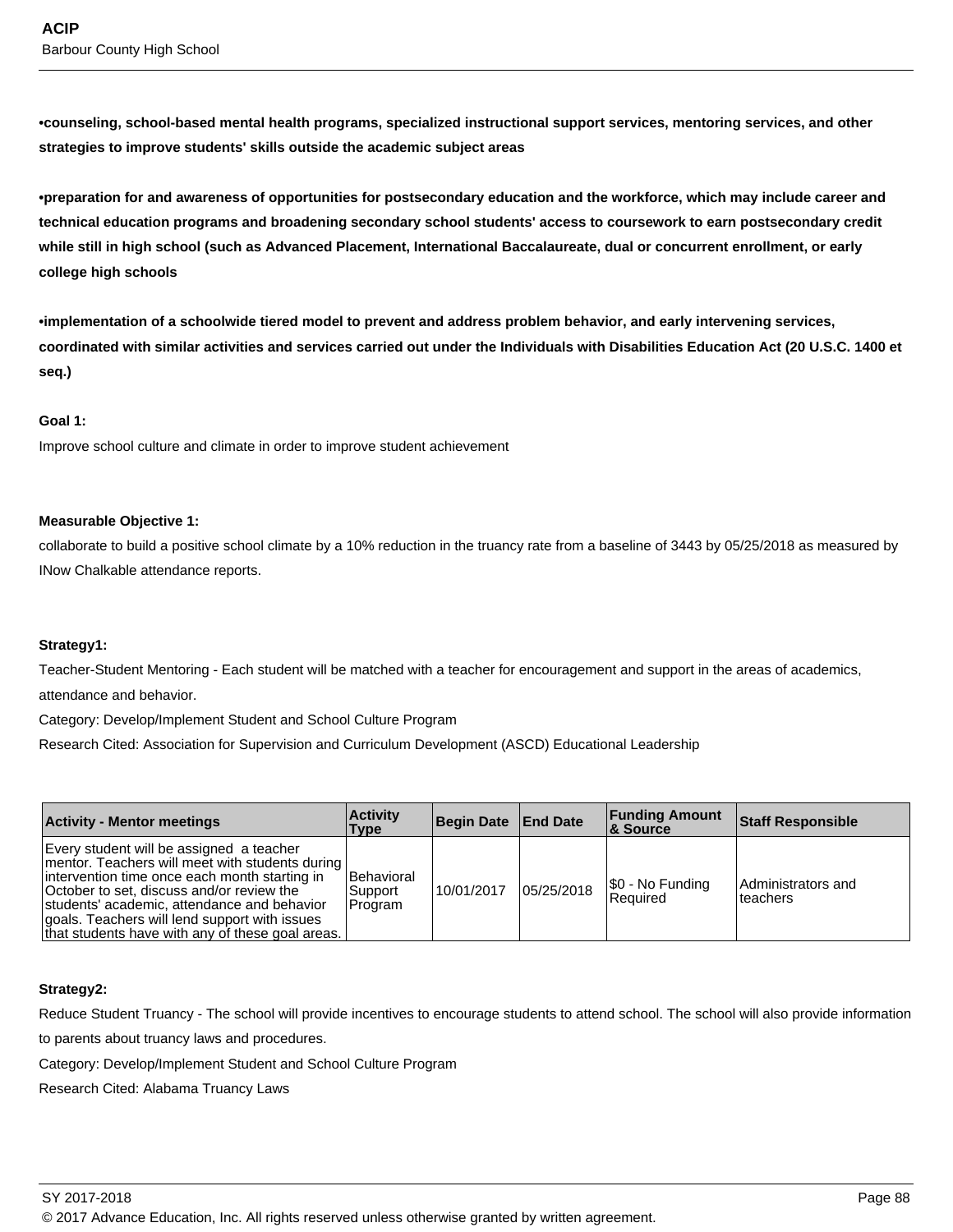| <b>Activity - Provide incentives for students</b>                                                                                                                                                                                                                                                                                                                                                                                                                                                                                                                                                                                                              | <b>Activity</b><br><b>Type</b>          | Begin Date  | <b>End Date</b> | <b>Funding Amount</b><br>∣& Source | <b>Staff Responsible</b>       |
|----------------------------------------------------------------------------------------------------------------------------------------------------------------------------------------------------------------------------------------------------------------------------------------------------------------------------------------------------------------------------------------------------------------------------------------------------------------------------------------------------------------------------------------------------------------------------------------------------------------------------------------------------------------|-----------------------------------------|-------------|-----------------|------------------------------------|--------------------------------|
| Ask local businesses in the community to<br>donate gift certificates and sponsor prizes. The<br>school will develop a Positive Behavior System<br>that will reward students each month as well as<br>each nine weeks for perfect attendance and<br>lpositive behavior.<br>The guidance counselor and graduation coach<br>will maintain records and the students will be<br>awarded accordingly. Students will be rewarded<br>through honors day, perfect attendance<br>certificates, bulletin board highlighting perfect<br>attendance each nine weeks, district/school<br>student of the month, students name will<br>appear in newspaper and school website. | <b>Behavioral</b><br>Support<br>Program | 108/08/2017 | 05/25/2018      | \$0 - No Funding<br>Required       | Administrators and<br>teachers |

# **Strategy3:**

Decrease Referrals - Target Behavior

#### ACTION STEP:

Teachers will communicate with parents about behavior problems throughout the school year.

Teacher/Parent Communication Logs should reflect at least 3 actual contacts with parents or guardians via phone call, email conversation, or

documented face to face conversation.

Parent conferences

Referral to counselor

Behavior Plan

Positive Behavior System

Category: Develop/Implement Student and School Culture Program

Research Cited: referral forms, parent contact logs

| <b>Activity - Implement Behavior/Academic</b><br><b>Coach</b>                                                          | <b>Activity</b><br><b>Type</b>          | Begin Date   End Date |            | <b>Funding Amount</b><br><b>8 Source</b> | <b>Staff Responsible</b> |
|------------------------------------------------------------------------------------------------------------------------|-----------------------------------------|-----------------------|------------|------------------------------------------|--------------------------|
| Certified teacher will facilitate student learning<br>using Odysseyware and other behavior<br>lintervention resources. | <b>Behavioral</b><br>Support<br>Program | 108/08/2017           | 05/25/2018 | S0 - No Funding<br>l Reauired            | Behavior/Academic Coach  |

| <b>Activity - Improve Parent/Family</b><br><b>Involvement</b>                                                                                                                                                                                                                                                                                                                                                                                                                                                                               | <b>Activity</b><br>Type           | <b>Begin Date</b> | <b>End Date</b> | <b>Funding Amount</b><br>∣& Source | <b>Staff Responsible</b>       |
|---------------------------------------------------------------------------------------------------------------------------------------------------------------------------------------------------------------------------------------------------------------------------------------------------------------------------------------------------------------------------------------------------------------------------------------------------------------------------------------------------------------------------------------------|-----------------------------------|-------------------|-----------------|------------------------------------|--------------------------------|
| Increase the number of parents and family<br>members actively involved in school activities<br>and their student's education by doing the<br>following: teachers making three parental<br>contacts per week, parent/community<br>newsletter placed at churches throughout the<br>county highlighting school news and events in<br>which parents can participate. Make parents<br>aware of volunteer opportunities through the<br>school web-site and other media outlets. All of<br>the above will be monitored by the school<br>principal. | Behavioral<br>Support<br>∣Program | 08/08/2017        | 05/25/2018      | \$0 - No Funding<br>Required       | administrators and<br>teachers |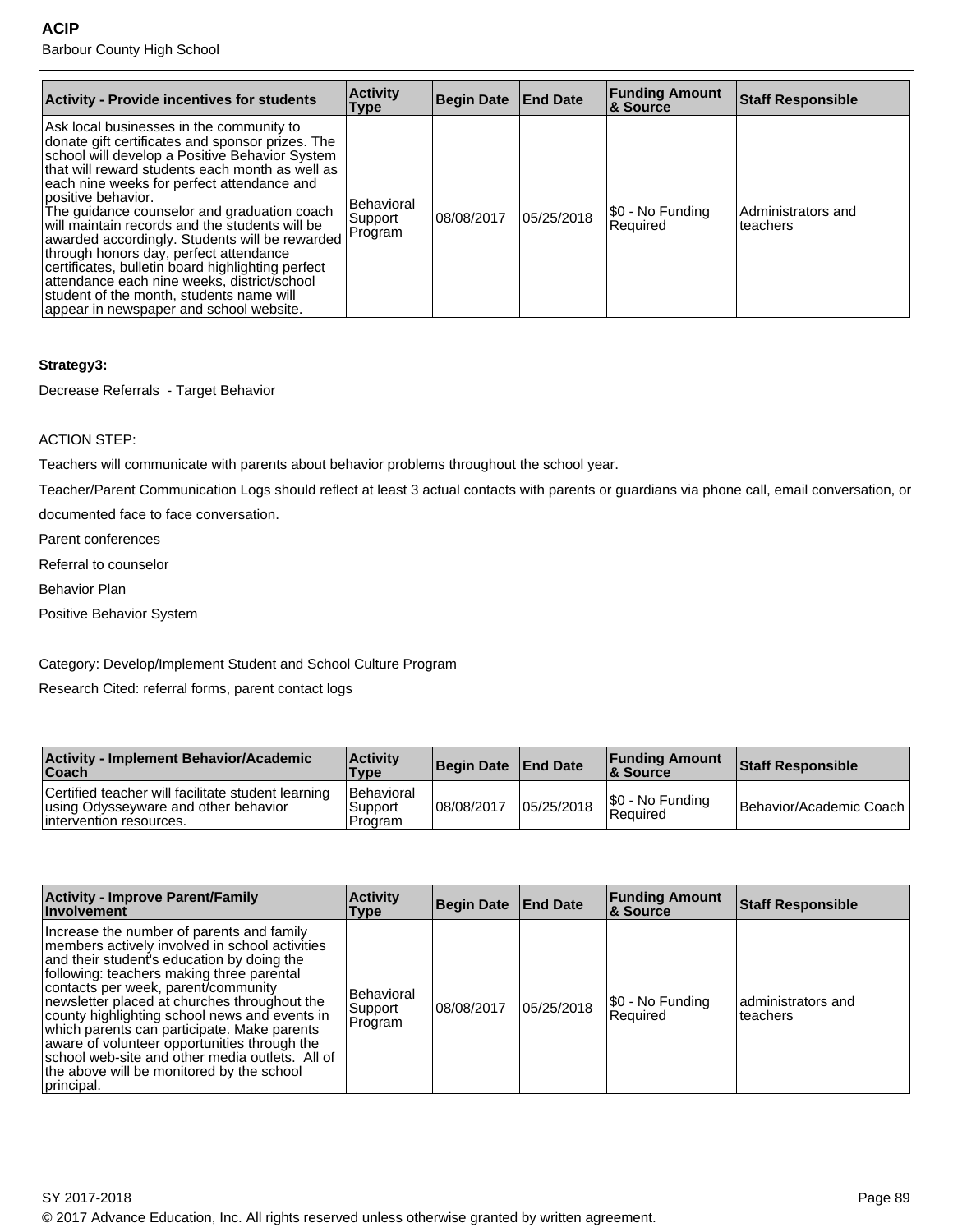| <b>Activity - School Resource Officer</b>                                                                                                                                                                                                                                    | <b>Activity</b><br>Type | Begin Date   End Date |            | <b>Funding Amount</b><br>∣& Source | Staff Responsible                        |
|------------------------------------------------------------------------------------------------------------------------------------------------------------------------------------------------------------------------------------------------------------------------------|-------------------------|-----------------------|------------|------------------------------------|------------------------------------------|
| The school will employ a school resource officer<br>to provide a safe educational environment. The Behavioral<br>SRO serves the entire system; however, he is<br>housed at the high school and answers calls for Program<br>assistance at the other schools in the district. | <b>Support</b>          | 108/08/2017           | 05/25/2018 | S15354 - Other                     | Superintendent and school<br> principals |

| <b>Activity - Target Behavior</b>                                                                                                                                                                                                                                                                                                                                                                                             | <b>Activity</b><br>Type | <b>Begin Date</b> | <b>End Date</b> | <b>Funding Amount</b><br>∣& Source | <b>Staff Responsible</b>               |
|-------------------------------------------------------------------------------------------------------------------------------------------------------------------------------------------------------------------------------------------------------------------------------------------------------------------------------------------------------------------------------------------------------------------------------|-------------------------|-------------------|-----------------|------------------------------------|----------------------------------------|
| Teachers will keep a teacher/parent<br>communication log that will reflect at least 3<br>actual contacts with parents or guardians via<br>phone call, email conversation, or documented Behavioral<br>face to face conversations. If those things do<br>not give great results, there will then be parent<br>conferences, referrals to the counselor, a<br>behavior plan created, and a positive behavior<br>system in place. | Support<br>Program      | 108/08/2017       | 05/25/2018      | [\$0 - No Funding<br>l Reauired    | Teachers, Counselor,<br>Administration |

# **Strategy4:**

School climate - Professional development for all educators to enhance the teaching and learning in the classroom and the school as a whole.

Category: Develop/Implement Research Based Best Practices for Continuous Improvement

Research Cited: Parent Student Handbook and the BCSD Personnel Handbook

| <b>Activity - Parent and Family Engagement</b>                                                                                                                   | <b>Activity</b><br><b>Type</b> | Begin Date End Date |            | <b>Funding Amount</b><br>8. Source                   | <b>Staff Responsible</b> |
|------------------------------------------------------------------------------------------------------------------------------------------------------------------|--------------------------------|---------------------|------------|------------------------------------------------------|--------------------------|
| Parents & family engagement monthly<br>meetings will be provided with information and<br>hands on activities on how to better assist their<br>Ichildren at home. | Parent<br><i>I</i> Involvement | 08/08/2017          | 05/25/2018 | $\frac{1}{2}$ \$4106 - Title I Part $\left  \right $ | Principal                |

#### **Goal 2:**

Transition students

# **Measurable Objective 1:**

collaborate to ensure a smooth transition from Barbour County Intermediate School to Barbour County High School and from Barbour County High School to College or career by 05/25/2018 as measured by orentiation sign in sheet and graduation rate.

# **Strategy1:**

Transition - The following are transition activities that are offered at BCHS that promote awareness of life after high school.

Category: Implement Guidance and Counseling Plan

Research Cited: Best practices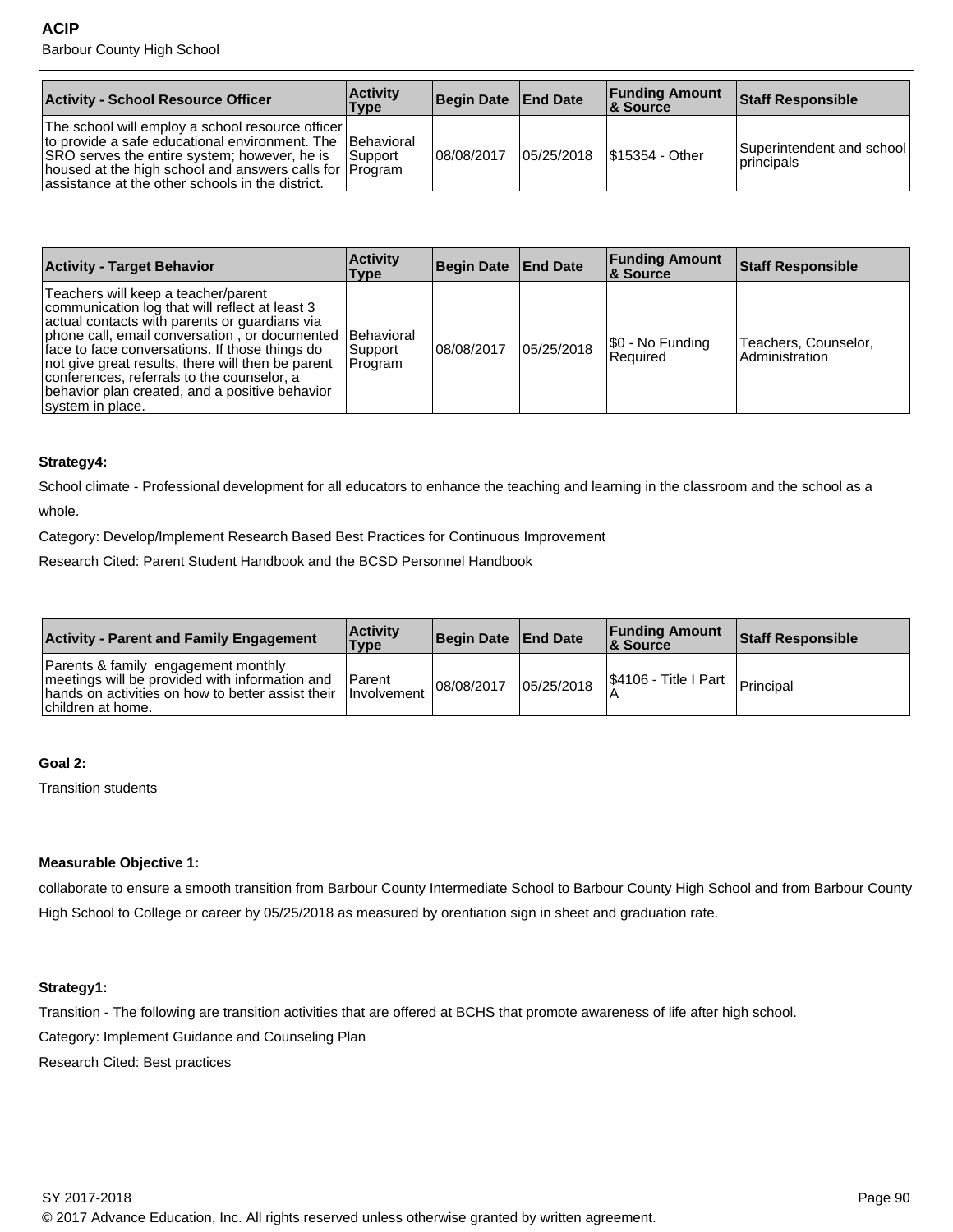| <b>Activity - Collaboration</b>                                                                                                                                                                                                                                                                                                                                                                                                                                              | <b>Activity</b><br>Type               | <b>Begin Date</b> | <b>End Date</b> | <b>Funding Amount</b><br>& Source | <b>Staff Responsible</b>                   |
|------------------------------------------------------------------------------------------------------------------------------------------------------------------------------------------------------------------------------------------------------------------------------------------------------------------------------------------------------------------------------------------------------------------------------------------------------------------------------|---------------------------------------|-------------------|-----------------|-----------------------------------|--------------------------------------------|
| Collaboration with the workforce permits juniors<br>and seniors to become aware of school-to-work<br>opportunities using such things as field trips,<br>talent fairs, job shadowing and visits by the<br>larmed forces<br>Dersonnel.<br>Activities for students in the upcoming year<br>include: Regional Career Fair, Guest Speakers,<br>educational field trips and college visitation,<br>College/Career Day on campus, and ongoing<br>recruitment from the Armed Forces. | Career<br>Preparation/<br>Orientation | 08/08/2017        | 05/25/2018      | S0 - No Funding<br>Required       | Teachers, administrators,<br>and community |

| <b>Activity - Orientation</b>                                                                                                  | <b>Activity</b><br><b>Type</b> | Begin Date   End Date |            | <b>Funding Amount</b><br>& Source  | <b>Staff Responsible</b>          |
|--------------------------------------------------------------------------------------------------------------------------------|--------------------------------|-----------------------|------------|------------------------------------|-----------------------------------|
| Orientation will be held May 2016, to allow<br>students an opportunity to view the campus and Support<br>Imeet their teachers. | l Academic<br>l Program        | 108/08/2017           | 05/25/2018 | S0 - No Funding<br><b>Required</b> | l Administrators and<br>Iteachers |

| <b>Activity - Open House</b>                                                                                       | <b>Activity</b><br><b>Type</b>                   | Begin Date   End Date |            | <b>Funding Amount</b><br>& Source   | Staff Responsible               |
|--------------------------------------------------------------------------------------------------------------------|--------------------------------------------------|-----------------------|------------|-------------------------------------|---------------------------------|
| Open House will be held August 2017, where<br>parents will be encouraged to visit with their<br>Ichild's teachers. | Career<br>Preparation/ 08/03/2017<br>Orientation |                       | 08/03/2017 | \$0 - No Funding<br><b>Required</b> | Teachers and<br>ladministrators |

| <b>Activity - College Fair</b>                                                                                                                                                   | <b>Activity</b><br><b>Type</b> | Begin Date End Date |            | <b>Funding Amount</b><br>8 Source | <b>Staff Responsible</b>        |
|----------------------------------------------------------------------------------------------------------------------------------------------------------------------------------|--------------------------------|---------------------|------------|-----------------------------------|---------------------------------|
| College fair for seniors will be held in the fall of Career<br>2017. Career/Jr. College Fair will be held in the Preparation/ 10/01/2017<br>spring 2018 for 7-12 grade students. | Orientation                    |                     | 05/25/2018 | S0 - No Funding<br>Required       | Teachers and<br>ladministrators |

# **Goal 3:**

All students at BCHS will obtain 95% or higher in student attendance.

# **Measurable Objective 1:**

collaborate to increase student attendance by 05/25/2018 as measured by the level of 95% or higher as reflected in attendance reports.

# **Strategy1:**

Attendance Collaboration and Monitoring - District Attendance Officer will meet with the school principals on a monthly basis to discuss truancy issues and to look at patterns of absenteeism among students. These collaboration meetings will be based on daily, weekly, and monthly reporting of student attendance, with the results of having a team effort in solving some of the absenteeism within the schools. Students with perfect attendance will be recognized monthly by school administration.

Category: Develop/Implement Student and School Culture Program Research Cited: INOW/Chalkable Attendance Reports.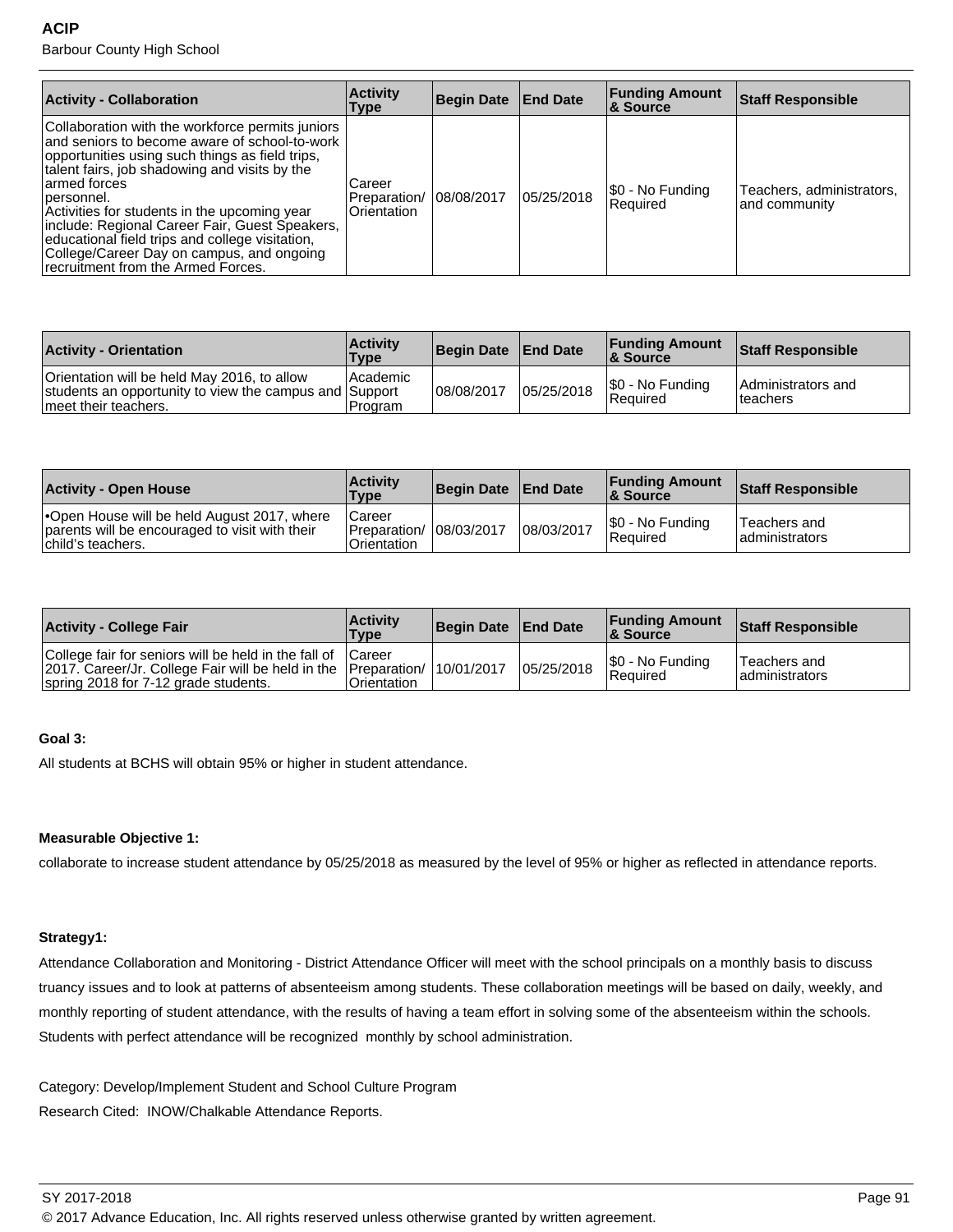| <b>Activity - Monthly Attendance Recognition</b>                                                                                      | <b>Activity</b><br>Type          | Begin Date End Date |            | <b>Funding Amount</b><br>∣& Source | <b>Staff Responsible</b>   |
|---------------------------------------------------------------------------------------------------------------------------------------|----------------------------------|---------------------|------------|------------------------------------|----------------------------|
| Barbour County High School students with<br>perfect attendance will attend a monthly PBS<br>(Positive Behavior Support) extravaganza. | Behavioral<br>Support<br>Program | 109/01/2017         | 05/25/2018 | S0 - No Funding<br>Required        | <b>BCHS Administrators</b> |

| <b>Activity - Weekly Attendance Recognition</b>                                                    | <b>Activity</b><br><b>Type</b>        | Begin Date End Date |            | <b>Funding Amount</b><br>∣& Source | <b>Staff Responsible</b>         |
|----------------------------------------------------------------------------------------------------|---------------------------------------|---------------------|------------|------------------------------------|----------------------------------|
| BCHS teachers will recognize students with<br>perfect attendance in their classroom each<br>lweek. | l Behavioral<br>'Support<br>l Program | 08/08/2017          | 05/25/2018 | \$0 - No Funding<br>Required       | <b>BCHS</b> classroom teachers I |

| <b>Activity - Schoolwide Attendance</b><br><b>Recognition</b>                                         | <b>Activity</b><br><b>Type</b>                      | Begin Date   End Date |            | <b>Funding Amount</b><br><b>&amp; Source</b> | <b>Staff Responsible</b>                           |
|-------------------------------------------------------------------------------------------------------|-----------------------------------------------------|-----------------------|------------|----------------------------------------------|----------------------------------------------------|
| BCHS will be recognized for reaching 95% or<br>higher in attendance at the monthly Board<br>Meetings. | Community<br>$\sim$ lEngagement 08/08/2017 105/2019 |                       | 05/25/2018 | S0 - No Funding<br>l Reauired                | District Attendance officer<br>land BCHS Principal |

**English Language Proficiency Goal (Should address identified weaknesses and gaps):**

#### **Goal 1:**

EL Students will become proficient in the English language

### **Measurable Objective 1:**

A 2% increase of English Learners students will demonstrate a proficiency in ACCESS for ELLs 2.0 in English Language Arts by 05/25/2018 as measured by ACCESS for ELLs .

# **Strategy1:**

Implement SDAIE/SIOP - Teachers will implement SDAIE/SIOP strategies after receiving training.

Category: Develop/Implement Learning Supports

Research Cited: WIDA Consortium

| <b>Activity - Implementation of SDAIE/SIOP</b>                                                                                                                                            | <b>Activity</b><br>Type            | Begin Date   End Date |            | <b>Funding Amount</b><br><b>8 Source</b> | <b>Staff Responsible</b>                           |
|-------------------------------------------------------------------------------------------------------------------------------------------------------------------------------------------|------------------------------------|-----------------------|------------|------------------------------------------|----------------------------------------------------|
| English Language Arts teachers will implement<br>at least one writing activity each week utilizing<br>SDAIE/SIOP strategies for EL students.<br>Teachers will receive training as needed. | l Academic<br>Support<br>l Program | 108/08/2017           | 05/25/2018 | S600 - State Funds                       | School administrators and<br><sup>1</sup> teachers |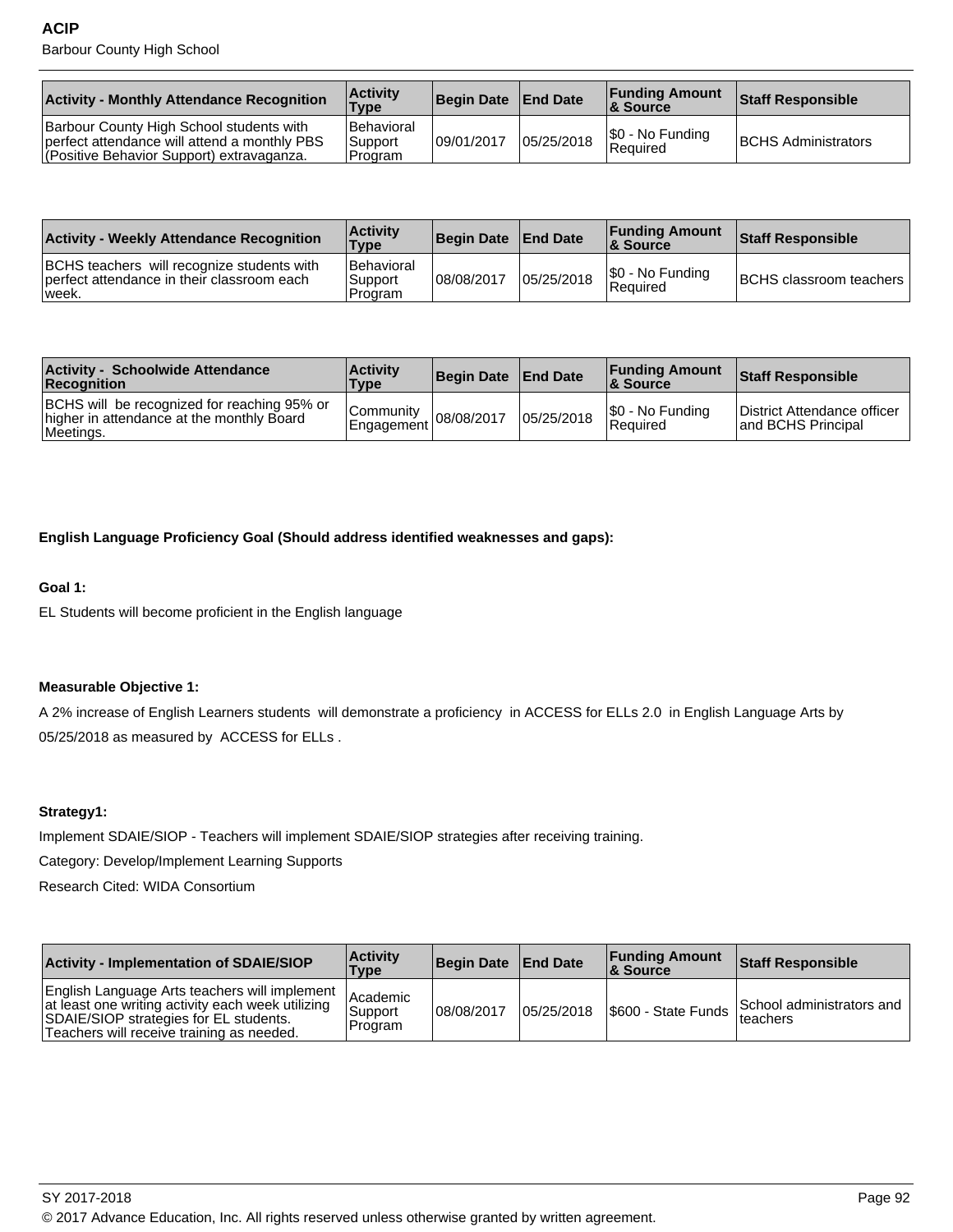| <b>Activity - Professional Development</b>                                                                                                                          | <b>Activity</b><br>Type                     | Begin Date   End Date |            | <b>Funding Amount</b><br><b>8 Source</b> | Staff Responsible                                         |
|---------------------------------------------------------------------------------------------------------------------------------------------------------------------|---------------------------------------------|-----------------------|------------|------------------------------------------|-----------------------------------------------------------|
| Teachers will receive training on the<br>limplementation of SDAIE/SIOP models and<br>strategies. These strategies will help improve<br>instruction for EL students. | Professional $ 08/08/2017$ loss<br>∟earning |                       | 05/25/2018 | \$0 - No Funding<br><b>Required</b>      | <b>EL Coordinator, school</b><br>administrators, teachers |

# **Describe how the school provides individual student academic achievement results and interpretation of the results to parents of English Learners in a language they can understand.**

The El coordinator and EL parent liaison meet with parents at the beginning of the year to create I-ELP on the student. During this meeting, the ACCESS scores are explained to the parents in their native language. Results are also sent home in the native language if there is a written form of the language.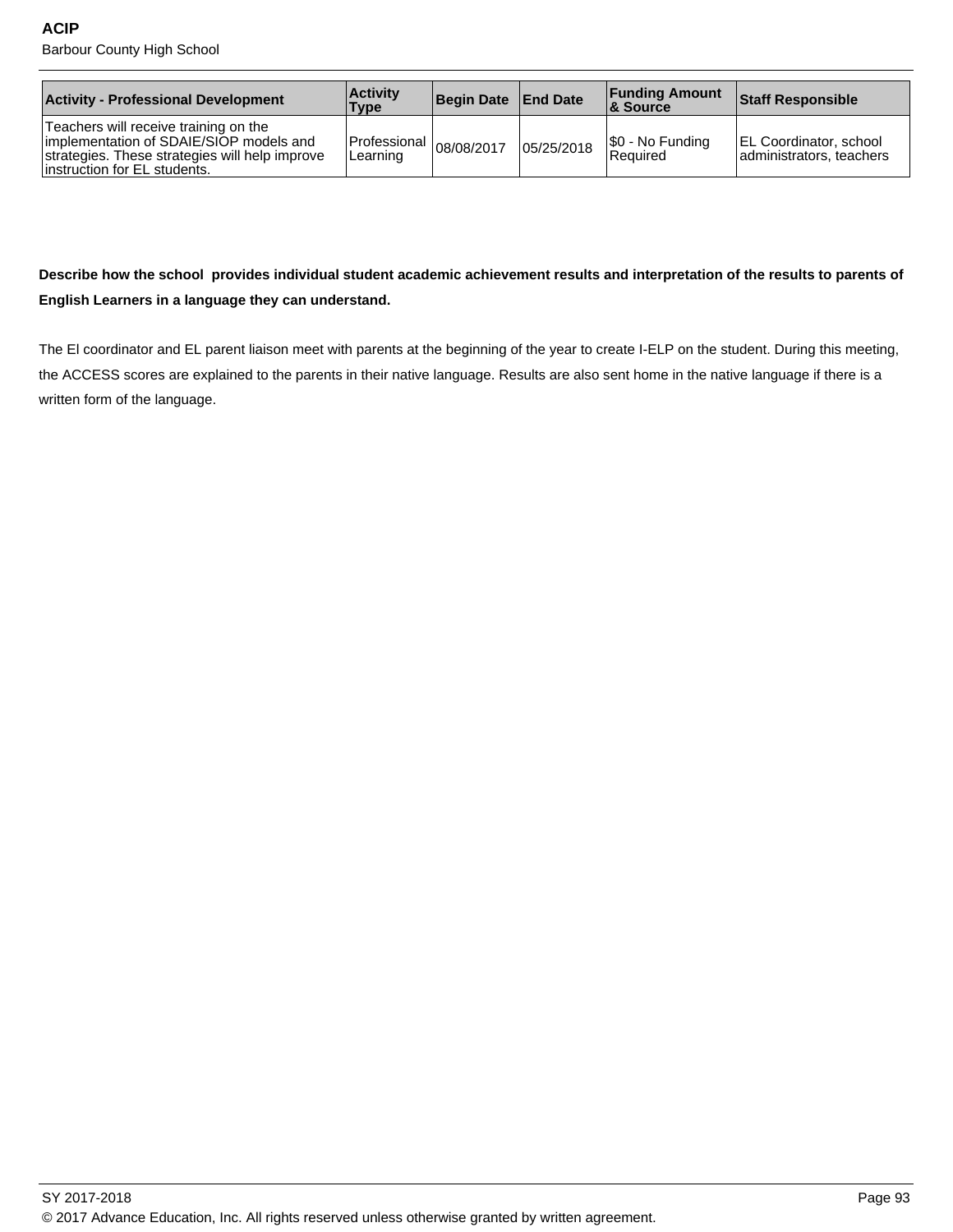# **Component 3: Instruction by Qualified Staff (Sec.1112(c)(6))**

| ∣Label | <b>Assurance</b>                                                                                                                                                                             | <b>Response</b> | <b>Comment</b> | Attachment |
|--------|----------------------------------------------------------------------------------------------------------------------------------------------------------------------------------------------|-----------------|----------------|------------|
|        | Do all of the instructional paraprofessionals<br>I meet the state requirements? If no, what is the<br>Inumber that has not met state requirements<br>and what is being done to address this? | Yes             |                |            |

| ∣Label | <b>Assurance</b>                                                                                                                                                                                                                                                                                                  | <b>Response</b> | <b>Comment</b>                                                                                                                                                                                                                             | <b>Attachment</b> |
|--------|-------------------------------------------------------------------------------------------------------------------------------------------------------------------------------------------------------------------------------------------------------------------------------------------------------------------|-----------------|--------------------------------------------------------------------------------------------------------------------------------------------------------------------------------------------------------------------------------------------|-------------------|
| 12.    | IDo all of the teachers meet the state<br>requirements and licensing criteria for the grade  <br>llevels and subject areas in which the teachers<br>provide instruction? If no, what is the number<br>that has not met state requirements and<br>llicensing criteria, and what is being done to<br>laddress this? | INo             | We have three teachers who are<br>Inot certified at this time but are in<br>the process of being certified.<br>These teachers will have to<br>complete the requirements for<br>certification according to their<br>lindividual situations. |                   |

# **Describe how staffing decision ensure that highly qualified, well trained teachers provide instruction and how their assignments most effectively address identified academic needs.**

The instructional staff at BCHS is well-qualified, trained, and assigned to implement learning strategies based upon their strengths and identified needs of students. Teachers are assigned to grade levels according to certificate, experience, and specialized training. Novice teachers and teachers with three years or less of teaching experience are assigned to a mentor teacher for the year. The mentors assist with Chalkable, lesson plans, and classroom management as well as other daily activities.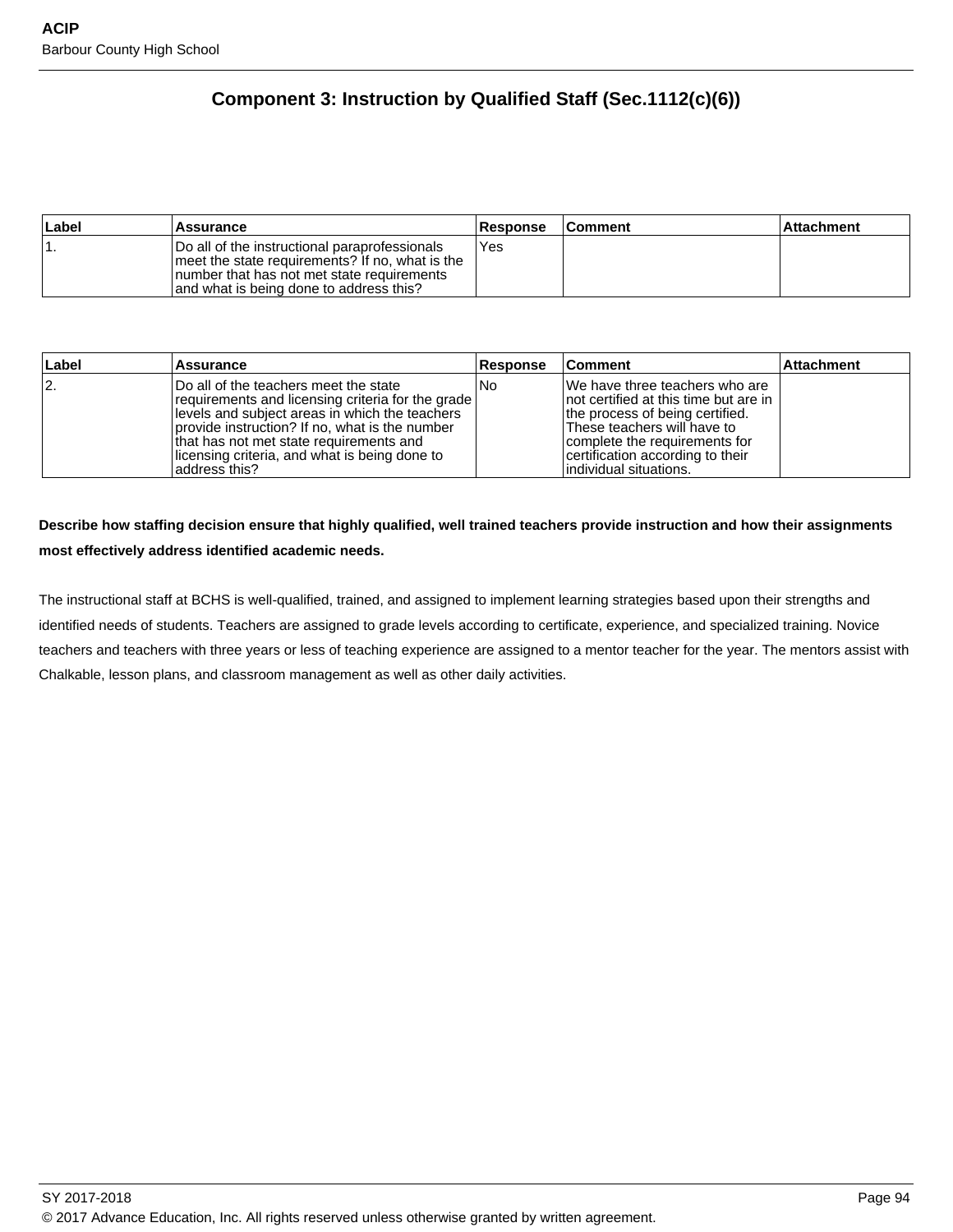# **Component 4: Strategies to Attract Qualified Teachers (Sec. 1114(7)(A)(iii)(IV))**

#### **What is the school's teacher turnover rate for this school year?**

The turnover rate for 2016-2017 was 21%. Our goal is still to recruit and retain effective, highly qualified teachers. A new Teacher Mentoring Program is being implemented for all teachers who have less than three years of service in the system.

#### **What is the experience level of key teaching and learning personnel?**

Nine personnel has five or less years of experience. Three personnel have five to nine years. Ten have ten to fourteen years. One has twenty years. Four have twenty or more years. One has a doctorate, one has an education specialist degree, eighteen have master's degree, and six have bachelors.

# **If there is a high turnover rate, list initiatives the school or school district has implemented to attempt to lower the turnover rate (recruitment and retention strategies).**

The rate for 2017-2018 was 31%. Our goal is still to recruit and retain effective, highly qualified teachers. A new teacher mentoring Program is being implemented for all teachers who have less than three years of service in the system. Mentors will assist them with day to day duties and activities. They also assist with INOW Chalkable, lesson plans, classroom management, use of technology, and other concerns that arise. The school principal will work with all novice and teachers new to BCHS in the following ways: one on one, in groups by grade level or subject area as needed. We also give on-site professional development for classroom management and better instruction on the use of Educate Alabama.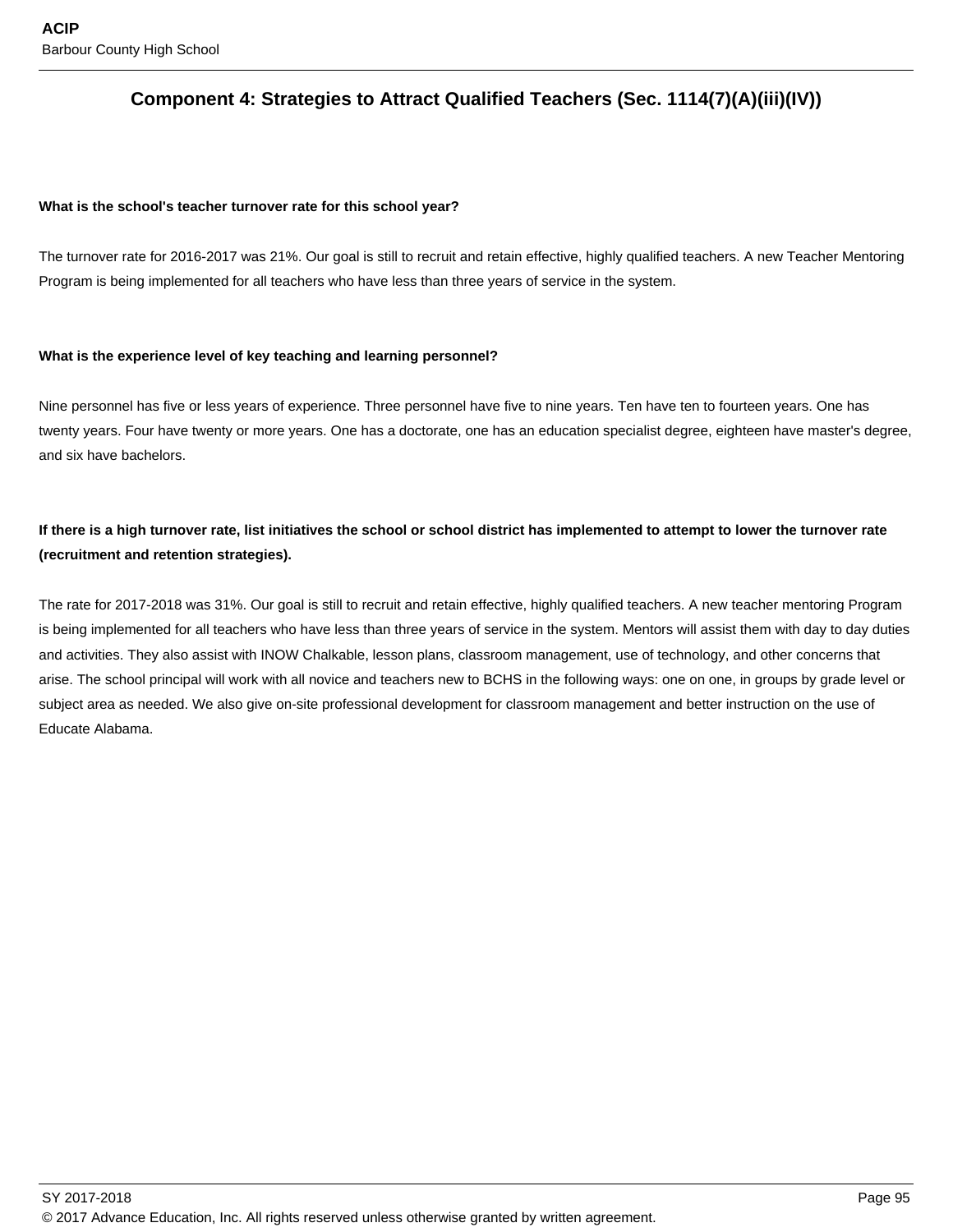# **Component 5: High Quality and Ongoing Professional Development (Sec. 1114(7)(A)(iii)(IV))**

#### **Describe how data is used from academic assessments to determine professional development.**

Academic assessments are analyzed annually by the ACIP team. Strengths and weaknesses are identified. These content areas are targeted as requests are made for professional development in these areas. Priority is given to those targeted areas.

# **Identify the professional development opportunities for teachers, principals, paraprofessionals, and other school personnel to improve instruction.**

Professional development that is system-wide includes reading intervention, AMSTI, suicide prevention, dyslexia training, and Alabama Technology in Motion. Each school is allowed to add professional development activities as identified as an area of need by the ACIP team. Administrators and teachers may also attend state-wide conferences that target improving the instructional programs.

# **Identify the teacher mentoring activities included in the schoolwide plan. For example, new or inexperienced teachers are given support from an assigned master teacher.**

We have expanded our mentoring program to include all teachers with three years or less in teaching experience. The new teachers are paired with veteran teachers to assist in helping with setting up classrooms, preparing lesson plans, classroom management issues, and utilizing I-NOW Chalkable for grade book, attendance, and lesson plans. This program will be available for novice teachers as they transition from novice to experienced teachers. Classroom observations will be available as needed where the mentor can observe the mentored teacher and where the mentored teacher can observe the mentor.

#### **Describe how all professional development is "sustained and ongoing."**

The faculty and staff at BCHS has sustained and ongoing professional development in the areas that are listed in the ACIP by having numerous workshops and opportunities to work with each other to achieve a common goal. The common goal is to make sure BCHS faculty and staff work together to implement all goals in order to enhance the culture and climate of the school as well as all areas of learning and to insure that the teachers feel comfortable using the Viewsonic multimedia monitors, Chromebooks with Google classroom, document cameras, smart boards, and Kaplan intervention in their classrooms.

Turn-around training is required after professional development experiences. Teachers are asked to share information gathered from workshops and how BCHS can use that information to enhance culture, climate and/or curriculum. Professional development is also provided on-site at least monthly during faculty meetings.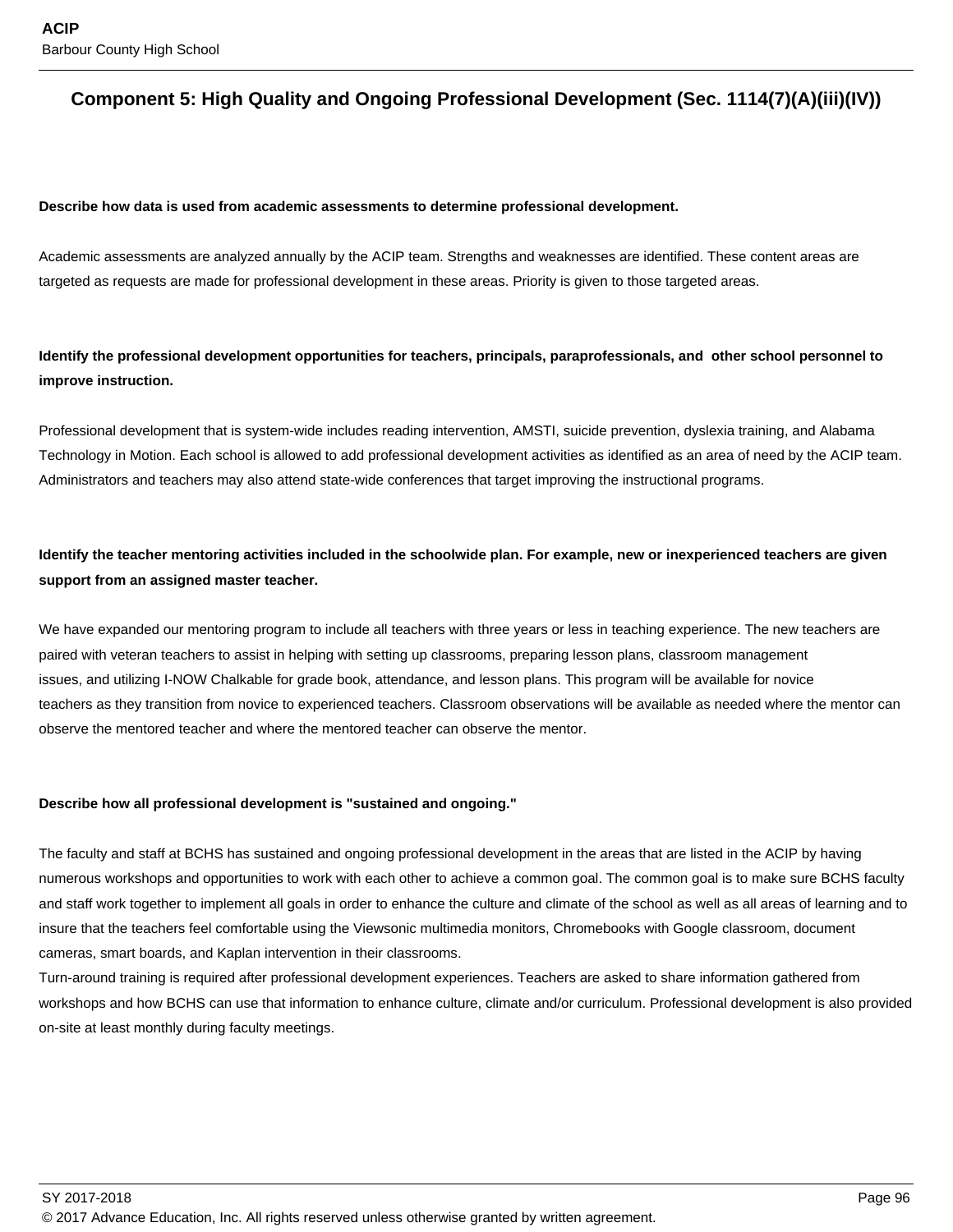# **Component 6: Transition Strategies (Sec.1114(7)(A)(iii)(V))**

**Identify the strategies in the schoolwide plan that support and assist students in transitioning from one grade level to the next. For example, preschool preparation for Kindergarten and/or eighth grade transition to high school and/or high school to college/work force.** 

# **Goal 1:**

Transition students

#### **Measurable Objective 1:**

collaborate to ensure a smooth transition from Barbour County Intermediate School to Barbour County High School and from Barbour County High School to College or career by 05/25/2018 as measured by orentiation sign in sheet and graduation rate.

### **Strategy1:**

Transition - The following are transition activities that are offered at BCHS that promote awareness of life after high school.

Category: Implement Guidance and Counseling Plan

Research Cited: Best practices

| <b>Activity - College Fair</b>                                                                                                                                        | <b>Activity</b><br>Type | Begin Date   End Date |            | <b>Funding Amount</b><br><b>8 Source</b> | <b>Staff Responsible</b>        |
|-----------------------------------------------------------------------------------------------------------------------------------------------------------------------|-------------------------|-----------------------|------------|------------------------------------------|---------------------------------|
| College fair for seniors will be held in the fall of Career<br>2017. Career/Jr. College Fair will be held in the Preparation/<br>spring 2018 for 7-12 grade students. | Orientation             | 10/01/2017            | 05/25/2018 | S0 - No Funding<br><b>Required</b>       | Teachers and<br>ladministrators |

| <b>Activity - Open House</b>                                                                                             | <b>Activity</b><br>Type               | Begin Date   End Date |            | <b>Funding Amount</b><br>& Source | Staff Responsible               |
|--------------------------------------------------------------------------------------------------------------------------|---------------------------------------|-----------------------|------------|-----------------------------------|---------------------------------|
| <b>Open House will be held August 2017, where</b><br>parents will be encouraged to visit with their<br>child's teachers. | Career<br>Preparation/<br>Orientation | 08/03/2017            | 08/03/2017 | \$0 - No Funding<br>Required      | Teachers and<br>ladministrators |

| <b>Activity - Collaboration</b>                                                                                                                                                                                                                                                                                                                                                                                                                                              | <b>Activity</b><br><b>Type</b>        | <b>Begin Date End Date</b> |            | <b>Funding Amount</b><br>& Source | Staff Responsible                          |
|------------------------------------------------------------------------------------------------------------------------------------------------------------------------------------------------------------------------------------------------------------------------------------------------------------------------------------------------------------------------------------------------------------------------------------------------------------------------------|---------------------------------------|----------------------------|------------|-----------------------------------|--------------------------------------------|
| Collaboration with the workforce permits juniors<br>and seniors to become aware of school-to-work<br>opportunities using such things as field trips,<br>talent fairs, job shadowing and visits by the<br>armed forces<br> personnel.<br>Activities for students in the upcoming year<br>include: Regional Career Fair, Guest Speakers,<br>educational field trips and college visitation,<br>College/Career Day on campus, and ongoing<br>recruitment from the Armed Forces. | Career<br>Preparation/<br>Orientation | 08/08/2017                 | 05/25/2018 | [\$0 - No Funding<br>Required     | Teachers, administrators,<br>and community |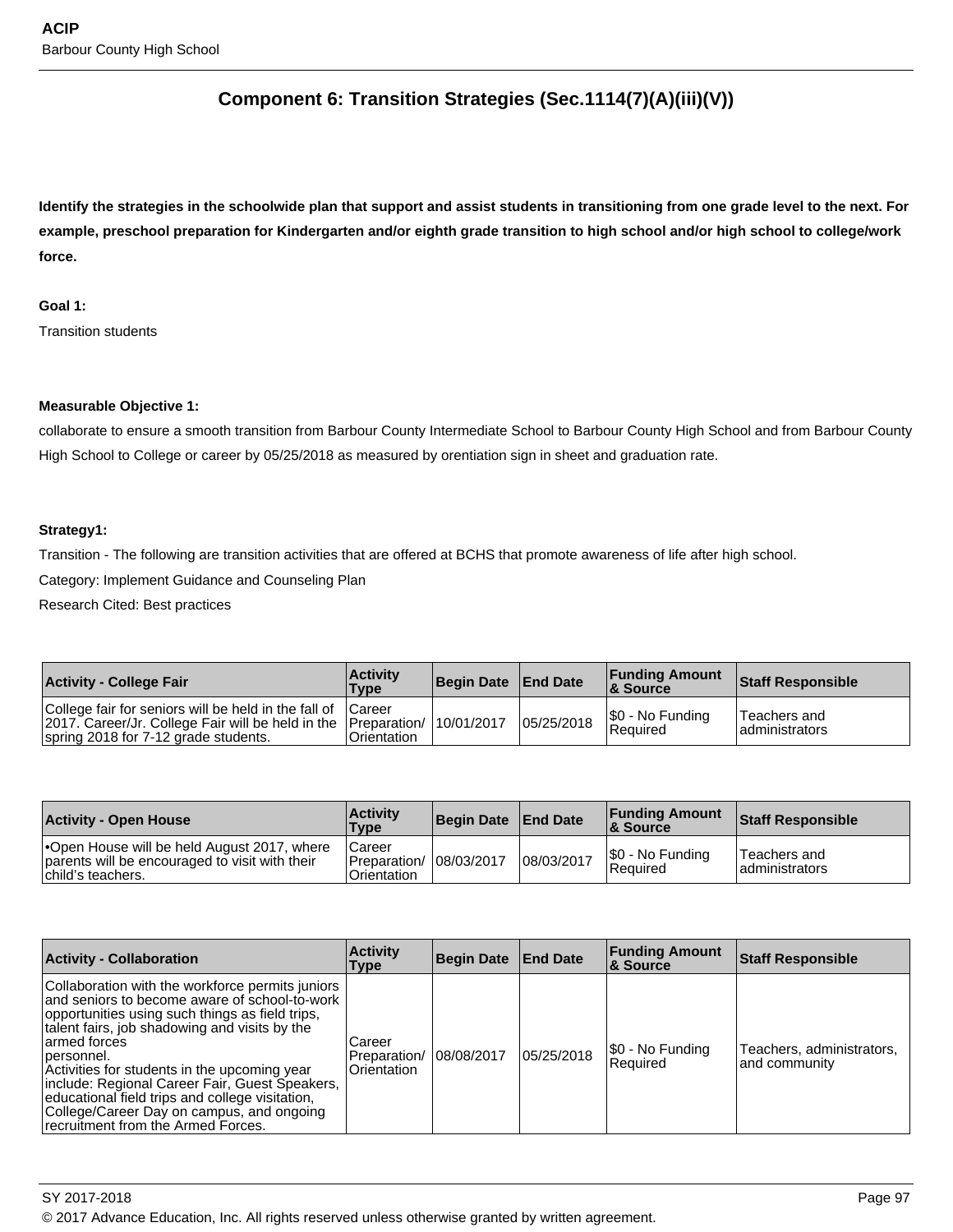| <b>Activity - Orientation</b>                                                                                                  | <b>Activity</b><br>Type | Begin Date   End Date |            | <b>Funding Amount</b><br>8 Source | <b>Staff Responsible</b>        |
|--------------------------------------------------------------------------------------------------------------------------------|-------------------------|-----------------------|------------|-----------------------------------|---------------------------------|
| Orientation will be held May 2016, to allow<br>students an opportunity to view the campus and Support<br>Imeet their teachers. | l Academic<br>Program   | 08/08/2017            | 05/25/2018 | \$0 - No Funding<br>Required      | Administrators and<br>Iteachers |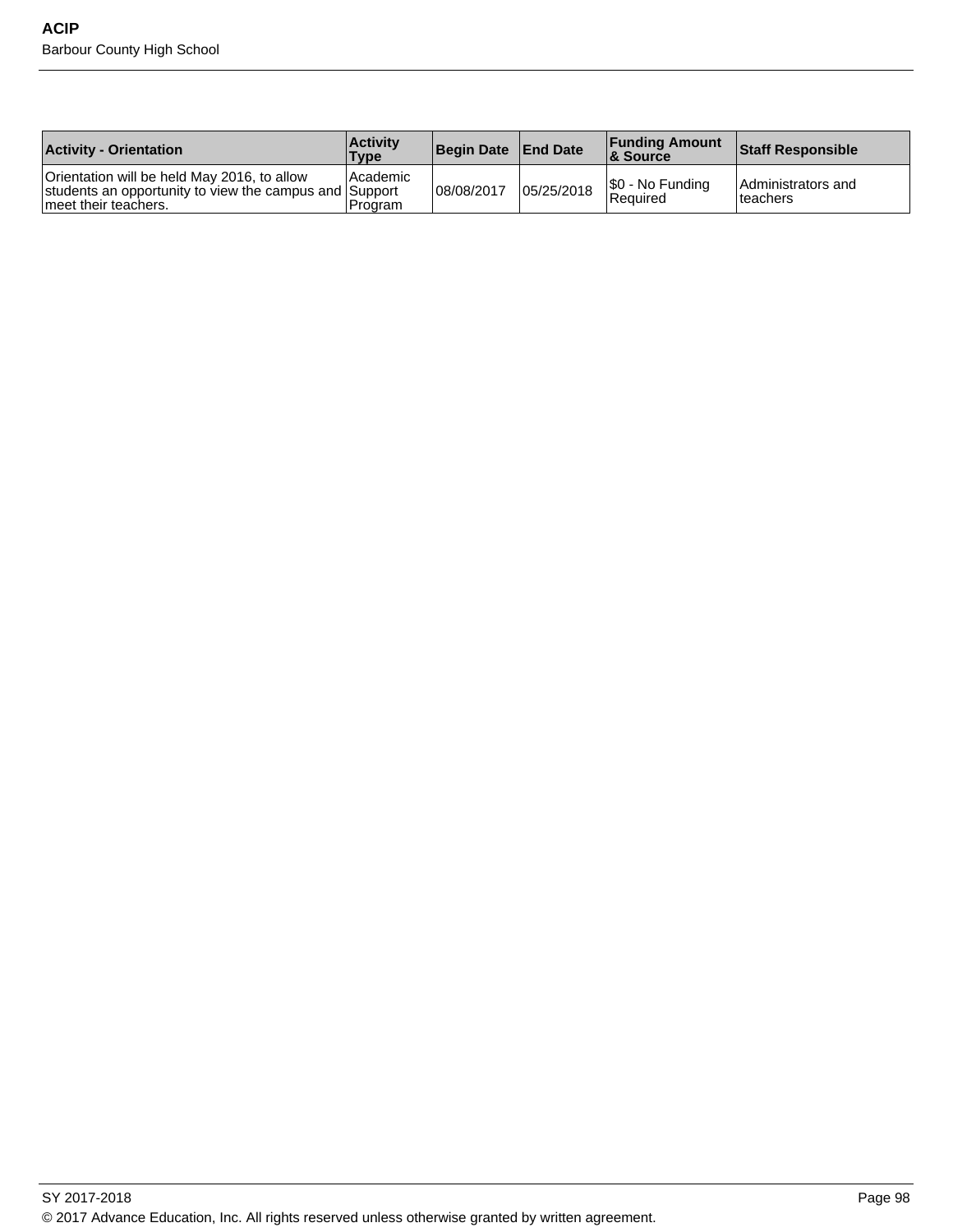# **Component 7: Teacher Participation in Making Assessment Decisions (Sec.1114(b)(2))**

#### **What measures are in place to include teachers in decisions regarding the use of results of statewide academic assessments?**

Barbour County High School uses numerous assessments to monitor student achievement. The teachers receive academic profiles on every student that they teach. The teachers monitor academic progress by using STAR Assessments, state assessments, teacher created assessments, unit tests, progress monitoring in reading and math at the beginning of the school year, the middle of the school year, and at the end of the school year. Accelerated Reading Data, teacher observations, and projects are also utilized when making assessment decisions. Barbour County High School (BCHS) has a leadership team that meets to look at all the data from our assessments. They look at the strengths and weaknesses of the students. Then they look at what strategies can be utilized to help to improve on the weaknesses that have been determined.The leadership team usually consists of the school principal, counselor, instructional coach, teachers from all academic areas, and the media specialist. The findings are then used to create the ASSESS Continuous Improvement Plan (ACIP).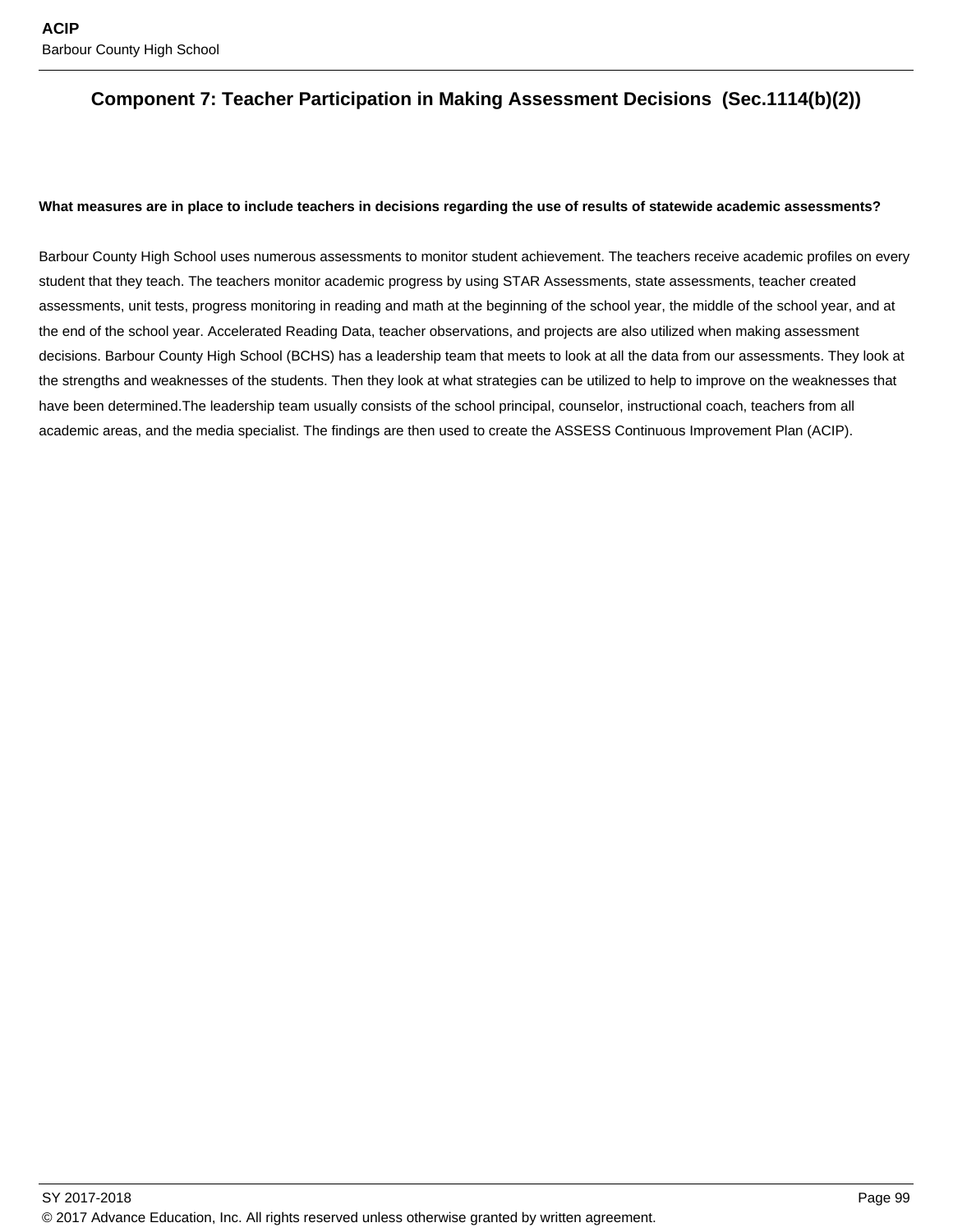# **Component 8: Timely and Additional Assistance to Students Having Difficulty Mastering the Standards (Sec.1114 (7)(A))**

# **What is the process to identify students who experience difficulty mastering the State's academic achievement assessment standards at an advanced or proficient level?**

The administrators and teachers meet monthly to review data from assessments to pinpoint areas of weakness as identified in the results. The teacher then address the areas of weakness on the group level as well as individual level.

# **How is timely, effective, additional assistance provided to students who are experiencing difficulty mastering the State's academic achievement assessment standards at an advanced or proficient level?**

Students who are not achieving proficient or advanced achievement are given additional and effective instructional assistance. This is accomplished by the following methods:

- The teachers and the instructional coach use numerous SRA and ARI strategies that are geared toward the students weaknesses.

- Teachers use differentiated instruction in the classroom to help students who did not have strong test scores on ACT Plus Writing and end of the year assessments that relate to the teachers' content areas.

- Odyssey Ware is used for credit recovery which is available for free to students who had a 40-59 average.

- Parents/families are encouraged to participate in their student's educations through school conferences.

- Departmental meetings are conducted to discuss strategies and procedures that would encourage student success and to modify any instructional approaches.

There is an intervention class offered for reading.

- RTI is used to support students

- Teachers use Kaplan Foundations Language Arts and Math, Kaplan Foundations: ACT& SAT Prep, as well as Kaplan Key Advantages Language Arts as well as Mathematics and Science.

# **Describe how the school provides opportunities for the most academically needy students to receive support and reinforcement of academic skills BEYOND THE REGULAR SCHOOL DAY.**

Students' progress is bench marked and monitored so that teachers can use the data to plan instruction. Differentiated instruction and strategic teaching activities are used by the teachers to address the students' individual needs. Also, accommodations are made according to IEP's and I-ELP's. The differentiated instruction, a variety of instructional strategies, and technology are used to support learning. Teachers also use listening activities, and small group instruction. STAR Reading and STAR Math provide a list of skills individual students need to work on based on testing data.

**Describe procedures used to address challenges for each group of Migrant, English Language Learners, Economically Disadvantaged, Special Education, Neglected and/or Delinquent, and Homeless Students.**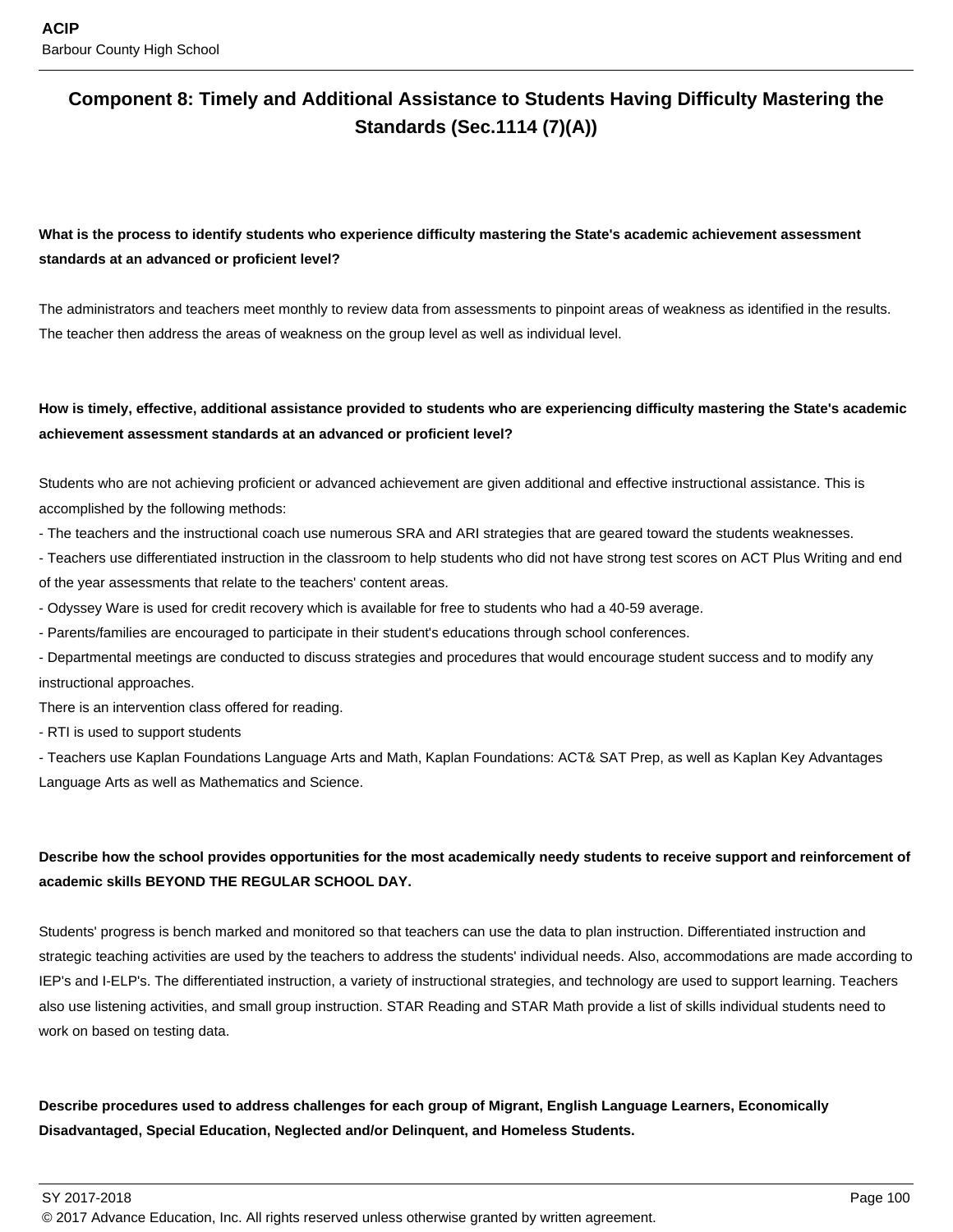Barbour County has wide parent liaison available to assist as needed. There are system-wide plans that address barriers that provide students with what they need to attend school. Migrant - surveys and plan

English Learners - home language survey, WIDA ACCESS, IELP Economically Disadvantaged - meals at no cost to the student Special Education - IEP and special services Neglected and/or delinquent - system for reporting child abuse to DHR Homeless students - surveys and plan

**Special Populations as listed in the Carl D. Perkins Career and Technical Education Act of 2006 - Describe procedures used to address challenges for each group of individuals with disabilities, individuals from economically disadvantaged families (including foster children), individuals preparing for non-traditional fields, single parents (including single pregnant women), displaced homemakers, and individuals with limited English proficiency.**

Barbour County High uses various assessments to monitor the progress of its students throughout the school year. Teachers receive academic profile sheets on students based on data from available assessments. This information is then used to plan lessons according to student needs. In addition to administering/utilizing state assessment, teachers will monitor progress of students by administering practice tests, utilizing technology to support learning, administering and scoring teacher made and local tests, monitoring progress, reviewing Accelerated Reader Reports, as well as STAR Reading and STAR Math reports. Transportation to and from school is provided for all students. BCHS also utilizes Provision 2 funds to offer breakfast and lunch at no cost to all students. BCHS partners with the local DHR, provides clothing as needed, provides tutors for home-bound students, partners with local churches, and provides scholarships as needed.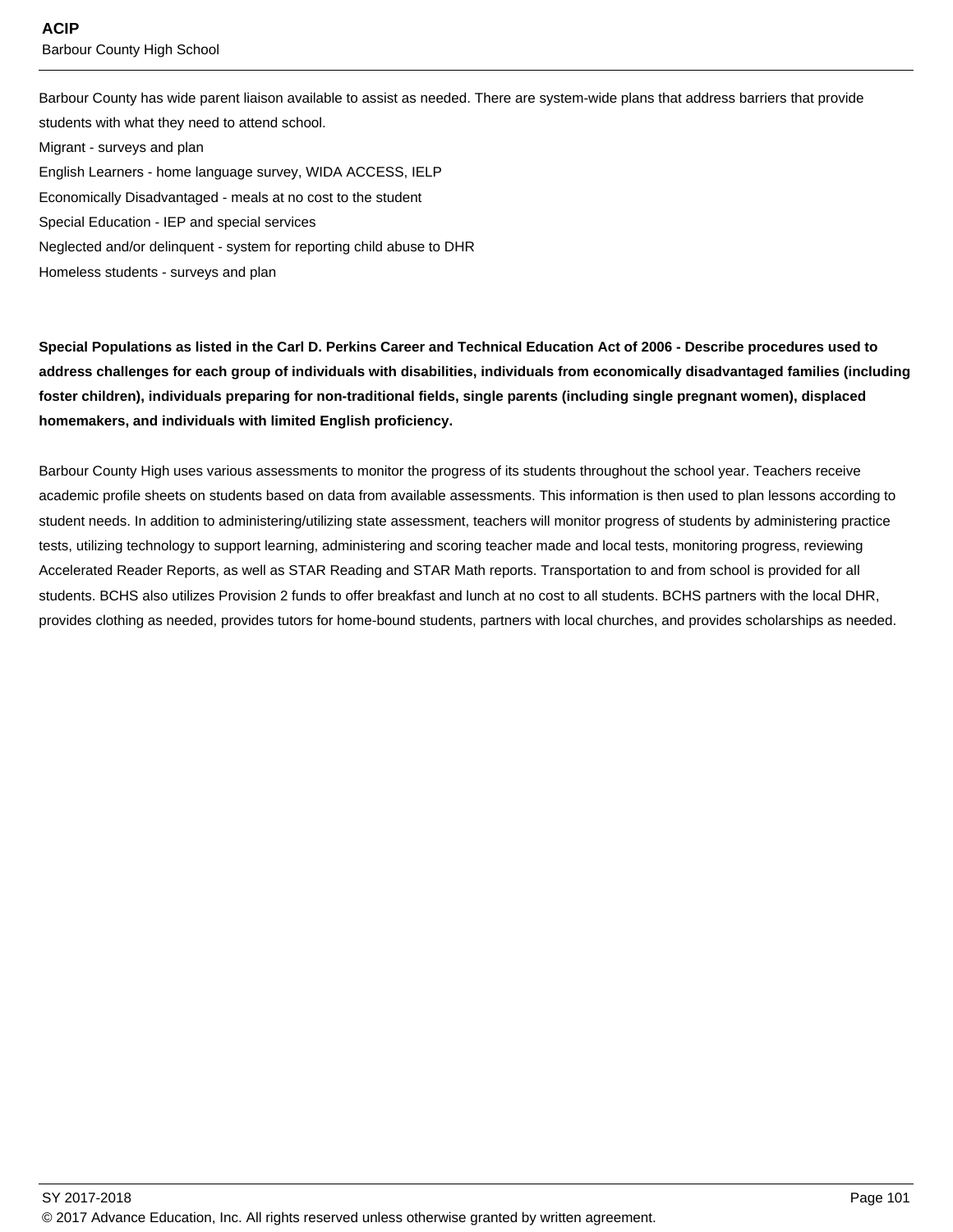# **Component 9: Coordination and Integration of Federal, State and Local Programs and Resources (Sec.1114(b)(V))**

**List the State, Federal and local programs that are consolidated/coordinated in the schoolwide program and describe how all programs and resources are coordinated and integrated toward the achievement of the schoolwide goals.**

Programs and resources are coordinated and integrated to fulfill school wide goals by offering professional development for teachers in order to enhance their instruction and student learning, providing more technology to enhance teaching and learning, obtaining necessary personnel, and supplying needed assessment materials and supplies that support evidence based programs.

**How does the school coordinate and integrate the following Federal, State and local services in a manner applicable to the grade level to support achievement of the schoolwide goals: violence prevention programs, nutrition programs, housing programs, Head Start, adult education, career and technical education programs, and schools implementing comprehensive support and improvement activities or targeted support and improvement activities under section 1111(d)?**

State allocated teacher units are 17.84. In addition, there is a full time principal, counselor, and media specialist. Title 1 funds used to supplement salaries and other areas identified. In addition, Title 1 funding is used for materials and supplies.

BCHS is a Title I school which means funds will be available for any identified homeless student on an as needed basis. Our school is also a Provision II School, in which all of the students receive breakfast and lunch at no cost to them. The counselor promotes and adheres to all state programs such as Drug-Free Week, fire safety, and internet safety, which provides a safe environment that is conducive to learning. Students are provided transportation to and from school. Home bound services are available for ill, injured, or pregnant students. EL students are given the same opportunity as other students.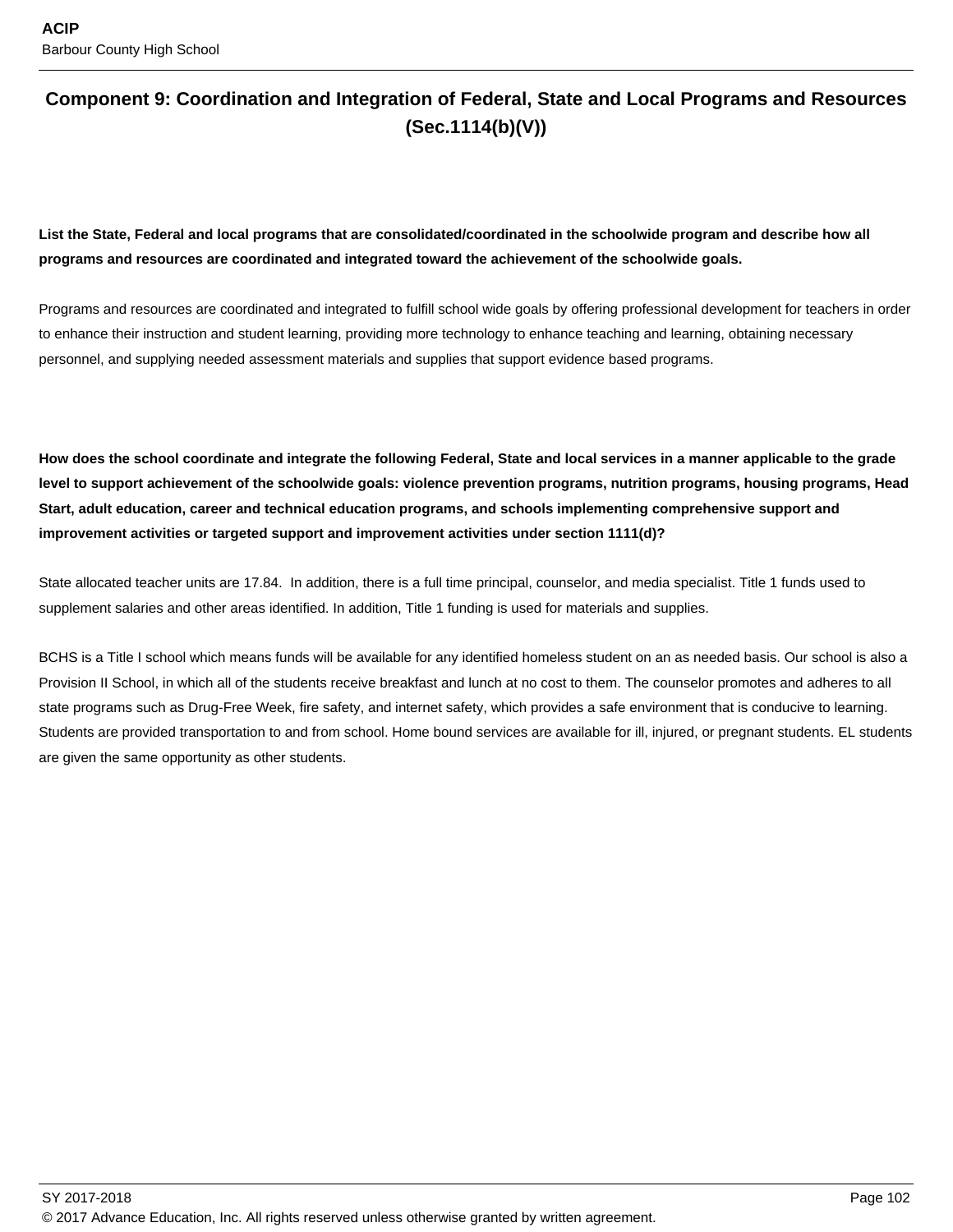# **Component 10: Evaluation (Sec.1114(b)(3)):**

#### **How does the school evaluate the implementation of the schoolwide program?**

The school evaluates the implementation of the school wide program. Monthly, the ACIP team meets to review, monitor, and,when needed, amend the plan. Documentation is forwarded to our Federal Programs Coordinator. The Federal Program Coordinator issues a ACIP/Title I evaluation that we completed based upon assessment results, perceptions surveys from all stakeholders, promotion/retention lists, and other pertinent information. The end of year evaluations allow us to identify growth as well as deficits. These are the current evaluation methods the committee utilizes to help determine the results of the school improvement plan implementation.

# **How does the school evaluate the results achieved by the schoolwide program using data from the State's annual assessments and other indicators of academic achievement?**

The Instructional Leadership Team looks at data, identifies strengths and weaknesses and makes adjustments to the plan. Teachers use the results to plan lessons and differentiate instruction. The goals are derived directly from strengths and weaknesses noted on state and local assessments.

# **How does the school determine whether the schoolwide program has been effective in increasing the achievement of students who are furthest from achieving the standards?**

All of the assessments given are analyzed to identify the students who are struggling, as well as the skills on which they showed low performance. Formative and summative assessment results are used to determine if achievement is occurring, especially with struggling students. Those students are tracked and monitored for success using available state and local assessment results.

# **What process is followed by the school to revise the plan as necessary, based on the evaluation, to ensure continuous improvement of students in the schoolwide program?**

At Barbour County High School the ASSESS Continuous Improvement Plan (ACIP) Committee changes annually. All of the stakeholders are selected, chosen or recruited based upon input they may contribute to the team. Revisions may be made to the ACIP at any time if a concern arises. This can be done because the ACIP is a working document. If a concern or need arises, the ACIP committee will meet and the necessary amendments will be made.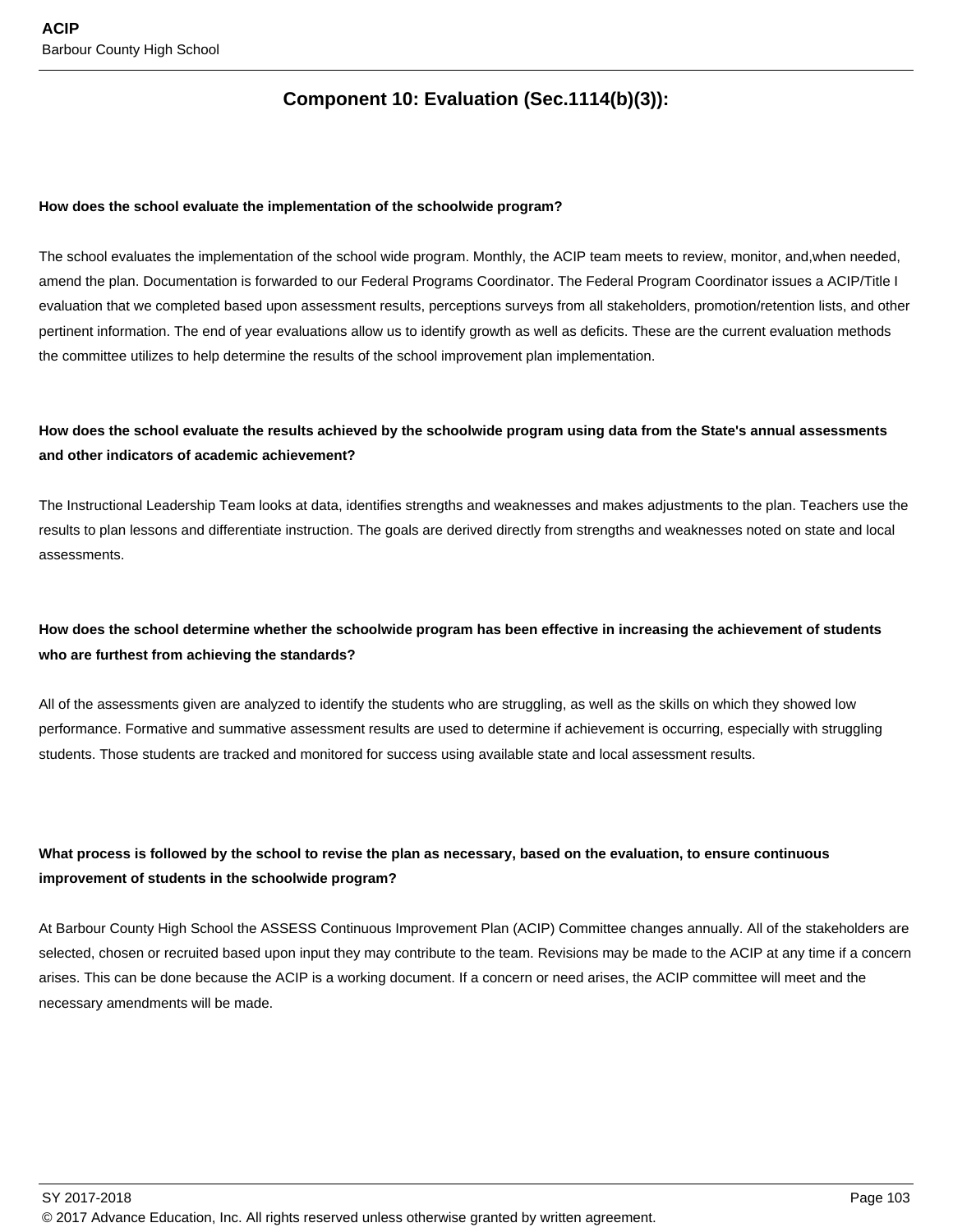# **2017-2018 Coordination of Resources - Comprehensive Budget**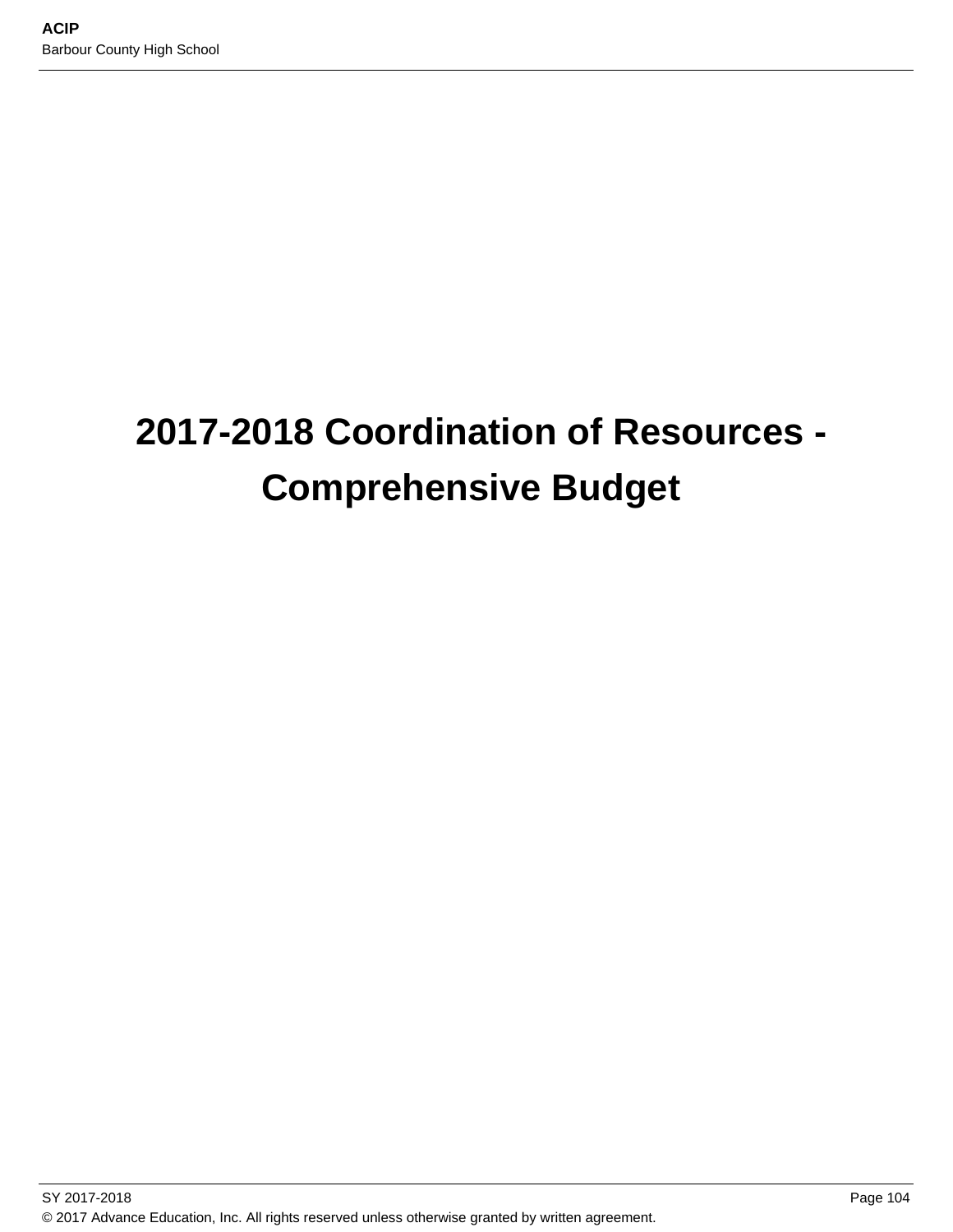## **Introduction**

List all federal, state, and local monies that the school uses to run its program.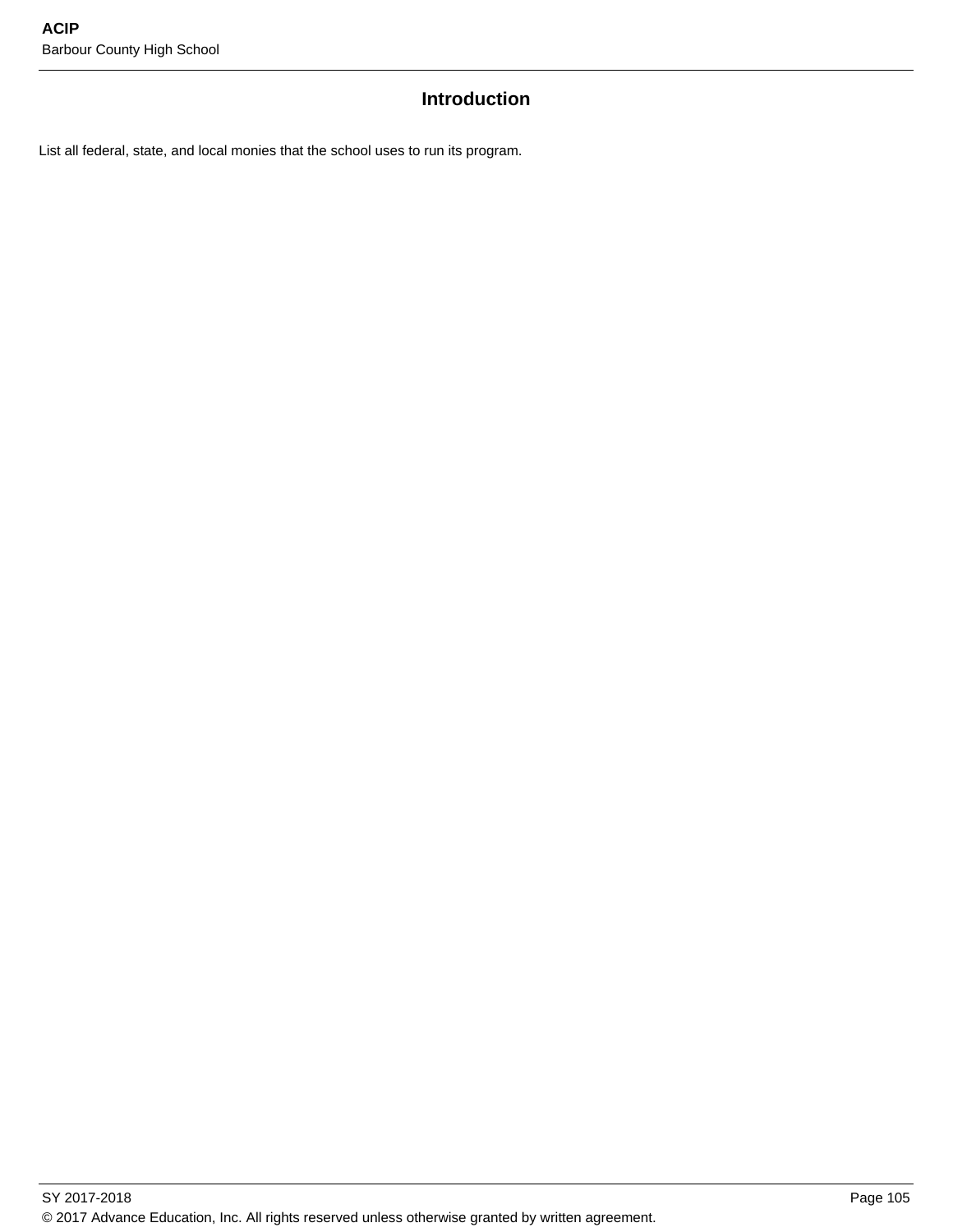# **FTE Teacher Units**

| Labe      |                                                                   | Value |
|-----------|-------------------------------------------------------------------|-------|
| -4<br>. . | assigned<br>' units.<br>'eachers<br>the<br>. റ†<br>number<br>″id⊦ | .84   |

#### **Provide the number of classroom teachers.**

17.84

| п<br>Label | estiol                                                                                                    | Value       |
|------------|-----------------------------------------------------------------------------------------------------------|-------------|
| י י<br>1 J | Dre<br>า⊫<br>Units.<br>, eacher<br>the<br>salaries<br>tor<br>∵the<br>$\sim$<br>tota<br>ovide<br>all<br>ΩI | 8<br>′∪408. |

Total 870,408.00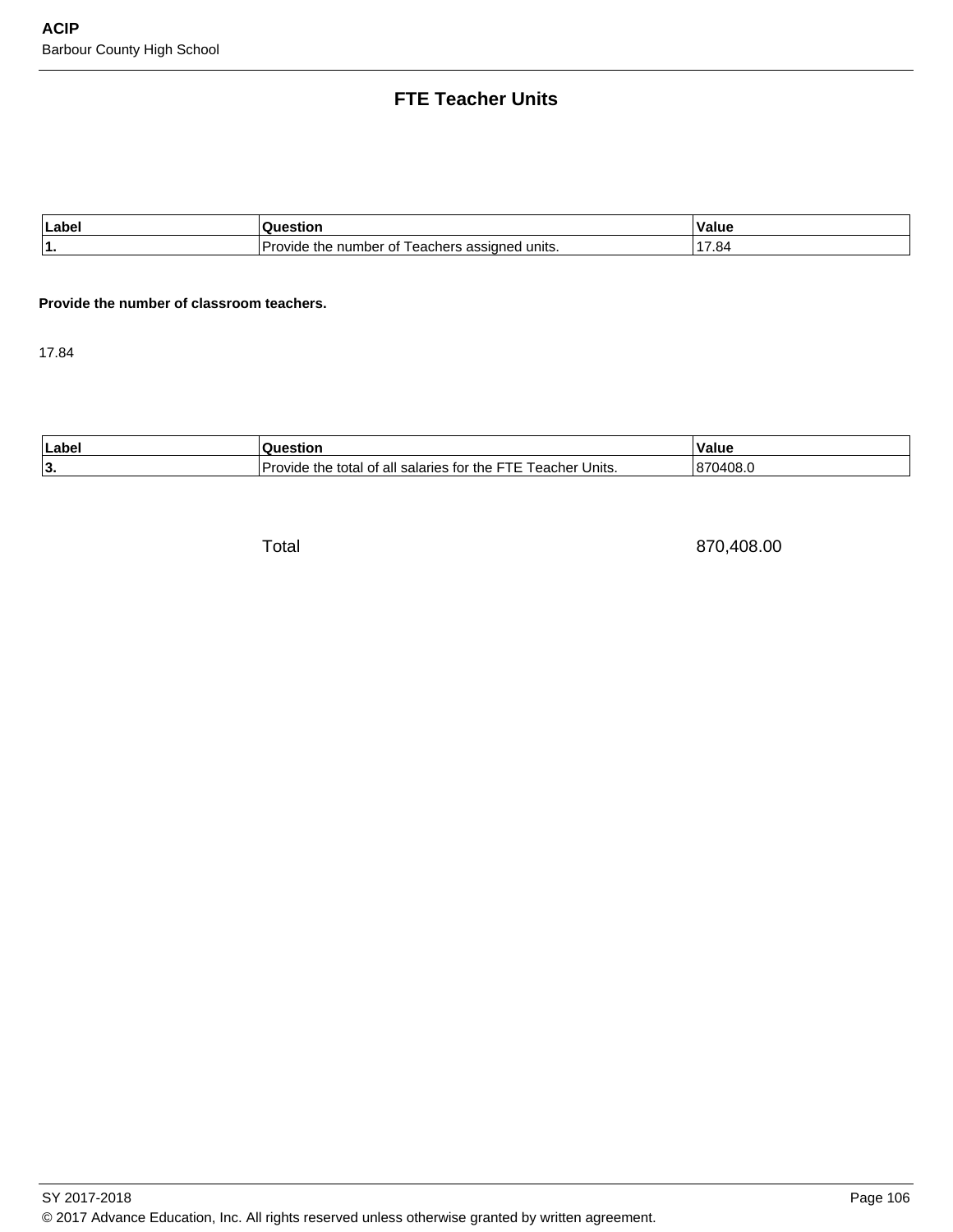## **Administrator Units**

| Labe |                                                                                          | 'alue |
|------|------------------------------------------------------------------------------------------|-------|
|      | units.<br>Adm<br>nınıs<br>റ†<br>ude.<br>numbe<br>assidr<br>the<br><b>I</b> IStrator<br>W | .     |

#### **Provide the number of administrators.**

1.0

| ll ohe<br>Lar |                                                                                            | $\cdot$<br>alue |
|---------------|--------------------------------------------------------------------------------------------|-----------------|
| 13.           | the<br>tor<br>.<br>salaries<br>all<br>units.<br>total<br>$\sim$<br>17./IN<br>аτо<br>au<br> | <br>米           |

Total 85,800.00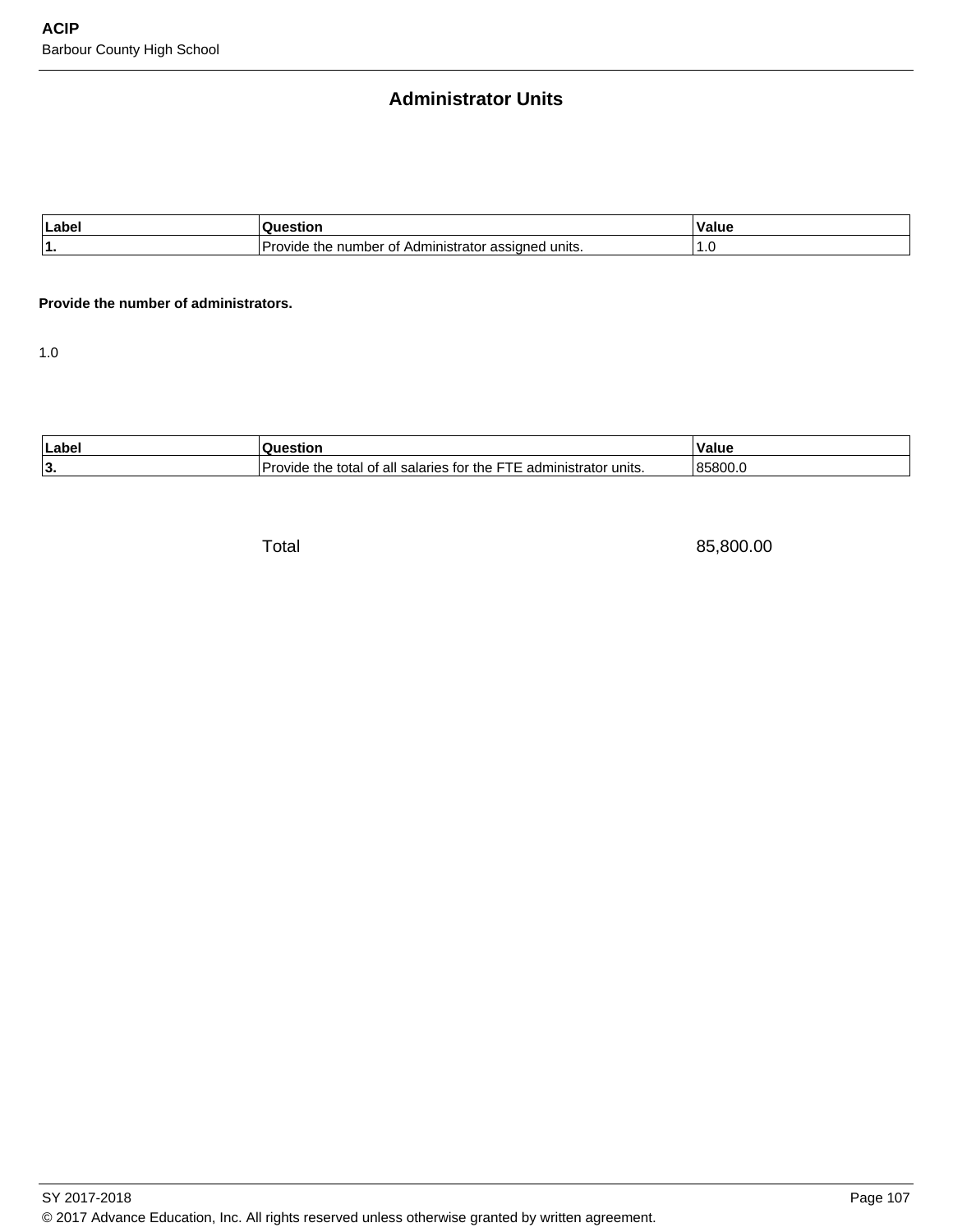# **Assistant Principal**

| Labe |                                                                                            | alue/    |
|------|--------------------------------------------------------------------------------------------|----------|
|      | units.<br>\ccictant<br>Ωt<br>nur<br>nne<br><b>TNE</b><br>ne<br>гігіс<br>w<br>וורא<br>83319 | ◠<br>v.c |

#### **Provide the number of Assistant Principals.**

.5

| Labe |                                                                                                                                                | alut/ |
|------|------------------------------------------------------------------------------------------------------------------------------------------------|-------|
| 3.   | h∩r th<br>Assistant Principal.<br>all<br>the<br>colorice<br>total<br>$\sim$<br>ude.<br>W<br>וטו<br>71c<br>u 10<br>.<br>$\overline{\mathbf{r}}$ |       |

Total 33,518.00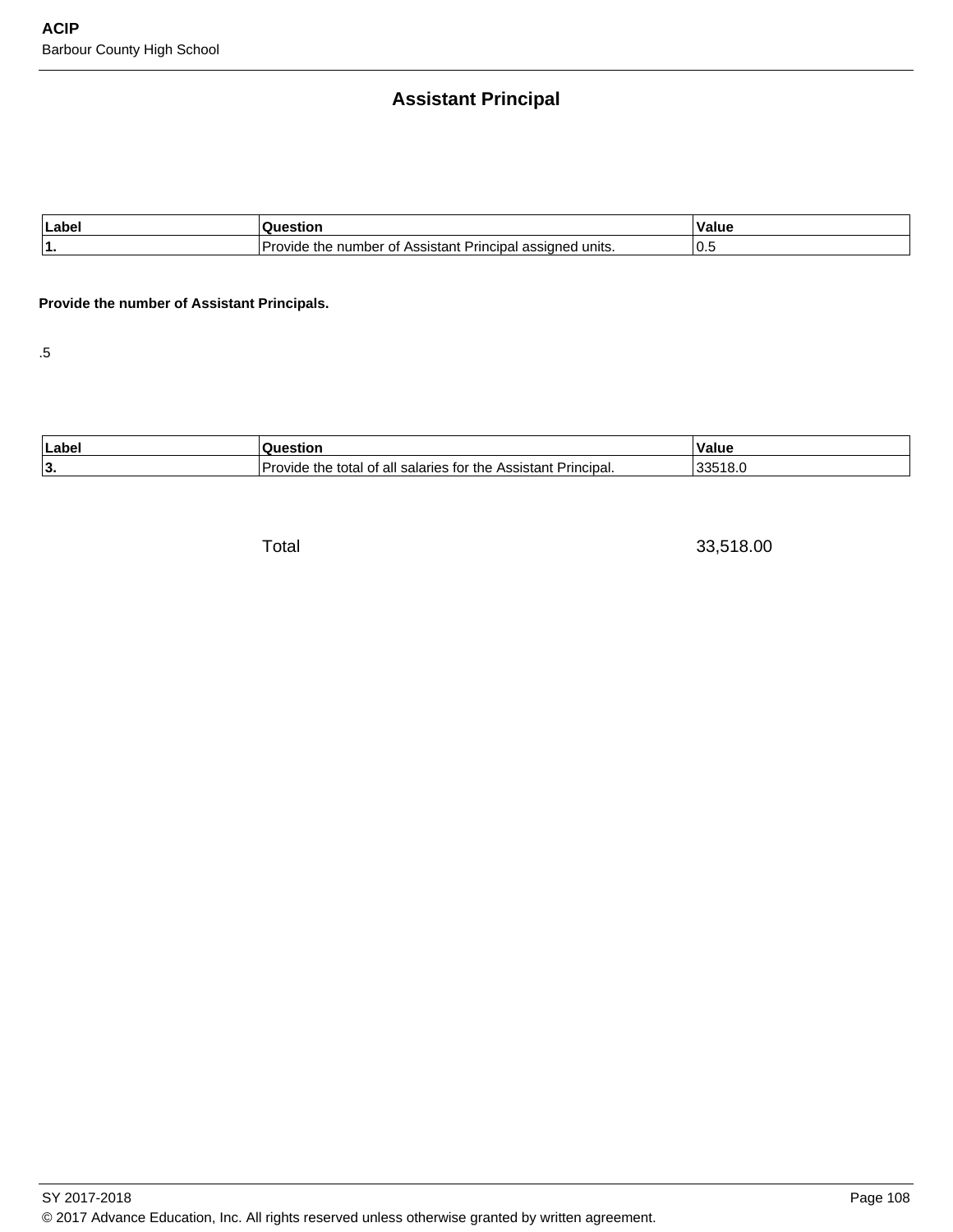## **Counselor**

| Labe | 81 IOI                                                                          | I٧<br>alue |
|------|---------------------------------------------------------------------------------|------------|
|      | units.<br>Counselor<br>number<br>∵0 f<br>.<br>assigned<br>ide the<br>$.1$ $V1o$ |            |

#### **Provide the number of Counselors.**

1.0

| 'Label    |                                                                                                        | alue .<br>$\cdot$ M |
|-----------|--------------------------------------------------------------------------------------------------------|---------------------|
| 1?<br>IJ. | `ounselor.<br>$+n$<br>tor<br>the.<br>all<br>salaries<br>ovide<br>total<br>$\overline{\phantom{a}}$<br> | $\sim$<br>ı zı<br>ĸ |

Total 69,400.00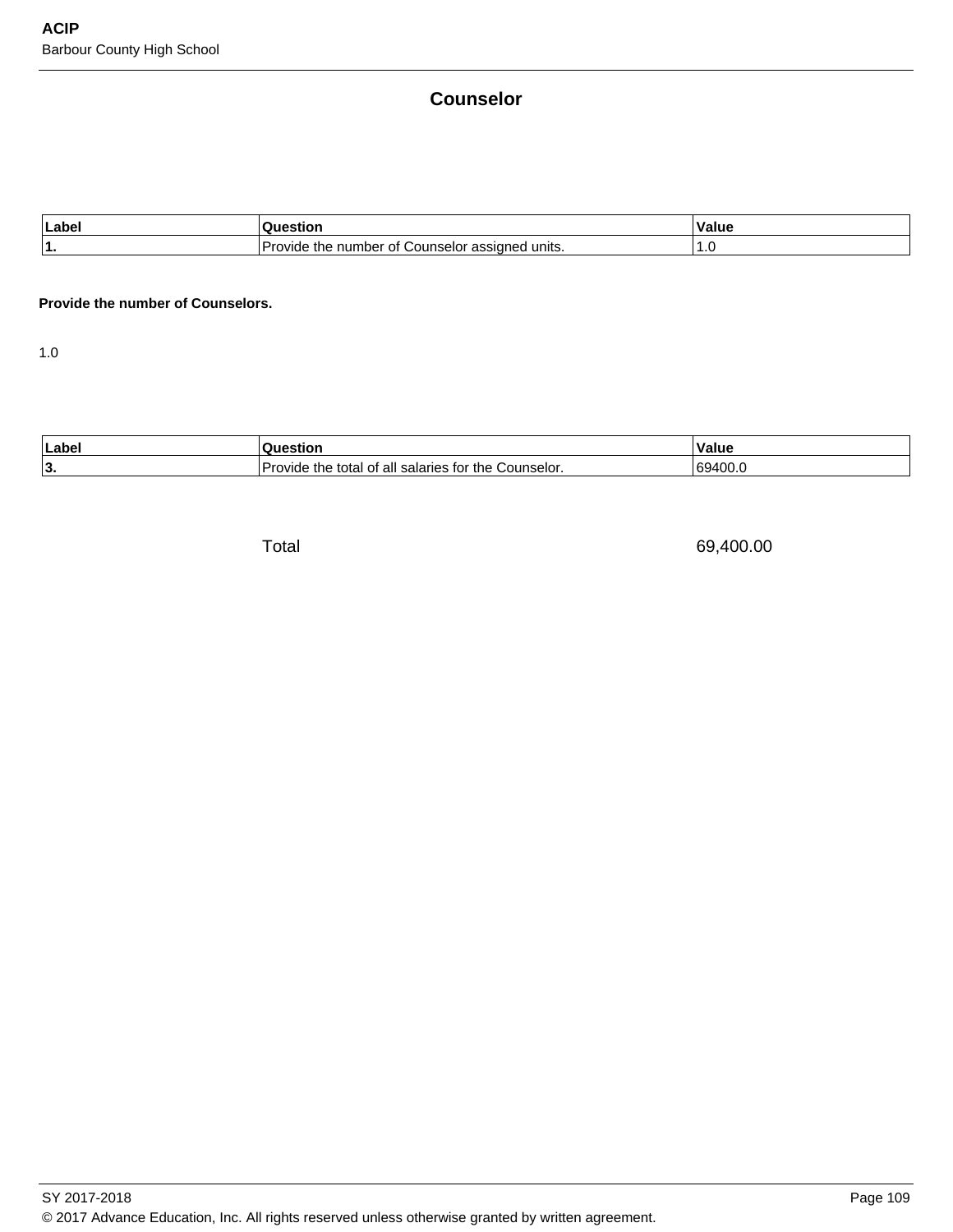# **Librarian**

| Label | но                                                                            | ′alue |
|-------|-------------------------------------------------------------------------------|-------|
| . .   | ' units.<br>. 13.7<br>_ibrariar<br>. number<br>Οt<br>the<br>ANIVC<br>assigned | ن. ا  |

#### **Provide the number of Librarians.**

1.0

| ll aho | по.                                                                                            | $\mathbf{v}$<br>alue            |
|--------|------------------------------------------------------------------------------------------------|---------------------------------|
| 13.    | <br>tor<br>Librarian.<br>the<br>$+n$<br>salaries<br>all<br>$\sim$<br>total<br>avıde<br>ue<br>O | `OC<br>$\overline{\phantom{a}}$ |

Total 53,426.00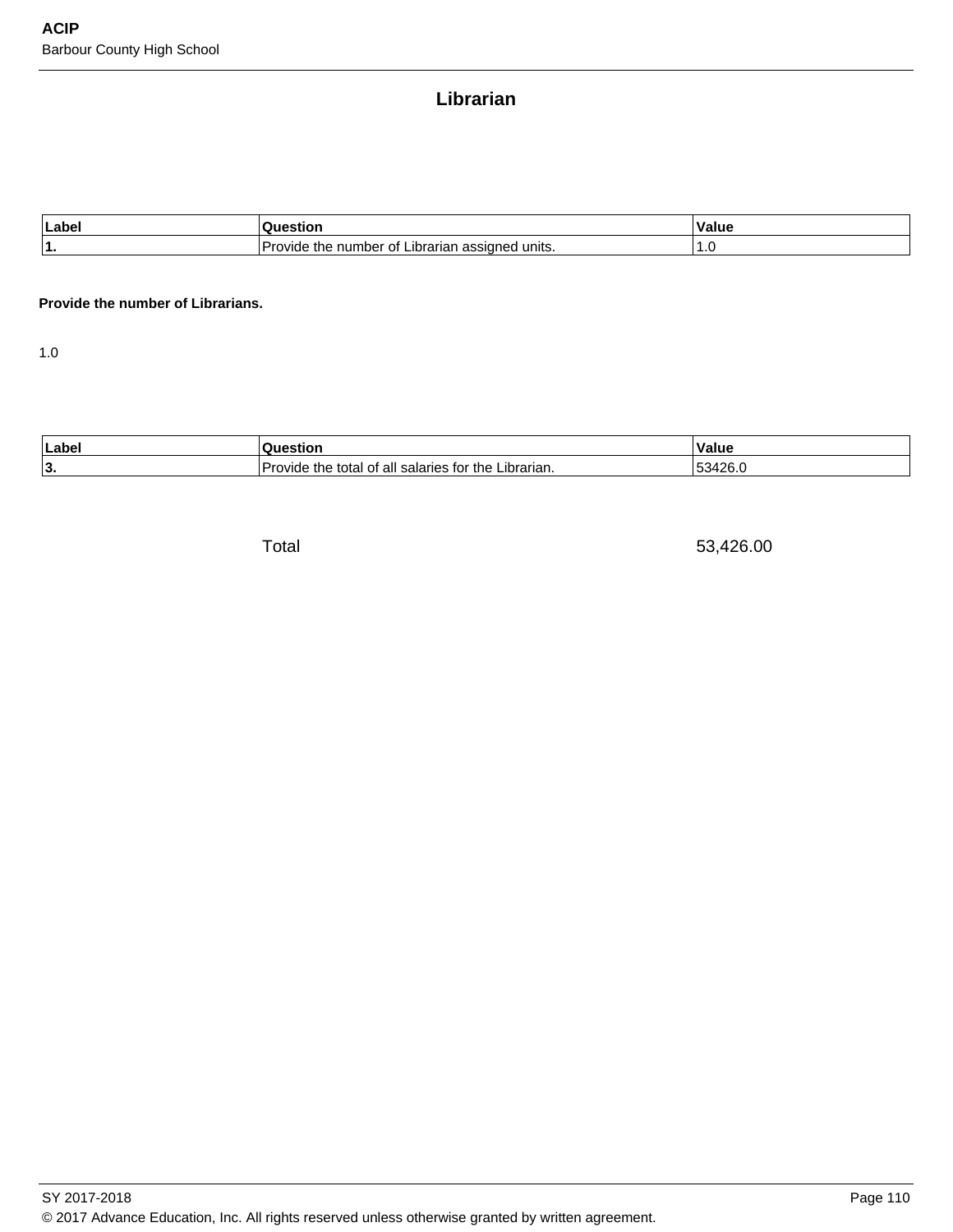# **Career and Technical Education Administrator**

| Labe <sup>®</sup> | Question                                                                                | Value |
|-------------------|-----------------------------------------------------------------------------------------|-------|
| ъ.                | I Provide the number of Career and Technical Education<br>Administrator assigned units. | 0.25  |

#### **Provide the number of Career and Technical Education Adminstrators.**

.25

| Labe | Question                                                                                   | Value   |
|------|--------------------------------------------------------------------------------------------|---------|
| 3    | Provide the total of all salaries for the Career and Technical<br>Education Administrator. | 21224.0 |

Total 21,224.00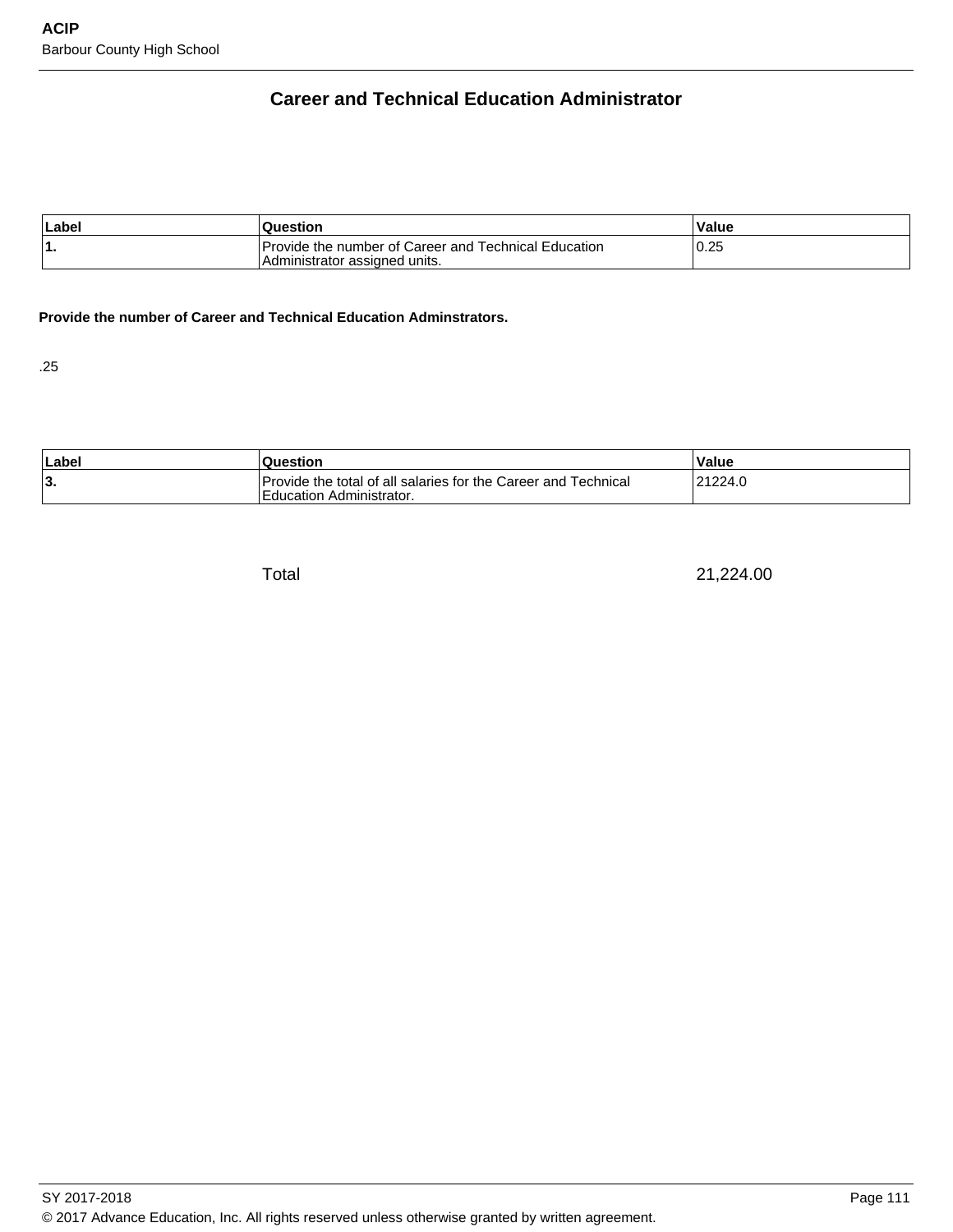# **Career and Technical Education Counselor**

| ∣Label | Question                                                                           | Value |
|--------|------------------------------------------------------------------------------------|-------|
| '1.    | Provide the number of Career and Technical Education Counselor<br>lassigned units. | 0.C   |

#### **Provide the number of Career and Technical Education Counselors.**

0

| Label    | Question                                                                               | Value |
|----------|----------------------------------------------------------------------------------------|-------|
| م ا<br>ı | Provide the total of all salaries for the Career and Technical<br>Education Counselor. | v.v   |

Total 0.00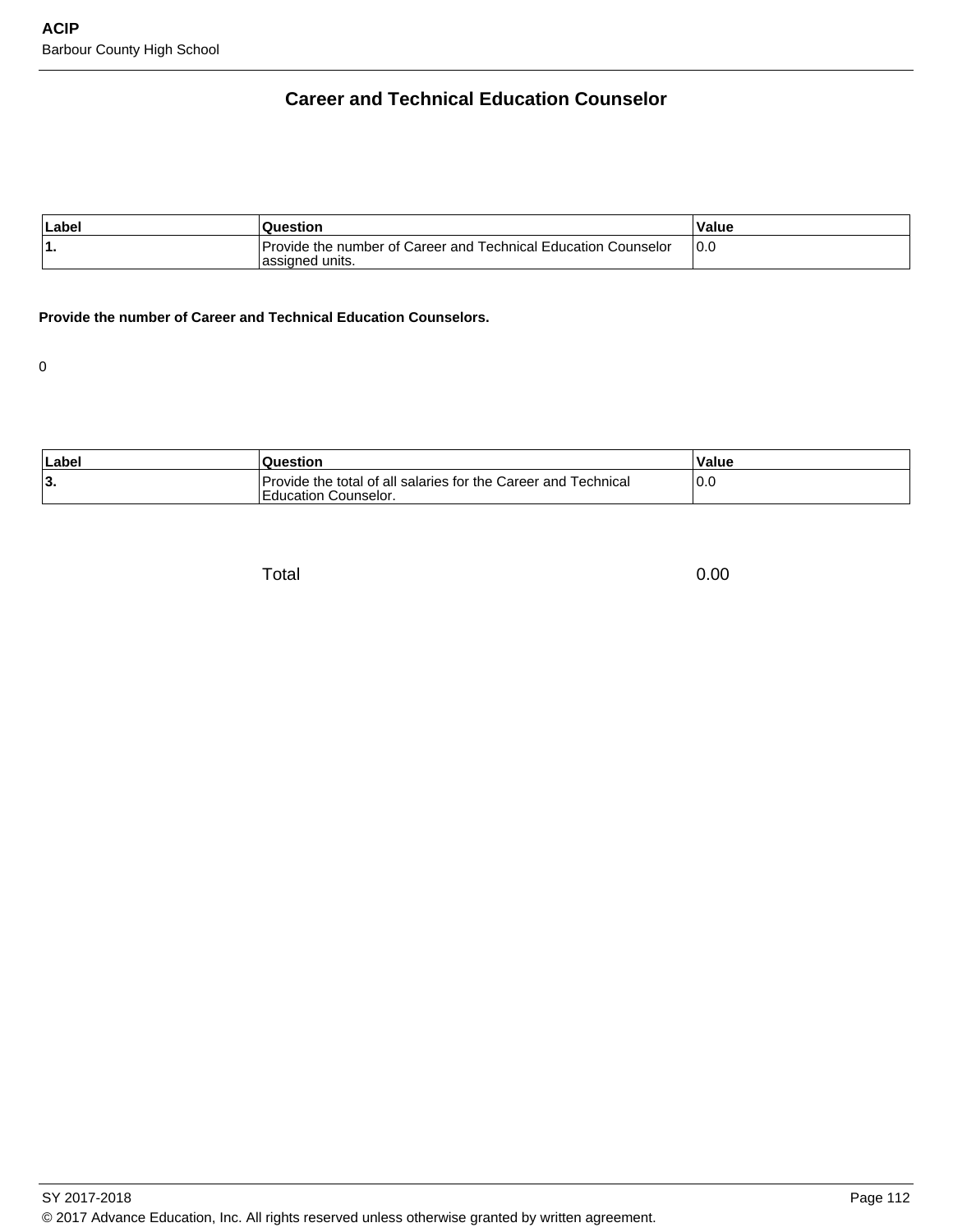# **Technology**

| Labe      |                                                                          | /alue                              |
|-----------|--------------------------------------------------------------------------|------------------------------------|
| -4<br>. . | applicable<br>the<br>o box.<br>N∩t<br>ot (<br>value<br>piace a<br>please | $\sim$<br>$\sim$<br>34<br><u>_</u> |

#### **Not applicable, please place a value of 0 in the box.**

21.34

| Labe | uor                                                      | $\cdot$<br>/alue |
|------|----------------------------------------------------------|------------------|
| 13.  | unding for<br>the<br>echnology.<br>all<br>total<br>avıde | $\overline{ }$   |

Total 4,514.00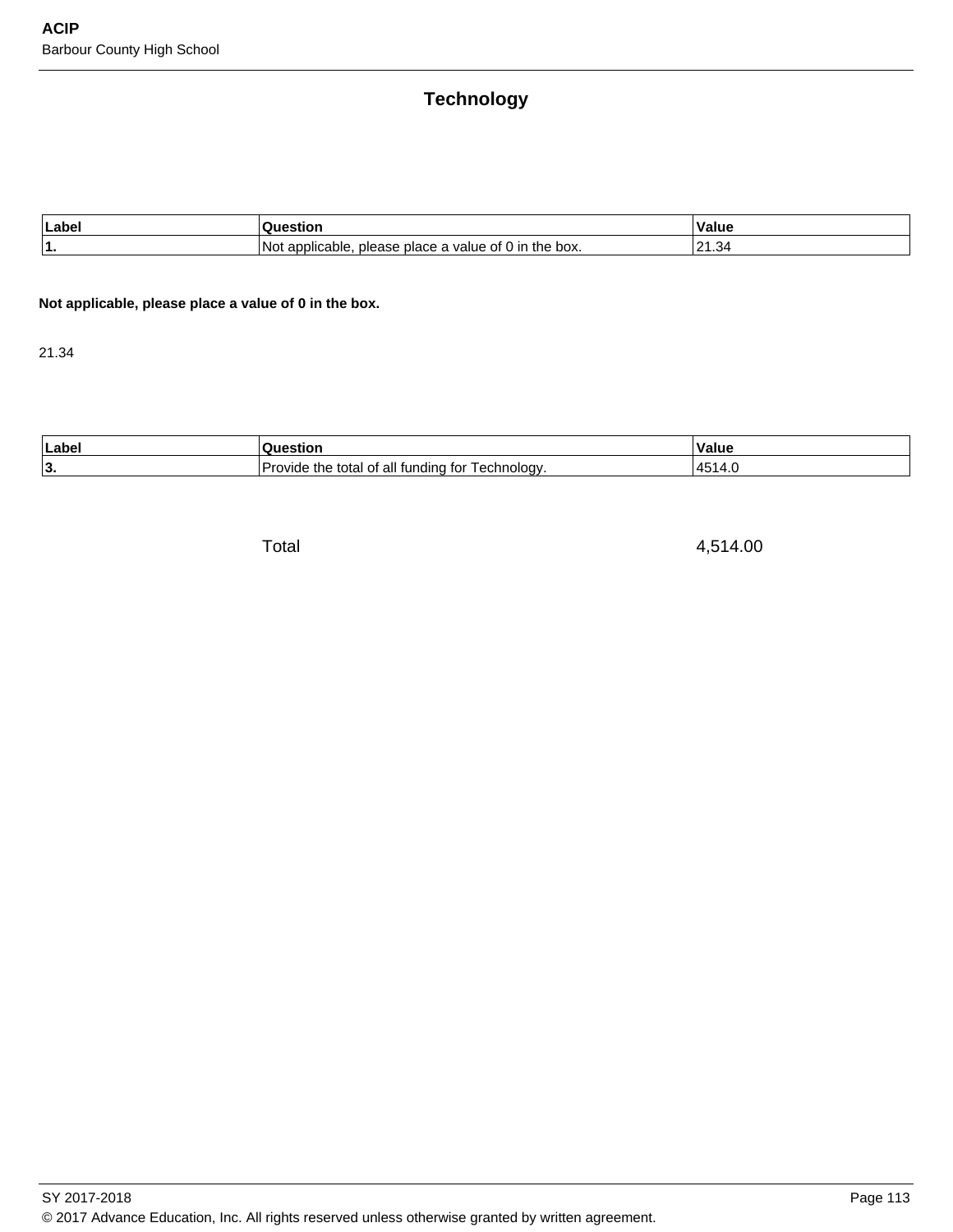# **Professional Development**

| Labe |                                                                                | ′alue                  |
|------|--------------------------------------------------------------------------------|------------------------|
|      | N∩<br>the<br>≧box.<br>applic<br>Ωt<br>∵valu⊾<br>piace a<br>nie:<br>anie<br>. . | .34<br>ົາາ<br><u>_</u> |

**Not applicable, please place a value of 0 in the box.**

21.34

| п<br>∟abel | ΠΟΙ                                                                                        | alue/   |
|------------|--------------------------------------------------------------------------------------------|---------|
| י י<br>19. | Professiona.<br>the.<br>∵evelopmenı.<br>†∩r<br>undina.<br>all<br>)VIde<br>ΩT<br>τοται<br>v | "1655.⊾ |

Total 1,655.00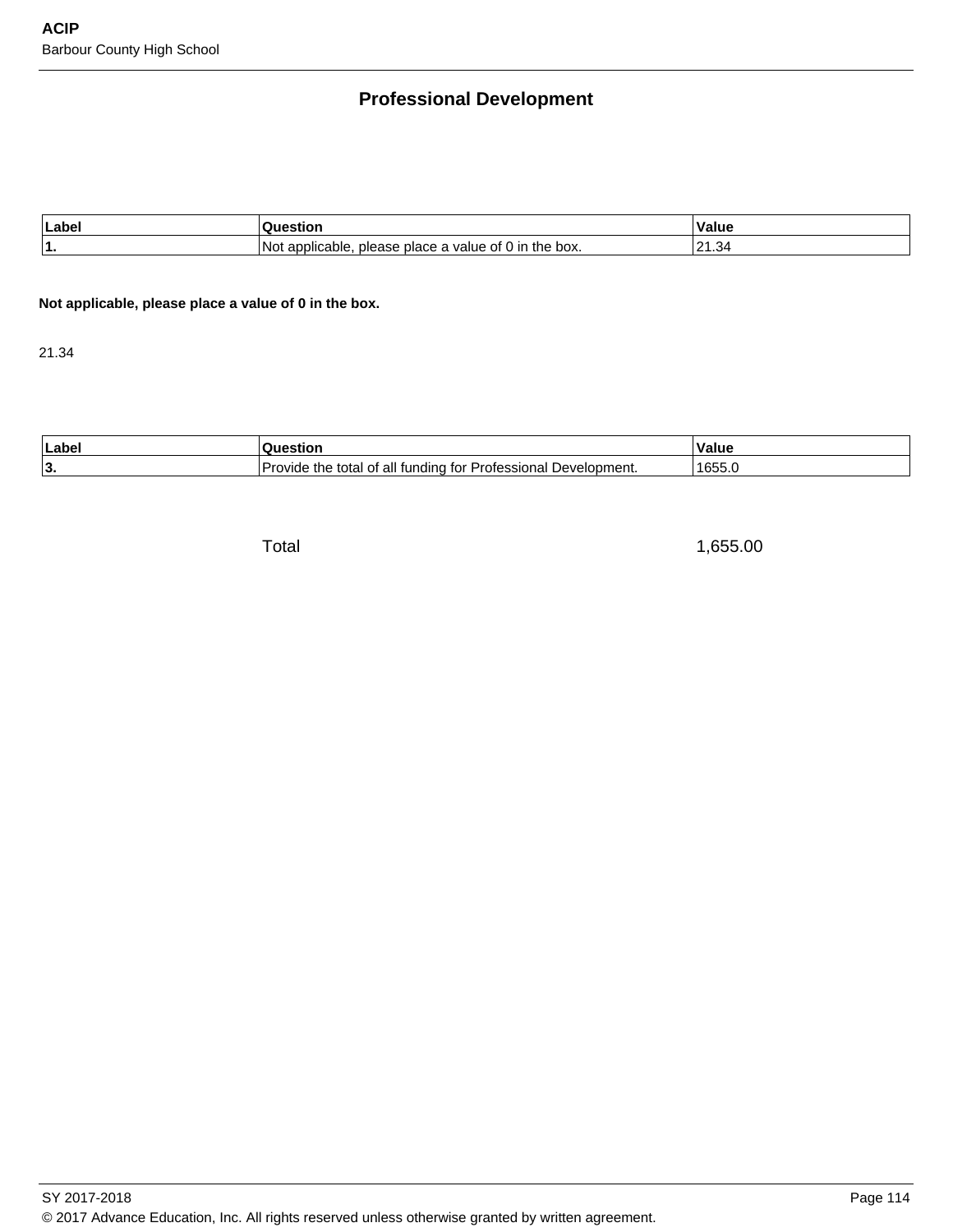## **EL Teachers**

| Labe. | stior                                                                                   | ls.<br>alue         |
|-------|-----------------------------------------------------------------------------------------|---------------------|
| и     | ____<br>.<br>number<br>Jra<br>the<br>$\sim$ $N$<br>eachers ir<br>Οt<br>ıde<br>. ت<br>-- | $\sqrt{2}$<br>1 U.U |

#### **Provide the number of EL Teachers.**

0

| <sup>1</sup> Label |                                                                    | /alue    |
|--------------------|--------------------------------------------------------------------|----------|
| ا ?<br>, ب         | eachers.<br>tor<br>the<br>∩t<br>wide<br>total<br>ан<br>aur.<br>--- | ⌒<br>u.u |

Total 0.00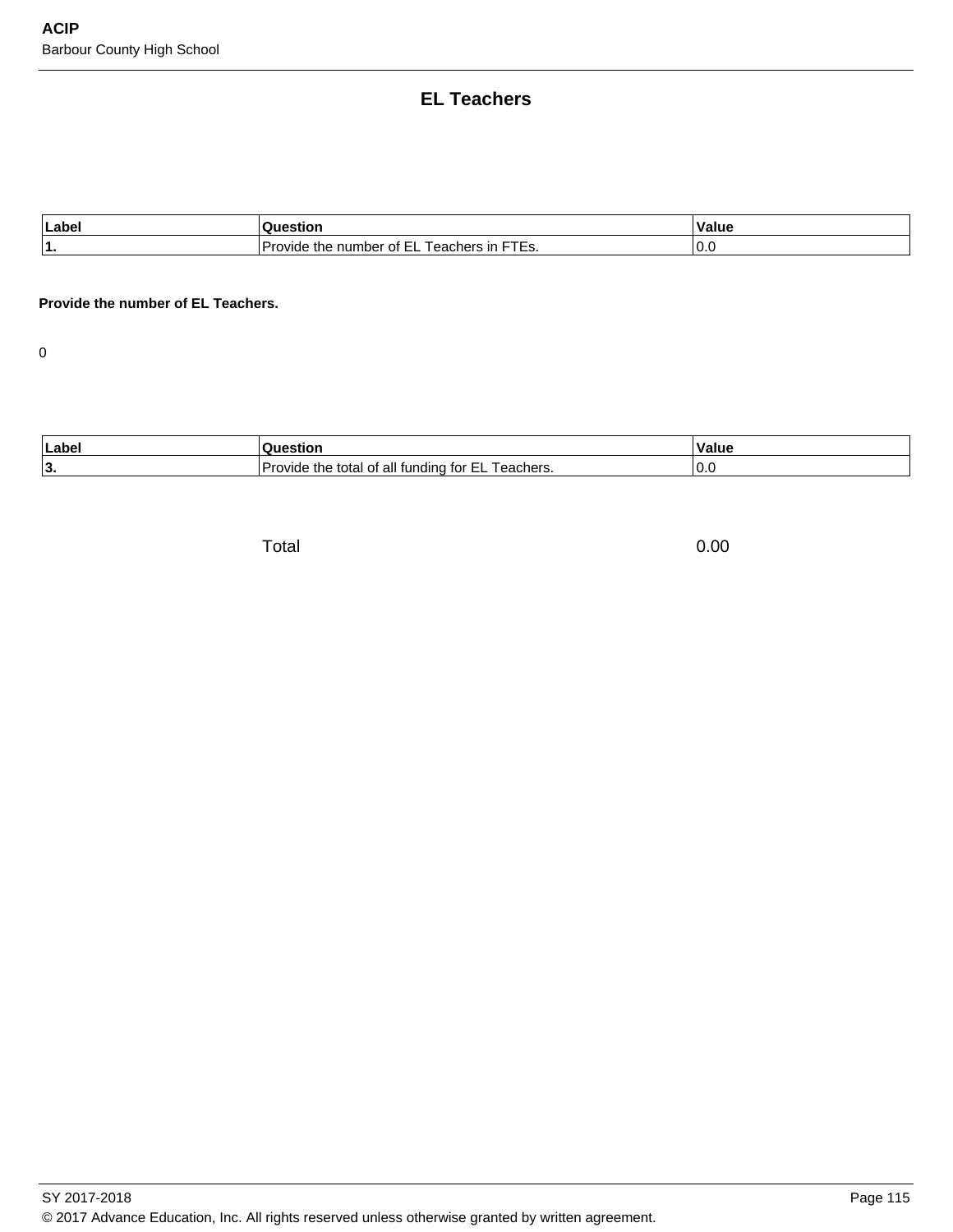# **Instructional Supplies**

| Labe |                                                                                | ′alue                  |
|------|--------------------------------------------------------------------------------|------------------------|
|      | N∩<br>the<br>≧box.<br>applic<br>Ωt<br>∵valu⊾<br>piace a<br>nie:<br>anie<br>. . | .34<br>ົາາ<br><u>_</u> |

**Not applicable, please place a value of 0 in the box.**

21.34

| Laber | uor                                                                                      | ۰.<br>alue          |
|-------|------------------------------------------------------------------------------------------|---------------------|
| 13.   | <br>the<br>Nupplies.<br>undina<br>all<br>uction<br>total<br>אר <i>ו</i> ער<br>.<br>- טונ | $1800^{\circ}$<br>. |

Total 8,995.00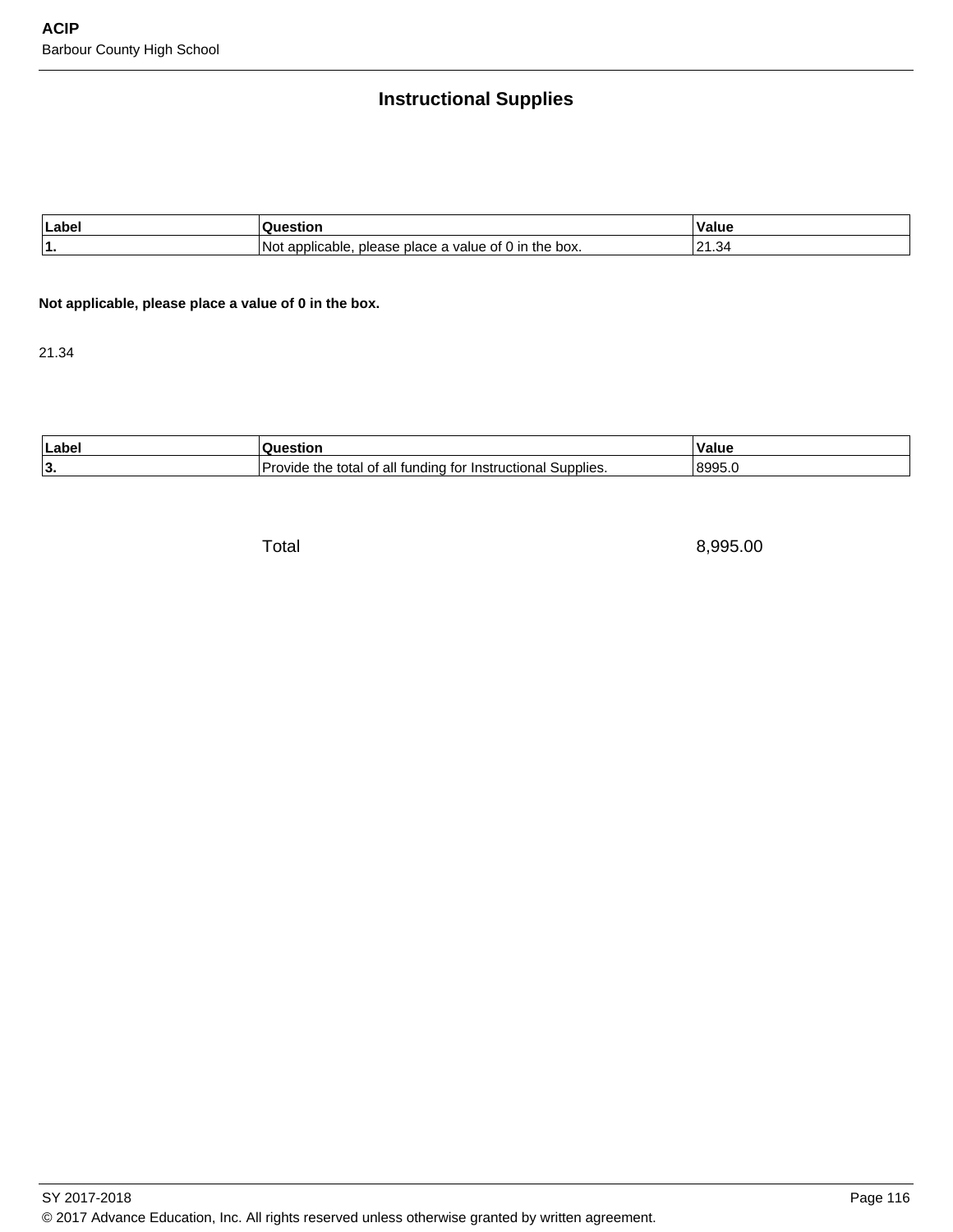## **Library Enhancement**

| Labe |                                                                                               | ' 1 s<br>alue                                      |
|------|-----------------------------------------------------------------------------------------------|----------------------------------------------------|
|      | Nr<br>box.<br>onn<br>the<br>ır<br>nlic.<br>101<br>value<br>place a<br>nie:<br>inie<br>-<br>ັບ | 2 <sub>0</sub><br>$\sim$<br>. .<br>۔ ب<br><u>_</u> |

**Not applicable, please place a value of 0 in the box.**

21.34

| п<br>Label |                                                                                                     | Value                                 |
|------------|-----------------------------------------------------------------------------------------------------|---------------------------------------|
| י י<br>IV. | hancement.<br>tor<br>∟ıbrarv<br>tundina<br>. <i>.</i><br>th<br>n1<br>tota<br>эli<br>∴γινια,<br>Enna | $\sim$ $\sim$ $\sim$<br><b>1650.c</b> |

Total 650.00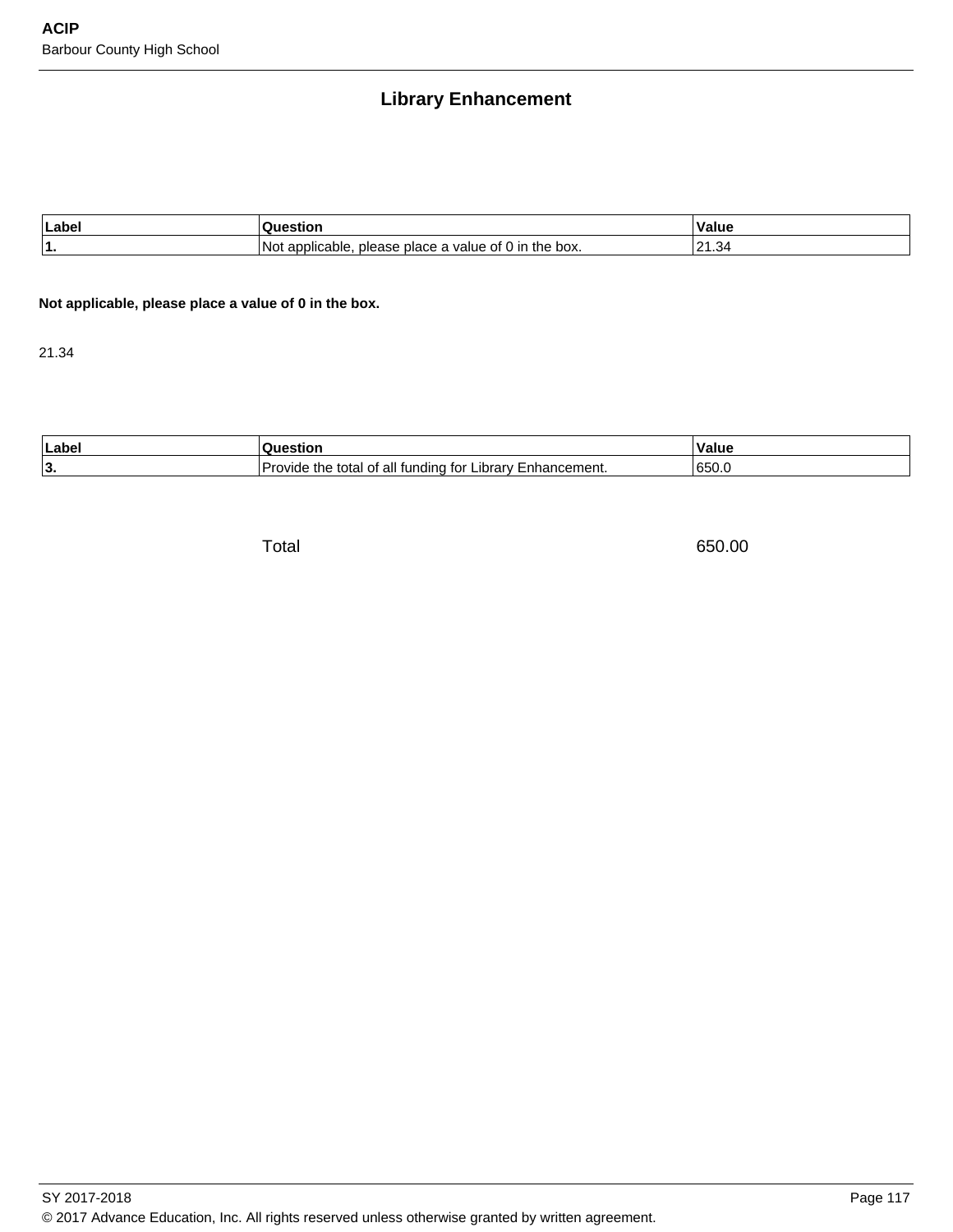### **Title I**

| Label | <b>Question</b>                                                               | Value     |
|-------|-------------------------------------------------------------------------------|-----------|
| ١1.   | Improving the Academic Achievement of the Disadvantaged<br>Provide the total. | 1466015.0 |

#### **Provide a brief explanation and breakdown of expenses.**

| FTE. | Allocation                         |
|------|------------------------------------|
| 0.16 | \$11,566.00 Science Teacher        |
| 1.00 | \$64,112.00 English Teacher        |
| 1.00 | \$70,354.00 Social Science Teacher |
| 1.00 | \$72,286.00 Math Teacher           |
| 1.00 | \$71,170.00 Science Teacher        |
| 1.00 | \$60,214.00 Social Science Teacher |
| 0.50 | \$45,027.00 Assistant Principal    |

TI: Parent Involvement \$4,106.00

Other Items: 

Communications \$9,574.00 Professional Development \$5,000.00 Lease \$4,000.00 Assessment \$5,220.00 Textbooks \$7,500.00 1 to 1 Initiative (grades 9-10) \$22,500.00 Tech Support \$7,500.00 Material / Supplies \$5,886.00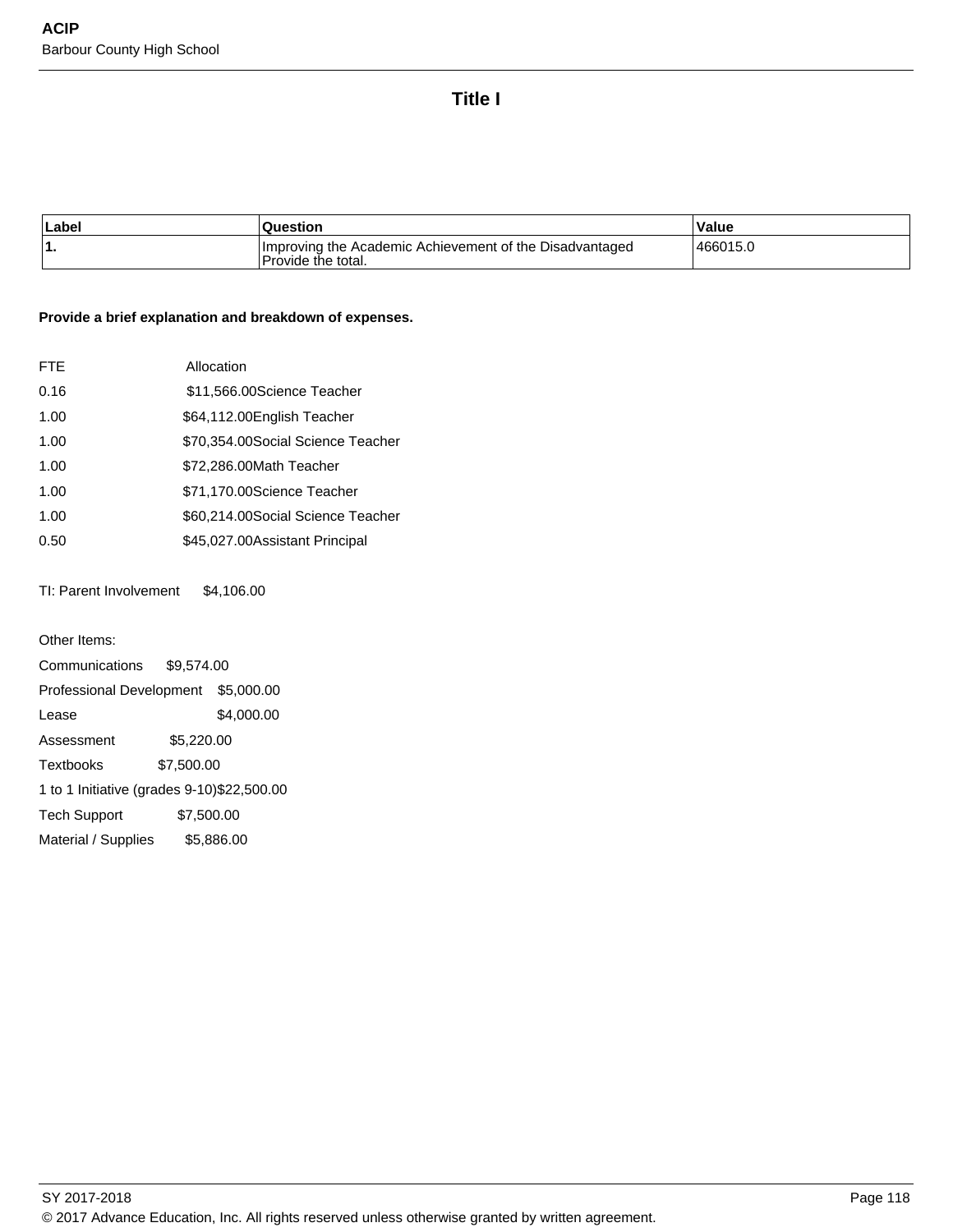## **Title II**

| Label | Question                                                   | Value    |
|-------|------------------------------------------------------------|----------|
| ้1.   | Professional Development Activities.<br>Provide the total. | 115984.u |

#### **Provide a brief explanation and a breakdown of expenses.**

This total is district-wide and provides funds for teachers/school personnel to attend and/or receive professional development by attending conferences, workshops, training, and job embedded coaching that are high quality and sustainable in the areas that have been identified by the system or schools to increase student achievement and the effectiveness of the educators. It provides high quality, evidence-based personalized professional development (PD). This PD is to promote high quality instruction in all disciplines of study, especially in science, technology, mathematics, and computer science. The PD is also to integrate rigorous academic content, Career and Technical Education and work-based learning. In addition, it provides mentoring for all teachers with less than three years of service in the school system for the purpose of retaining effective teachers. These activities may consist of, but are not limited to, content knowledge, instructional practices, use of state content standards, data, and assessments.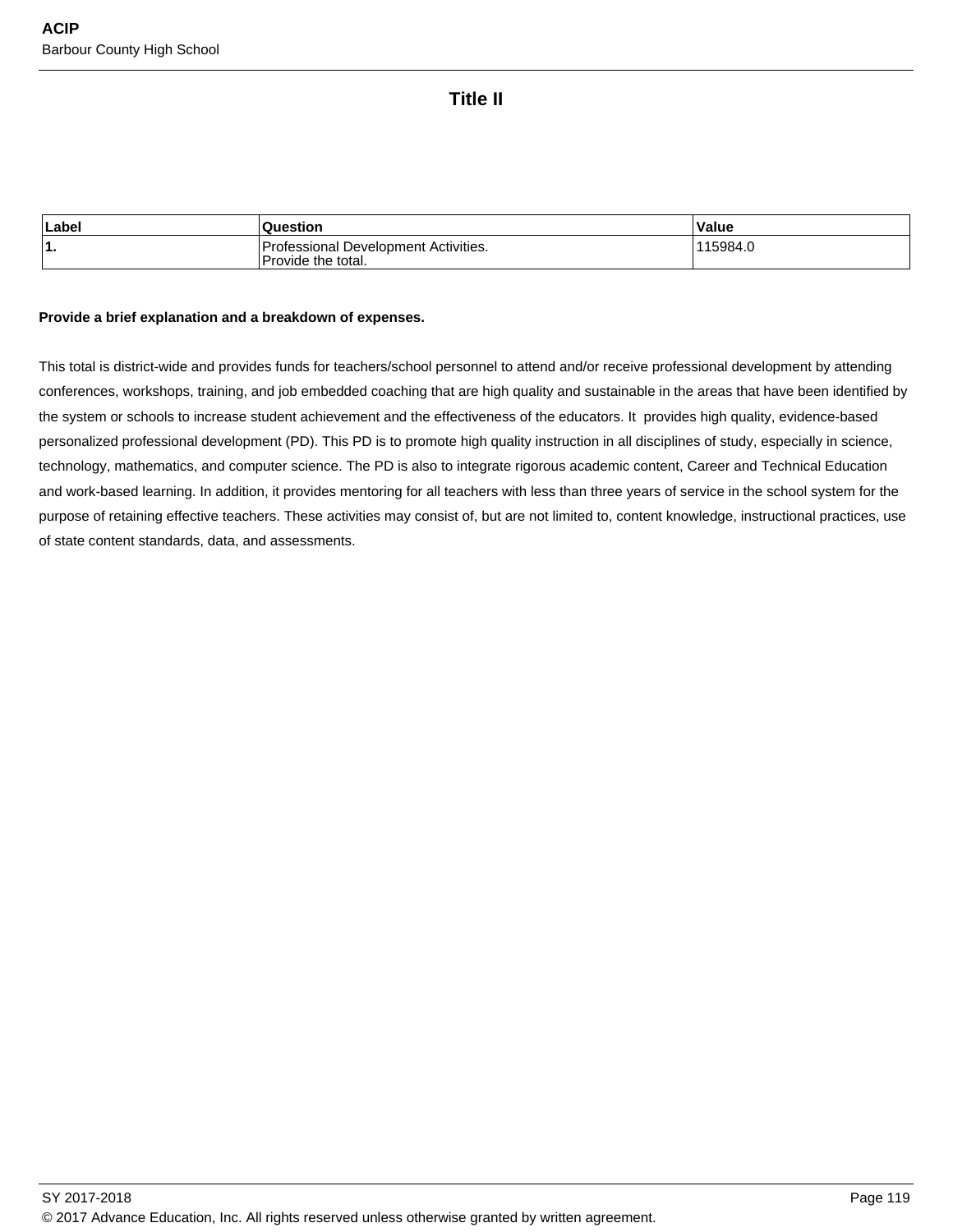# **Title III**

| Label    | Question                                               | Value   |
|----------|--------------------------------------------------------|---------|
| и<br>. . | English Learners.<br>.For<br><b>Provide the total.</b> | 10570.0 |

#### **Provide a brief explanation and a breakdown of expenses.**

This amount is system-wide.

| Purchased services EL Liaison           | \$500  |
|-----------------------------------------|--------|
| materials and supplies                  | \$1000 |
| professional development/travel/stipend | \$8955 |
| indirect cost                           | \$115  |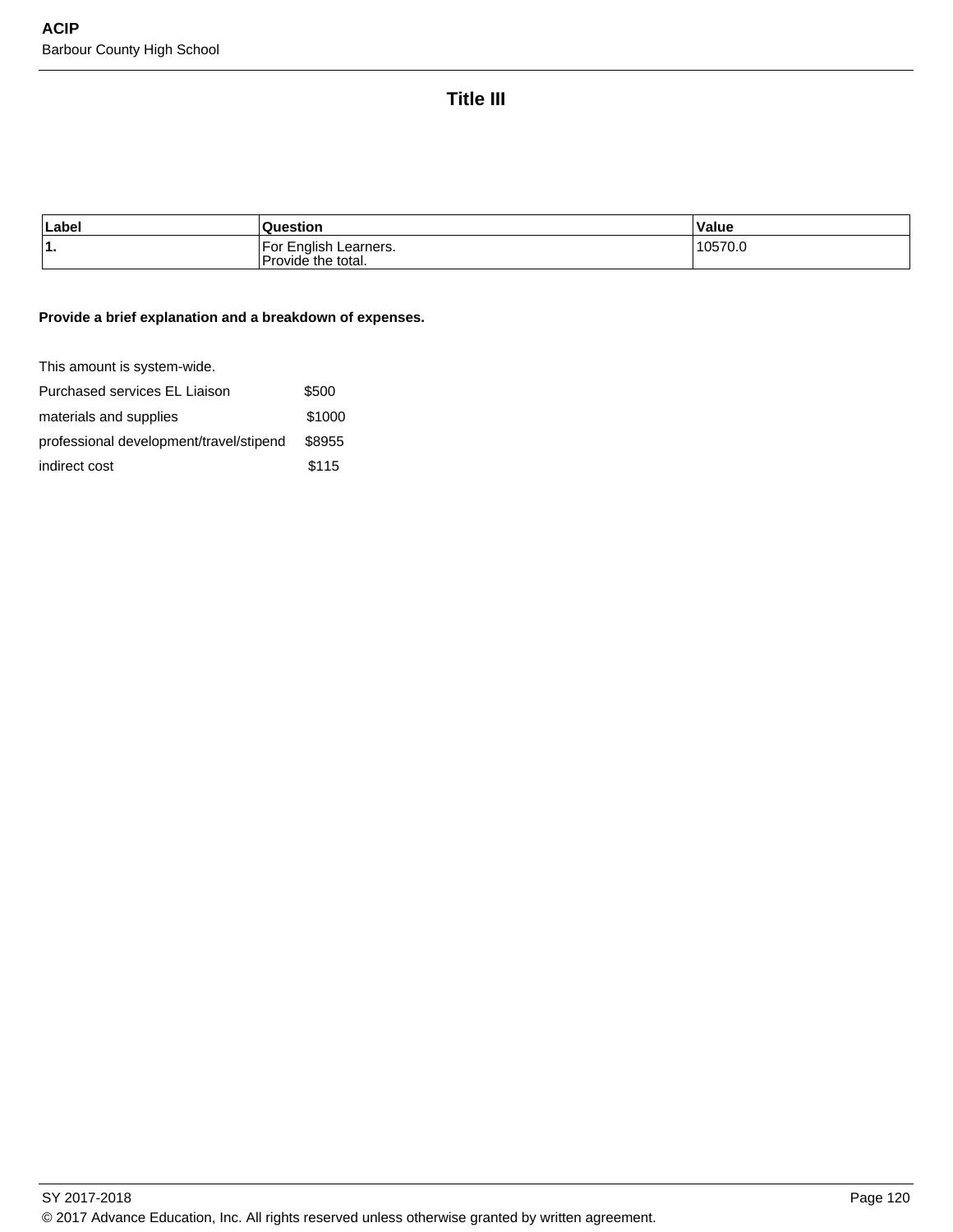**Title IV**

| Label | Question                                    | Value |
|-------|---------------------------------------------|-------|
| '1.   | 21st Century Schools.<br>Provide the total. | 0.0   |

**Provide a brief explanation and a breakdown of expenses.**

N/A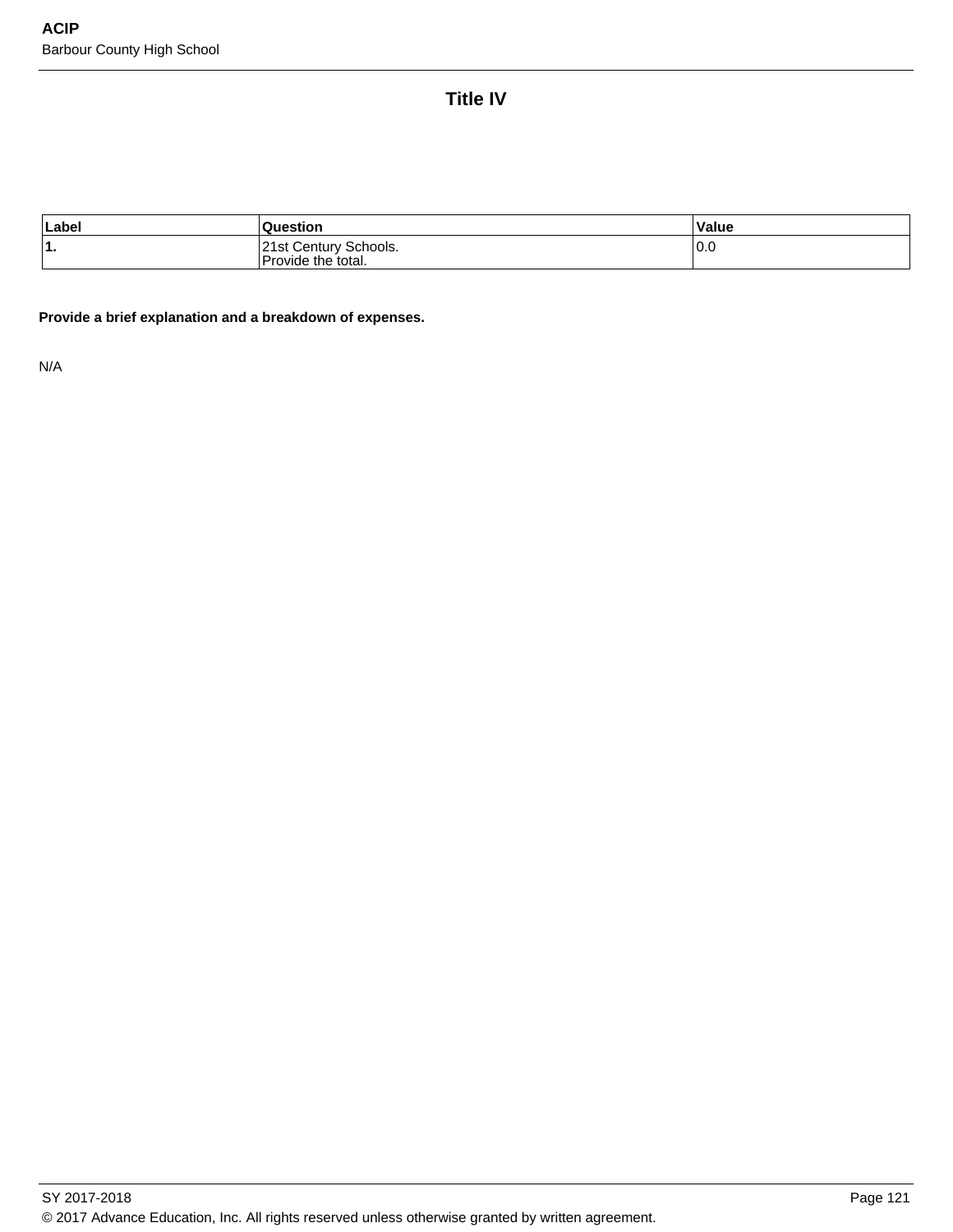**Title V**

| Labe | uestion                                                | <b>Value</b>  |
|------|--------------------------------------------------------|---------------|
| ۱1.  | For Rural and Low-income Schools<br>Provide the total. | $\sim$<br>v.u |

**Provide a brief explanation and a breakdown of expenses.**

Allocations have not been released.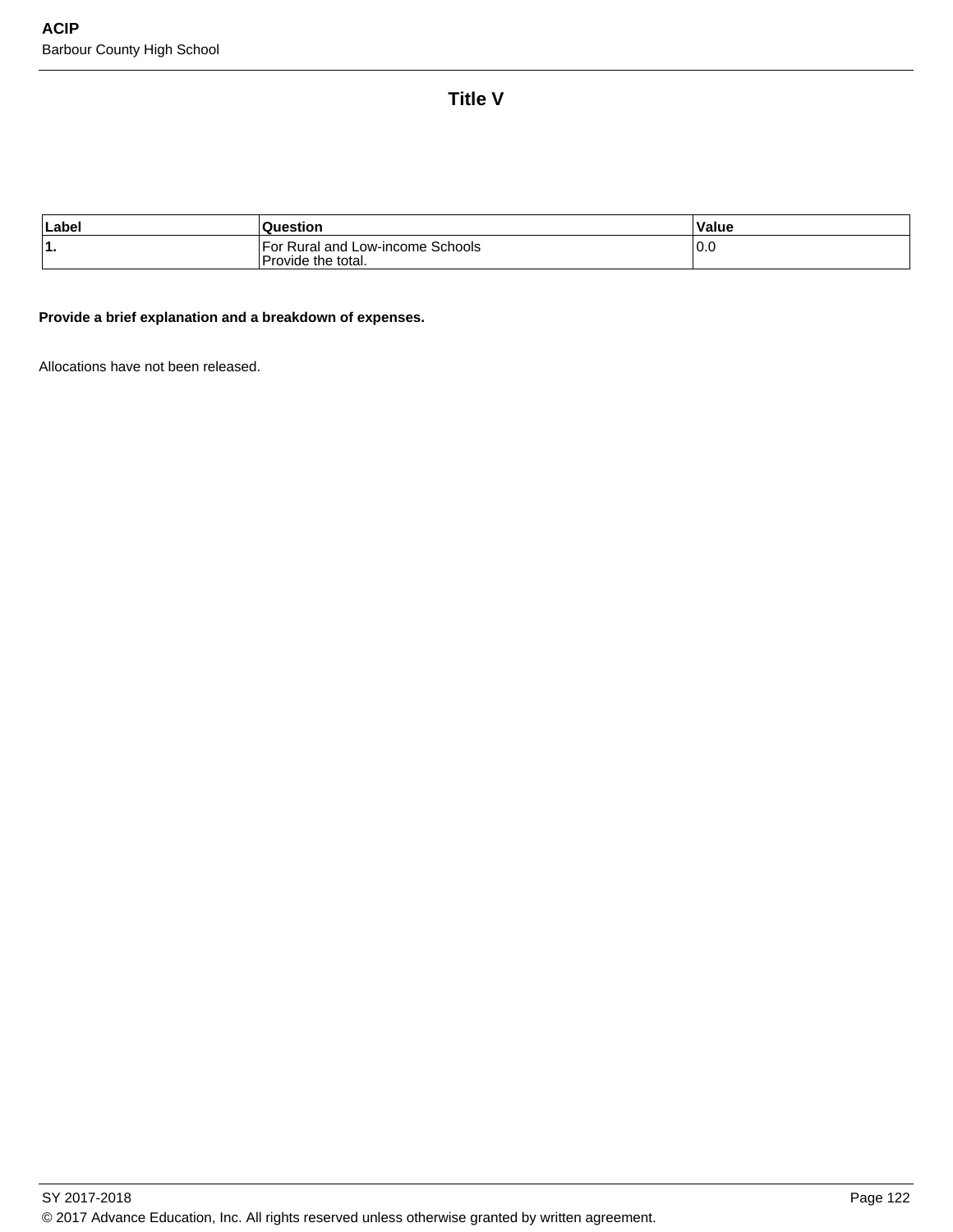# **Career and Technical Education-Perkins IV**

| Label | tion                                           | Value  |
|-------|------------------------------------------------|--------|
| ່1.   | Title.<br>ി sic പ<br>Grant<br>≧total.<br>ovide | 36602. |

#### **Provide a brief explanation and breakdown of expenses.**

| materials and supplies   | \$10,000 |
|--------------------------|----------|
| professional development | \$6.202  |
| computer hardware        | \$20,000 |
| indirect cost            | \$400    |

System-wide monies are used for computer hardware, professional development and materials/supplies. Main focus is for career technical classes at Barbour County High School; however, monies can be used to promote career awareness at the lower grades.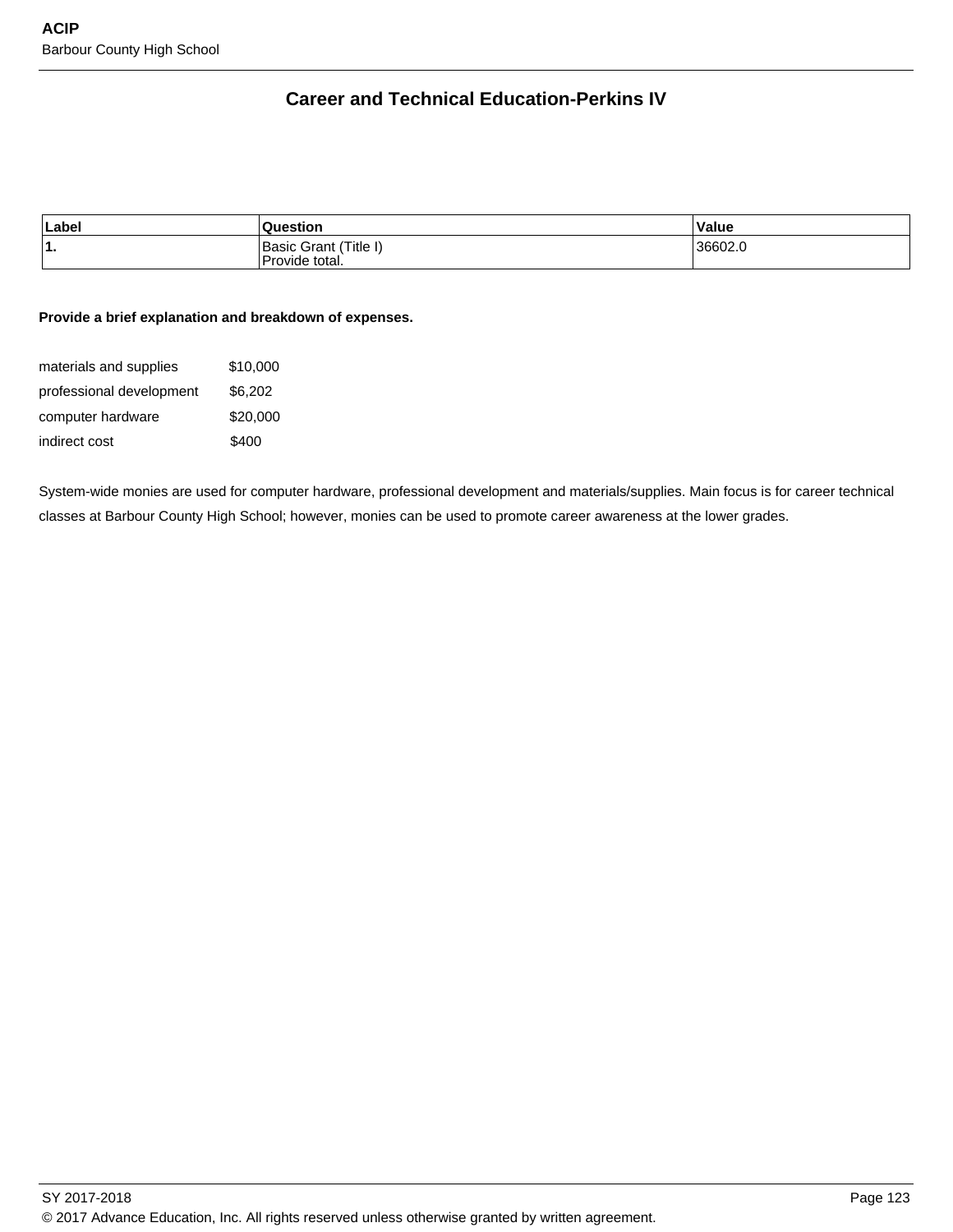# **Career and Technical Education-Perkins IV**

| Label | <b>Question</b>                                   | Value  |
|-------|---------------------------------------------------|--------|
| ٬1.   | ∵ (Title ı,<br>Basic \<br>Grant<br>Provide total. | 36602. |

#### **Provide a brief explanation and breakdown of expenses.**

| materials and supplies   | \$10,000 |
|--------------------------|----------|
| professional development | \$6.202  |
| computer hardware        | \$20,000 |
| indirect cost            | \$400    |

System-wide monies are used for computer hardware, professional development and materials/supplies. Main focus is for career technical classes at Barbour County High School; however, monies can be used to promote career awareness at the lower grades.

| Label | Question                                         | Value      |
|-------|--------------------------------------------------|------------|
| . .   | (Title II)<br>Prep<br>Tech<br>Provide the total. | 0.0<br>- - |

#### **Provide a brief explanation and breakdown of expenses.**

N/A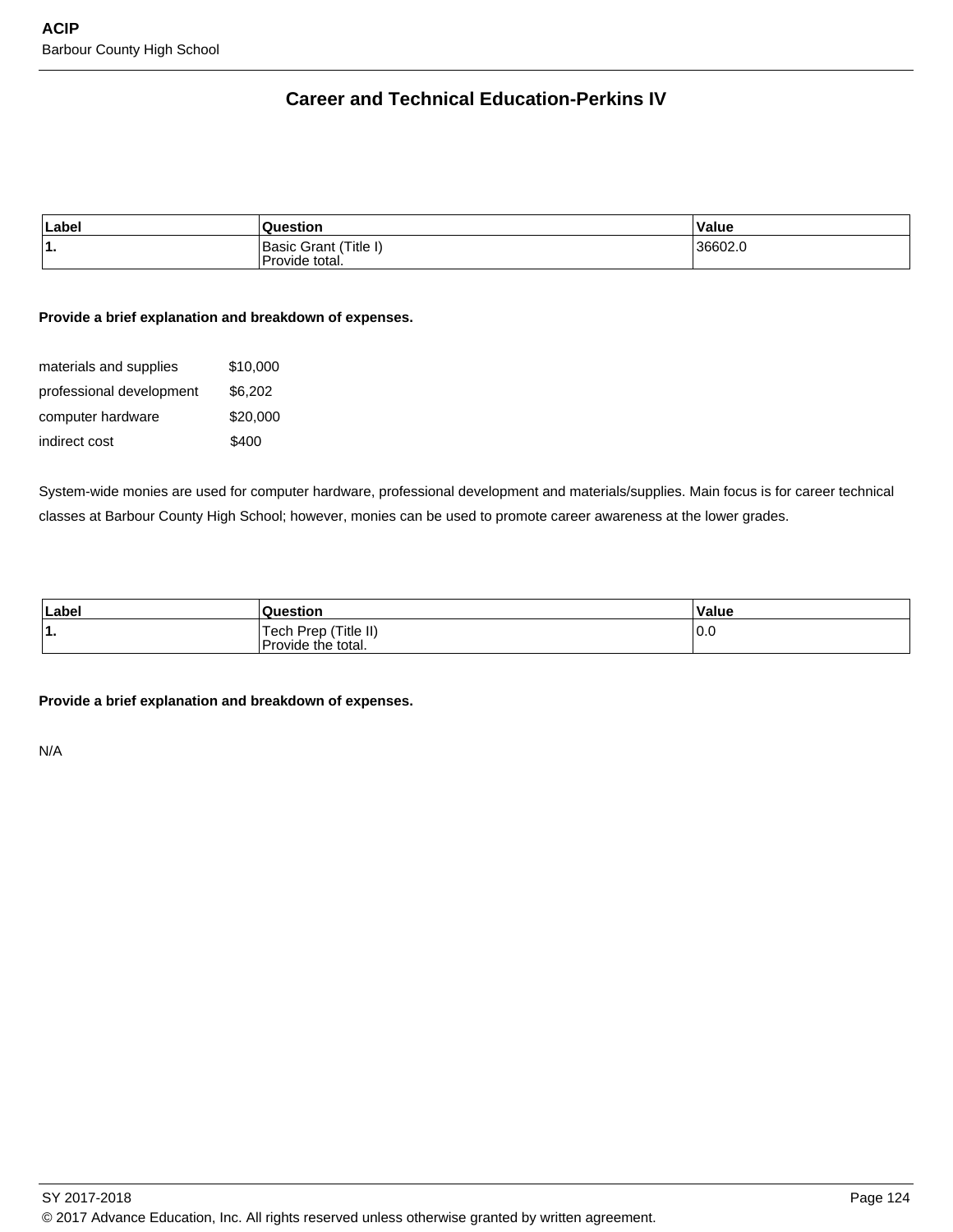## **Other**

| Label | <b>Question</b>                                                                                     | Value |
|-------|-----------------------------------------------------------------------------------------------------|-------|
|       | 21st Century, Learn and Serve, Even Start, School Improvement<br>Grant<br><b>Provide the total.</b> | 10.0  |

#### **Provide a brief explanation and a breakdown of expenses.**

N/A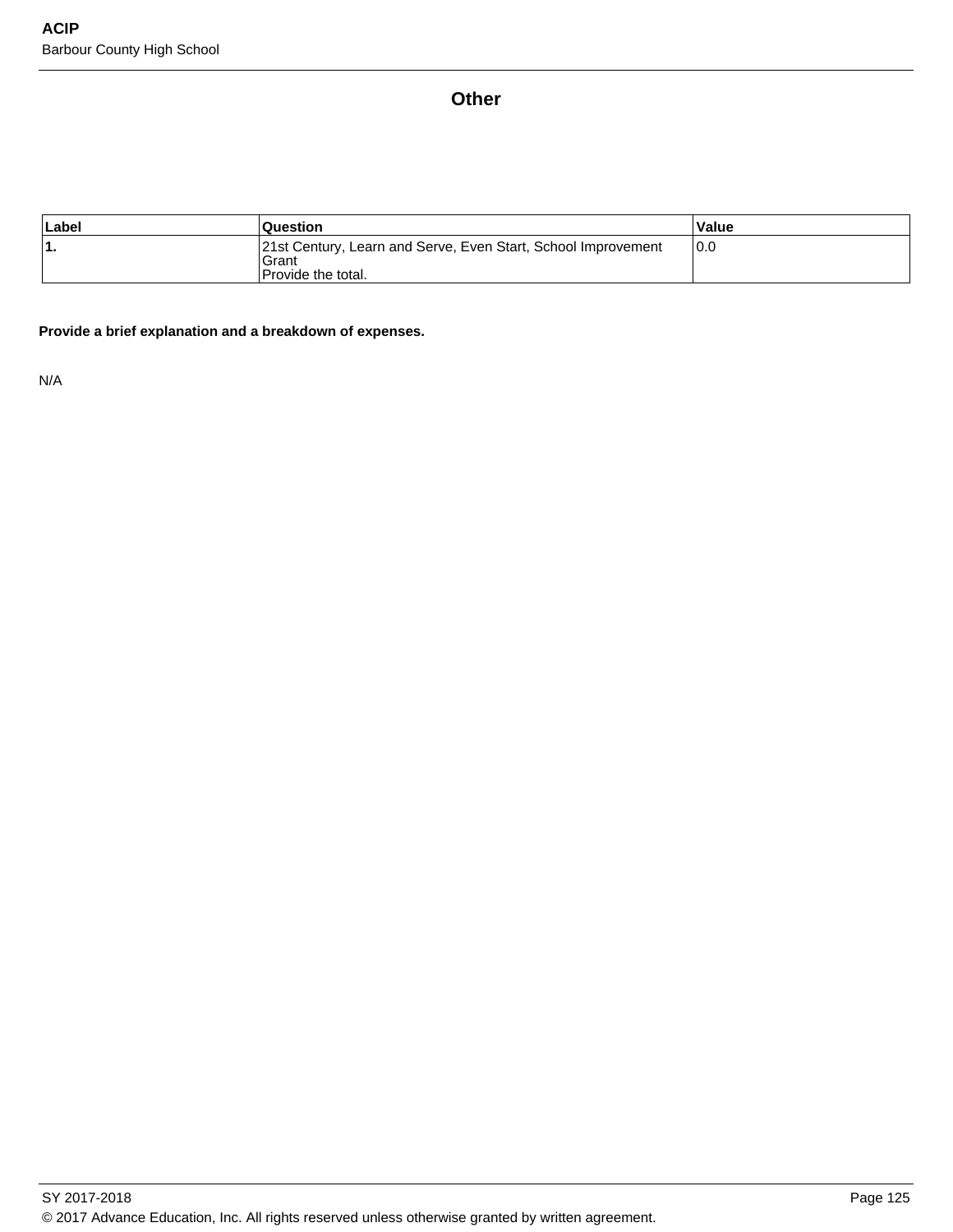## **Local Funds**

| Label  |                             | $\mathbf{v}$<br>alut |
|--------|-----------------------------|----------------------|
| -4<br> | total<br>me<br>$\mathbf{w}$ | I JUUZZ.U            |

#### **Provide a brief explanation and breakdown of expenses.**

Utilities and coaching supplements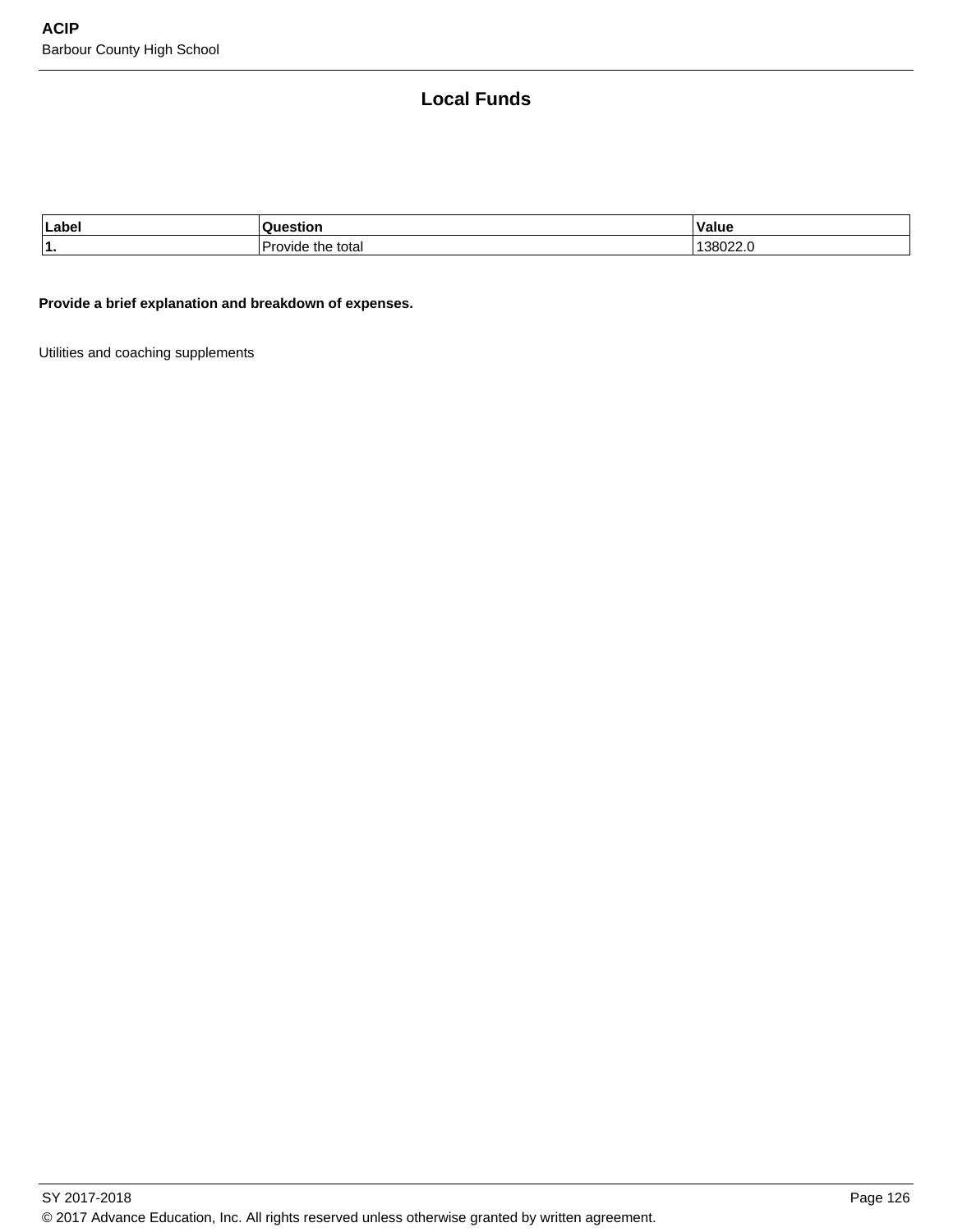# **2017-2018 Parent and Family Engagement**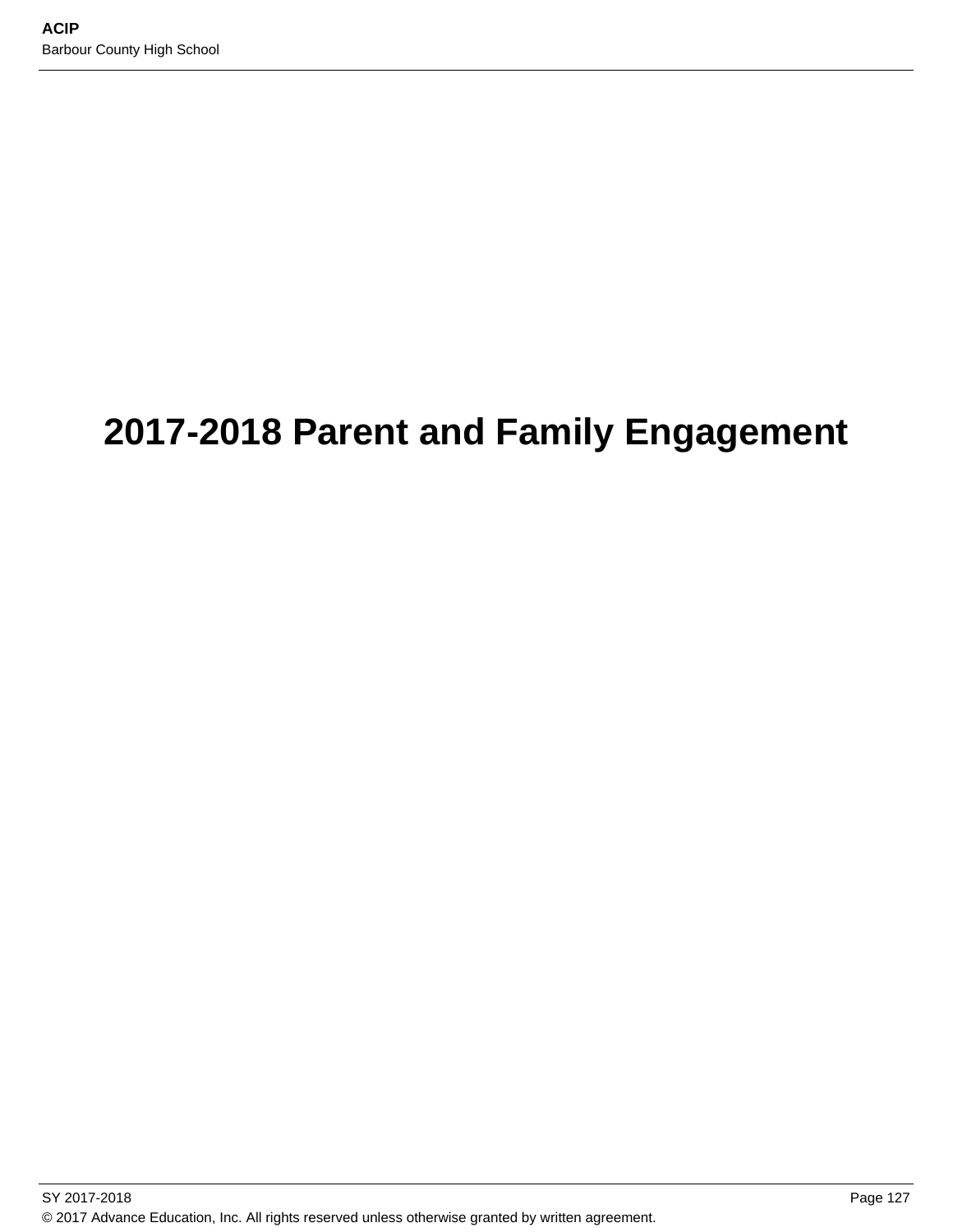## **Introduction**

All Title I Schoolwide and Targeted Assistance Schools must complete the following diagnostics: the Stakeholder Feedback Diagnostic, the Parent and Family Engagement Diagnostic, the Coordination of Resource/Comprehensive Budget Diagnostic, and EITHER the Title I Targeted Assistance Diagnostic OR the Title I Schoolwide Diagnostic. Parent Survey must be done annually, but it can be done electronically or by paper.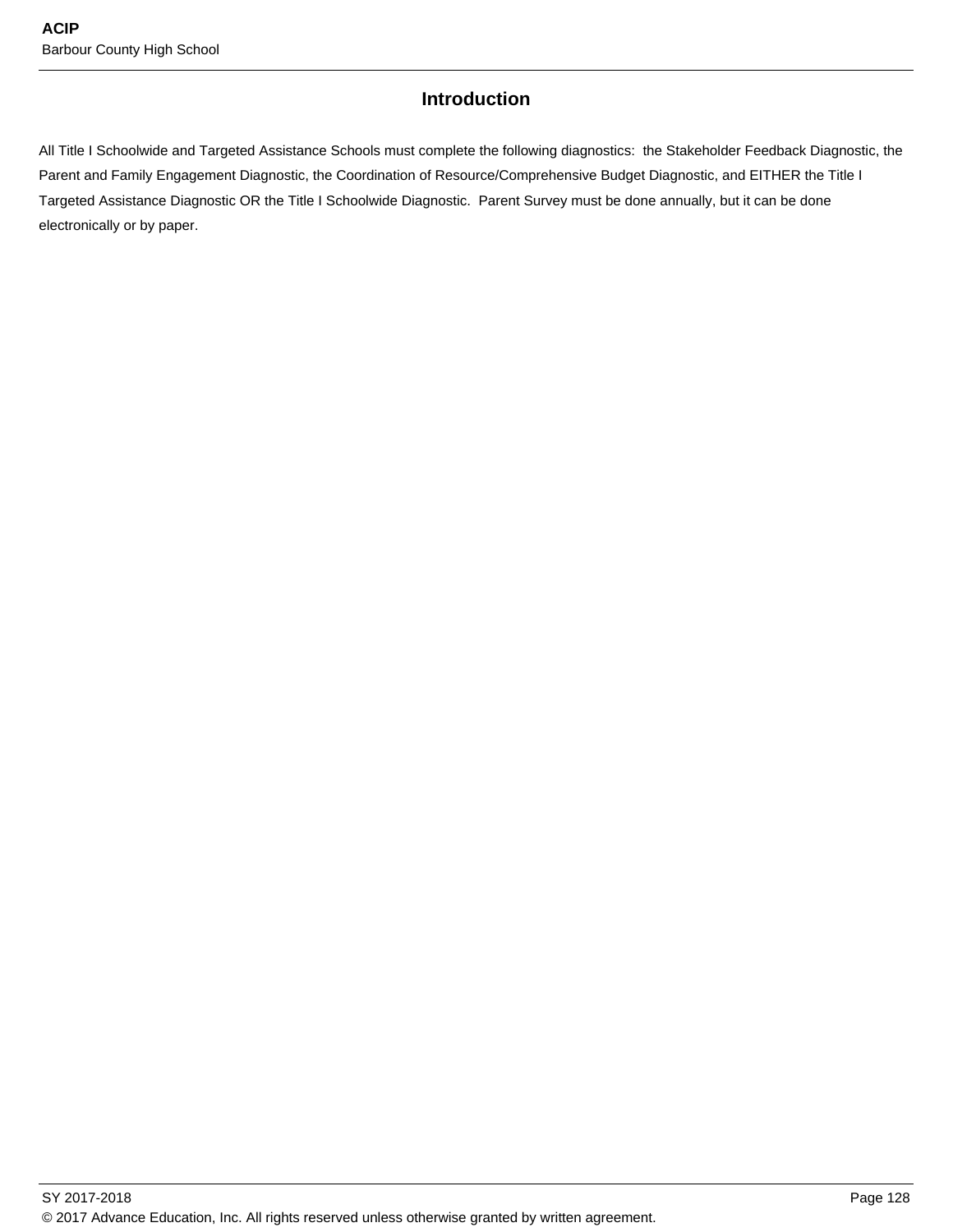## **Parent and Family Engagement**

## **Describe how the school will convene an annual meeting to inform parents of the school's participation in Title I and explain Title I requirements, including the 1% set-aside, and the right of parents involved. (Sec. 1116(c)(1))**

Annually, the school convenes a parent and family meeting for the purpose of informing the family of all students and community members about the school-wide program and the Title I requirements and offerings. This meeting is usually held in August of each year. This year it was held on August 10, 2017. At this meeting, the School Wide Plan is distributed and a discussion is held about the School-wide plan, the school's curriculum, student assessments, and student expectations for success. Families are encouraged to support their students and to be involved in school activities. Copies of the parent/family involvement policy and plans are made available to all parents in the media center and copies are also available during open house. The ACIP and the parent/family involvement portion within the ACIP are also discussed.

**Describe: 1) How there will be a flexible number and format of parent meetings offered, such as meetings in the morning or evening, and may provide, with funds provided under this part, transportation, child care, or home visits, as such services relate to parental involvement; 2) How parents will be involved in the planning, review and improvement of the Title I Program (Note: State the school's process for how all Title I parents have the opportunity for involvement in decision-making.); and 3) How funds allocated for parent involvement are being used in the school. (Sec. 1116(c)(2)(3))**

1). BCHS realizes that parent and family involvement is important and is striving to provide flexible times for meetings. The annual Parent/family meeting will be held during the evening. Meetings for parents and family members shall be offered as early as 7:30 a.m. and as late as 7:00 p.m. to afford parents the opportunity to attend, according to their home and work schedules. The parent center will be open during the day for parents to pick up materials and information as well as use the computers. School/Parent Compacts are discussed at PTO meetings and open house. 2). BCHS's School-wide planning committee is made up of representatives from all across the curriculum, students, parents, family members, support staff and community members. The selected members assist with making decision, (program or financial) regarding the ACIP and with distributing information to their constituency groups including faculty, staff, and parents/family. The parent/family and community representatives were chosen based on their active involvement in the PTO and community service to various organizations.

**Describe how the school provides parents of participating children timely information in a uniform format and, to the extent practicable in a language they can understand, about programs under Title I, a description and explanation of the curriculum in use, forms of academic assessments, and achievement expectations used, and, if requested by parents, opportunities for regular meetings to formulate suggestions and participate as appropriate in decisions related to the education of their children. (Sec. 1116(c)(4)(A)(B)(C))**

In August the BCHS held its annual meeting to discuss student assessment results. These are available to parents and family, as well as the public, and are disaggregated by race, gender, disability, EL and socio-economic status. Teachers will explain individual student assessment results to parents and family during parent and family conferences. Parents and family will then be able to ask questions about any component of the tests or results they do not understand. Teachers will be trained in test interpretation so they can answer any questions asked by parents/family. The school principal and the counselor are also available to discuss the tests with parents and family. When limited English proficient students/parents are involved, a parent liaison will be available. If needed and when possible, written forms will be SY 2017-2018 Page 129

© 2017 Advance Education, Inc. All rights reserved unless otherwise granted by written agreement.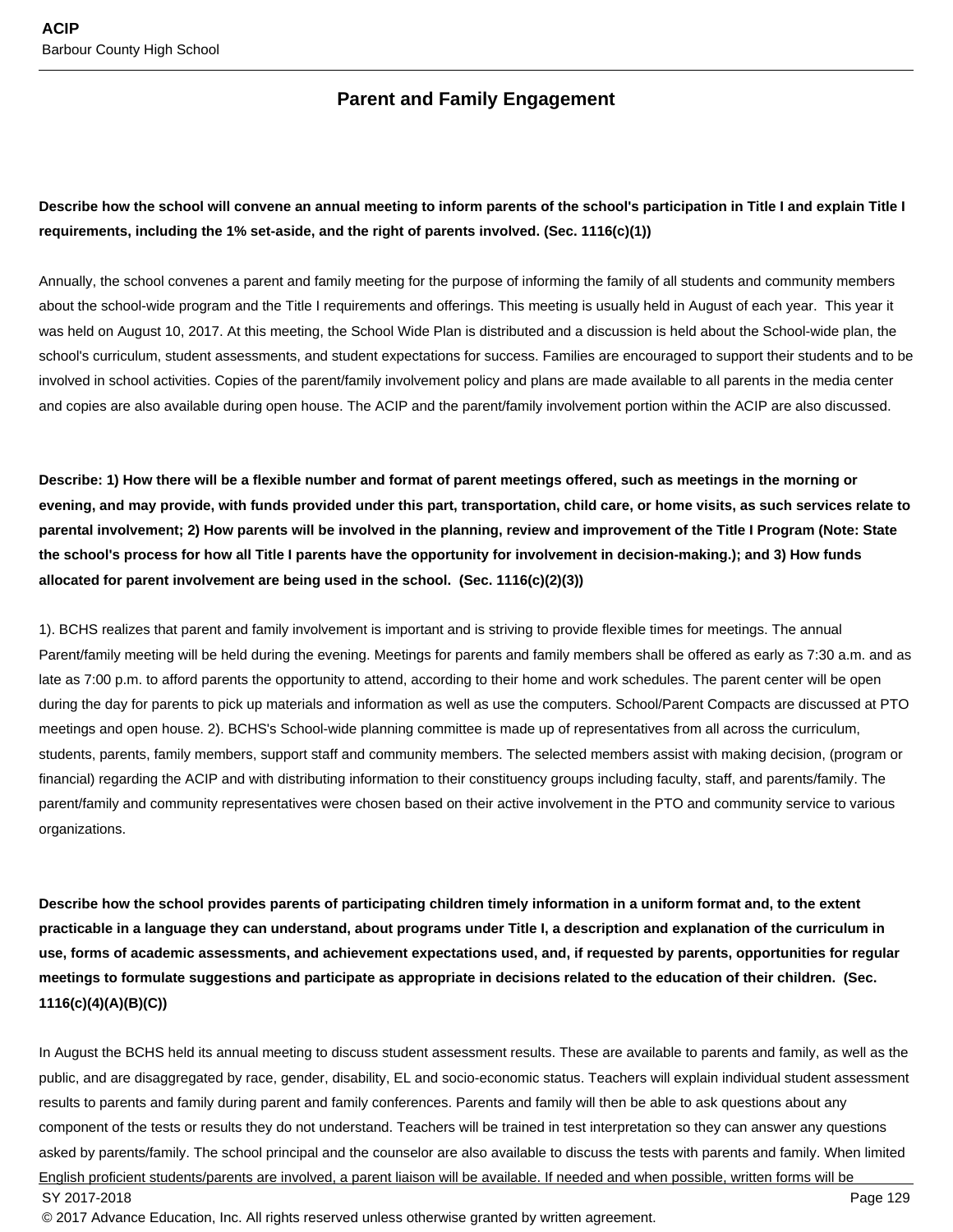translated into the needed native language. An important component of the planning process is identifying the needs of a diverse student body and making reasonable accommodation in order to serve the needs of homeless, minority, economically disadvantaged, special needs, and delinquent students in order to meet state proficiency and obtain advanced levels of student academic achievement on state content standards.

## **Describe how parents, the school staff, and students share responsibility for improved student academic achievement for participating students (How the School-Parent Compact is jointly developed with Title I parents; how it is used, reviewed, and updated). (Sec.1116(d))**

The School-Parent Compact was developed to build and foster the development of a school-parent partnership to help all children achieve the state's high standards. The compact is reviewed annually by the CIP Advisory Committee and amended as needed. It is the desire of BCHS that all of these individuals will share the responsibility for improved student achievement and the means by which the school and parents/family will build and develop a partnership to help all students achieve or exceed proficiency on the state's academic content standards. The compacts are located in the homeroom teacher's classroom.

## **Describe procedures to allow parents to submit comments of dissatisfaction with the Continuous Improvement Plan. (Sec. 1116(c)(5))**

If parents/family disagree with any aspect or component of the School Parent/Family Involvement Plan/policy, the LEA Consolidated Application for No Child Left Behind (NCLB), as amended by the Every Student Succeeds Act (ESSA) funds, or Continuous Improvement Plan, they may schedule an appointment with the principal to discuss their concerns. If they still have concerns after meeting with the principal, they may submit their concerns in writing to the Federal Programs Coordinator of Barbour County. These concerns can be directed to the State Department of Education and State Department of Education Federal Programs Administrator. Notification will be placed in the student handbook, school newsletter, and school website that this plan will be available for review.

**Describe how the school will build capacity for parental involvement including how parents will be encouraged to become equal partners in the education of their children? (See ESSA Sec. 1116, requirements for building capacity and parental and family engagement).**

**To ensure effective involvement of parents and to support a partnership among the school, parents, and the community to improve student academic achievement, our school:**

**Shall provide materials and training to help parents to work with their children to improve their children's achievement, such as literacy training and using technology, as appropriate, to foster parental involvement. (Describe)**

To ensure effective involvement of parents and family and to support a partnership among the school, parents, and the community to improve student academic achievement, our school: (a) shall provide training for parents and family of participating children in understanding such topics as the State's academic content standards and State student academic achievement standards, State and local academic assessments, the requirements of Title I, and how to monitor their child's progress and work with teachers to improve the achievement of their children. Barbour County High School will accomplish this through its first PTO meeting, which is held in August, and it will also be

<sup>© 2017</sup> Advance Education, Inc. All rights reserved unless otherwise granted by written agreement.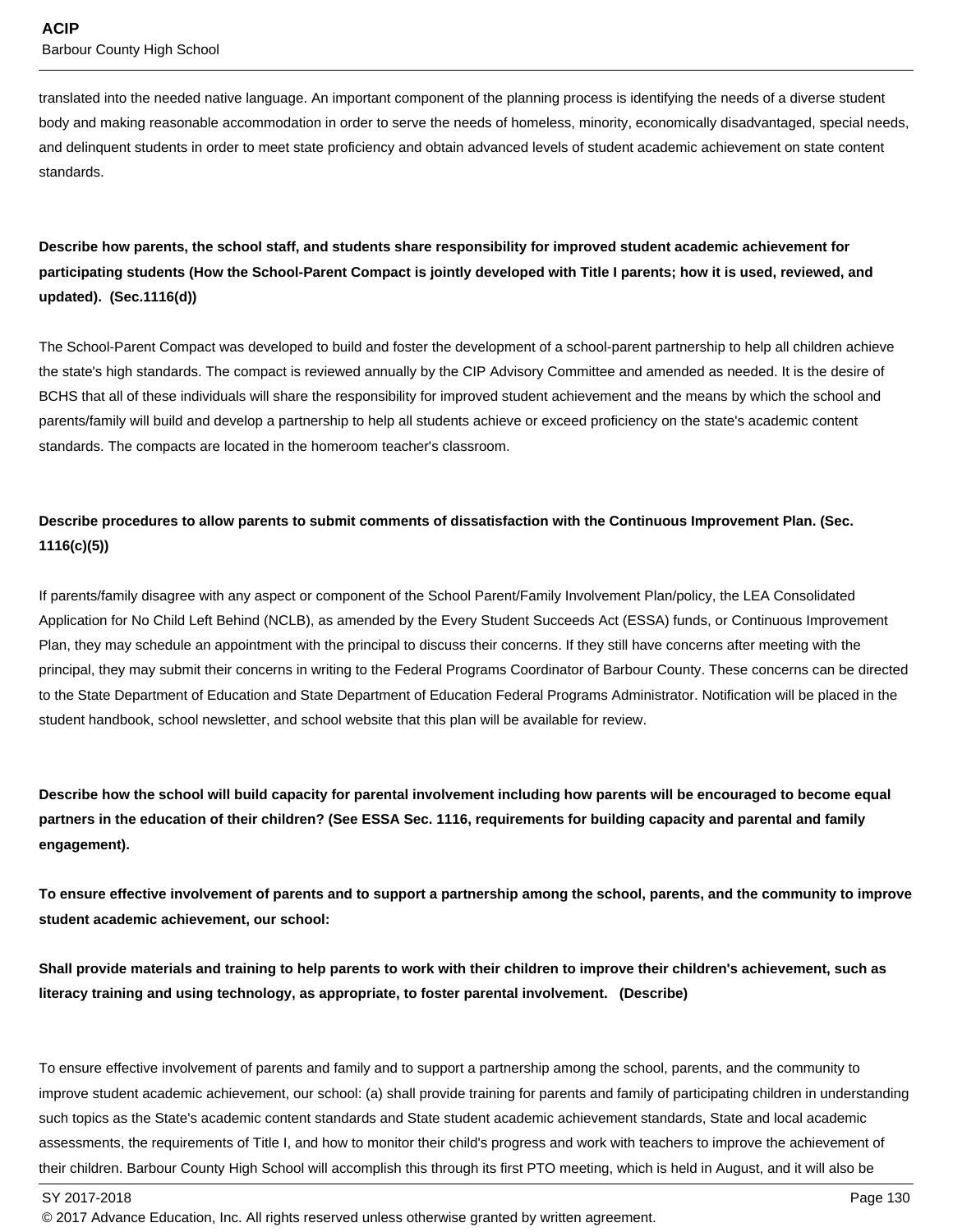discussed at other meetings throughout the year. At that time, parents and family will receive an overview of the state academic content standards, academic achievement standards, and assessments. At this meeting, Title I services that will be offered and parent and family's Right to Know will be discussed. Immediately following this meeting, Open House will be held to give parents the opportunity to meet their student's teachers and learn about individual class assignments and assessments. BCHS has a Parent Involvement Liaison who will act as a liaison between school and home to provide monthly training/workshops and the tools necessary for parents and families to work with their student, enabling the parent and family to provide their student with an opportunity to achieve high academic standards and become productive citizens in the community. Barbour County High School (BCHS) participates in the GEAR UP (Gaining Early Awareness and Readiness for Undergraduate Programs). GEAR UP Alabama providing parents and families with resources that are needed in order to support their students' personally and academically. Parent and family meetings will be help in the evening once per quarter. This program offers parents and families links to websites which focused on financial literacy, healthy nutrition and meal planning as well as tips to help their students with homework and other beneficial parenting tools.

**Describe how the school will build capacity for parental involvement including how parents will be encouraged to become equal partners in the education of their children? (See ESSA Sec. 1116, requirements for building capacity in parental involvement.)**

**To ensure effective involvement of parents and to support a partnership among the school, parents, and the community to improve student academic achievement, our school:**

**Shall educate teachers, office personnel, and other school staff, with the assistance of parents, in the value and utility of contributions of parents, and in how to reach out to, communicate with, and work with parents as equal partners, implement and coordinate parent programs, and build ties between parents and the school. (Describe)**

(b) Barbour County High School shall provide materials and training to help parents/families work with their students to improve their achievement, such as literacy training and using technology, as appropriate, to foster parental/family involvement. The parent center, located in the media center, has brochures and information available to parents/families on playing an active role in their student's educational process. During state testing, brochures that contain test taking tips are sent home for parents/families to review in order to ensure preparation for the upcoming assessment. The school's media center has a dedicated section for parent/family's use concerning ways of encouraging graduation. Current 9th grade parents/families are encouraged to be an active participant in GEAR UP.

**Describe how the school will build capacity for parental involvement including how parents will be encouraged to become equal partners in the education of their children? (See ESSA Sec 1116, requirements for building capacity in parental involvement.)**

**To ensure effective involvement of parents and to support a partnership among the school, parents, and the community to improve student academic achievement, our school:**

**Shall to the extent feasible and appropriate, coordinate and integrate parent involvement programs and activities with other federal programs, and conduct other activities, such as parent resource centers, that encourage and support parents in more fully participating in the education of their children.(Describe)**

(c) Barbour County High School shall educate teachers, office personnel, and other school staff, with the assistance of parents and families, in the value and utility of contributions of parents and families, and in how to reach out to, communicate with, and work with parents and

SY 2017-2018 Page 131

<sup>© 2017</sup> Advance Education, Inc. All rights reserved unless otherwise granted by written agreement.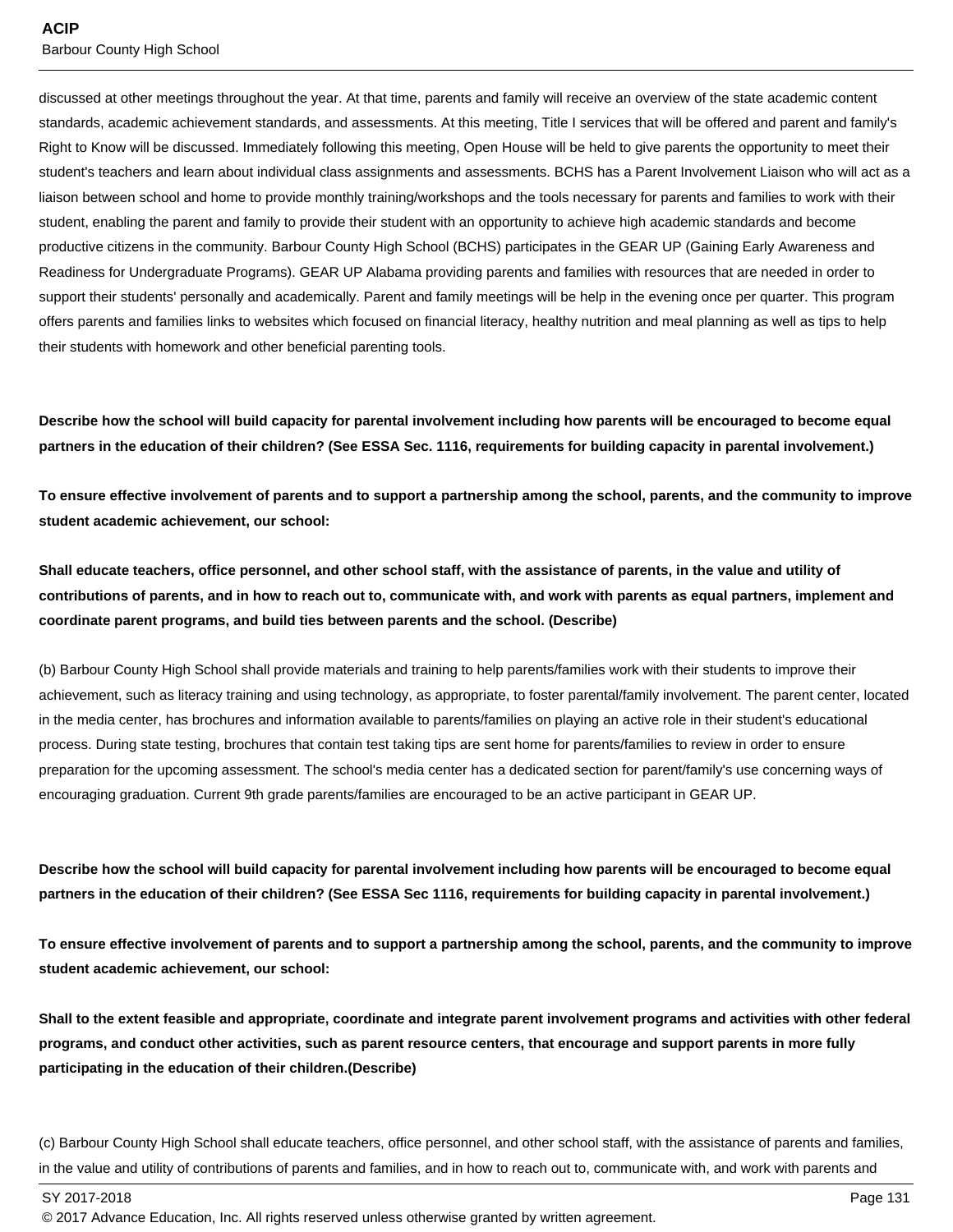families as equal partners, implement and coordinate parents and family programs, and build ties between parents and families and BCHS. Barbour County High School (BCHS) has adopted the National Standards for Parent and Family Involvement Programs: regular communication between home and school; promoting and supporting parenting skills; student learning; volunteering; school decision-making and advocacy; and collaborating with the community. These quality indicators are researched based and grounded in both sound philosophy and practical experience. The faculty and staff seek to provide parents and families, and other caregivers with a variety of opportunities for both participation and training in varied formats and at varied times. The administration of BCHS will continue to work with its teachers through in-services, faculty meetings, and departmental meetings in understanding the importance of parent and family involvement.

**Describe how the school will build capacity for parental involvement including how parents will be encouraged to become equal partners in the education of their children? (See ESSA Sec. 1116, requirements for building capacity in parental involvement.)**

**To ensure effective involvement of parents and to support a partnership among the school, parents, and the community to improve student academic achievement, our school:**

**Shall ensure that information related to school and parent programs, meetings, and other activities is sent to the parents of participating children in a format and, to the extent practicable, in a language the parents can understand. (Describe)**

(d) Barbour County High School shall strive, to the extent feasible and appropriate, to coordinate and integrate parent/family involvement programs and activities with other federal programs, and conduct other activities, such as parent/family resource centers, that encourage and support parents/families in more fully participating in the education of their student. Barbour County High School (BCHS) teachers will make weekly parent/family contact. Students are able to check out CDs to use at home to study for the graduation exam. Teachers use item specifications as reinforcement for graduation remediation in the classroom. A parent/family center is setup in the school's Library Media Center. BCHS will provide monthly training/workshops and the tools necessary for parents/families to work with their student, thereby enabling the parent/family to provide their student with an opportunity to achieve high academic standards and become productive citizens in the community.

**Describe how the school will build capacity for parental involvement including how parents will be encouraged to become equal partners in the education of their children? (See ESSA Sec. 1116, requirements for building capacity in parental involvement.)**

**To ensure effective involvement of parents and to support a partnership among the school, parents, and the community to improve student academic achievement, our school:**

#### **Shall provide such other reasonable support for parental involvement activities as parents may request. (Describe)**

(e) Barbour County High School shall ensure that information related to school and parent/family programs, meetings, and other activities, is sent to the parents/families of participating students in a format and, to the extent practicable, in a language the parents/families can understand. At the present time, BCHS has 16 EL students. Information on all school meetings, parent notices, student handbook, etc., when possible, will be sent to parents/families of our EL students in a language the parent/family can understand. In addition, the Barbour County School System has a part-time Parent Liaison who can assist in verbally communicating with these parents as needed.